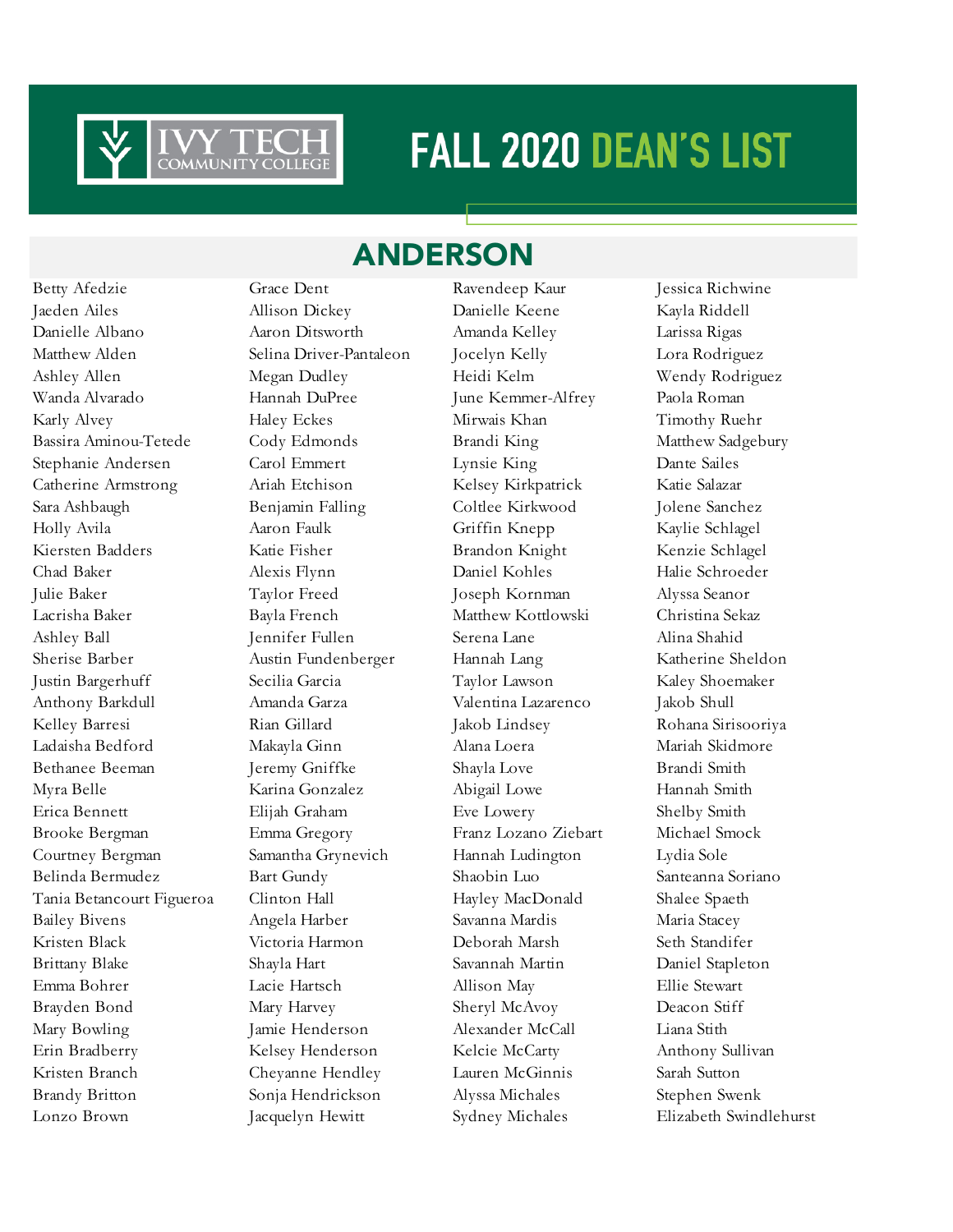

Koren Delaplane Pawandeep Kaur Jacob Richwine

Makayla Brown Shaneal Hibbler Theresa Michales Alicen Tarter Taylor Brown Kelley Hicks Joantya Miller Andrea Terheide Mia Bryant Tanner Hoffman Reece Miller Ashley Tharp Megan Buchanan Michelle Hollingsworth Christiana Mohney Samuel Thomas Ariana Burton Amber Hoppes Zachary Moody Robert Thompson Kayla Byrd Celeste Horvath Sarah Moser Daenara Thurber Logan Caldwell Elijah Howe Amanda Moshier Erika Tobin Talia Carlton Jacob Hubler Renee Mowrey Serena Tompsett Daisy Cazares Katelyn Hudson Renee Mulgado Amy Truitt Taylor Chamera Brittany Hulen Charmin Neu Briana Turner Harlei Chavis Jacob Hutson Brooke North Keegan Tutrow Kristin Clark Alexis Inman Madisen O'Dell Nathaniel Vickery Sara Clark Bobby Jackson Allyson Partlow Kelly Walker Katilyn Clifford Ashley Jarrett Darlene Pautler Ethan Walls India Clifton Jasmine Jett Flora Perez Maeghan Walls Patricia Cobb Cheyenne Johnson Alexis Peters Patrick Ward Jesse Cochran Adam Jones Andrew Pierce Amanda Webb Madyson Cody Jennifer Jones Loni Plack Rebecca Welborn Desiree Cook Kara Jones Viktoriia Popovych Sarah Whitaker Mackenzie Copeland Tamika Jones Kelsey Raider Crystal Wicker Alexis Craft Emily Jordan Neranjika Rajapakse Amanda Wiggins Jonna Currey-Jester Gabriella Jordan Brittany Rambis Brittany Wild Dakota Davis Nathaniel Jordan Angelica Rangull Carmelita Williams Angela Day Sierra Jordan Olivia Redick Brianna Wood Aquaria Dayton Perry Joslin Allison Remington Alysia Xavier Dylan DeHart Aaron Karr Christopher Renfro Ian Yockey

Whitney Banks Grace Habig Hope McClure Malia-Alana Scheele

### BATESVILLE

Richard Block Sara Hale Olivia McElhoe Anna Schmaltz Katherine Brewer Kylie Hammond Lauren McQueen Alexis Scott Lindsay Brydon Nicholas Hampson Nancy Meyer Taylor Sebastian Sarah Calkins Elizabeth Harmeyer Darrian Mitchell Curtis Smith Tora Coleman Laura Harper Macy Moenter Brady Stehlin Cora Craft Rebecca Johnson Luke Nuhring Kayla Stone Tyler Deamron Melinda Keppler Hannah Nunlist Laine Struewing Sidney Dickman Kylie Laker Paige Oldham Michael Stuecher Nicole Fox Bradley Lunsford Zoe Peters Grace Truesdell

Jade Eckert McKenzie Laker Wyatt Otte Madison Thompson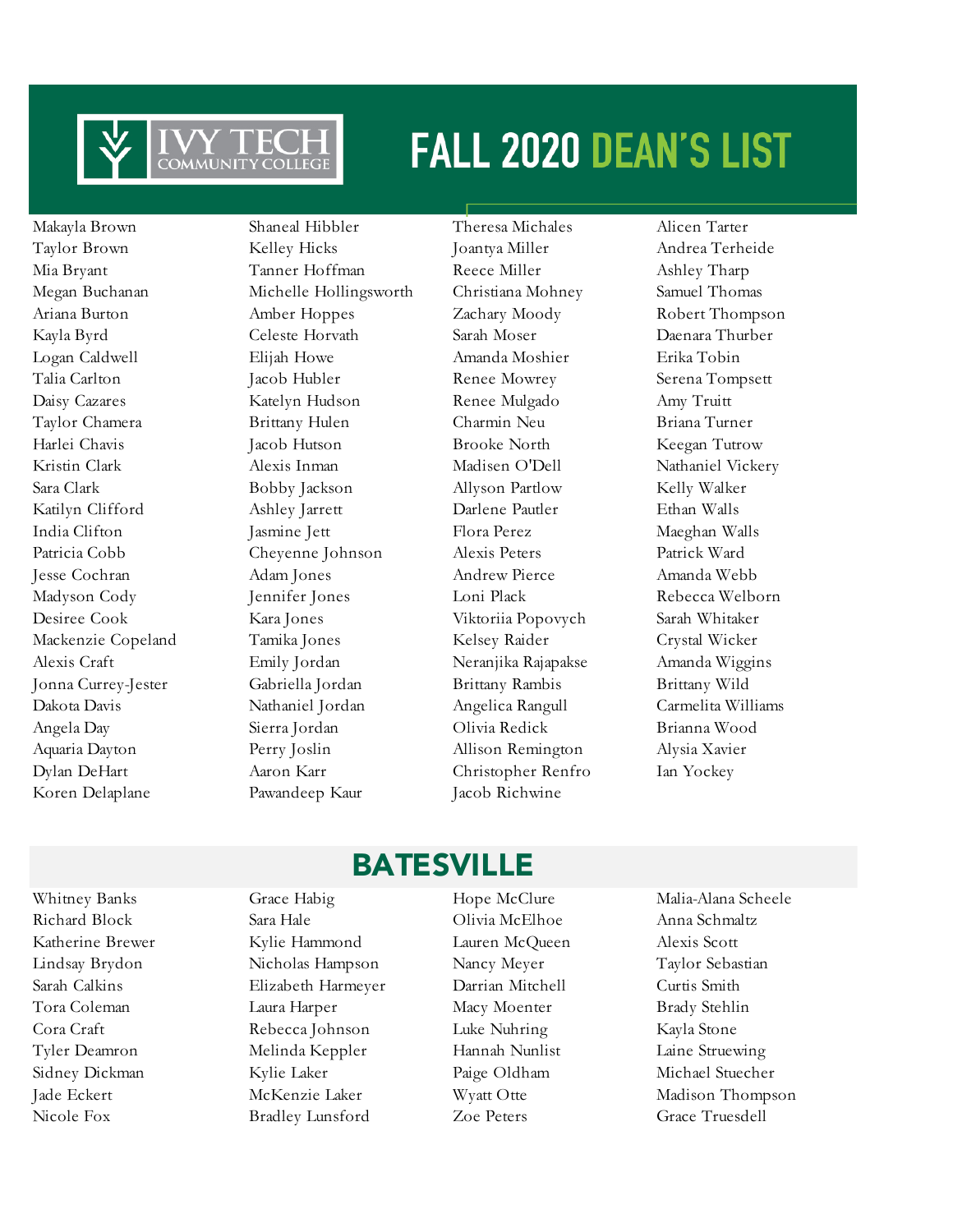

Taylor Gramman Karson Macke Lleyton Ratcliffe Clairice Venter Lauren Gutzwiller Cara Maples Kory Ryan Hazel Weiler

### **BLOOMINGTON**

Hannah Abbott Jeffrey Doris Sarah Landis Kaylee Ryan Aaron Abrams Morgan Duke Loretta Lane Shalee Rybolt Allison Abshier Jayden Dunbar Sarah Lanman Donavan Sage Yazan AbuSeini Alyssa Duncan Adeline Lantrip Qiuyan Sanders Jessie Ackley Matthew Dunn Alexis Laughlin Victoria Sanders Isabella Addis Daniel Dutcher Blake Lawson Robert Sands Solomon Agyemang Hayden Duvall Jennifer Lee Zachary Sasser Mostafa Ahmed Tabitha Duvall William Lee Angela Schaber Jeremy Albright Elijah Eads Andrew Leek Olivia Scherschel Charles Alger Jill Edie Abraham Leininger Karsen Scheumann Alexis Allcock Jessica Eggleston Trista Lester Alexa Schimming Elizabeth Allen Joseph Eisha Haley Lewis Alik Schmidt Joshua Allen Josiah Elliott Sophie Lewis Megan Schoonover Charles Allgood Preslee English Trisha Lewis Kyah Schraub Mackinzie Alvarado Madison Epeards Zane Lewis Lily Schunn Chloe Amar Amanda Ettelt Nancy Liggett Brook Schutte Adrienne Anderson Darian Evans Ashley Lindauer Laura Scott Thomas Anderson Zachary Evans Amy Lindell Nathan Scott Zachary Anderson Shania Ewert Tien Linton Robert Scott Allison Antilla Levi Farlee Max Litwin Ryan Scott Samantha Archer Hailey Farmer Gage Livingston Megan Shaw Sarah Ariyanfar Rebecca Feltner James Lone Hannah Sheese Anthony Arnett Bethany Ferguson Ryan Long Shelby Shelton Bailey Arnold Ross Ferguson Beverly Louima Charlie Shields Brendan Aung Sheila Ferguson Mengya Lu Alisha Shillings Andrew Axsom Matthew Ferrari Katherine Lubben Latonya Shimkus Bryan Ayala Robert Fields Tiffany Lukowski Yasmeen Shohatee Omorou Azoumah Lucas Fisher Noah Lynch Tyson Shoopman Cristina Back Scott Fleck Megan Maholm Kacey Short Rebekah Bajari Loretta Fleener Amanda Maloney Cassandra Shrum Charles Baker Eric Fleenor Thomas Mangia George Silva Daniel Baker Lucas Fletcher Dylan Mann Nigel Simmons Jordan Baker Allison Flick Leanne Marchand Monte Simonton Casey Bancroft Jacob Flinn Elijah Martin Cody Sims Shelby Bargo Sheridan Flint Nicolas Mauries Hernandez Gurbinder Singh Jessica Barnes Adam Floerke Alysia May Jacob Slaten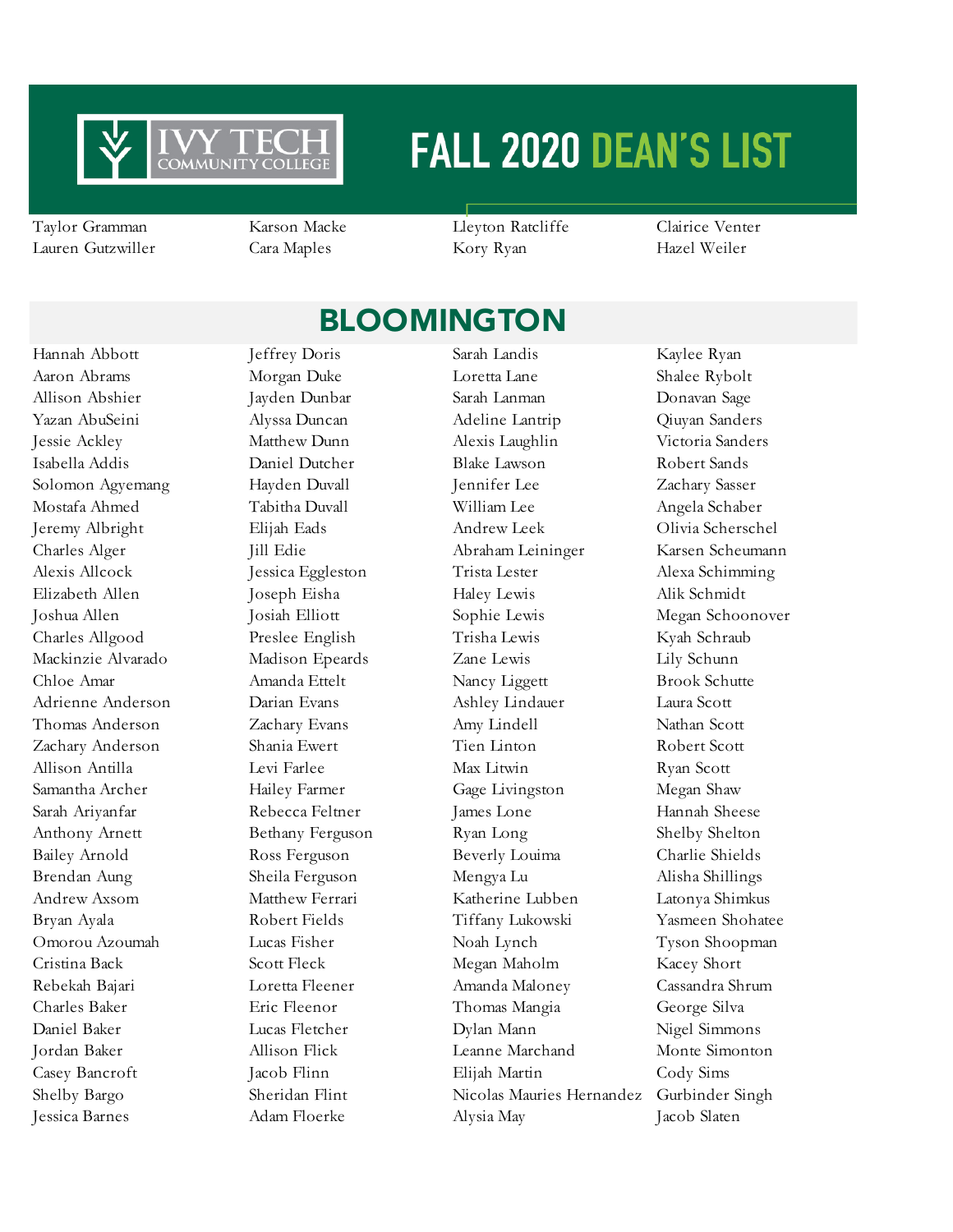

Courtney Barnett Kasey Fondren Ian May Erin Slusher Courtney Bowman Yuzhou Guan Eizlee Nixon Michelle Sturgeon

Tyann Barrentine Eric Foster Nicholas May Ashley Smith Stephanie Barrett Karen Foster Meghan Mayhugh Dennis Smith Eduardo Barrueta Joshua Fowler Joshua McCartney Jacob Smith Kain Bates Garrett Franklin Aerial McCarty Kegan Smith Adam Baugh Leah Fraser Janice McCloud RoseLee Smith Trisha Bays Haley Freeman Brittany McCullough Carol Smock Ghazal Bazyari David Frew Kristin McIntosh Marissa Soles Vanessa Beatty Audrey Frye Christina McKowen Justin Sorrells Amy Beck Edie Fyffe Kaileigh McMillan Benjamin Southern Brandy Behymer Katarina Gabhart Morgan McMillan Alisa Sowder Marifat Bekova Joshua Gall Craig McPike Carrie Sowder Joshua Belcher Julio Garcia Mendoza Thomas McQuade Dezaree Sparks Hayley Belding Holly Garmire Angel Meece Kara Sparks Faith Bentle Alysha Garmon Brook Melton Joshua Spencer Ethan Berkley Anna Garst Sarah Melton Lexus Spinato Taira Beverly Eleanor Gatewood Stephanie Michael Kori Spinks Tejaskumar Bhatt Jacob Gay Savannah Mick Evan Spradling Austin Bialy Alexis Gentry Tammy Miedel Emma Stafford Steven Biegel Mary George Robert Miller Molly Staggs Kelsie Blackwell Deeda Ghaffar Ross Miller Joshua Staley Larissa Blackwell Braden Gibbs Sarah Miller Lane Staley Emma Blankenship Delena Gill Cailey Mills Katelyn Stancombe Brittany Blanks Darrick Gingles Madison Minnick Danessa Stangas Mark Blessing India Gladson Emily Minton Donell Stephens Sarah Boaz Jadrian Goodrid Cody Mitchell Stephanie Stephens Justin Boenitz Shanice Goodwin Tricia Mitchell Johnna Stepler Emma Bolin Jacob Gordillo Katie Moore Jedidiah Stevens Chris Bomgardner James Gore Stephen Moore Molly Stevens Sandra Bonsib Amelia Goswami Abby Morris Erika Stewart Makayla Booker Shawn Gowen Christopher Morrow Mason Stewart Marley Boone Sydnie Graves Madison Morrow Michael Stewart Niwadee Boonsuk Carter Greenawald Jenna Moscrip Billy Stines Jeremy Borders Brianna Gregory Seth Mroz Daniel Stirm Joel Bormann Isabel Greiner Matthew Muncie Stephanie Stoll Sabrina Bosstick Tanner Griffith Kayla Murphy Nathan Stonecipher James Boswell Raisa Grissom Eugene Nagy Jenna Storm Bryce Bower Irina Gritsenko Jeffrey Nanny Teresa Stout Jordan Bowers Taylor Gross Ann Neely Amanda Stravers Lacie Bowers Abigail Grusak Anna Newberry Aidan Strawder

Samantha Baxter Caleb Freeman Tessa McConnell Georgia Smith-Christopher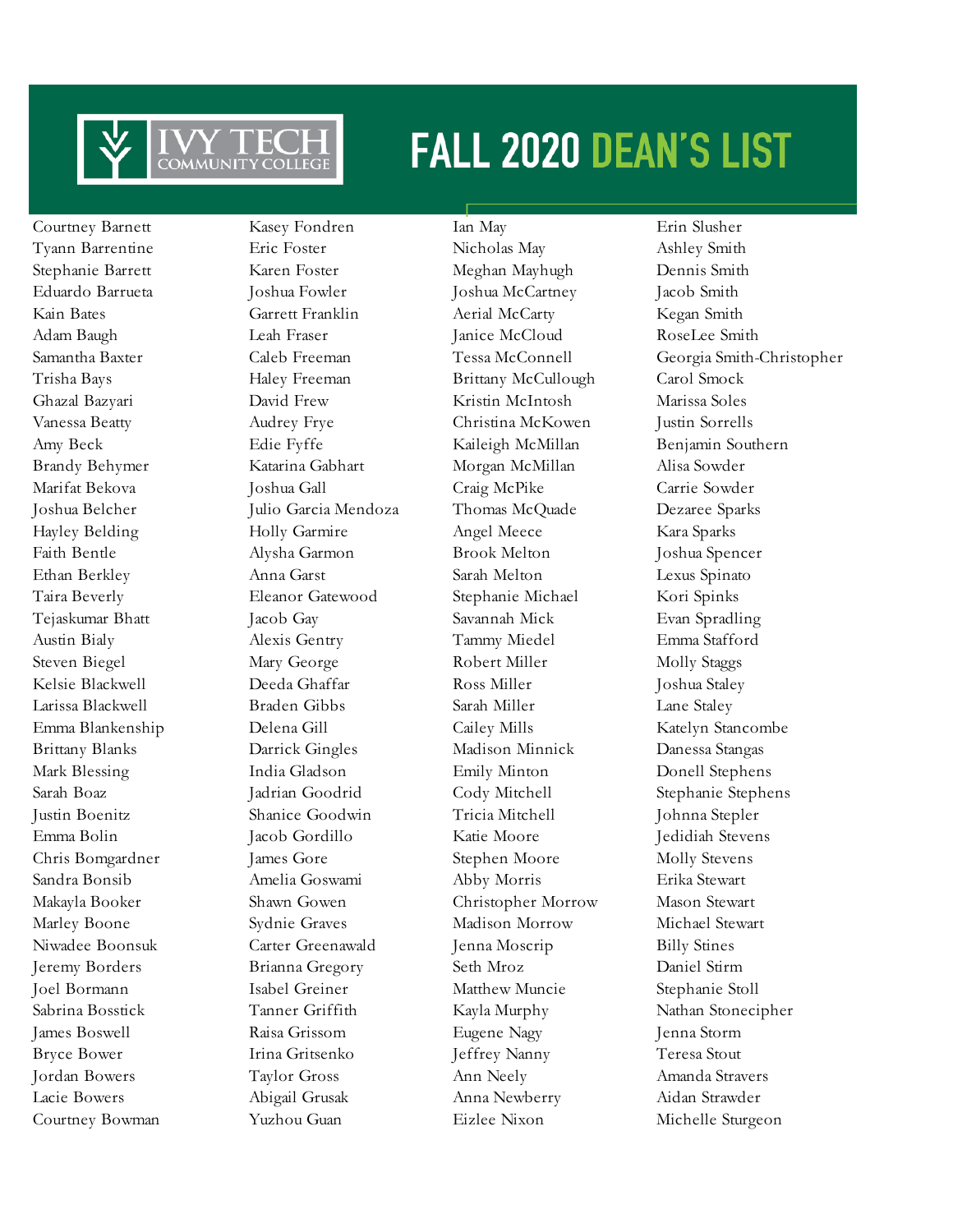

Forrest Christy Priscilla Holley Allisa Polley Xiaochen Wang

Leah Bradley David Guinee Alice Noblitt Grant Suding Brittany Branam Zachary Gunderman Julia Norman Montana Sullivan Claire Breaux Mathew Gunter Katelyn Norman Amy Summers Joseph Bridges Madeline Hadley Deni O'Brien Zachariah Sykes Kari Britt Austin Hahn Zachary O'Connor Daniel Taflinger Taylor Britton **William Hall Kelsey O'Hair** Samuel Taken Dorinda Brock Jenna Hamdan Hanna O'Neal Savannah Taylor Kenna Brown Addison Hamilton Omotola Ogunsemore Lyndsey Tegnell Autumn Buchanan Kelly Hammond Bethany Olson Kevin Terrell Kelsey Buchanan Shawna Hammond Matthew Olson Lori Terrell Anne Bucko Harley Hampton Razan Omar Nicholas Terrio Talan Bullock Cordelia Harlow Andrew Orisich Amanda Terry April Burkett Emmanuel Harris Emily Orr Kiara Terry Bobbi Burkhart Jessica Harris Elizabeth Overdorf Diana Thomas Cloey Burris Will Harrison Allyson Oveson Brent Thompson Anna Butler Kara Hatton Josephine Pace Conrad Thompson Holly Butterfield Alexander Hawes Zachery Paden Christine Titus Laura Buttery Jade Hays D'Erika Parker Emily Toney Bailey Callahan Austin Heckman Kasey Parrott Ronald Toney Whitney Callahan Ryan Heimlich Camryn Parton Amanda Tredway Gracie Camp Abigail Hendershot Kenneth Paschall Brittany Tritle Carissa Carlin Karen Henderson Nirali Patel Hue Truong Nicole Carlisle Patricia Herald Jacob Patenaude Jade Tuper Alexis Carmichael Olivia Herbst Jeffery Patton Mylea Tussey Elizibeth Carmichael Leigha Herendeen Evonnie Payne Brian Umsteadt Annie Carter Stephanie Herrington Stetson Peake Jordan Vance Jacob Carter Alaina Hershberger Jason Pearce Olivia VanMeter Chris Carver Felicia Hershman Madelyn Pence Scott Vannoy Ryan Caslin Benjamin Hertel Erin Pendleton Amy Venters Kathryn Cassidy Rosemarie Hessert Jose Perez Paz Samuel VerMeulen Meloni Cassidy Kayla Heston Victoria Perkins Karlee Vernon Kaitlyn Chapman Joseph Hettinger Rebekah Perry Olivia Voorhies Danielle Chastain Justin Hicks Ian Pfeiffer Madelyn Wade Coleman Chasteen Angel Hill Jacob Pfeiffer Liliana Wagner Angela Childers Andrea Himes Claire Phillips Logan Waldon Tinashe Chiuriri Kaitlin Himes Kristen Phillips William Walen Angela Christianson Phu Hoang Skyler Phillips-Grubb Joe Walls Brianna Christman Laurel Hodgson Sophia Pirozek Phillip Wampler Brook Christy Thilina Hogan Amanda Poling Gaole Wang

Edwin Burtnett Cortney Hart Amanda Owens Christopher Thompson Faith Carmichael Cindy Hernandez Owen Payton Marie Valentine Lindahl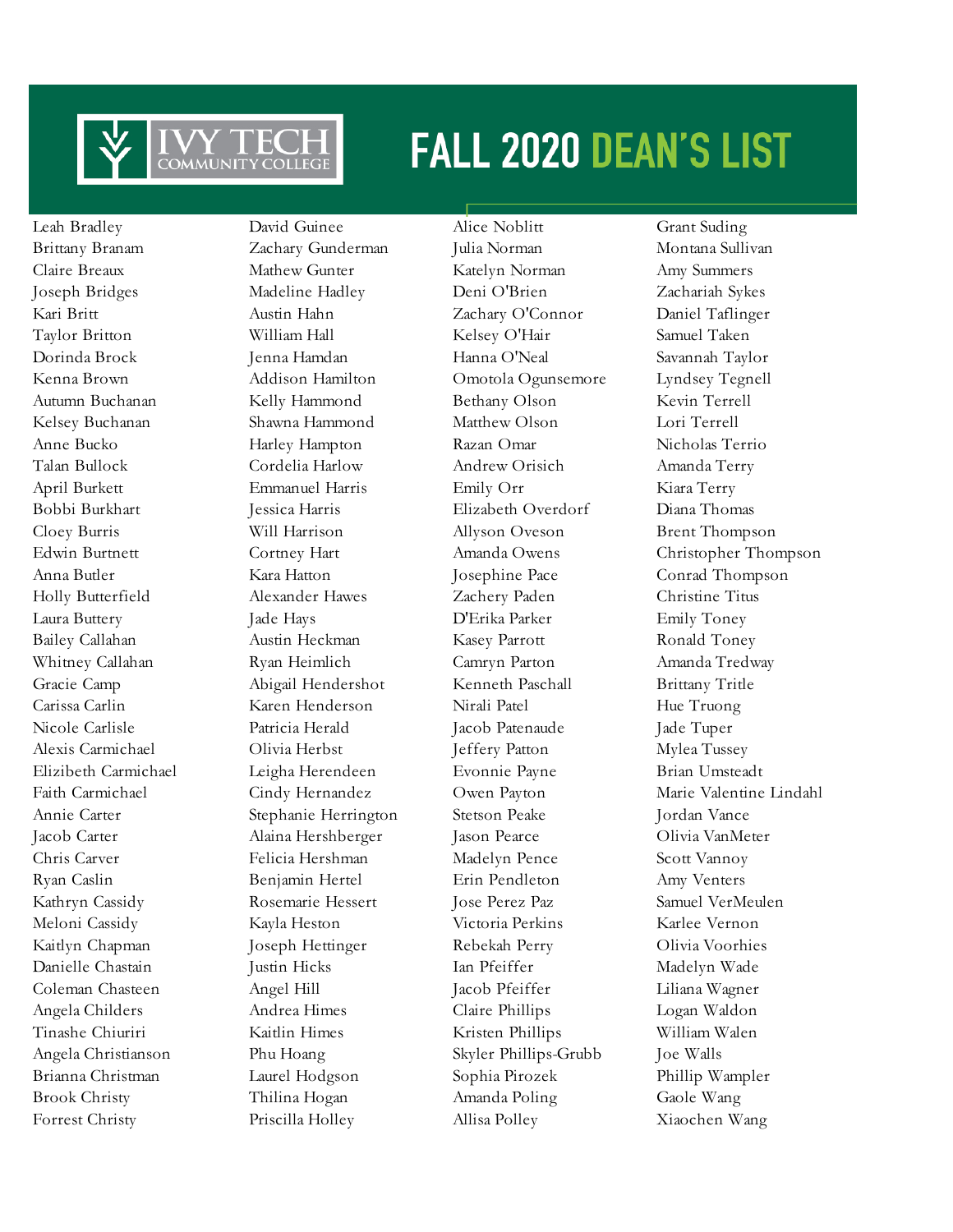

Heather Christy Gary Holmes Lucas Porter Terick Warner Derek Derflinger Lucas Kintz Edward Rome Patric York

Hyungeun Chun Steven Hopkins Brook Potts Tyler Warner Elizabeth Church Sena Hornsby Audrey Price Jordan Watercutter Avory Clark Jaclyn Hovis-Tedrow Kayla Pritchett Michelle Weaver Taylor Clemons Theresa Hudson Patrick Province Zachery Webb Jacob Coe Elysa Huffman Luke Przybyla Britain Weddle Brandon Coffman Michelle Huffman Whitney Pulley Esters Jennifer Weiss Connie Cohenour Emma Hughes Ava Quarto Kyla Welch Warren Coleman Beth Hunter William Quesenberry Klara Wells Taylor Colwell Miranda Hunter Gloria Quraan William Welty Caitlyn Cook Sarah Hunter Joshua Ragsdale Mason West Zachary Cook Tatiana Huss Samuel Ragsdale Lauren Westfall Holly Cooper Kaelyn Hutchinson Neil Ramey Loki Westgard Emily Corcoran Kaylin Hutchison Julie Ranz Zamantha Whayne Brittney Couch Riley Hutson Jonathan Ray Hannah Whitaker Katelynn Couch Derek Hyser Merideth Ray Lukas Whited Lance Cowan Joseph Ianigro Mara Natane Rea Cole Whitehead Harrison Cox Sabrina Isom Brandi Reed Courtney Wiggins James Crane Justin Jacobs April Reynolds Caitlin Wigginton Julia Crane Kaili James Mir Reza Daisha Wilcoxson Webb Crane Elizabeth Jansen Peyton Rhoden April Williams Jackson Crantford Anna Janssen Amanda Richards Jeremy Williams Randi Crim Madison Jean Carrie Richardson Kaden Williams Javon Crowder Antonia Johnson Amy Richart Nia Williams Matthew Cunningham Christopher Johnson Aryel Richter Jennifer Wilson Tonya Dagostino Nelson Johnston Kodi Riffle Megan Winters James Dalton Alexandra Jones Dylan Riley Min Jae Wkak Drew David Allison Jones Mickey Riney Amanda Wolfe Brayden Davis Bonnie Jones Caroline Ritchie Jayven Workman Lauryn Davis Adin Kawate Heath Ritchie Skylar Workman Madison Davis Beth Kean Shawn Ritter Elizabeth Wray Tammy Davis Angela Keen Emily Rizor Elizabyth Wright Zora Davis Christian Kelley Ethan Robbins Jolie Wright Charlotte Dearborn Cassandra Kelly Malcolm Roberts Laureen Wright Madison DeCarlo Allen Kenny Shawn Roberts Veronica Wright Kennedy Deckard Aaron Keselich Ella Robertson Yuwen Xie Kirsten Deckard Masaru Kido Mattie Robertson Amanda Xu Alyse Deller Seth Kidwell Grant Robeson Ting Yeung Yijun Deng So Hyeon Kim Bryson Rodman Shyanna Yokley Sharonda Denney Matthew Kimmel Benjamin Rogers Olivia Yon Rylan Deremiah Kyle Kingsbury Johnathan Rogers Hannah York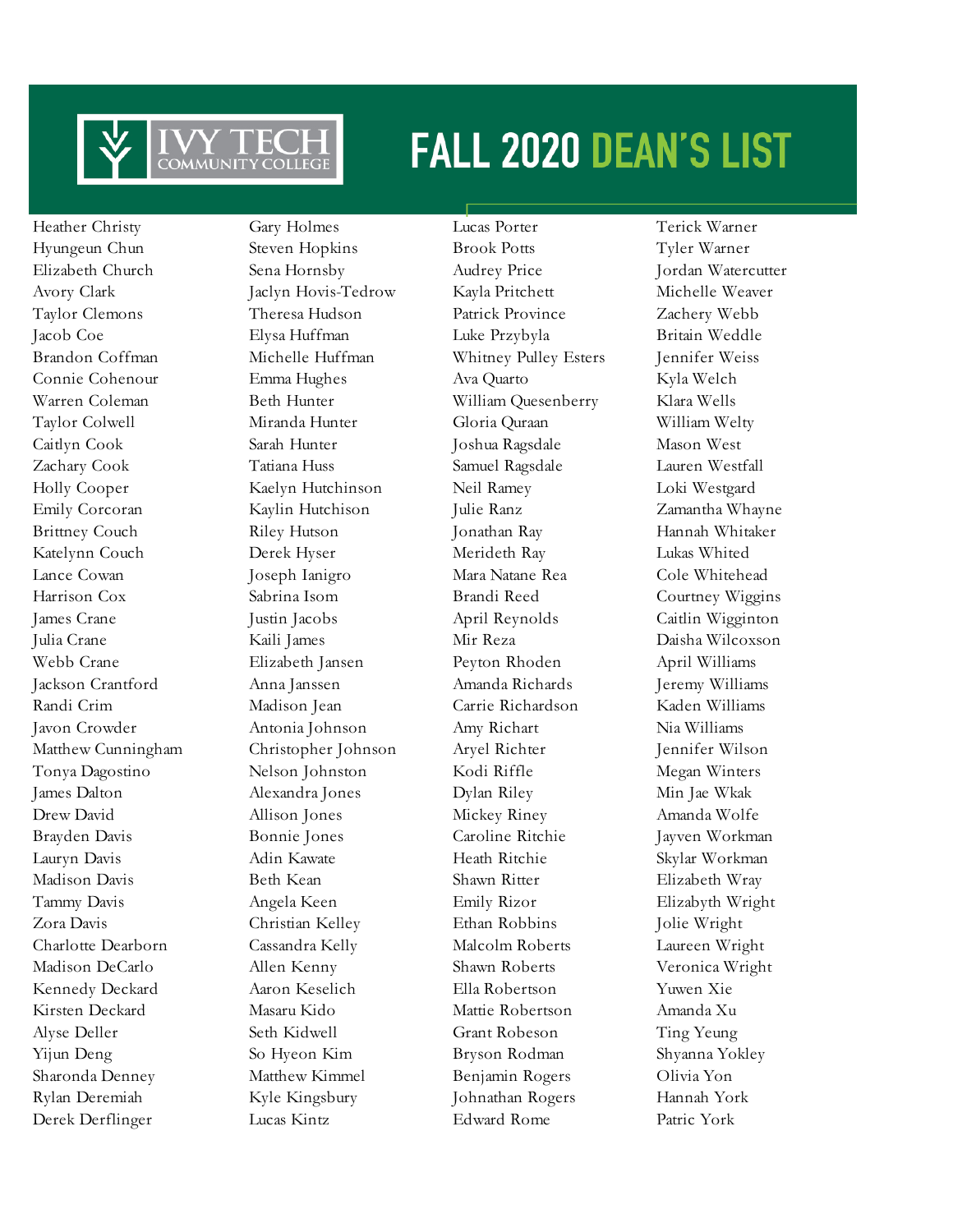

- Brandy Dewees Bradley Kirkley Brittany Rowland Naomi Young Leah DeWeese Hallie Kissinger Joshua Rowland Lance Youtsey Shaina Dexter Nicki Kleinbauer Sarah Ruiz Seongwon Yun Emily Dillon Laura Kray Jackson Russell Devan Lena Donajkowski Brandy Lammert Chris Rutledge Taylor
- Jordyn Deveney Mark Kirby Heather Root Laurie Young
	-

### COLUMBUS

Kurt Abrams Amy Dryden Alex Kuntz Fabio Rogel Navarro Malorie Ackerman Alexander Dubois Peyton Kussman William Roggenkamp Nikki Adams Heather Durnil Karen Lane Blake Rolf Whitney Akins Abby Easley Anais Lara-Torres Tiffani Roll Angela Allen Christian East Carol Latham Makayla Roney Nathaniel Allen Christopher Eckart Mason Laugle Leah Root Bryce Allison Angela Elliott Benjamin Laver Nathan Root Star Anderson Paula Elsner Audrey Lawson Adrienne Rosebrock Corbin Armstrong Sarah Engleman Tracy Leap Jordan Rosner Jennafer Armuth Eveland Abigail Everage Trace Leapley Richard Rowing Breanna Arnold Brandon Everage Craig Lehman Carissa Rusin Elinor Arterburn Gerardo Fabian Aguilar Brandi Lesshafft Robert Sallee Christopher Arthur Melyssa Faulkner Sara Leszcynski Tiffany Samuels David Atkinson Clayton Ferguson Gary Lewis Janel Sanders Maryrose Augsburger Andrea Fields Sarah Linville Joel Sandlin Jazmin Avianeda Bayleigh Fields Courtney Litchfield Bryan Schwanholt Joseph Ayers Julia Fields Tyler Logsdon Olivia Schwartz Sarah Ayers **Austin Fleetwood** Britney Loller Tyler Schwass McKenzie Bailey Brennon Fleetwood Tazwell Long Nikia Schwering Cayton Bailiff Isaac Flynn Evelyn Lopez Kimberly Screwvala David Baker Alex Ford Nanci Lopez-Ramirez Leticia Sea Matison Baker Dennis Forney Nicholas Lortz Michael Seaton Angela Barr Justin Forrest Eric Lowe Chris Sequeira Roger Barr Samantha Forrester Christopher Lozo Brinna Sharp Sophia Barrett Travis Foster Adam Lucas Darian Shaver Alexis Baxter Francisco Francisco Richard Lucas Lora Sheard Marshall Baxter Samantha Fritsche Robert Luecke Debra Shelley Ramon Becker Leshane Fugate Samantha Luedeman Cassie Shipley Christopher Benyon Diana Garcia Elizabeth Luetke Autumn Short Jean Berber Souberbielle Kyndal Gary Michael Mahoney Victor Shuler Cecilia Betancourt Bambi Geabes Bryce Malan Aleigha Simerly

Grace Dile Lauryn Knox Bradley Rumsey Brandon Zimmerman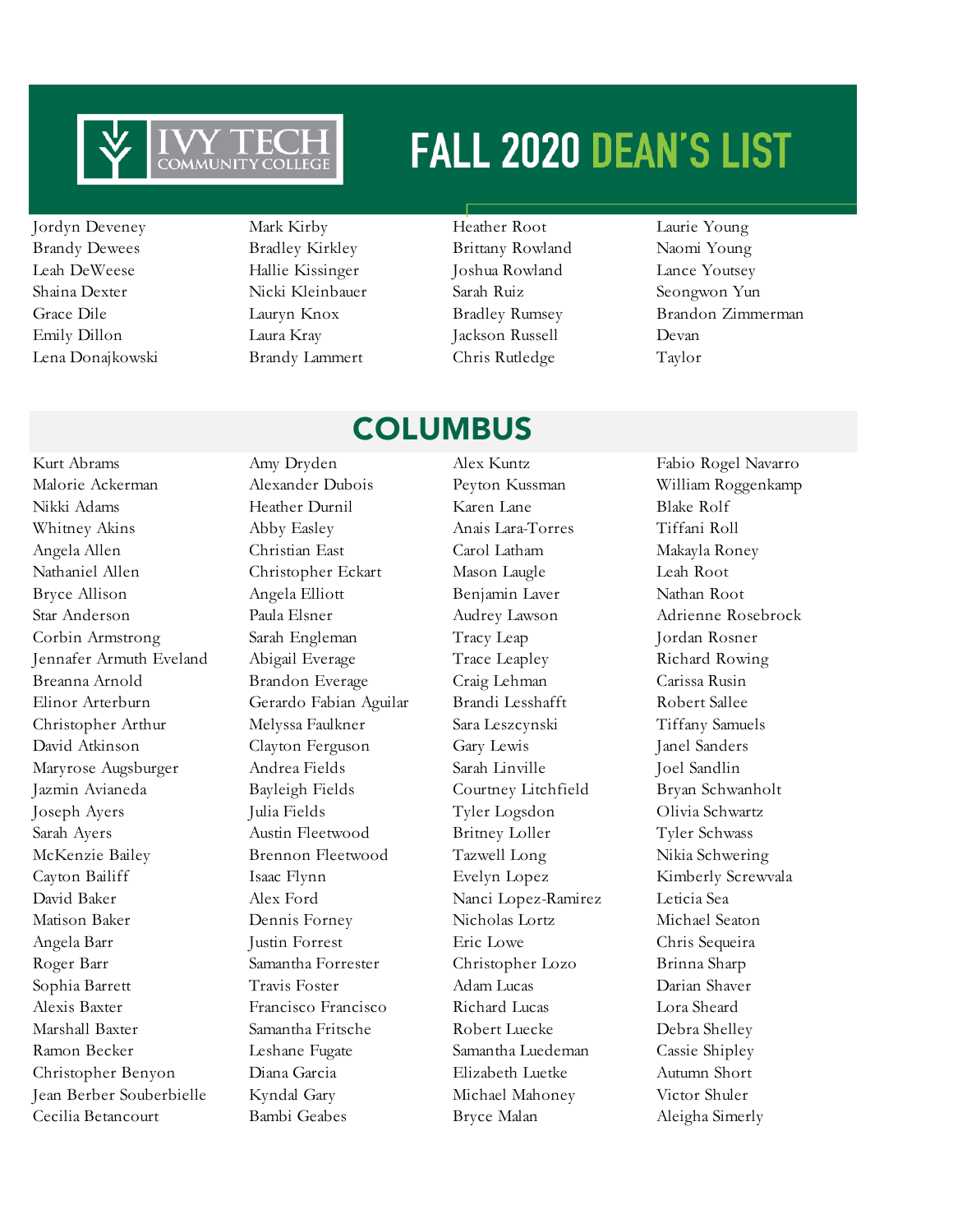

Elise Beverly Laura Geilker-Dingess Janet Maley Gwynne Simmons

Alex Bird Joseph Gelozin Aimee Mangrum Sydney Simmons Gugulethu Bishop Rachel George Edwin Manuel Lopez Mackenzie Simons Brock Blackwell Josh Giddings Joseph Maples Matthew Sizemore Elizabeth Blair April Gierman Chelsi Martin Isaac Skeel Kennedy Blankman Ashleigh Gill Stacie Martin Charly Skirvin Gracie Block Jadyn Girdler Elizabeth Martinie Amber Smith Jacob Boehm Dillon Goff Karen Mascola Dawson Smith Korinne Bogemann Shawn Gooslin Matt Maurer Ginger Smith Randal Bonesteel Arturo Gracia Maqueda Hayley Maze Josie Smith Jacob Borntreger Alyson Grantham Nikki McClintock Kimberly Smith Sierra Bott Kobe Gray Beverly McFarland Matthew Smith Jaeb Bouachoum Elliott Green Hanna McIntosh Julie Snyder Kelly Bowers Rachael Green Abigail Mckeand Claire Soendlin Zachary Bowers Brett Grooms Bradley McKee Brittney Sorrell Skyla Bowling Tyler Groth Justine McKillips Stephanie Spicer Maribel Brand David Guffy Madison Mckinney Catey Staggs Kimberly Breeden Caroline Hafsten Regina Meadows Elizabeth Stang Jeremy Bridges Shane Hale Trevin Melton Cortney Steinkamp Patrick Bridges Michael Hancock Gerzon Mendez Velasco Landon Stidam Caitlyn Bridgewater Michelle Hargett Liz Mendoza Lesley Stillabower Kimberly Brock Anna Haste Kyle Menkedick Abigayle Stone Alexandria Brown Marissa Hatchett John Meroney Madison Stormer Amme Brown William Hatter Joseph Meyer Alexa Streeval Lindsey Brown Anita Havron Emily Meyers Ryan Swineford Veronica Buckland Misty Hawkins Darreyn Michael Jacob Talkington Justin Buffington Victoria Hawkins Keagan Miller Martha Tapia Ryan Bulthuis Heather Hayes Larry Miller Toby Taskey Jordan Burcham Ari Hehman Sarah Miller Benjamin Taylor William Burden Lela Hendley Steven Miller Alexis Teckenbrock Derrick Burge Keria Hendrickson Alicia Minning Elisabeth Thompson Britt Burgmeier Hector Hendrix Leon Moise Michaela Thompson Nicholi Burkholder Claudia Hernandez Joaquin Montero Maldonado Ashley Thrasher Macey Burton Vanessa Hernandez Christopher Moon Christopher Tibbs Brian Buterbaugh Jack Hewitt Cole Moore Logan Tindell-Hageman Robert Caddell Jake Hicks Kevin Morales Rivera Carlos Torres Kalub Caffee Camila Thais Higa Lopes Lesley Moss Megan Tuttle Abbey Calhoun Liam Hill Nicole Mossman Kaitlin Vanderbur Diana Callon Haleigh Hines Nicole Murray Jessica Vansickle Sara Carmen Christian Hirstein Madelyn Napier Sheeba Varghese Jacob Carson Julie Hirtzel Ana Nieto Gomez Matthew Vaughn Haley Carver Morgan Hixson Jacob Ninesling Stephanie Vidal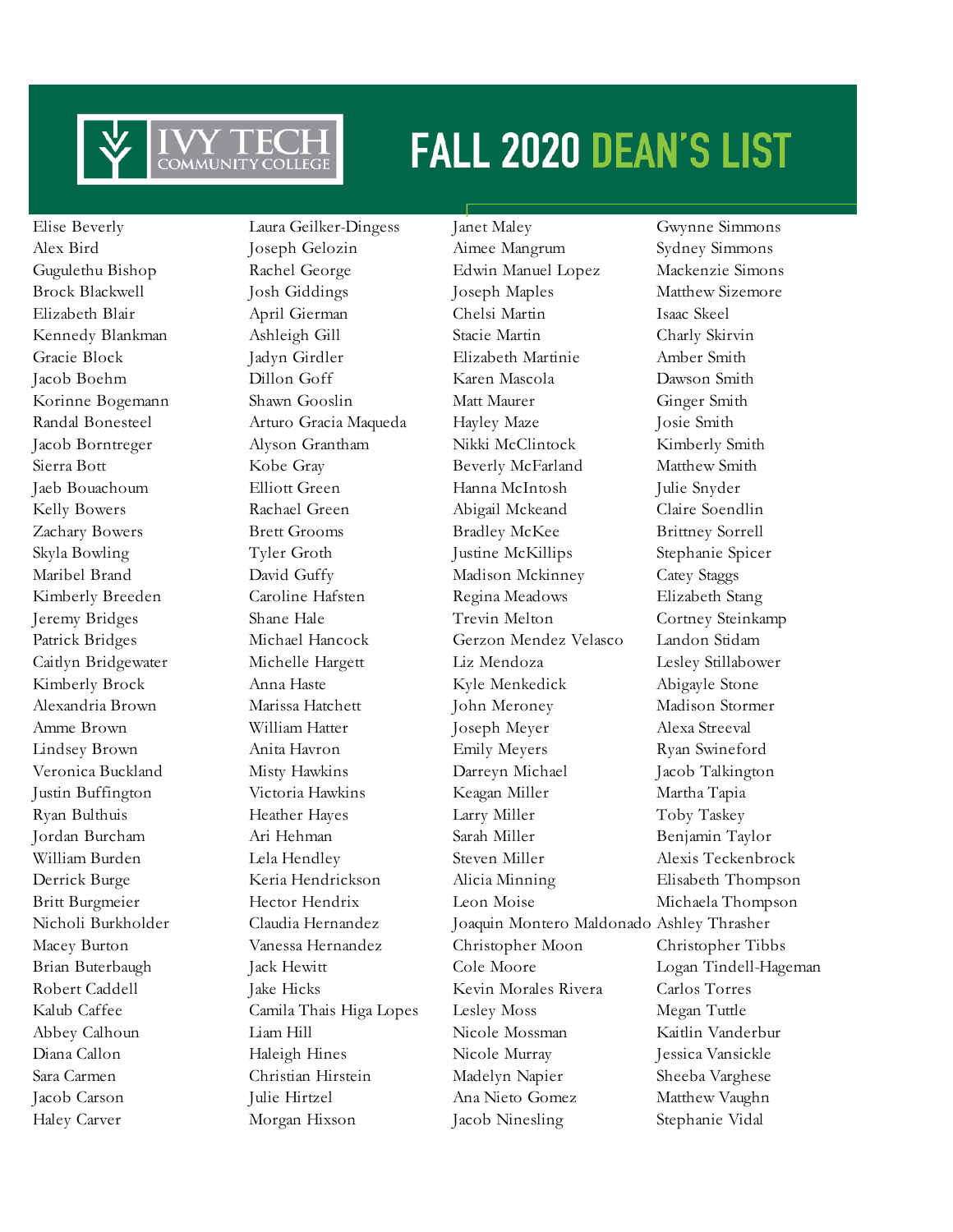

Taylor Dronkers Suzzanna Kramer Jason Rocker

Christy Casey Destany Hodson Anita Nischol James Vlchek

Lucy Cash Alexa Hoene Jarrett Noel Jason Vogelpohl Juana Castillo Adam Hollenbaugh Joseph Nolley Lydia Voland Chloe Chambers Joshua Holley Mary Nolley Jonathan Wade Jordan Champion Patrick Holley Kyle Nordholt Tyler Waechter Barry Chandler **John Hoskinson** Kyle Norton Brandy Walters Sam Chapman Abigail Hottell Amanda Nott Vanessa Waltz Gina Chase Bridget Howell Mariah Owens Joseph Warren Idali Chavez Pacheco Tonya Hudak Kevin Pace Katey Weed Kristie Christiansen Kaitlan Hudson Eric Page Maddisyn Weisman Tanya Ciesiolka Kristina Hudson Shahnaz Parvin Courtney Wentworth Braeden Clark Aaron Hull Maharshi Patel Michelle Werick Taylor Clarkston Carlos Hunter Angela Pelfrey Noah Werner Dana Claycamp Michelle Hutchinson Katharine Penix Elizabeth West Ashley Coleman Julia Hyde Jan Michael Perpuse Brady Westfall Kyle Collins Clurie Hyden Daniel Perry Haley Westfall Dustin Collman Megan Ingram Ryan Perry Jana Wheeler Michelle Combs Makinzee Isley Jo Petro Glenda White Ashley Coomer Allison Itce Tyler Petro Noah White Christopher Cooper Virthie Jayaram Jordan Philips Jeffrey Wiggington Emily Cornett Gabrielle Jeffries Danielle Phillips Jacob Wilcoxon Clayton Covert Candice Jent Veronica Phillips Julia Wilde Alexis Cox Elizabeth John Dustin Ping Seth Willey Sean Cox Cora Johnson Macey Prewitt Jasmine Williams Hannah Craft Melinda Johnson Victoria Prieto Teresa Williams Stephen Craig Zachary Johnson Jessica Pritchett Travis Williams Ryan Crenshaw Dalton Jones James Pruett Gunner Wilson Jamison Crockett Danyel Jones Cody Rains Tyler Wilson Lucas Cruser John Jones Oswaldo Ramirez Flores Leanna Wiseman Ashley Curry Joshua Jones Whitley Rankin Andrew Wolff Amber Dawdy Mary Jones Noah Rashid Garrett Wood Benjamin Dawson Stephanie Jones Ronald Reid Logan Wood Steven Deaton Emily Joslin Zackary Reising Russell Woodhouse Marcus Desanto Doreanna Julian Chayton Rexroat Nickie Woodson Ashley DeZarn Alexis Kambouris Courtney Rhoades Kenzie Woolery Nathaniel Dieckmann Jacob Kilbury Caitlin Rhodes David Yang Dustin Dirksen Kyan Kilpatrick Suzanne Richardson Brooklyn Young Christopher Dixon Justin King Landra Rigby Shelbey Zachariah Garrett Dixon Kylei Kinworthy Megan Ritz Taylor Zakrzewski Lucie Downing Ashlyn Knechtel Georgia Roberts Jacob Zink Rebekah Downs Jennifer Kramer Elijah Robinson Carrie Zook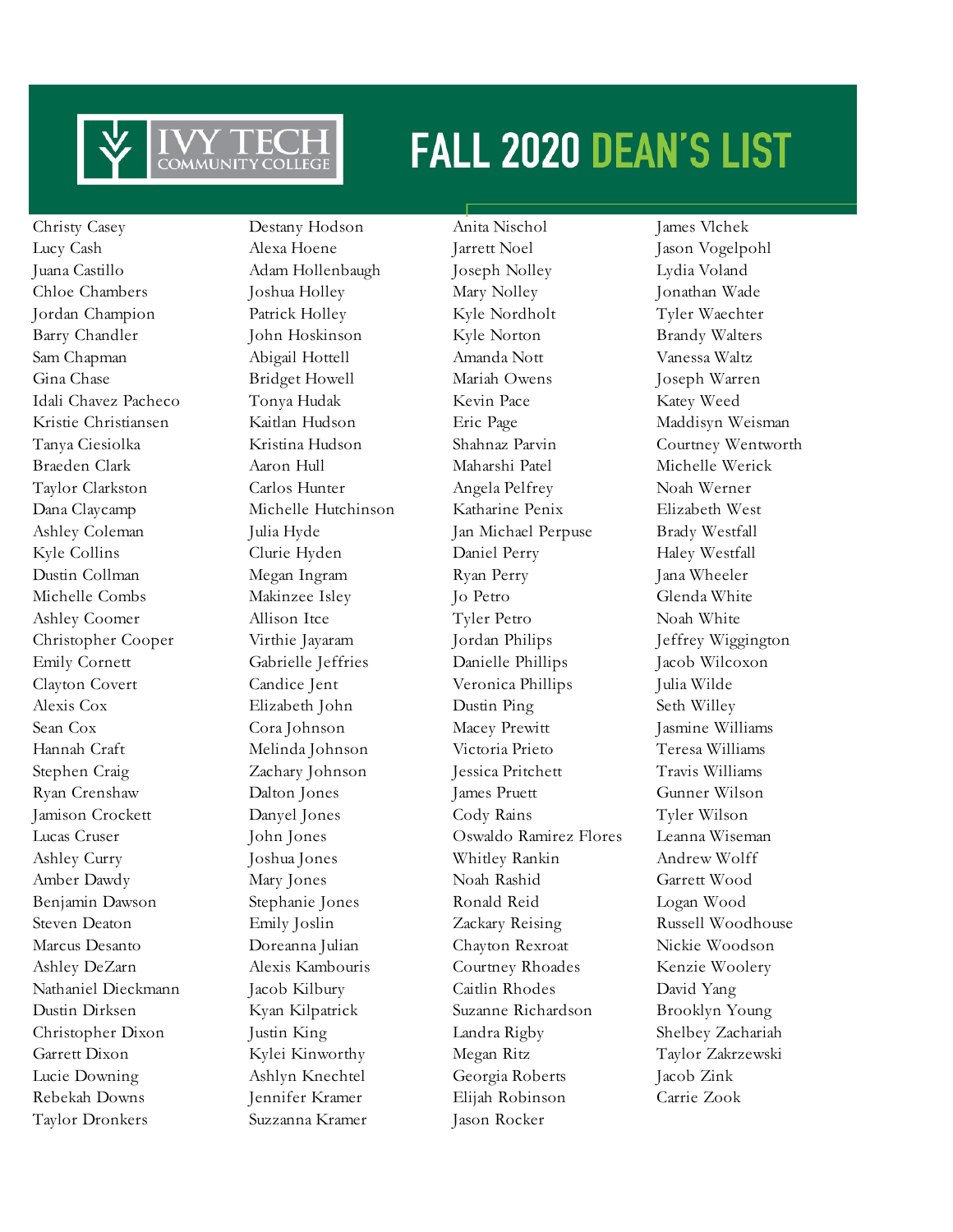

### **CONNERSVILLE**

Taylor Banks

Lauren Agee Lori Bolser Austin Clay Ashley Smith

Brianna Back Michael Canada Madison Levi Phillip Waskewich

### DISTANCE APPRENTICESHIP

Luis Martinez

Jasmine Bennett Riley Frymire Kendra Lamm Isaac Scott

### EVANSVILLE

Bonnie Adler Mitchell Dugas Elizabeth Jost Brent Ricketts Samuel Allega Ashley Duke Andrew Kaiser Hunter Riley Brady Allen Amber Dukes Brian Kalinsky Logan Risse Ollie Allen Jamie Dunkel Nichole Kane Hannah Robinson Eresha Amarasekara Justicee Durbin Timothy Keelin Hannah Robinson Kailey Amburgey Thomas Dyrdahl Michael Keller Jessica Roby Sophia Amsbury Emma Eaton Lauren Kenworthy Renee Romig Ashley Anguish Kimberly Eden Eric Kieser Jonathan Rudd Rachael App Samantha Ehrhart Hanna Kiger Luke Rusher Amber Asher-Jones Laura Elkins Maxwell King Jacob Rusk Elizabeth Axsom Danielle Emberton Kimberly Kippert Christopher Russell Cody Ayers Jeffrey Engelbrecht Lindsay Kirk Shannon Ryan Mackenzie Baber Katrina Enright Rhonda Kohlmeyer Candice Schaefer Nathaniel Bailey Breanna Evans Mitchell Konerding Tessa Schaefer Hannah Barber Paloma Evia Codee Koziatek David Schapker Erica Barnett Haley Feldman Thomas Krause Jaime Scheller Virginia Barning Alyson Ficker Colton Krohn Adam Schofield Kelly Bates Shelby Fischer Jessica Krueger Jeramiah Schultze Scott Bates Marina Fisher Tamara Kuntz Sophia Schulz Katherine Baugh Emmanuel Fletcher Tonya Laird Lisa Schurmeier Tabitha Beasley Chelsee Ford Michael Lambert Kathryn Schutmaat Jasmine Beattie Shayla Fox Brent Lamey Morganne Schutte Morgan Beavers Kara Frankenberger Katelyn Lamey Jerrod Schutz Joshua Bender Kathryn Frederick Christopher Lamkin Jay Schwartz

Giselle Acosta Toya Duerson Joey Jones Hannah Richardson Katherine Andrews Ethan Eckert Matt Kern Matt Kern Andreas Ruben-Askelid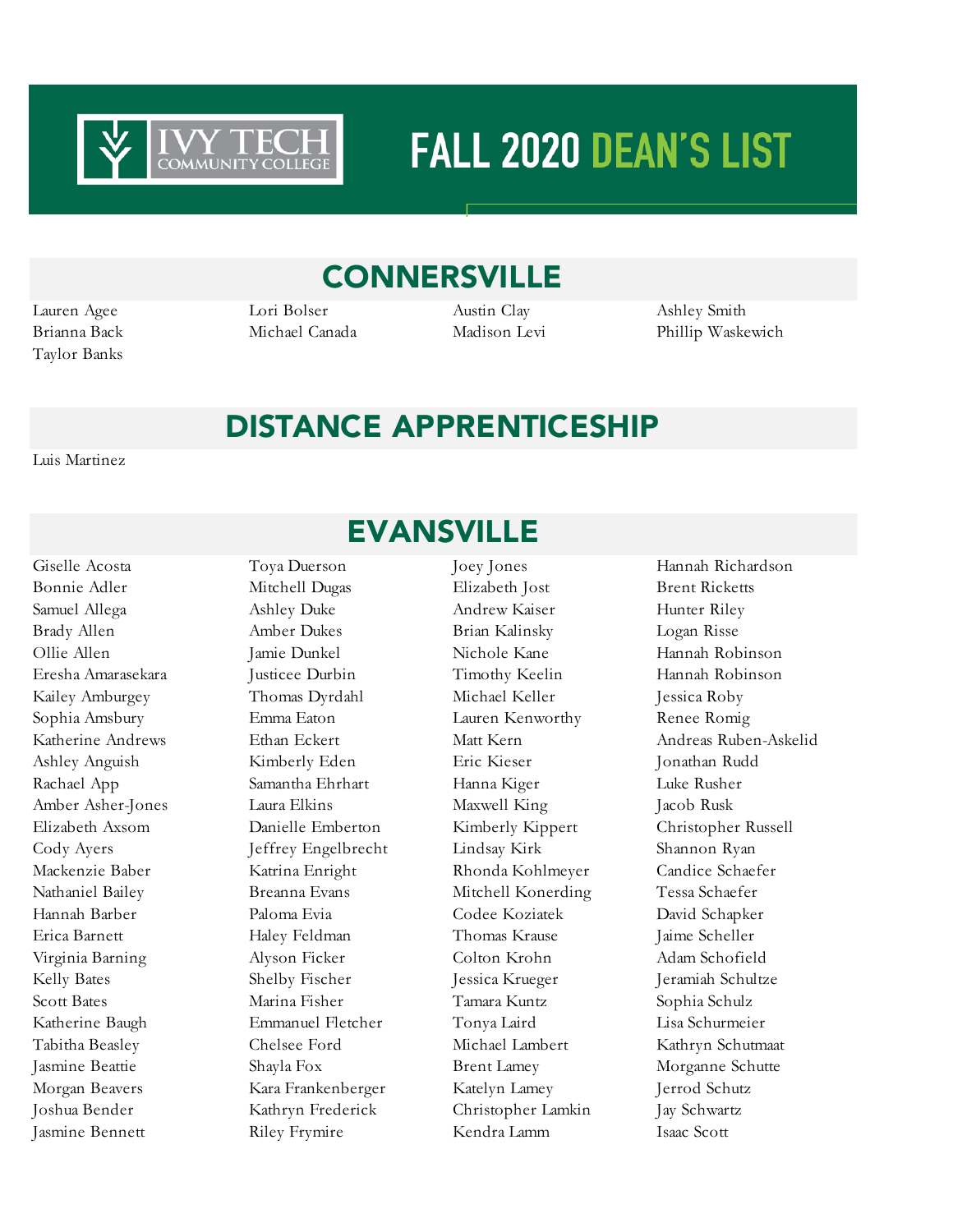

Eoyn Berry Olivia Fuchs Mandi Landes Johnathon Scott Patrick Berryhill Nicholas Fulling Cameron Lashbrook Nicole Scott Jonathan Blackwell Eric Gallegos Sonya Leist Benjamin Seidl Jonah Blevins Jessica Galloway Payge Lemen Mary Sheetz Addison Boerner Isaiah Garrett Nikki Lindsey Melissa Shell Grant Boone Julia Gary Sabrina Lindy Hunter Sherman Brianna Boren Grant Gensic Bethany Lintzenich Caroline Shetler Danielle Boren Jenah Gerling Robert Litkenhus Jeri Shields Olivia Borgman Tiffany Gessler Garrett Livingston Bralyn Shripka Angela Borst Kyrah Gibson Carrie Loeffler Alexandria Smith Allie Bosacker Michael Gibson Harley Long Brandon Smith Julie Bourassa Larry Gilbert Robert Loos Collin Smith Hailey Bowles Connor Gilliam Ashley Lopez Dava Smith Micah Boyd Megan Gillihan Peter Lowe Devon Smith Jason Boyle Chesba Glass Douglas Ludwig Mary Snyder Maxwell Boyles Craig Goebel Joyce Luna Jillian Sorensen Stephen Braunecker Devon Gogel Donna Lynam Samantha Sparrow Kaitlyn Brewer Catherine Goins Taylor Maes Nicholas Spitz Taylor Broome Joni Graham Elfren Malave Jessica Spurlock Belinda Brown Sean Grant Leigh Manners Anne Statz Bryan Brown Nicholas Gray Joshua Marksberry Stacy Steele Cory Brown Elizabeth Green Christian Martin Alicia Stephens Ryan Brown Amanda Grewe Matthew Martin Alisha Stephens Scott Brown Ryan Gribben James Martinez Amanda Stephens Amanda Bruce Brandon Grider Karena Martinez Lisa Stephens Lori Bruce Casey Grimm Erin Marvel David Stephenson Sierra Bruggeman Barbara Gubrud Angela Masden Makayla Stewart Kristina Buedel Lissa Guerra Kathryn Mason Rachel Strickland Abigail Bulleit Kristen Guynn Connor Maves Kristen Sugg Jesse Bumpus Dalieth Hadlock Dennis Mayes Valerie Sullivan Stephanie Burgdorf Sam Hagerty Zachary McCallister Hannah Supplee Dana Burkes Raveena Hajari Kendra McCarthy Dan Svec Kamille Burrowes Kristopher Hale Haley McDaniel Mariia Sysoliatina Grace Bushrod Sasha Haltom Jennifer Meadows Stephanie Taber Justus Butler Julie Hanes Houston Medcalf Casey Tapley Madison Byers Mary Hansen Shannon Melton Amanda Taylor Tiffany Byrns Laura Happe Andrew Meneilly Kyle Taylor Jose Calderon Milan Harasic Vega Emily Merrill John Tenbarge Mary Callahan Brandon Hardin Jaylyn Messic Cameron Tepool

Cindy Borrero Isaac Gibbs Sydney Lockyear Jacob Dale Slinkard Joshua Boze Megan Goetz Sam Luttrell Hayden Sorgenfrey Jack Bulcher Joseph Guidry Xerne Maun Kirsten Stringfellow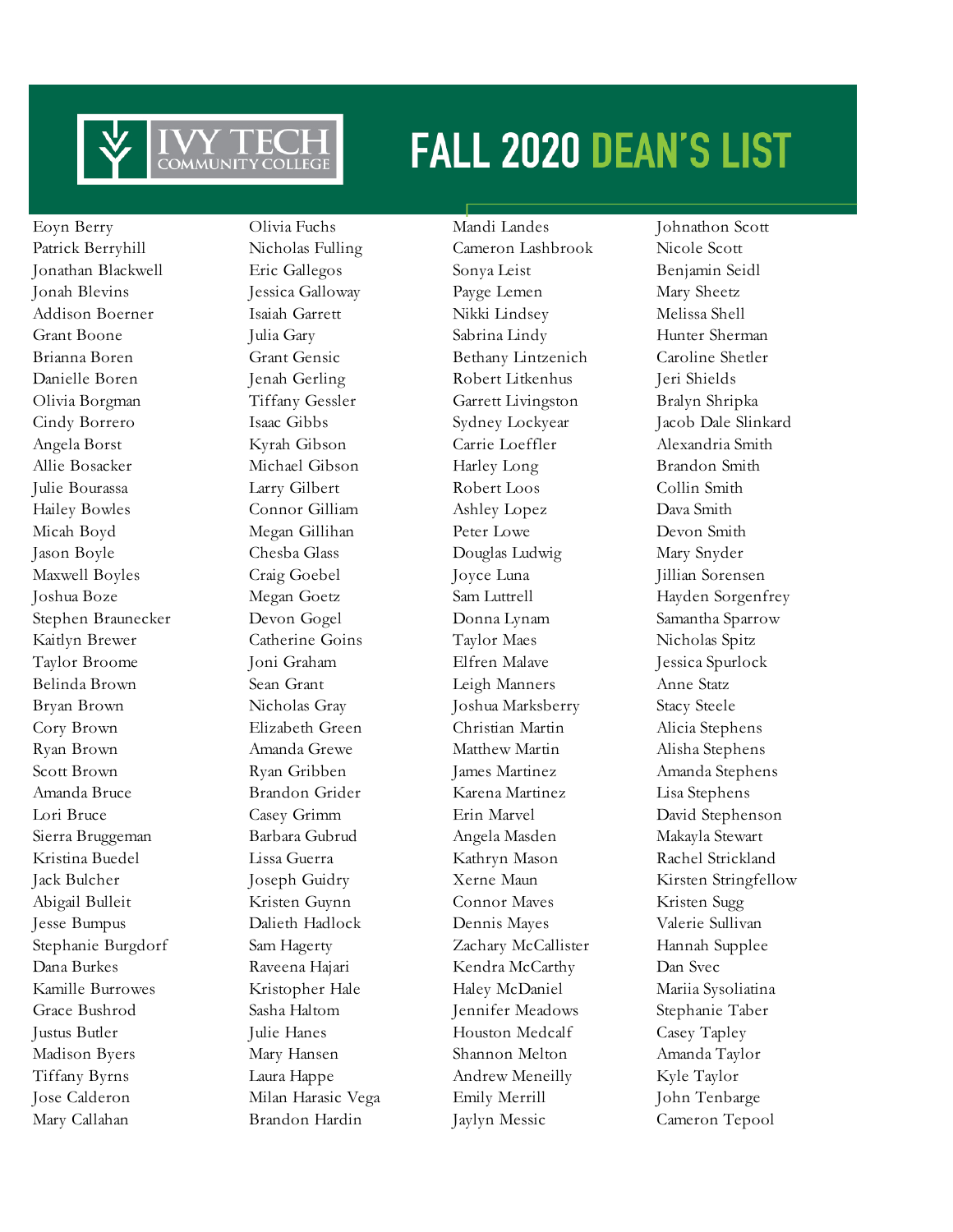

Elliot Cantu Jessica Hare Clayton Meuth James Thomas

April Carlisle Ashley Harper Hollie Miller Dalton Titzer Dylan Carpenter Jana Harper Jessica Miller Kayla Tooley Jennifer Carter Luke Harris John Miller Cameron Topper Cory Cartwright Ethan Hartlein Kristen Miller Brandon Tran Deann Carver Robin Harvey Megan Miller Siany Travis Aja Casper Tyler Hatchett Tia Mockobee William Travis Sara Cavins Luke Hatfield Auston Mominee Ian Treat Jose Cayzedo-Rivas Lily Hayden Eric Monge Marshall Tucker Clay Cazel Danielle Hayes Andrea Moore Jessica Turner Kristian Chaddick Shelby Haynes Kevin Morgan Brandon Tussey Johnathon Chaffin Caleb Hedges Hannah Morris Joshua Uduehi Scott Chanley Monalita Hedgpeth Madison Morris Lauren Valier Jordan Chapman Margaret Henderson Michael Munro John Vanvorst Lydia-Anne Chord Jaylin Henson Thomas Nalley Victoria Vashon Tiffaney Christensen Erika Hernandez Kyle Nau Reinaldo Ventura Melissa Claridge Daniel Hernly Briana Navarro Brittany Virgin Jeff Cole Tabitha Hester Jodi Neighbors Savannah Voegerl Elizabeth Collier Noah Hief Amanda Nellis Jacob Waggoner Molly Collins Zane Higdon Isidore Ngefac Lauren Wagner Robert Collins Kristie Higgs Ly Ngo Carina Wahlstrom Chelsea Condiff Ellison Hill Scot Nurrenbern Megan Wallace Katie Conley Mark Hillyer Michael O'Brien Jordan Waller Mackenzi Cooper Piper Hoefling Cris Ivan Ocop Luke Wargel Tucker Cooper Trevor Hoehn Emily Oeding Shawn Weber Monique Copeland Amber Hoffherr Brylee Oldham Lauren Weigant Ana Cotton Brad Holder Stephanie Orth Erin Westenbarger Michelle Cox Christian Holder Luis Ortiz-Koons Haley Wester Emily Cranick McKayla Holland Emmaline Osborne Emily Westrich Whitney Cranick Alyssa Hollingsworth Mitchell Owsley Kaylor Wharton Beverly Crawford Alexander Holman Matthew Parson Shayla Whitten Levi Crawford Kaleigh Hooker Brooke Pate Dallas Wickstrom Autumn Crowe Jessica Hornby William Pate Samantha Wildeman Mackenzie Cummings Alexia Horswood Jenna Pauli Daphne Wilhite Tricia Cundiff Tristan Hotz Joseph Paulin Jonathan Wilkinson Heaven D'Angelo Toni Houchin Samantha Payne Aaron Wilks Linsey Daniel Terra Houghton Kathryn Penland Inyia Williams Lauren Davis Amber Houser Amanda Perry Tracey Williams Danielle Day Carrie Howard Hope Peters Kaitlyn Willis Makaylah Day Paulette Hubbard Gabriel Pfeffer Robert Wilson Steven Day Ondrea Hubner Jacob Phillips Brock Wilzbacher

Dustin Choate Jordan Hendrigsman Ronalee Munson-Hardy Brandon Vanwormer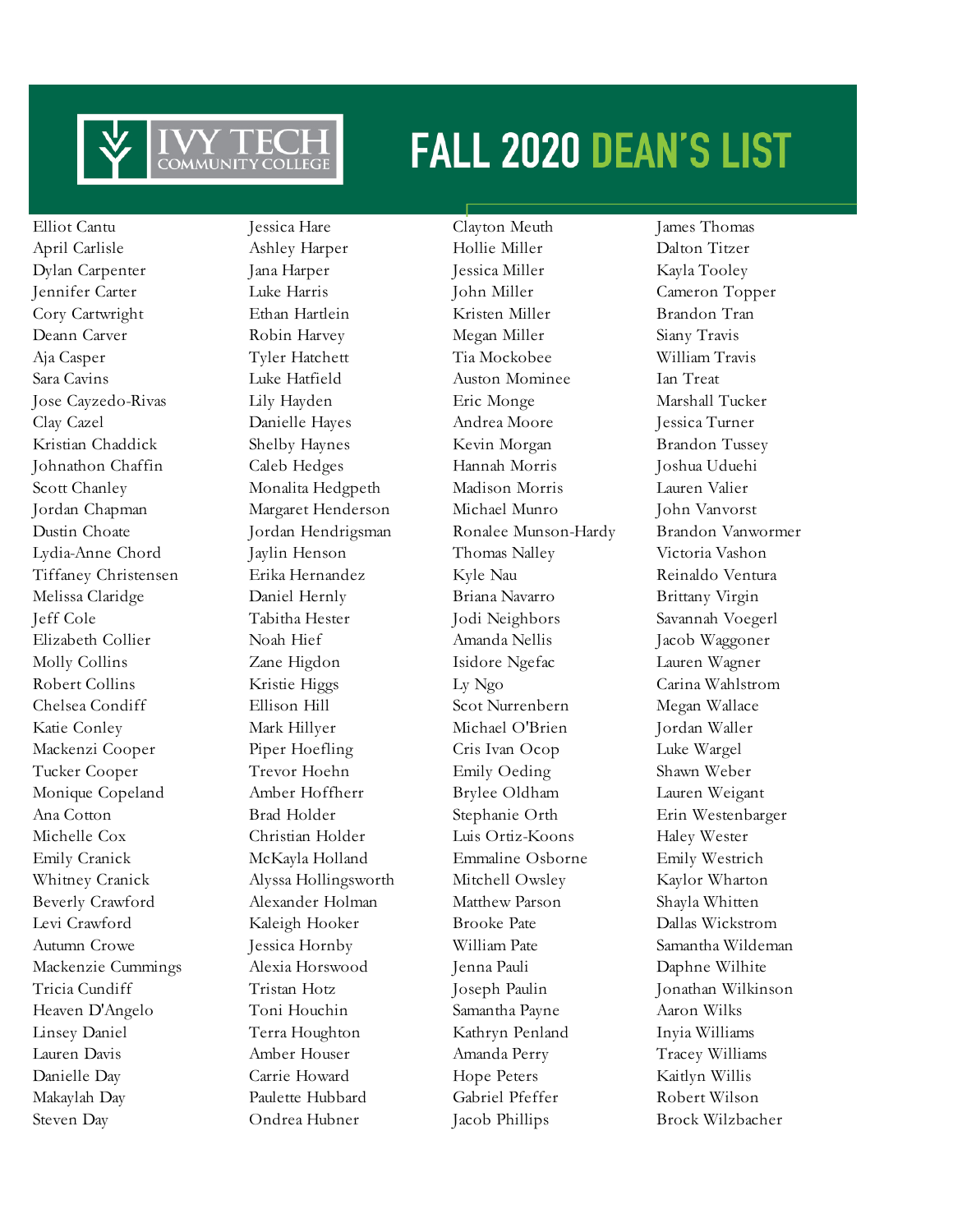

Casey Dellafosse Kaitlyn Huff Kaeyoni Phillips Alexandra Wiseman Russell Denton Nicholas Hull Dana Popejoy Hayden Wolfe Erin Devine **Ioseph Hunt** Alison Prewitt Kayla Wolfe Eli Dickens Jacob Hunter Hannah Prow Justin Wood Dannielle Dillon Jamie Hyatt Mariah Pyke Benjamin Woodard Keith Doerner Justin Jagielski Jacob Query Michael Woolston Jamie Dorris James James Megan Raleigh Zhongshen Yang Eric Dotson Jennifer James Jamie Raney Jordan York Adam Downs **Eric Joest** Robert Redman Morgan Young ABria Drake Jennifer Johnson Linda Reising Brenda Zahorski Lee'a Driskill Sue Johnson Alixandria Revell Brian Zinn Rachel Dudley Jennifer Jones Spencer Rice

Kalyn Denham Christina Hughes Danielle Ping Christopher Withrow Cody Drone Jenee Johnson-Howland Isaiah Rexing Amanda Zwingelberg

### FORT WAYNE

Elizabeth Abel Sonsuray Fields Ian Loughner Kathleen Salazar Ty Abner Alexcia Finan Kenneth Lowe William Sallee Kelly Achenbach Cheyne Fischer Kim Luc Ursula Sanchez Lindsay Ackerman Paul Fischer Lisa Lucio John Sandberg Gunnar Adams Gabriel Fisher Joyce Lundy James Sandman Gionna Addis Steven Fisher Jade Lusher Johanna Sandoval Andrew Adkins Sofia Fitzgerald Alexis Lutz Julio Sandoval Jennifer Adkins Hanna Fitzpatrick James Lynn Victor Sandoval Pedro Aguilar Melissa Machado Vincent Sargent Simran Ahmed Kearstan Flynn Eunice Macharia Nathaniel Saucedo Victoria Alberson Tristan Flynn Quenjule Mackenzie Niklas Sauer Kasey Aldrich Avery Foellinger Hamzah Majid Jonathan Saxton Casey Aldrin Eli Foote Natasha Maldonado Anna Scantlin Dakota Alters Ryan Fordeck Ravilyn Mangompit Jessica Schaefer Jonathan Alvarenga Madison Foreman Ethan Mann Sarah Scheerer Sammantha Alvarez Justin Foss Marcus Mann Anita Scheiderer Scott Amos Jocelyn Fought Natalie Mansoori Kace Scheitlin Jennifer Anderson Sara Fowler Jason Marker Felicia Scheumann Russell Anderson Payton Fox Kameron Markovich Marquis Schieber Emily Andrews Kellie Fry Taylor Marks Timothy Schiek Kenneth Andrus Shaun Fry Kierra Maroney Sarah Schmidt Adolph Anguiano Tristan Frye Cruz Marquez Brian Schnelker

Veronica Angulo Leesa Fuelling Trista Marsden Justin Schoeff

Noor Muhammad Abdul Hasyim Brian Fiebig Robert Losey Melanie Sakran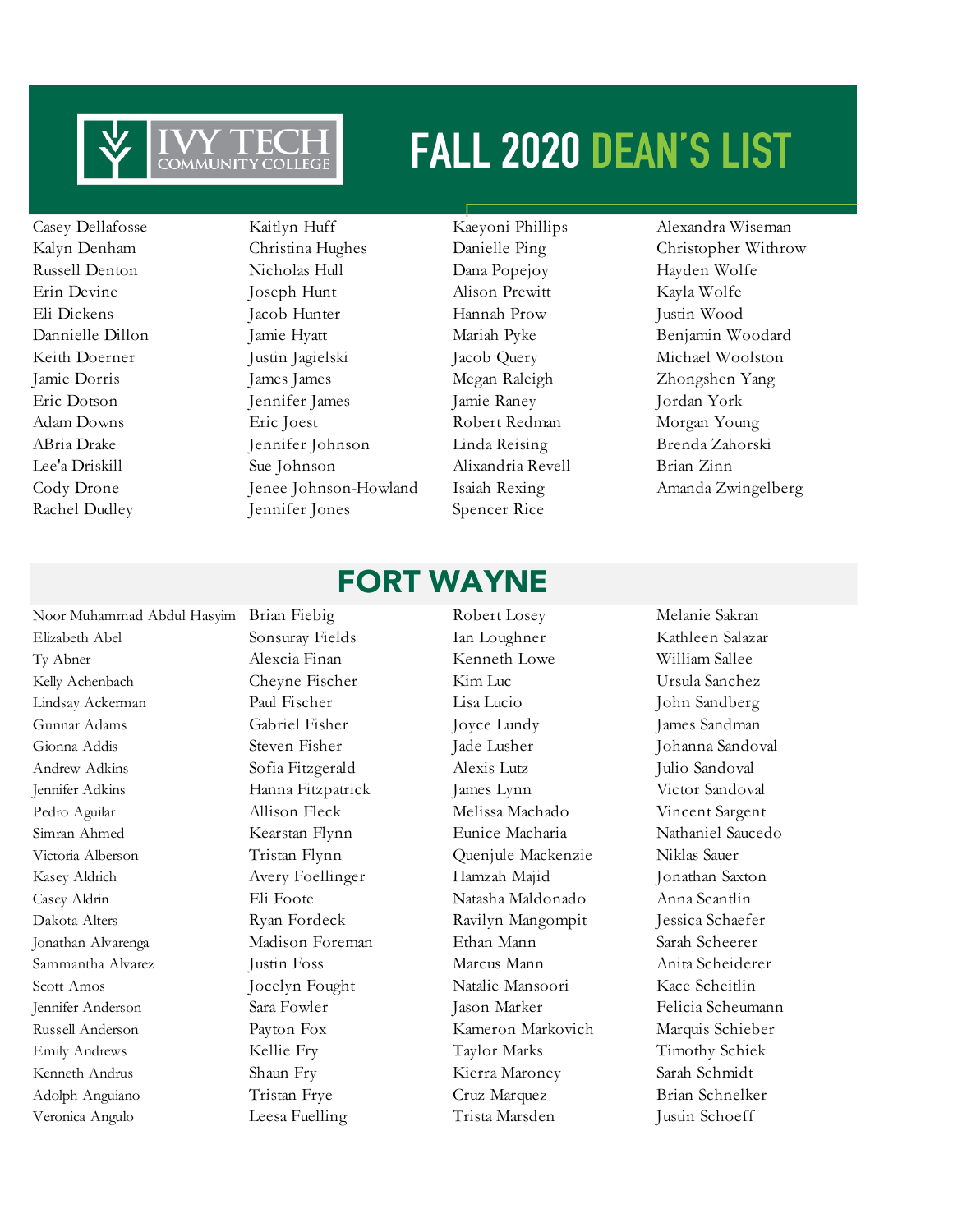

Desiree Anstead Taryn Fugate Eric Marshall Madeleine Schulenberg

Vicki Apat Penny Fullhart Charlamitres Martin Benjamin Schultheis Jocelyn Arbogast Holdyn Funk Marcia Martin Courtney Schutte Kathleen Armour **Alexy Fyfe** Fernando Martinez Eric Schwab Andrew Arnett Courtney Gagnepain Roger Masasu Andrew Seftick Bradford Arnold BreAnna Gaines Amber Masterson Sujin Seo Hannah Arnold Leezamarie Gallagher Tina Mathieu Munder Shaban Kasidy Arnold Alyssa Galvan Bryan Matias Katelynn Shambaugh Lacy Arnold Lea Gamble Cassandra Mayhew Amber Shannon Matthew Arnos Galilea Garcia Morgan McArdle Caleb Shannon Jenni Arrowood Micah Garcia Danielle McBride Nicole Shaw Libby Asher Anita Garrison Michelle McBride Keri Sheets Ghazal Astifan Natalee Garrison Andrew McClanahan Kaitlyn Shely Dylan Atchley Santana Garza Macy McClane Cole Shepherd Ei Aung Yanira Gaspar Kalie McCormick Samuel Shepherd Todd Austin Carson Gates Quinton McCormick Jordan Shepler Lazaro Ayala Irene Gathoni Aliyssa McCormick-Chmieley Matthew Shepperd Jamie Back Michele Gay Nikki McCoy Sydney Short Joshua Badgley Sarah Gayle Nicolas McCullough Madison Shoudel Michelle Baez-Rivera Cassidy Geise Megan McDonald Jolie Shrock Mohammed Bahar Claire George Ryan McDonough Kent Shrock Jareem Bailey Miranda Gerardot Joseph McGwin Mariah Shrock Ryan Baney Tyler Gerben Sarah McIntire Meghan Shroyer Zachary Banks Nicolette Gerber Megan McKeever Leah Shultz Patricia Banter Anthony Gerbers Katrina McKinley Jacqueline Shuman Jonathan Barcza Michael Gilliam Daniel McLellan Domonic Sikorski Joshua Barkey Maria Gilliland Taylor McNamara Amy Sills Ciarra Barnes Tiffany Gillison Stacia Meade Ashley Silva Kristina Barnett Alyssa Gingerich Armando Medina Ida Silver Carmen Barrera- Kelly Sarah Giunta Bryan Medina Shalea Simmons Erin Barrett Victoria Gladin Katie Meister Rebekah Simon Logan Bartles David Gordon Elian Mejia Hannah Simpson Brittany Bashore Rebecca Grandlienard Katherine Menez daniel Sinacola Heather Batalis Connor Green Madison Meredith Dennis Sinacola Danielle Baum Mary Green Jake Mersing Karanveer Singh Sa La Ma Be Tyler Greenbank Brandon Metzler Taylor Sisti Lourdes Beard Donna Greeno Rebecca Meyer Natalie Smeltzley Ransom Beard Sadie Griffis Lane Michel Allen Smith Alec Beatty Isaiah Griggs Skyler Michel Amanda Smith Conner Beatty Michelle Groh Jonathan Miles Cormelia Smith Rosalyn Beaty Grant Gronkiewicz Jami Milledge Devin Smith Sarah Beaver Lauren Gross Amanda Miller Haylee Smith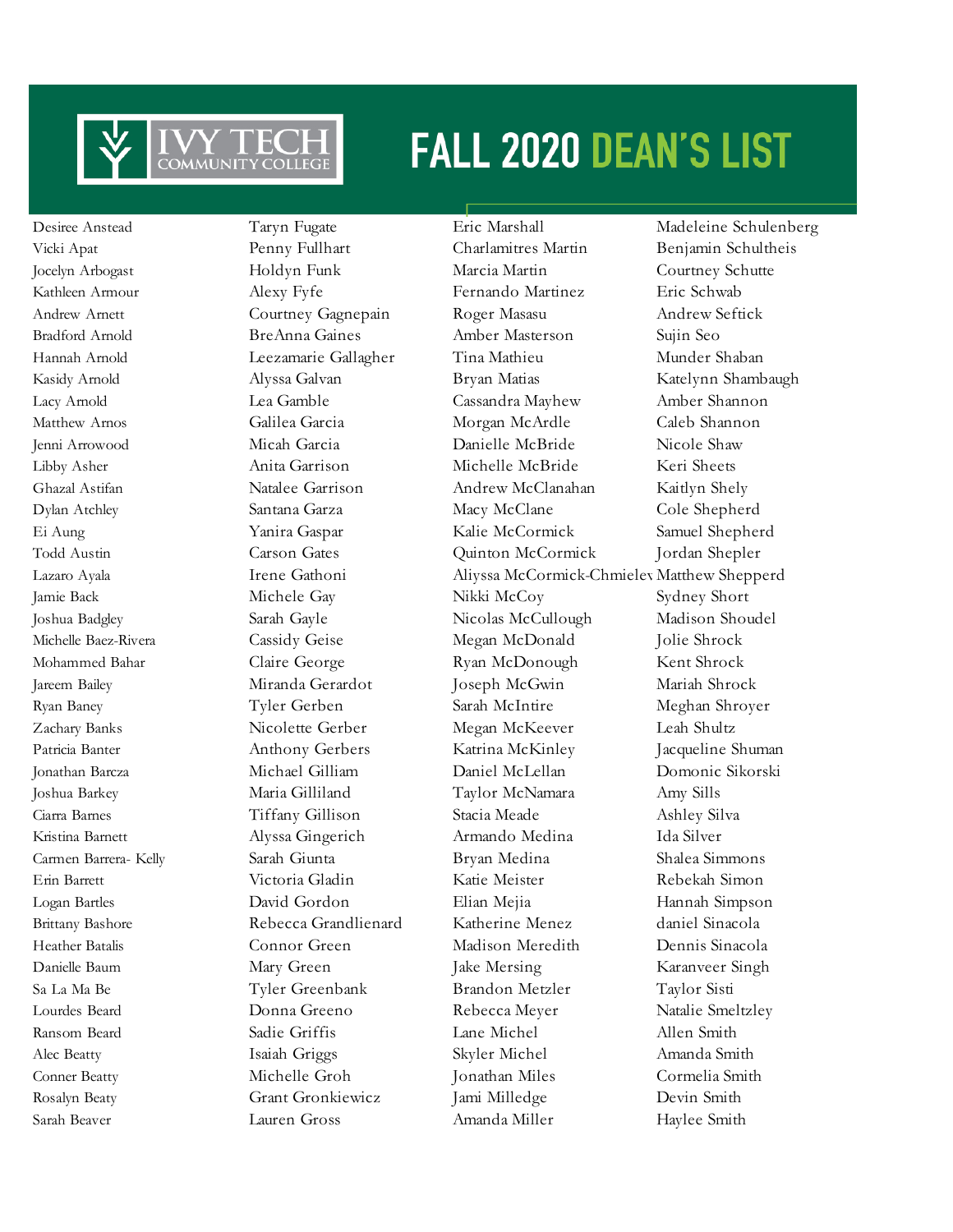

Caiden Brockhaus Daniel Heflin Lucas Myers Beryl Stoner

Melanie Beckman Gabrielle Grossman Carrie Miller Joanna Smith Kara Beer Zoie Grossnickle David Miller Joshua Smith Christopher Behnke Bryan Gundlach Elizabeth Miller Lavern Smith Luke Behringer Bryan Guzman Jon Miller Nicholas Smith Christina Benson Vanessa Guzman Lara Miller Nicole Smith Abby Benya Darriyn Hackbarth Meghann Miller Ryan Smith Matthew Berg **Katie Hale** Samuel Miller Sethe Smith Taylor Berghoff Jacob Hall Taylor Miller Stephanie Smith Madalyn Bergman Joshua Hall Tyler Miller Talia Smith Jacob Berry Andrew Hamblett Julie Miller Delapaz Timissia Smith Megan Berry Cassie Hamilton Maxine Mills Troy Smith Austin Berz Mackenzie Hamilton Kyle Miltenberger Chloe Smithson Jessica Betz Michelle Hamilton Heather Minick Krista Smothermon Isabella Biagiotti Kyle Hamm Nicole Minier Daniel Snyder Kylie Bickel Mikayla Hamm Amber Minton Derek Snyder Triceten Bickford Joshua Hammer Douglas Mitchell Kaung Soe Cassidy Bigelow Ryan Hampton Danish Mohamad Noor-ShamKhaing Soe Jillian Bilbrey Samantha Harig Lee Anna Mongold Paw Soe Nathean Bixby Kati Harlan Logan Monteith Elijah Solis Caitlin Blair Aaron Harmeyer Dinma Monyei Jeffrey Solomon Jasmine Blanchette Cory Harmon Lahmay Moo James Sommers Joseph Bleakney Nicole Harriman Andrew Moore Kaitlyn Sorg Caleb Blevins Andrea Harris Janee' Moore Brandon Soto Brandon Boday Ryan Harrison Jenna Moore Susana Soto Tyler Bok Jennifer Harry Penny Moore Megan Spencer Jashandeep Bola Aron Harshbarger Tony Moree Erin Springer Cameron Bond Mitch Hart Christina Morgan Jacob Springer Ashley Boone Sierra Hart Madolyn Morgan John Sproat Jyahyrah Rasheed Boone Mackenzie Hartig Jacob Morris Michael Sproles Katelyn Booten Bradley Hartman Nathaniel Morris Kelly Stabler Jocelyne Bordallo Mackenzie Harvey Ellen Morrow Matthew Stafford Lauren Border Payton Hastings Jacob Morua Carrie Stahl Maggie Boren Chadrick Hasty Dianna Mujakic Kassandra Staubach Lakota Bostian Ryan Hatter Jaclyn Mullins Levi Steffen Nicole Bowe Emilie Hatton Aliza Murphy Cody Stephens Stephen Brabbs Stephanie Haverstock Erin Murphy Taylor Stetzel John Bradin Susan Haviland Leah Murphy Wilma Steury Emily Brames Adrian Head Sharon Musch Thomas Stezowski Ashly Brancfield Ashlyn Heckman Steven Musial Jerrilyn Stocker Jaelen Brewer Karen Heckman Melisa Music Emmy Stoiche Selina Brewer Joshua HeffelFinger Daniel Musser Holly Stoiche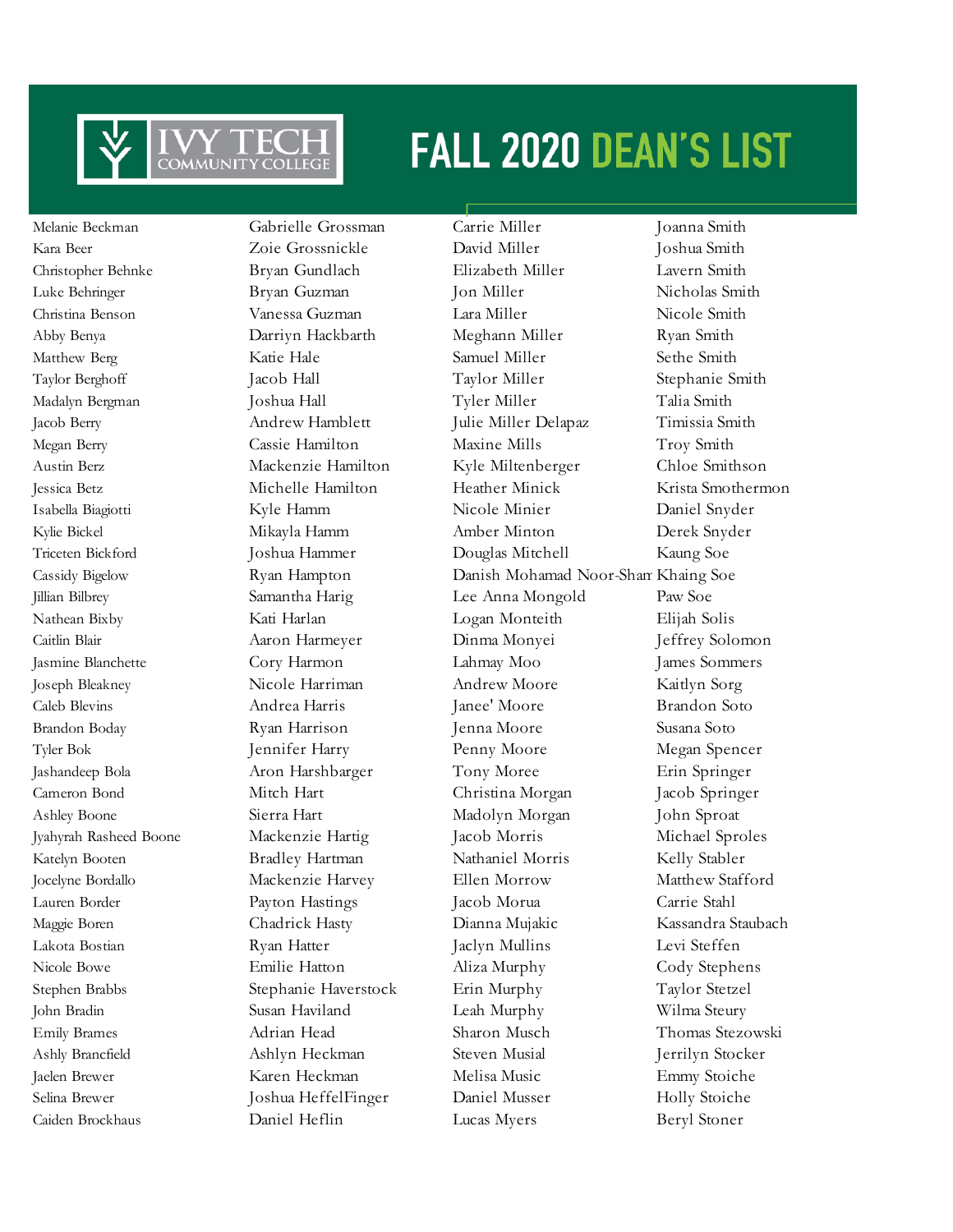

Ilean Castro Tyler Huff Jordan Oren Jesse Tindle

Gregory Brokaw Jennifer Heimann Monique Myers Ethan Storms Marsha Brooks Hannah Heller Nathan Myers Olivia Stouder Collin Bross Taylor Henderson James Mygrant Noah Stovall Andrew Brown **Maciah Henley** Megan Mylet Jordan Straessle Austin Brown Kassidy Hernandez Ma De Na Owen Strahm Cody Brown Ashley Herrick Amanda Naatz Kierstynn Strange Malia Brown Brittany Herring Rachel Nally Taylor Strite Nicole Brown Harley Herring Sherrie Napier Grant Strobel Sierra Brown Kaleb Herron Jacob Neff Aimee Stroud Timothy Brown Damian Hicks Kathleen Nelson Nathaniel Stroud Emily Brudney Jennifer Hicks Bailey Ness John Stuber Samantha Brumbaugh Keanu Hicks Brianna Nettles Emily Stuckey Rose Brunjes Courtney Hill Zachery Nevil Thad Study Danielle Brunson Lindsay Hill Chad Newman Garrett Stueber Ngoc Bui Sean Hillier Kathryn Newsom Madison Stumler Brandon Bultemeier **Dain Hillis Nia Newson** Miguel Suarez Brieann Burkhalter Bertha Hilty Anh Nguyen Pamela Suarez Nina Burlingame Brent Hines Quynh Nguyen Nathan Suddarth Emma Burnau Brianna Hisey Ruth Niccum Ashtyn Suggs Jessica Burress Drake Hitchcock Crystal Nichols Christa Summers Todd Bury Faith Hodges Khin Nilar Danielle Swada Jeffrey Buschman Corey Hoff Andrea Nix Casey Swan Acquanetta Bush Britni Hoffman Evans Njuguna Monica Sweigert Angel Bustillos Gary Hogge Tanisha Noble Michael Sweney Joseph Callow Joshua Holbrook Amy Noel Seth Syndram Cesar Calvo Richard Holbrook Samson Nofzinger Georges Tambwe Jessica Campos Laura Holcombe Juliette Norwood Miles Teachworth Kevin Canales **Emily Holdeman** Katrina Nsamala Madison Teague Benjamin Carboni Aaron Holdgreve Jared Numbers Vanessa Tellef Chad Carlson Isaac Holly Megan Nusbaumer Sara Temple Cassandra Carmichael Abigail Holt Gaudence Nyirabahire That That Jose Carmona Tang Bao Ngoc Hong Rod Obregon Krista Thieme Victoria Carpenter Brendan Hooper Patricia Ocampo Evan Thomas Jyaire Carr Riley Hormann Rebecca Odiwuor Jordan Thomas Eric Carranza Shaya Hormann Innocent Odoh Ashley Thompson Justin Carrico Paul Horne Ehi Oduma Deborah Thompson Diana Carrillo Megan Horner Christina Oehmcke Jacob Thompson Francisco Carrizales Jordon Horton Es Ola Joseph Thompson Austin Carroll Daniel Howard Anthony Oliver Kevin Thompson Alexis Carwile Kai Doh Htoo Hammad Omar Randi Thompson Michael Cassaday Christopher Huckeriede Melody Omoregie Myint Thu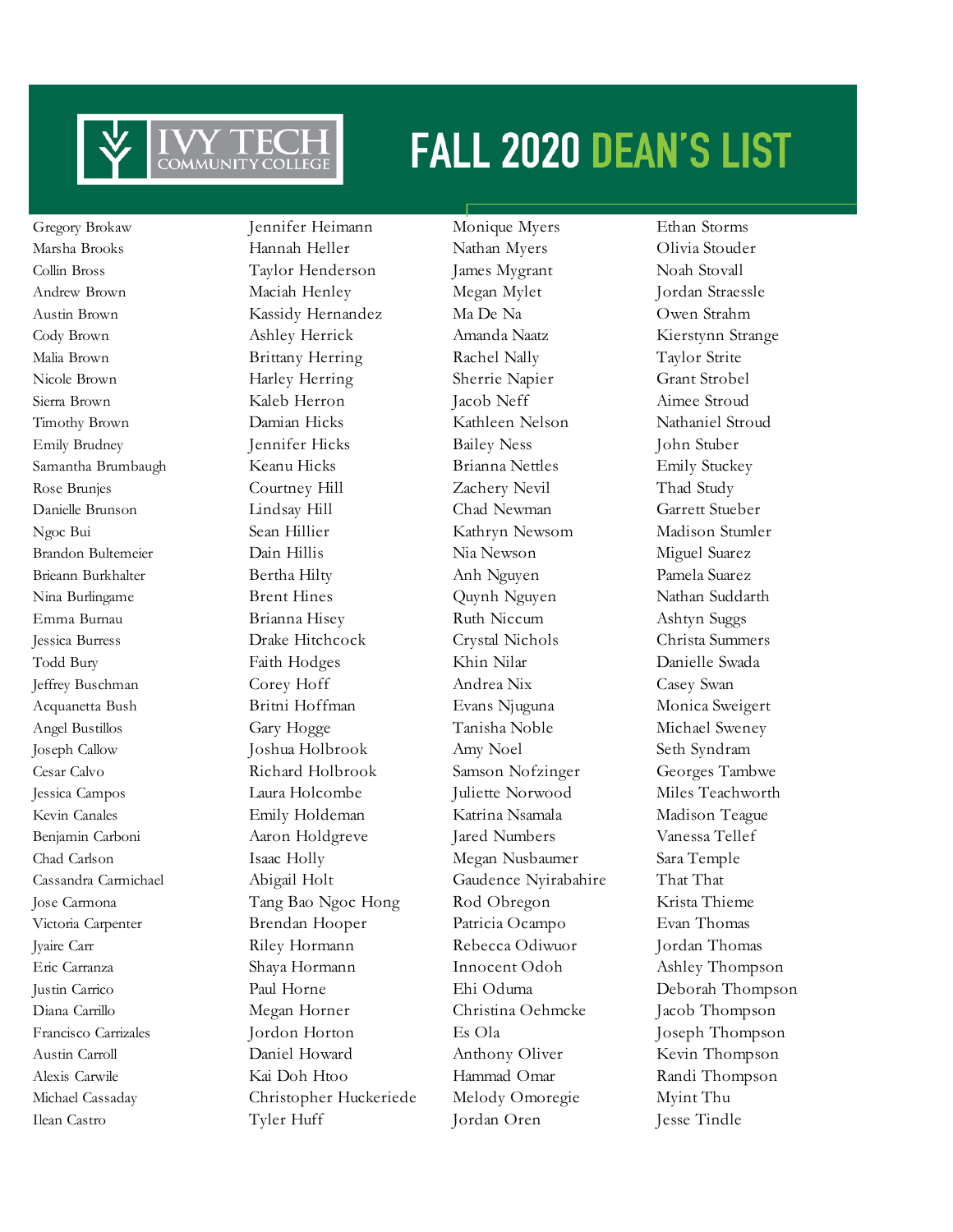

Samra Catic Hanna Huffman Brittany Ormsby Myat Tint

Skylynn Celange Lisa Hunsche Melissa Ormsby Brenna Tippmann Veronica Chacon Dillon Hunt Dedwuin Ortiz Diaz De Leon Brianna Todd Mahm Chan Natasha Hunt Andrew Orwig Victor Toledo Madison Chandler Vaniza Hunt Megan Osborn Jamie Tolson Javier Chang Trevor Hunter Devon Ostrander Riley Tomkinson Jessica Chapman Michael Hurraw David Oviatt Hien Tran William Charland Evan Hursh Alexus Pace Justin Treft Lauren Charleston Hannah Hyde Andrea Paniagua Blake Trostel Chris Chavez Jasmina Ibric Erik Parcell Nicole Trout Scott Chordas Naomi Ijah Alissa Parish Abigail Troyer Zachary Chrisman Brandon Inskeep Jacob Parker Alexandra Tsilibes Joseph Christensen Keyton Irick Laura Parker Terri Tutton Bruce Christopher Madelyn Isch Nicole Parker Aye Tway Daryl Cianfrini Kiersten Jackson Sarah Parker Ellie Tyler Christian Cisneros Nathanael Jackson Derek Parr Jessica Updike Jackie Clair Susan Jangada Jeffrey Parrett Kyle Upp Shelton Clemons Ivana Janjanin Tia Parson Christopher Van Pelt Michelle Coburn Dorothy Janovyak Jordan Patrick Russell Van Pelt Gary Coker Rylee Jarrell Terrence Paul Emilee Vance Nicole Colchin Kara Jehl Logan Peachee Andrew Vandekeere Courtney Collins Marcos Jimenez Brian Peirce Jennifer Vanderpool Grant Collins Bradley Johnson Michelle Pennell-Madden Anna Vavra Olivia Conrad Cammi Johnson Jeremy Penrod Avery Veazey Jacob Contadeluci Dustin Johnson George Peppas Tyler Vegas Becka Cook Larry Johnson Kaycee Pepple Isai Velazquez Briana Cook Shawne Johnson Jacob Perry Lilian Velazquez Stephanie Cooper Patrick Johnston Micah Phillipson Kayla Vergara Connor Counceller Emily Jones Eva Pocock Ardita Veseli Jessianna Cox Kassidi Jones Haley Pohorecki Emira Veseli Gina Craig Morgan Jones Leidy Ponton Omar Villagomez Kalen Creamer Patricia Jones Olivia Porter Betsaida Villalobos Carlotta Cromwell Sophia Jones Bryce Posey Joseph Vincent Brooklynn Cross Andrew Jordan Jason Potter Erika Virag Terry Crow Angelica Jordan Tyler Potts Jennifer Voigt James Crumley Joana Juarez-Jimenez Netanya Price-Flatt Autumn Voirol Berenice Cruz Elizabeth Jungk Bonnie Priest Heather Waggy Francisco Cruz-Hernandez Lauren Jur Susan Prokop Luke Wagler Kathi Cubellis Farod Kan Evita Minette Publico Emily Wagoner Fa Da Kennedy Kantner Christopher Puckett Robert Waikel Suzana Da Silva Sasha Kaufman Brianna Puzynski Charles Wainscott Jessica Dain Simranjeet Kaur Rachel Quick Elshadai Wakjira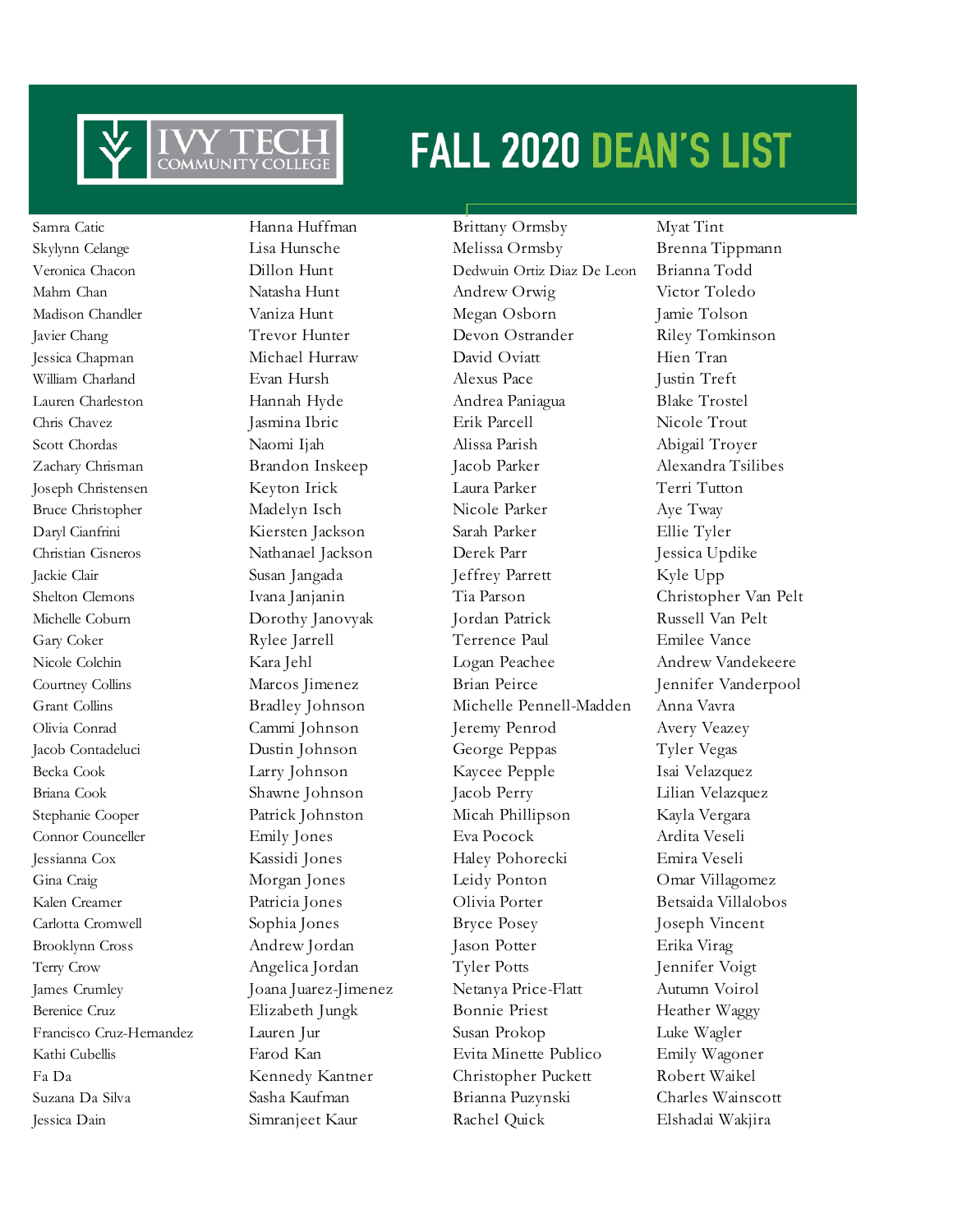

Carlton Dalrymple Taylor Kay Lauren Quinn Carolyn Walker Barbara Duran Madison Lecroy Andrea Robles Nicholas Wust

Lauren Damerell Nevera Keesler Stacy Quinn La Rhonda Walker Kayla Daniels Paul Keitzer Monserrat Quintana Thomas Walstrom Kyle Dark Kevin Kell Devin Ramer April Warner Kaley Darr MaryJane Keller Abigail Ramsey Dakota Warren Jonathan Dathe Shannon Kelley Chelsea Randolph Brian Waszczak Tyler Davis Dale Kenworthy Maria Rangel Valtierra Teresa Waterman Sterling Davison Isabel Kern Brittany Rasnake Zachary Weaver Scott Debusk James Kern Michael Rathburn Kortney Webb Megan Deck Cody Kever Bailey Ray Michael Webb Vanessa Deck Eh Kha Kristina Ray Hunter Weber Dustin Degler Naida Khalilova Laura Read Megan Weddle Dominic Deisler Grace Kiess Corinne Rebber Jessica Weigold MHIRET DEMISSE Andualem Kifetew Jennifer Recker Jace Welborn Britianie Denton Jeffery Kimpel Tiffany Reed Micah Weller Lilia Diaz Erica King Caitlin Reeve Jackson Werling Orfelinda Dick Brian Kleinschmidt Shannen Regan Taryn Whetstone Samantha Diehl Rachelle Klotz Jacob Reinhart Lauren Whitaker Kari Dietrich Payton Knittle Brandi Reis Makayla Whitaker Ian Dikeolakos Connor Knoblauch Joshua Reish Joshua White Joshua Dillon Joni Knox Whitney Renbarger Hannah Willger Natasha Dillon Mark Koehl Freddie Rentfrow Catherine Williams John Dirig Cole Koenig Calib Resor Kecia Williams Tu Do Melissa Kohne Heather Reyna Renee Williams Drew Dobbels Joseph Kolczynski Jonathon Rhoad Reese Willson Alexander Doege Jazmyn Kowal Katelyn Rice Keondre Wilson Madison Doege Arwen Kramer Shenell Rice Stephanie Winters Lindy Doster Valerie Kratz Alexander Richards Deane Witham Janie Doublin Katelyn Krueckeberg Nakenndra Richards Steven Witte Jenna Douglas Austin Kyger Nathalia Richards Britiny Wittkamper Wyatt Douglas Joseph Laba Sarah Riddle Matthew Wolf Alexander Drabik Cailey Lahrman Jasen Riebe Melody Wolf Amber Drake Megan Lambert Kyle Rigney Thomas Wolf Michelle Drayer Amanda Landers Kara Riley Alexzandria Wolfe Sean Dreer Alexis Landis Janel Rimmel Tiara Wood Jeffrey Duckwall Abigail Larrison Joy Rittmeyer Spencer Woodiwiss Julie Dufault Christopher Larson Abigail Robbins Kayla Woodward Caleb Dugan Grant Lashure Ryan Roberts Ariana Wooten Jennifer Duke Kierston Lavy Andrew Robinson Nathaniel Wopshall Joshua Dukehart Sydni Lawson Asia Robinson Lucy Worth Lauryn Dunlap Morghan Le Favour Troy Robinson Nora Wright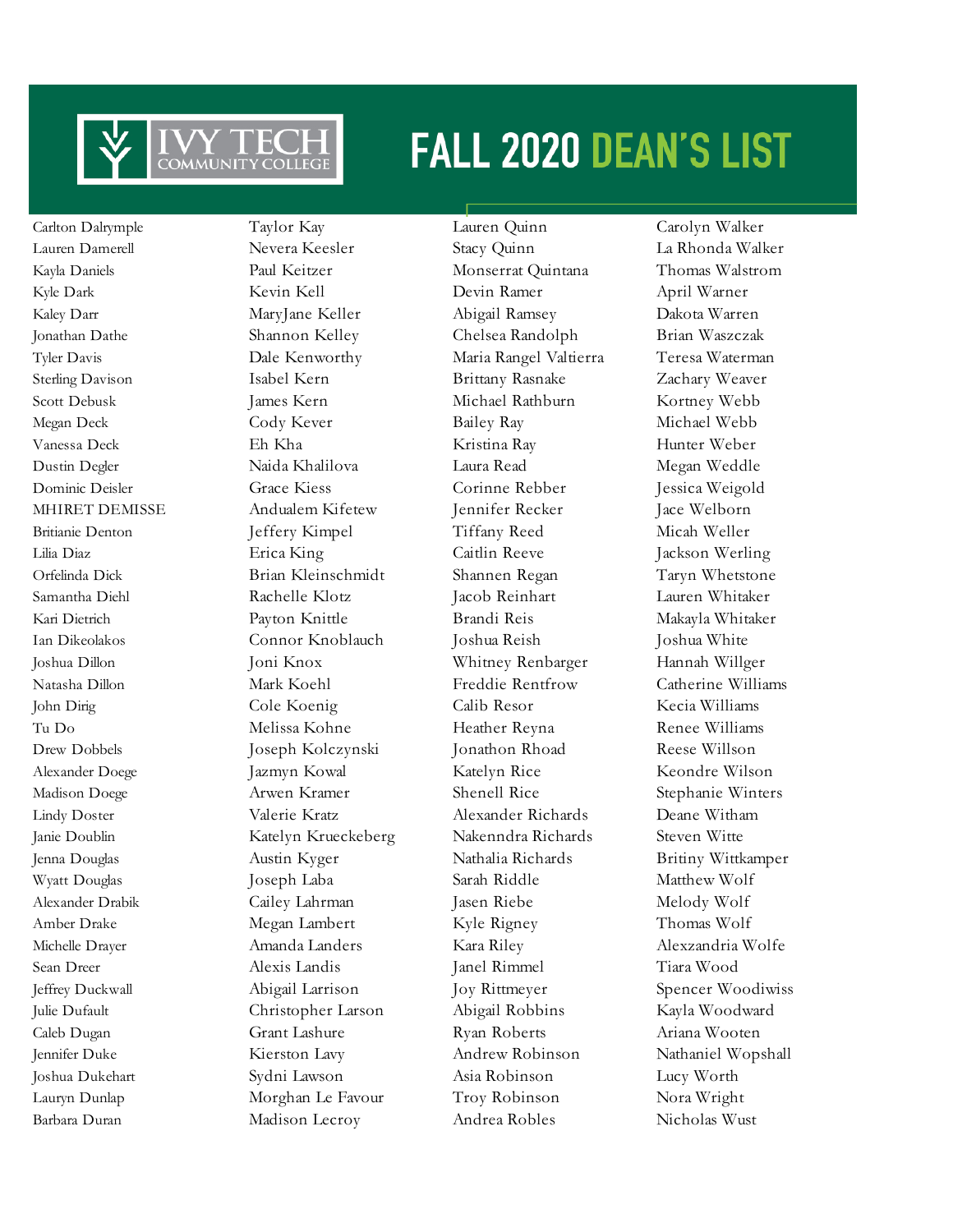

Angela Ferrell Sheila Lopez Sanajda Sakanovic

Sherry Dutkiewicz Charley Lee Patricia Rodemich Kayla Wyckoff Kathleen Easterday Robert Lee Andrew Rogers Michael Wyrick Matthew Eastman Krista Lehman Brenna Rogers Jialiang Xiang Kara Eberts Tessa Lemire Michal Rogers Brent Yager Jared Eby Roxanna Lemke Khristina Rolleston Anita Yamanaka Michelle Eckert Landon Lengacher Katelyn Rondeau Chelsea Yoder Jason Eisenmann Kristie Lenz Samuel Rondot Joshua Yoder Jeremy Eisenmann Ousmar Leon-Hernandez Amber Rood Zachary Yoder Mohamed El araari Emma Lepley Connor Rorick Angela Young Salem El-Taleb Taylor Lesh Angelina Rose Austin Young Darrick Elliott Angelique Lewis Joshua Roseberry D'Angelo Young Emmanuel Ellis Jonathon Lewis Andrew Roth Elias Young Katerine Ellis Philip Lieb Jared Roy Jonathan Young Heidi Ely Brenda Liechty Sandra Roy Megan Young Heather Enyeart Samuel Lind Shanell Ruch Nicole Young Itati Estrada Gomez Desirae Lindley Daisy Ruiz Samuel Young Laila Evans Joseph Lippert Alexis Rumentzas Sydney Young Randy Fallis Silas Little Jennifer Runkle Jenilyn Yrttima Trevor Faull Megan Llamas Annah Rusk Abisoye Yussuf Amanda Fazio Jerica Lock Katelyn Russell Oh Za Mckenna Fensler Daniel Long Nicholas Russell Bryce Zemaitis Catrina Ferguson Claire Lonsbury Rocio Ruvalcaba Alan Zheng Jenna Ferguson Jenna Loomis Andrew Rybolt Kylee Zizelman Sarah Ferguson Alicia Lopez Andrew Sackschewsky Riley Zoll

Erik Duran Caitlin Lee David Rock Keidrik Wyatt

### FRANKLIN

Jacob Adkins Lea Falk Ramanpreet Kaur Colin Schmitz Kaitlyn Albrecht Olubunmi Famosinpe Klarissa Keown Vickie Schoettle Alicia Alcazar London Farlow Mitch Kleeman Jocelyn Scott Corey Alford Angela Farmer Danielle Kuhn Madeline Sears Robert Allgood Levi Fewell Katharine Largent Brittany Sexton Hailey Amato Joshua Fitzgerald David Lay Aleah Shepard Jacob Anderson Christina Flatter Cynthia Lenkey Virginia Sievers Tania Anirudhan Paige Fleek Cain Lewis Susanne Smaxwell Laila Annis Justin Fletcher Caleb Lisby Jacey Smith Savannah Avanesyan William Foote Zackery Long Tammi Smith

Katelyn Abel Michael Evener Joel Justice Dakota Russell Elizabeth Barrett Drew Furgeson Nathan McBride Zane Smith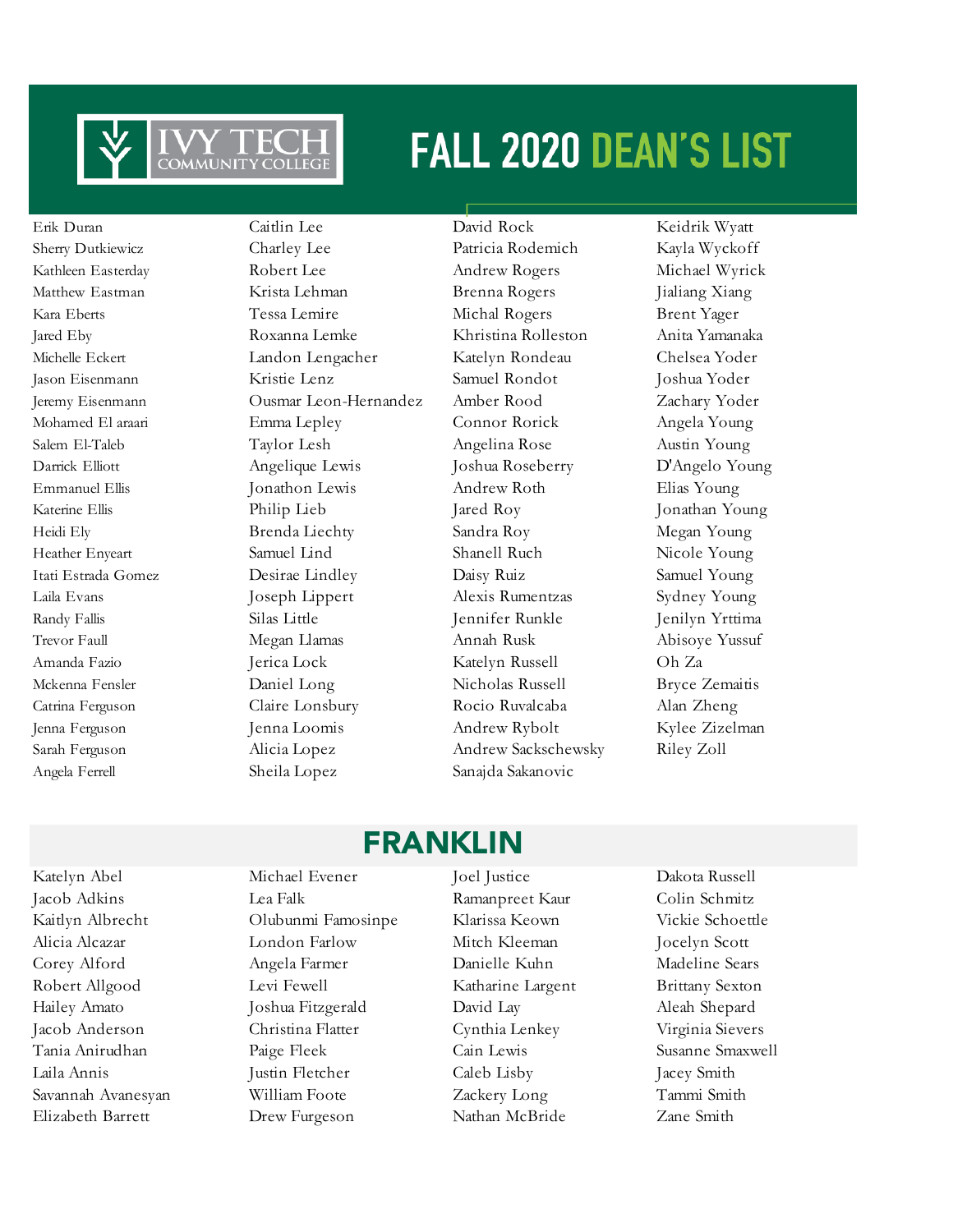

Grace Etnier

Austin Bates Evelyn Gallardo Kelsi McCauley Zoe Smith Patricia Bauer **Io'el Gilbert** Amber McGaha Breanna Spears Jashandeep Bhangu Austin Given Joseph McQueen Riley Steimel Alyssa Binion Jacob Graham Spencer Medcalf Logan Stephens Sarah Blackard Sydney Gray Jessica Mendoza Rachael Stevens Keenan Blair **Erica Grimmett** Lisa Merchant Benjamin Stoner Justin Blankinship Hayley Gross Aubrey Metzler Kylie Storm Patricia Blazek Braden Hale Dejan Milenkovic Alyssa Strange Ryli Botts Joshua Hall Lyndsey Moffett Alivia Sutherland Nicholas Brink Lincoln Hall Rhiannon Mohr Dakota Sylvia Ashlynn Burns Cody Haller Kayla Moore Benjamin Tate Kolin Burns Jill Hanson Emmah Muita Amy Thompson April Butler **Blaire Harriman** Kacie Murray Ashleigh Thompson Alexander Campbell Llewellyn Harrington Hope Nelson Sierra Tiffin Brenda Canary Stephanie Haskell Alyssa Nevins Trent Tomamichel Catherine Cassidy Vanessa Hathaway Tram Nguyen Gladys Too Timothy Clark Jordan Hawk Pirtpal Nijjar Antonio Torres Brittany Clayton Kathryn Heasley-Sanchez Kathryn Nolting Anh Kiet Tran Jennifer Cloe Lily Heffren Lani Norris Samuel Trout Kristina Coffey Keely Henson Taylor Norwood Paige Truelove Jasmine Cook Katherine Hernandez Matthew Nowlan Kameron Tucker Lauren Cooney Alexander Hill Ayomide Odugbesan Aaliyah Turner Marlee Correll Katelyn Hilligoss Jack Patterson Jennifer Turner Josh Craig Ram Hmung Kirsten Payne Madison Tyree Zachariah Crosby Hannah Hobbs Bailee Phillips Shelby Upton Caleb Cusson Robert Hobson Levi Poplin Richard Waddle Haley Davis Benjamin Hoff Thomas Purdie Payton Walters Peggy Deer Keaton Hoffman Tekoa Rea-Hedrick Tessa Wechsler Megan Dennis Hannah Hofmeister Alea Reed Heather Welberry Evan Devine Kimberly Huddleson Phillip Reiboldt Cameron Wheatley Dylan Dick Jennifer Hughes Joseph Reitman Ashleigh Wilham Abigail Dillehay Kaylee Hyatt Riley Ridpath Garrett Wilkins Dawn Dillman George Iregi Evan Rigel Cierra Williams Rachel DuBois Kindyl Isley Paul Riley Michele Williams Austen Eicher Laura Jones Wyatt Robey Summer Williams Stephany Elias Marcus Jones Brandon Ross Jordan Wise Emily Estep Marian Jones Lauren Ruddick Chelsea Zweck

### GREENCASTLE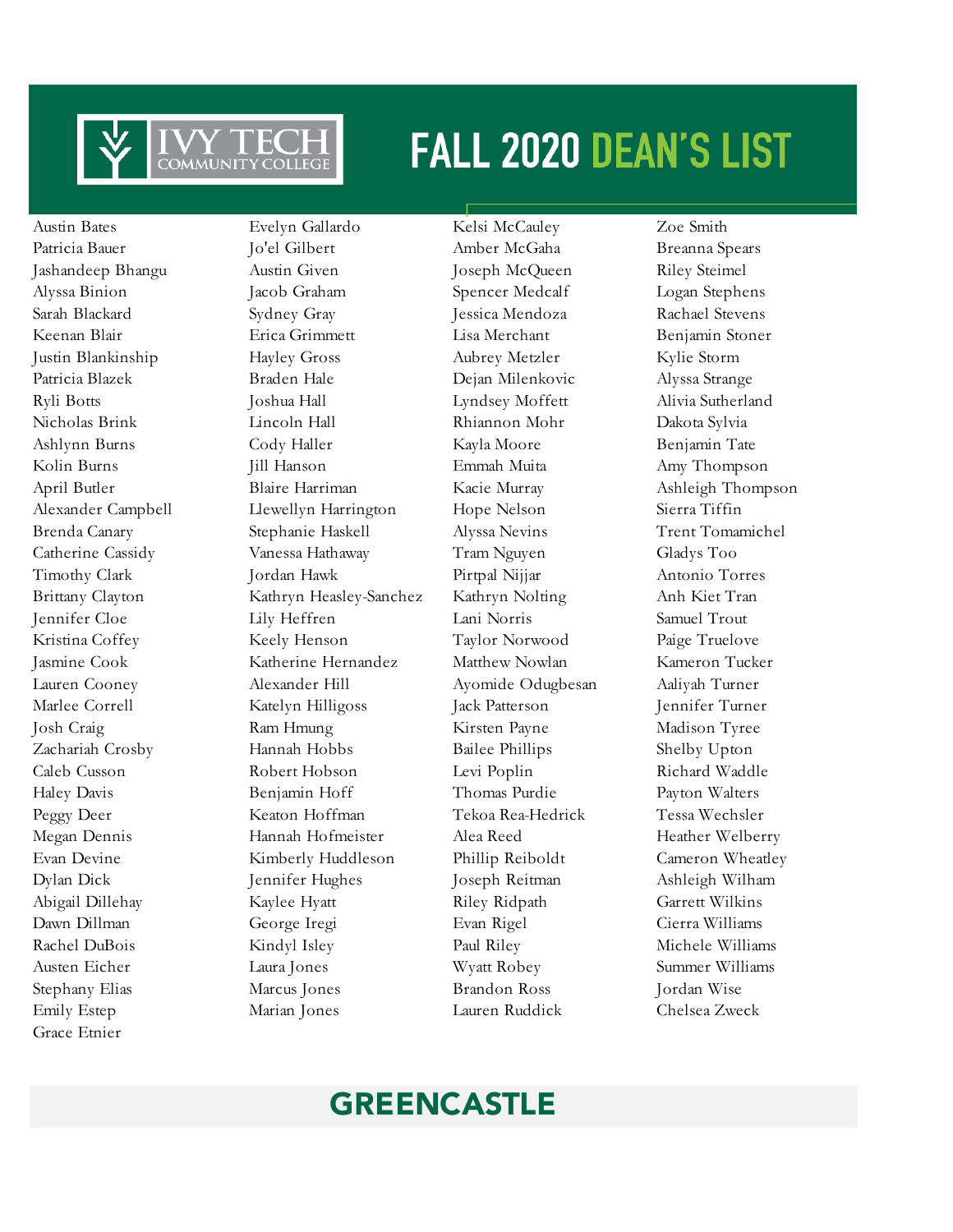

Sierra DeWees Carla Jefford-Murray Elizabeth Siddons

Makenzie Adams Danielle Dobson Jordan Johnson Dennis Simpson Brett Asher Hannah Durbin Maci Jones Emily Stierwalt Mason Beard Ashley Fitzpatrick Crissy Merritt Alexi Sweet Chloe Burgett Amber Howard Jordan Parks Mackenzie Walker Matthew Curry Allyson Jarrett Steven Shumaker Elaina Wyeth

Megan Braun Melissa Harris Ethan Myers - Spencer MacKenzie Thompson

Nathalie Abair Evie Eddins Dylan Lee Matthew Rowe Liulseged Abate Cory Edelman Kiara Lee Wyatt Rowe Zachary Abbitt Adam Edgington Robert Lee Anna Roy Abubakar Abdoulrazak Andrew Edgington Robert Lee Evan Roy Oluwadamilare Abegunde Rachel Edmonds Sharonda Lee Alyssa Roydes Layla Absalon Shelby Edsall John Leidy Evita Rozenberga Daniela Acevedo Havalah Edwards Kiersten Leigh Mariah Rudicel Blake Acra Jacob Edwards Ashley Leitherer Arthur Ruelas-Ayala Mary Adamowicz Spencer Edwards Lindsey Lemen Chase Rumple Jade Adams Taylor Edwards Natalee Leon Bradley Rundquist Ricky Adams Bayleigh El Barassi Alexandra Leonard Maci Runkel EMMANUEL ADEBANJO Keia Elam Shea Leonard Melissa Runyan Elizabeth Adebisi Mohammed ELKACIR Andrew Lester Nolan Russell Ngozi Adegbeminiyi Laila Ellaby Tiffany Leszcynski Marykay Rutherford Opeyemi Adegunsola Austin Elliott Alexander Levi Ryan Rutledge Damilola Adeogun Kiley Elliott A'Reana Lewis Cheyenne Ryan Oluwadamilare Aderinwale Bailey Ellis Joshua Lewis Hunter Ryan Samuel Adesagba Daniel Ellis Katie Lewis Olivia Ryland Adedeji Adeyombo Takara Ellison Kyle Lewis Jessica Rynard Latifa Adouli Betty Elmore Shakira Lewis Andrea Safranek Salome Ago Khaled Elshokiry Alexis Lewman Ariane Sagbo Brittany Agresta John Ely Chelsea Ley Dzevit Saitovski Ayline Aguilar Aeman Emamsh Sokhna Leye Lindsey Salley Elian Aguilar Jasmine Emmons Darren Li Jonathon Salter Michael Aguirre Janet Eng Bawi Lian Emerson Salyers Ibrahim Ahmad Ryan Engelken Biak Lian Stephanie Sample Oussama Aireche Adam England Chu Lian Krista Sampson Gift Ajayi Seth Engle Theresa Lian Elizabeth Sams Juliet Ajayi Lucky Erenven Tluang Lian Hannah Sams Oyinkansola Ajayi Joshua Erkman Jennifer Licha Carlos Sanchez

Francis Abair Kaci Eckman Demi Lee Kolin Rottner

### INDIANAPOLIS/LAWRENCE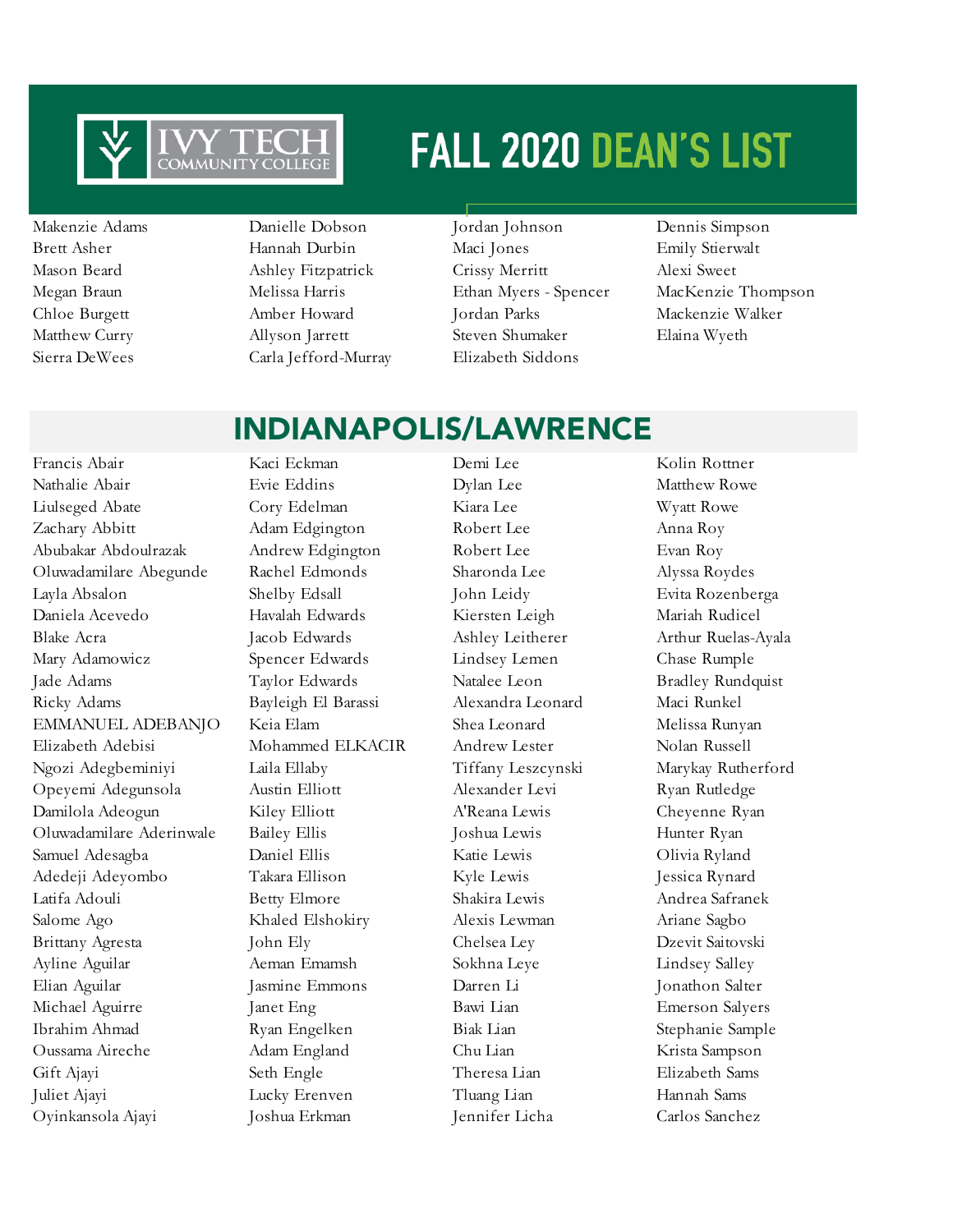

Funminiyi Ajekigbe Armando Escalon Meghan Lifferth Eric Sanchez

Bukola Ajibobola Nancy Escobedo Gretchen Lineback Kimberly Sanchez Odunayo Akinbi Taylor Eshbaugh Sara Link Brittney Sanders ROSELINE AKINBOBOLA Youstina Eskandar Danielle Lintner Eunita Sanders Samson Akinbulejo Ana Esparza Segundo Stephanie Livengood Makiah Sanders Ebenezer Akindipe Andreina Espinosa de los Mc William Lloyd Vishwjyot Sandhu Damilola Akinduro Ashley Espy Thi Thanh Hien Loc Beatriz Santamaria Pinha Oluwabukola Akingbola John Estes Alexa Lockhart Nicole Santos Nurudeen Akinpelu Jaaronick Estrella Jacqueline Logan Damier Sargeant Akinwale Akintolayo Amanda Etienne Jadelynn Logan Seth Sarver Zenab Akram Bryant Evans Zackary Loges Zachary Satterfield Amenah Al Jaibachi Chance Evans Eliyomi Loko Madeline Sauce Marwa Al Saaidi Dakota Evans Jesus Lomeli Donald Savoy Mohammad Al-Khazaali Emily Evans Ricardo Loperena Anthony Sawyer Mohammad Al-Madmouj Charles Ezell Camila Lopez Baylee Sawyer Bakya Alabi Kerlos Fahmy Cecilia Lopez Tadayuki Sayama Akibou Alao Michelle Fahnestock Heather Lopez Mitchell Scarlett Ridwan Alao Genessa Faitelson Iliana Lopez Brienna Schafer Taofeek Alao Jamie Fallowfield Lilian Lopez-Hernandez Carl Schallig Rodiat Alase-Makanjuola Abiodun Falodun Michael Lord Jessica Scheid Sammy Alawi Bisola Famakinde Henry Lorenz Luke Schmid Kiran Alby Omowumi Famakinwa Briana Losche Jannette Schmidt Kenneth Alderman Valarie Famuyiwa Kurtis Losey Alyssa Schmit Desiree Alexander Alexis Fannin TIBASAGA LOSSI Taylor Schmits Dalal Alhamallawi Naomi Farkass Cameron Love Christina Schneider Isaac Alhand Shyanna Farnworth Phillip Loveall Sarah Schneider khidder Ali J Faust J Faust Kerri Low Theresa Schott Nadav Alkaslassy Linnea Favel Erick Lowe Brandon Schrembs Amanda Allen Diana Fearrin Rachel Lowery Sarah Schroeder-Mohr Gilbert Allen Dorothy Federspiel Thomas Lozmack Colin Schultz Monica Allen Tyler Feduccia Dakota Lucas William Schultz Pamela Allen Tangela Feltz Miracle Lucas Amanda Schutte Ted Allen Bayleigh Ferestad Jacob Ludlow Amanda Schwartz Karina Almazan Joseph Ferguson Dustin Luke Collin Schwenk Katherine Alonzo Katherine Ferguson Alice Luker Lee Schwenzer Sara Alqubaisi Sarah Ferguson Andrea Luster Austin Scott Amanda Alshaikhali Alex Ficalora Linh Luu Bradley Scott Arianna Alva Aubrey Fields Elizabeth Lynch Elizabeth Scott Lizzky AlvaradoAltamirano Mariah Fields Ethan Lynch John Scott Anabel Alvarez **LIONEL FIEMENA NGUEFACK Kimberly Lynch** Jonathan Scott Margarita Alvarez Keegan Fights Michelle Lyon Ryan Scott Steve Alvarez Leah Fillinger Erica Lyons Samantha Scott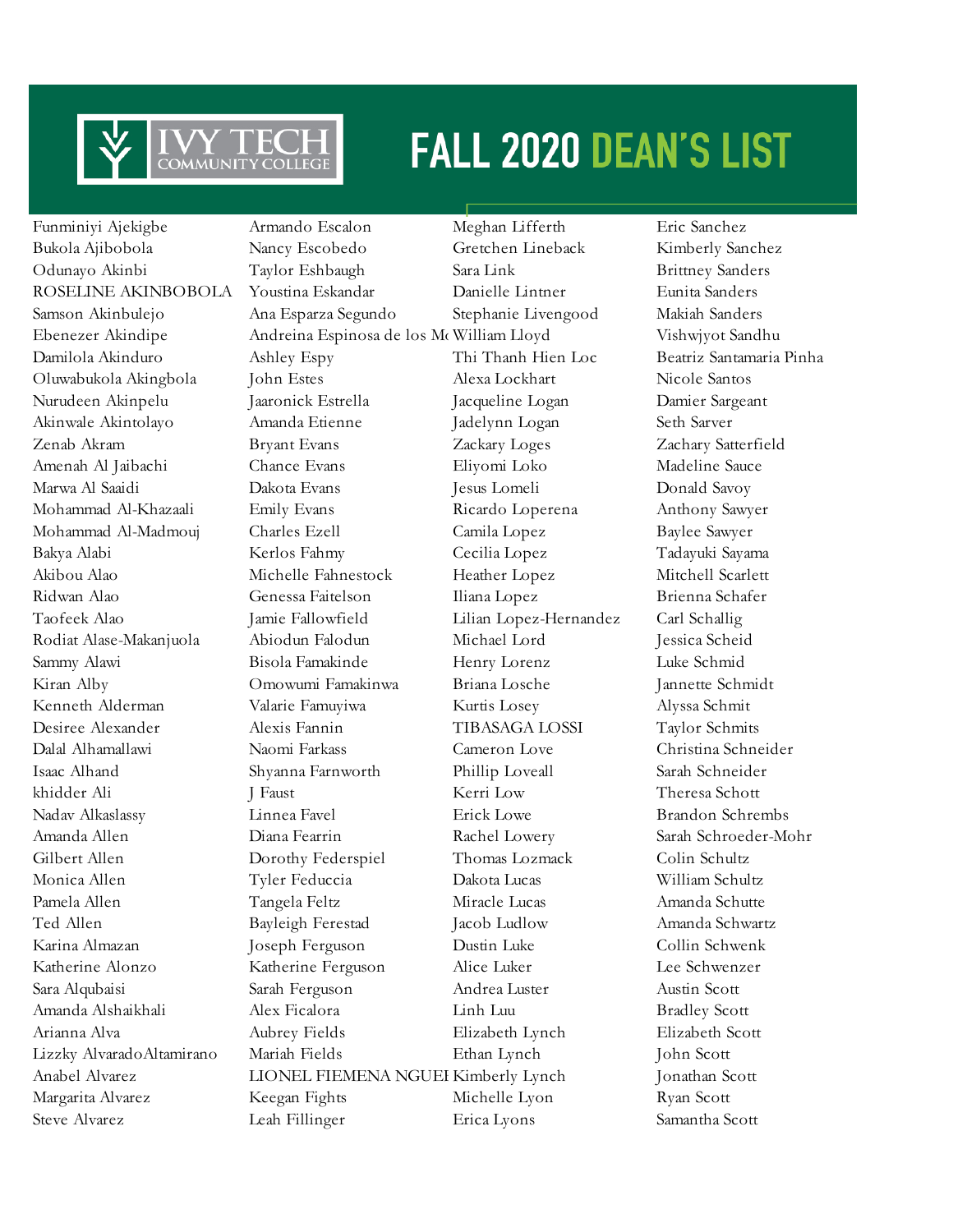

Xanath Alvarez Chris Fillmore Sabrina Lyons Sharla Scott

Evodio Ayala Susan Friedlander Manuel Martinez Jeanette Sheppard

Mariana Alvarez-Nunez Emily Finn Chance Lytle Gary Scott Jr Samantha Alvarez-Seves Jack Finnegan Jordan Mace Samantha Scranton Kira Amani Kebra Fischer Desire Macheme Charles Seacat Ophelia Amoah Briley Fisher Katrina Mackiewicz Brittney Seal Jacob Amonette Connor Fisher Michael Madden Desiree Seales Lee Amstutz Megan Fisher Luis Magallanes Peter Searfoss Susanah Amure Jessica Fitch Elizabeth Magers John Searle Chelseay Anderson Gabriela Fitzgerald Alicia Mahadeo January Sears Delijah Anderson Thomas Fitzpatrick Nikolas Mahaffey Philip Sears Jessenia Anderson Jaylynne Flannagan Feras Mahafzah Savanna Sears Le-Tia Anderson Chad Fleming Giovanna Maia Baroni Emmaleigh Sedam Tabitha Anderson Taylor Fleming Ismael Moumouni Maizoumbou Zackary Sell Nicholas Andrews Mackenzie Fletcher Chad Major Jody Sellers Danielle Anthony Marie Fletcher Crystal Majors Olohu Togni Senou Katy Anthony Alesha Flores Leonida Makori Thomas Settles II German Apolaya Crystal Flores Chileshe Malama Franc Sevcik Austin Apple JoVir Flowers Leena Mallichow Kara Seward Stephania Araus-Perez Bryson Floyd Shae Mallory Roukoubana Seydou Norma Arce Vega Colin Flynn Sarah Maloney Cynthia Shafe Roxxan Archibold Stephen Flynn Naing Mana Bryanna Shaffer Michael Arimoro Jada Folden Katelyn Manes Hascall Shaffer Charis Armstroff Joshua Folsom Paul Mang Kevin Shaffer Cassady Arnett Megan Foltz Ciara Mangum Negin Shahin Jeff Arnett Kaitlyn Foor Sarah Manion Roxanne Shaikhadeh Miah Arnold Dalice Ford Joshua Mansfield Laiba Shakil Jocelyn Arthur **Emily Ford** Morgan Maple Grace Shanahan Emily Asbury Taleesha Ford Khaing Mar Brenna Shannon Libby Ashbaugh Mary Foreman Dawn Marie Jessica Shannon Ivory Ashley Joshua Foster Juanita Marion Manda Shapiro Oluwatoyin ASIMIYU Jennifer Foudray Amber Marks Lovey Shaw Margaret Asmus Nicole Fowler Shawna Marmande Makaila Shay Jack Atkins David Foxworthy William Marsh Maisha Shayree Austin Atkinson Chasity Frank David Marshall Elizabeth Sheda Thandar Aung Jack Frank Lillian Marshall Nicholas Sheese Ladonna Ausbrooks Nathan Franklin Asha Martin Josh Sheets Kristin Austin Seth Franks Joseph Martin Kyle Shelton Edilberto Avila Alisha Franzosi Lacey Martin Jeremie Sheneman Vanessa Aviles Estevan Freeman Andrea Martinez Elizabeth Shepard Sheriff Awokunle Robert Freeman Ashley Martinez Dyllen Shepherd Chiazor Ayaegbunem Zachary Freeman Carmela Martinez Aminda Sheppard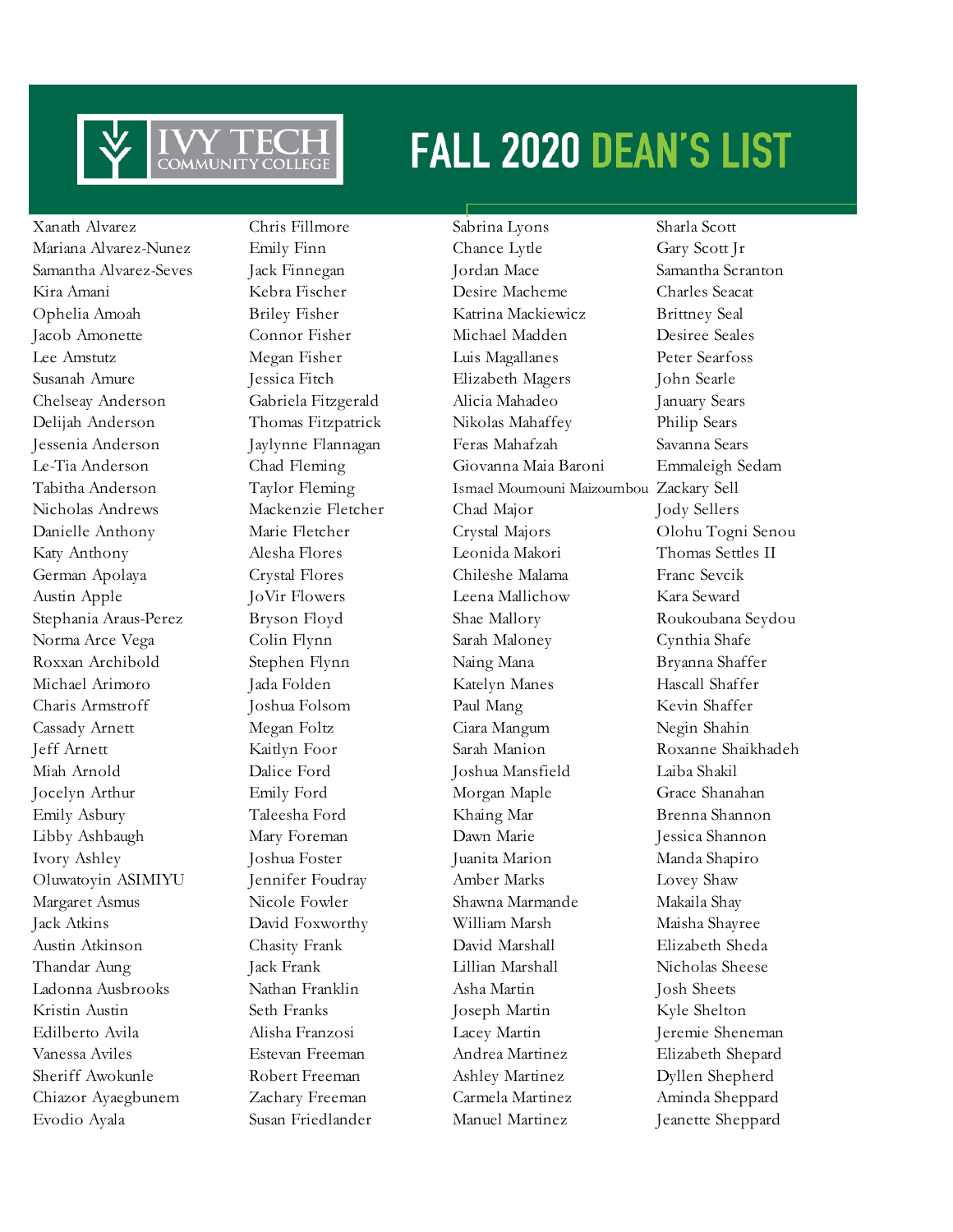

Haylie Barker Cole Gilbert Kelly Mcguckin Gordon Smith

Mai Aye Kelly Friedrich Marissa Martinez Taylor Sheppard Hannah Ayer Kevin Froehling Richard Martinez Brian Sherrill MERCY AYIEKO Carolina Fuentes Rosibeth Martinez Casanova Michayla Shields Nureni Ayinla Jonathan Fulkerson Rhoda Martins-Thomas Trevor Shields ADEFUNKE AYODEJI Cassie Fullen Bobbie Martz Zachary Shimanek Ambika Bachoo-Smith Daniel Fuller Samantha Mascoe Tyler Shirey Brandyn Back Jorden Fuller Kenyon Mason Joseph Shofner Ryan Bacon Samantha Fults Jessica Matherly Brianna Short Travis Bacon Tiffany Funk Monteres Mathes Tristen Short Reynaldo Baena-Guzman Kortney Furman Lexus Mathew Anthony Shreve Jessica Baez Angelina Gagliano David Mattingly Ahmed Shugon Yury Bahdanovich Alexus Gaines Vionah Matu Sawyer Shull Alexis Bailey Julie Gaines Lal Mawi Jacob Shultz Jonathan Bailey Holly Galan Sui Mawi Samuel Sibhatu Bryan Baise Derek Galbreath Jasmine May Zaharaou Sidikou Olusola Bakare Sebastian Galeana Pineda Jody May Vanessa Silva Justin Baker Jaime Galetka Abel Mayes Drew Simison Kimber Baker Garry Galloway Baron Mays Ginger Simonson-Kendall Madison Baker Rachel Gambrel Tyler Mays Jonathan Simpkins Nicole Baker Raegan Gandolph Darly Mazariegos Amantecatl Alan Simpkiss Stephanie Baker Clayton Gangstad Joan McAlister Johnathan Simpson Traci Baker Joseph Gant Jon McAlister Laura Simpson Christian Balboa McKinsey Garcia Susan McBrady Natalie Simpson Macy Balcom Noabell Garcia Rebecca Mccabe Brett Sims Ava Baldridge Josue Garcia-Najera Kellie McCann Alexandria Sinclair Cayman Baldridge David Garibay Molly McClellan Jason Singh Kevin Baldwin Enola Garner Royce McConnell Rajvir Singh Michelle Baldwin Michael Garrett Christina McCoy Kelly Sizemore Jasmine Balistreri Jose De Jesus Garrido Inigue Richard McCoy Heather Skaggs Elliot Ball Natasha Garriott Dontez McCraig Angela Skehan Hazeez Balogun Sammy Garvin Kimberly Mccullum Justin Skinner Jocelle Baltonado Joshua Gaskin Denise McDaniel Danielle Slauter Funke Bamigbola Alicia Gay Joseph McDaniel Zahraa Slayet Jeremy Banks Danny Gbalazeh Madelyne McDaniel Amy Smallwood Travis Banks Jacob Gehring Tamisha McDowell Rebecca Smiley Chloe Banning Hope Geiger James Mcelroy Beverly Smith Merouane Baoch Riley George Alyssa McEwen Callie Smith Jessica Barcus Stephanie Gerholt Randy McGarr II Corban Smith Hannah Bargue Shana Ghooray Aaronda McGowan Corey Smith Betty Barker Samantha Gibson Brandon McGrath Daniel Smith Danielle Barker Paige Gil Sean McGrotty Erica Smith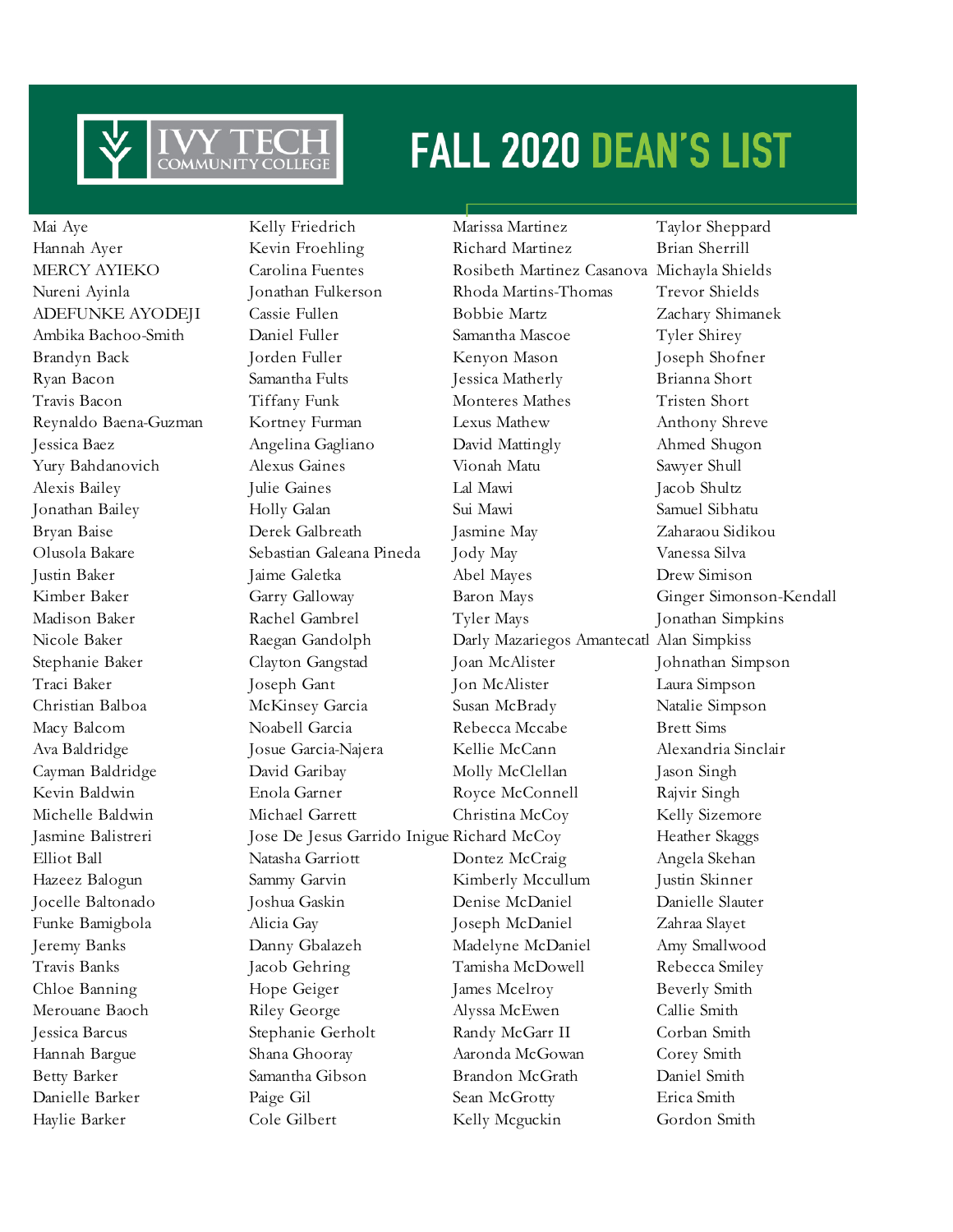

Brandon Barlow Emily Gill Kenlee McGuire Hanna Smith Leah Barnekow Britannia Gilland Kenneth McGuire Heather Smith Chloe Barnes Derek Gillespie Hayley McKee Jacque Smith Matthew Barnes Andrew Gilliam Taylor McKee Jacquelyn Smith Aaron Barnett Richard Gillum Sean Mckenney Jasmine Smith Bradley Barnette Treven Girard Ethan McKenzie Jeremy Smith Lyndsae Barnwell **Coluwatomisin Giwamogorew: Hailey Mckinney** Kathleen Smith Coleen Barron Kameron Gladish Kyle McKinney Kayla Smith Emily Barrow Carla Glodowski Nathan Mcknight Kiara Smith Nadia Barrozo April Gobel Griffin McLeish-Petty Kimere Smith Kyle Barton Rodney Goble Patricia McMurray Loran Smith Brian Bartunek Alexa Godwin Alyssa McNeil Mark Smith Michelle Bass **Donna Goewey** Deveney McNulty McKinney Smith Olivia Bates Quintin Goldman Kayla Mcquiller Rachael Smith Ryan Bates Raina Goldman Megan McQuinn Randi Smith Aida Batista Drew Goldsmith-Walker Patrick Meadors Rashuna Smith MaKayla Bauerle Rebecca Goltz Megan Mechling Teresa Smith Chloe Baughman Cristian Gomez Natalie Medlen Thomas Smith Tara Bay Kristen Gomez Ryan Meek Tristan Smith Ian Bays Jesse Goode Anshu Mehra Tuesday Smith Joshua Beall Amber Goodloe Kent Meinert Yvonne Smith Brian Beauchman Lindsey Goodnight Mason Meiring Justin Smock Allison Beck Charles Goolsby Kelly Meissner Krista Smock Destiny Beck Katherine Goolsby Juan Mejia Saadoon Smoqi Erika Becker Muchineripi Edgar Gora Marilyn Mendez-Arroyo Winter Snow Batil Bedros Della Gordon Trevor Mengedoht Kathryn Snyder William Beeler Brandon Gorman Jared Meranda Olasunkanmi Sodunke Anjuman Begum Michael Goshen Erica Meredith Yessica Solano-Telles Joshua Belcher Camden Goss Ashton Messer Mayra Solis Jonathan Bendel Jonathan Gosselin Kathleen Meyer Sijibomi Sonowo Allison Benge Gavin Gottfried Lauren Meyer Harpreet Sooch Ethan Benge Elizabeth Gottschalk Joshua Meyers Paola Soriano Rebecca Bennett Alexandria Grady Thokozani Mhlanga Jonah Sparks Jala Bennie Bayla Graham Theodorsia Michael Seth Sparks Ashley Bennington David Graham Tiffani Michael Seth Sparks Megan Benson Joshua Graham Fletcher Mielke Rebecca Spaulding Miranda Benson Beth Grass Kyle Mikesell Tia Spaulding Natnael Berhe Richard Graves Bradley Miller Denni Spears Robert Bernd Sarah Gray Cayla Miller Zachary Speas Erin Berry Sonya Gray-Davis Cody Miller Madeline Speer Taylor Berry Nichol Grays Dempsey Miller Dillon Spencer Alexis Bertel Kyla Grayson Ivy Miller Emily Spencer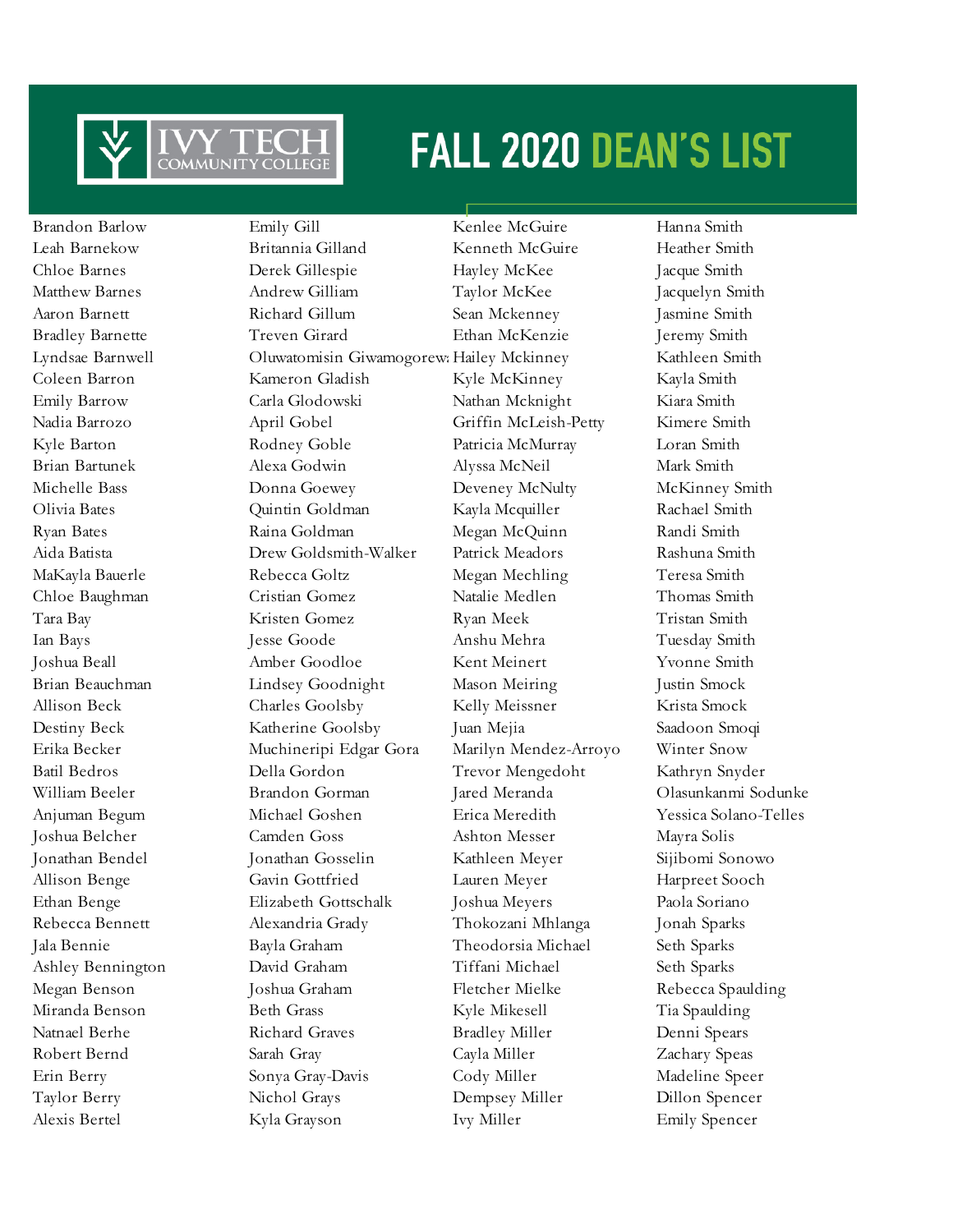

Bryna Boudoin Baylea Hamilton Andreana Moore Cayce Strong

Ashley Bertram Ashlee Green Jaden Miller Mary Sperback Micheal Best Austin Green Jallisia Miller Grayson Spicer CeeJay Bethard Christopher Green Jayla Miller Ashton Spiker Andrea Bettini Courtney Green Nakia Miller Zachariah Spillers Kristen Betzner Eleanor Green Ryan Miller Robert Springer Jonah Beukema Christina Greene Shannon Miller Ana Sprowl Harkanwaldeep Bhogal Logan Greene Tiffany Miller Triniti Spurgeon Tluang Bia Robyn Grimes-Wert Marty Mills Antoinette Squire Laura Biagini Chasta Groves Christina Mims Alichia St.Myer Karter Bibbs Gabriella Groves Keith Minkosky Rachel Stabler Joshua Bickel Elizabeth Guadiana Mitchell Minnick Lonnie Stacy Tabitha Bigelow Brandon Guardiola John Minniear Justice Staggers Bernaud Bila Tshibasu Jose Guerrero Taylor Minnis Zackery Stahl mba bilao samta Cindy Guillen-Ramirez Evan Minor Brock Stakelbeck Abdullah Bin Abdullah Kelli Guldi Chasity Mitchell Aubrey Standish Olajumoke Binuyo Anthony Gulliford Danny Mitchell Brian Staniszeski Mary Birt Jonathan Gutierrez Daulton Mitchell Patricia Starzynski Samantha Birt Matthew Gutierrez Gene' Mitchell Alexander Stash Gerri Black Valeria Gutierrez-Hernandez Janet Mitchell Chelsey Stauffer Hailey Black Stephanie Gutzweiler Matthew Mitchell Ashley Steele Joseph Black Jose Guzman Maureen Mitchell Emma Steffy Kyle Blake Monica Guzman Robert Mitchell Taras Stefyuk Tina Blakey Baylee Gwyn Stephanie Mitchell Jada Stephens Michael Blanchard Rosebud Gyasi Zoran Mitic Cole Stettler Louis Blanton Kendra Hackman Selamawit Mitiku Cooper Stevens Nicholas Blatnik James Hadfield Brittany Mitrani Derek Stewart Camille Blazek Joshua Hager Elizabeth Mitterling Vanessa Stewart Jacob Blockson Michaela Hahn Megan Miyesa Nicholaus Stidham Jason Sebastian Bocade Amanda Haines Yonela Mlilo Keyton Stigler Tanisha Boekstaaf Shania Hale Ayan Mohamed Sarah Stillerman Trinity Boillat Allison Hall Faridat Mohammed Kyle Stitt Mario Bolado Palencia Jacob Hall Autumn Moles Nicole Stivers Lori Bolduc Kyle Hall Hector Molina Megan Stockman Mason Bolduc Rebecca Hall Natalia Molina Escobar Lenesha Stone Karl Boles Riley Hall Brianna Mollice Lisa Stone Cameron Bond Stephanie Hall Alexis Moment Veronica Stortz Jessica Bonilla Zachary Hall David Money Brandi Stout Carrol Boozer Megan Hallam Jennifer Montgomery Zachery Stout Paul Borges Jada Halliburton Julia Montgomery Jacob Stratton Levi Bothel Robert Hamer Brandon Monts Taylor Streb Vincent Bottomley Fetiya Hamid Andrea Moore Monique Streets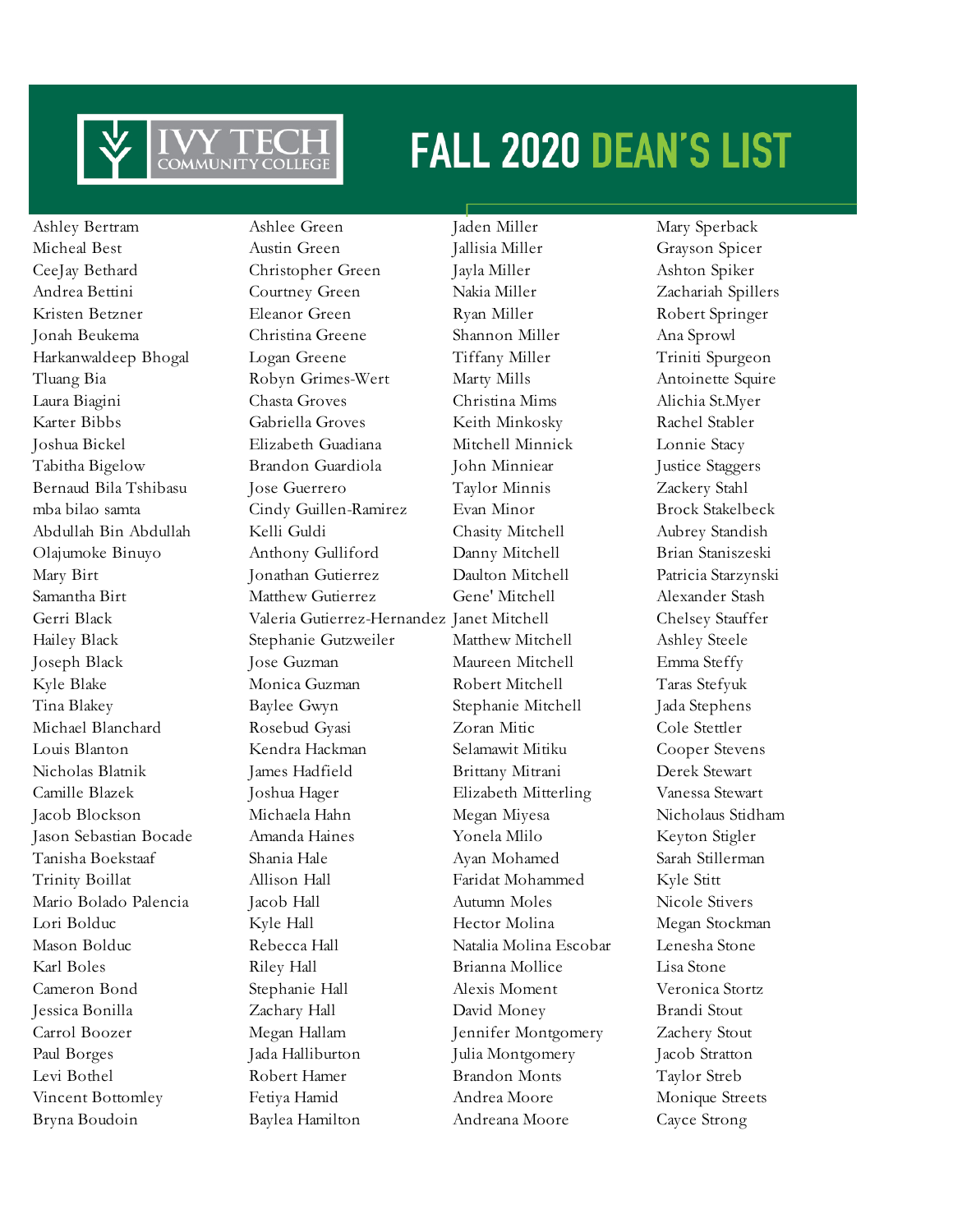

Dusten Boulanger Timothy Hammack Chanel Moore Scott Stroup Amber Bow Benjamin Hamman Evan Moore Evita Studer Breanna Bowden Amanda Hammer Hannah Moore Hannah Stufflebeam Chelci Bowles-Glenn Madison Hammons Kimberly Moore JaQuita Sturdivant Lydia Bowling Alison Hampton Niche Moore Lillian Sturm Joseph Bowman Christy Hampton Skyler Moore Megan Sufan Emilee Boyd Juan Hampton Dulce Vanesa Morales Elena Sui Stephanie Brackett Bryce Hamrick Randy Morelock Ni Sui Jordan Bradley Samuel Hana Juan Moreno Amanda Suiter Malissa Bradley Wade Haney Tori Moreno Donna Sulgrove Tanner Bradley Derek Hankins Kara Morgan Jenna Sullivan John Bradshaw Lakiyah Hannah Brionna Morris John Sullivan Makenna Brady Michael Hannah Gregg Morris Melanie Sullivan Wisam Brahim John Hanson Stephanie Morris Jesmin Sultana Reem Braiek Brenda Hantz Timothy Morris Bobbi Summers Tracie Brame Eden Hany Meghan Morton Jordan Summers Skyler Bramlett Ariella Hardwick Lauren Moscoso Miranda Summers Jocelyn Bravo-Perez Robert Hardy Shannon Mosier Seavmey Sun Tia Bray Kiera Harlow Jessica Moye Esther Sung Cory Breeden Andrew Harmless Ntombizinhle Moyo Nathan Sustaita De'Lon Breedlove Aaron Harmon Haya Mujaddidi Lashay Sutton Daniel Brenton Deborah Harmon Zakariye Mukhtar David Sward Anna Bretherick Kaitlyn Harmon Michael Mullin Thadar Swe Amber Brewer Sarah Harmon Andrew Mullins Nicholas Swenson Arielle Brewis Khawaja Haroon Khan Mung Samantha Swinney Tieona Brewster Darin Harper Katherine Munn Riley Swisher Maria Bridges Kaylee Harris Yesenia Munoz Fajardo Bryce Syra Mary Brigham Miguel Harris Chantal Murekio Paul Szewczyk mary Brisson Monteith Trasundra Harris Arlena Murphy Adam Tabor Travis Brockley Brandon Hartley Jayda Murphy Mohmadtalha Tai Anthony Brooks Julia Hartley Margaret Murphy Tanzim Tai Roy Brooks Matthew Hartman Melissa Murphy Taufiq Tai Danielle Brothers Brandon Hartzell Erika Murray Margo Talbott Allyson Brown Anthony Harvey Jason Musselman Marlys Taliaferro Belinda Brown John Harvey Matthew Mutchman Ahmed Talib Calyb Brown Breonna Hasch Victoria Mutchman Alaa Talji Dathan Brown Roger Hasper Brenda Muzah Deanna Talley James Brown Shelby Hatley Esperance Mwiza Tiffany Talley Joey Brown Hannah Havard Macy Myer Feliciano Tamez Katherine Brown Mason Hawkins Alecia Myers Daiki Tamura Kathleen Brown Yailyn Haworth Kyle Myers Wesley Tanaka

Brittany Bridgeforth Taylor Harper Angie Tatiana Munoz Shahabuddin Syed Mohamme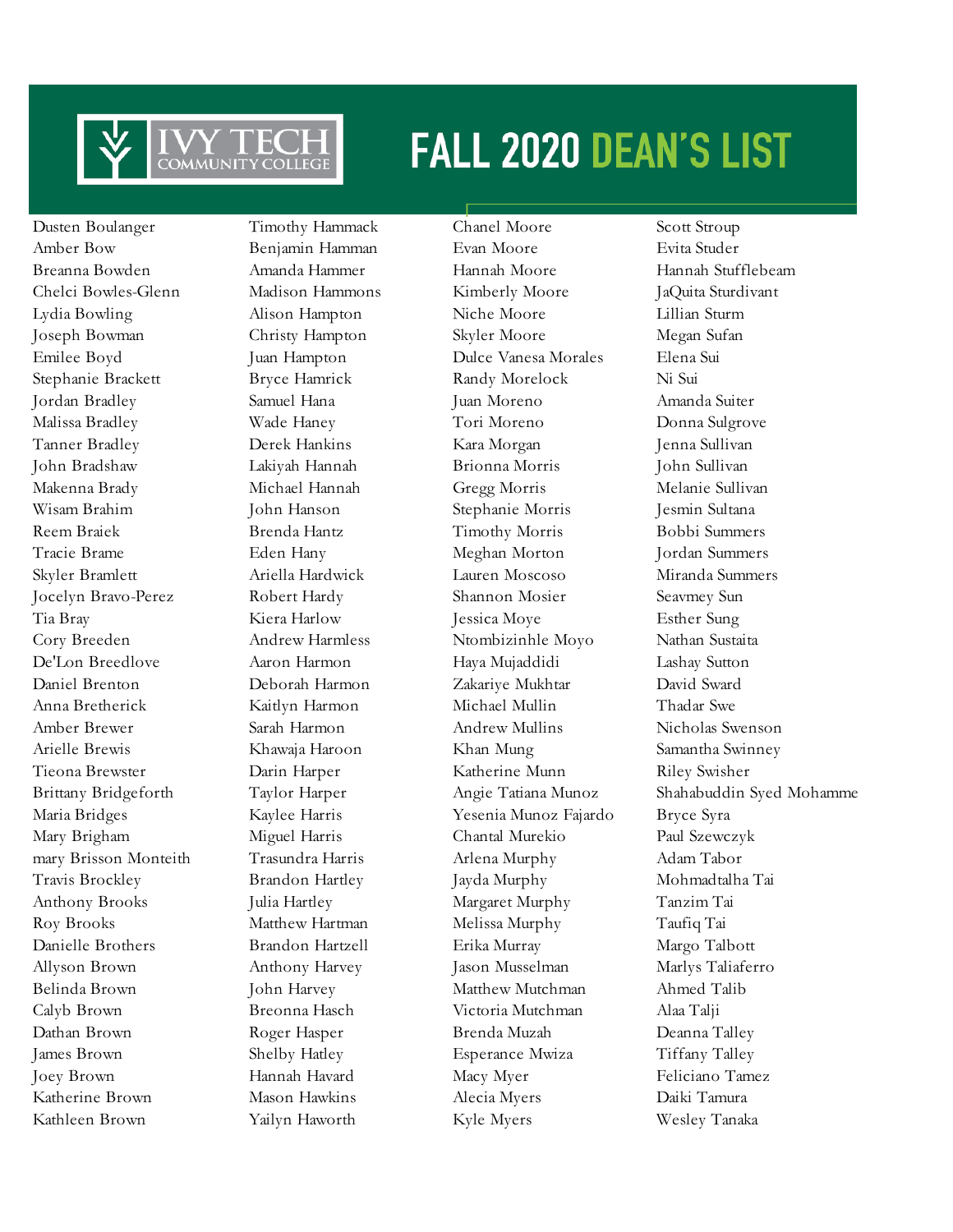

Latoya Brown Nicholas Hayden Merlise Myougang Gabriel Tanner Cody Browning Laura Hazel Asha Nandam Nicole Tanner Mackenzie Bruner Melanie Heck Weidman John Napariu Emmanuelle Tano Stephen Bruner Carly Hedlund Jason Napier Taylor Tarry Charles Brunson Jonathon Hedrick Katherine Nash Ambar Taylor Ernest Brunson Payton Hedrick Michael Nash Michelle Taylor Jennifer Bryan Jeffrey Heitman Lauren Naum Morgan Taylor Amber Bryant Jazmin Heitz Grace Navarrete Lauren Teagle Sophia Bryant Jon Helpling Aninam NAYO EPSE TEKPOLO Sandra Tello Tosha Buchanan Jarrett Helton James Ndagijimana Autumn Temple Elena Buck Mariah Henderson Wendy Ndichu Jeremy Templin Dustan Buckland Kevin Hendricks Felicia Neal Jennifer Tennant Kelsie Buckler Grace Hensel Gavin Neal Julius Terrell Conner Buckley Dana Hensley III Diah Nealy Christina Terry Matthew Buckley Anthony Henson Jessica Neel Carrie Terveer Zoe Buckley Nicole Henson Sonia Negrete Denah Thach Ariana Bullard Yliyah Hephzibah Samuel Neiswinger Lindsay Thacker Ibrahim Bulle Gordon Heppner Damon Nelson Bawi Thang Spencer Bullock Shanetta Herbert Leah Nelson Ta Thang Ian Burch Trenten Herbert Mark Nelson Van Thang Brittni Burden Agostina Heredia Ricky Nelson Thang Thawn Beatreia Burgess Joshua Herington Tyler Newcomb Frendy Thawng Laurel Burgess Elizabeth Hermosillo Victoria Newkirk Maxwell Thesier Charles Burke Brenda Hernandez Zack Newkirk Ada Thiane Alexus Burkhead Daisy Hernandez Nicholas Newlin Lal Thluai Robert Burns Juan Hernandez Lonnie Newman Christopher Thomas Lauren Burress Eliezer Hernandez-Hernande Fabrice Ngahadjo tchouamo Mason Thomas Mason Burress Mariclaudia Herrera Jude Nginteh Matthew Thomas Ashley Burris Daniel Hess Ai Nguyen Nakayla Thomas Jairus Burton Emma-Lin Hess Anthony Nguyen Shannon Thomas Michael Burwell Kelsey Heuschkel Sandy Nguyen Whitney Thomas Alyssa Bussell Alexis Hewitt Thi Nguyen Benjamin Thompson Eliana Butler Jackson Hiatt Zacchaeus Niccum Brandi Thompson Nikolas Butler Michael Hiatt Kevin Nicholas Cody Thompson Kasey Butz Felica Hibbard Bruce Nichols Gracie Thompson Jesse Bye Vanessa Hidleburg Juanita Nichols Jessica Thompson Dameka Byndum Quinetta High Brandi Nichols-Templeton Logan Thompson Abigail Byrd Jori Highbaugh Justice Nielsen Michael Thompson Lucas Byrd Mark Hill Eric Nketiah Monique Thompson Jose Cabrera Sierra Hill Torin Noonan Shelbi Throckmorton Eli Cain Austin Hilton Nicholas Norman Austin Thurman

Jamie Caldwell Katherine Himes Amanda Northrop Bawi Tial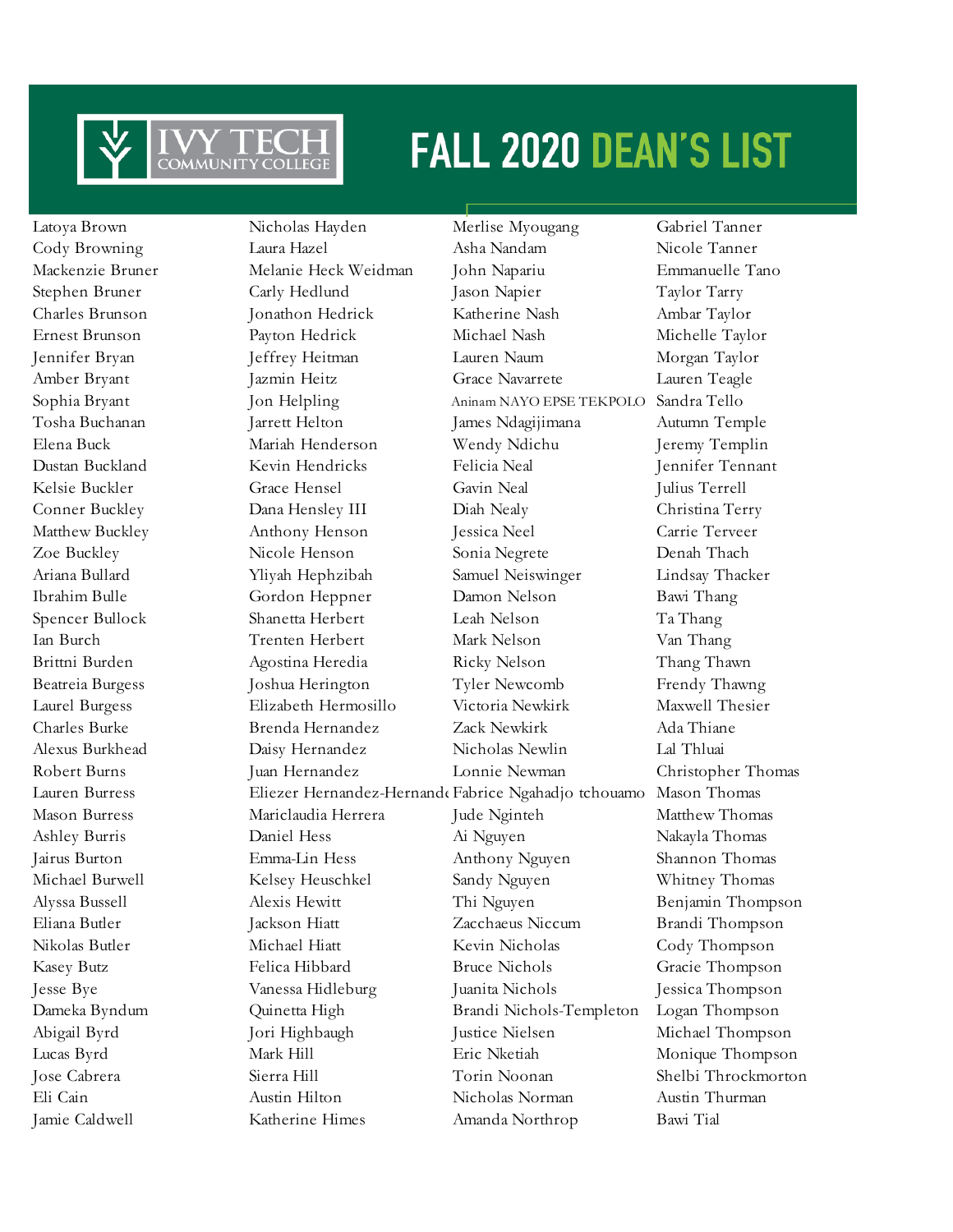

Stephanie Califf Bailey Hines Travis Nostrand Sui Tial

Tony Calloway Skylar Hinton Sara Nunley Cung Tiam Jamie Calvert Lillian Hodges Chloe Nusbaum Stormy Tiede Maria Calvillo Mike Hoeing Kallie Nusbaum Mitchell Tierney Rachel Cameron Anthony Hoff Brittany Nusbaumer Zuliat Tijani Alexandra Campbell Adam Hoffer Naomy Nyairo Brooke Tindall January Campbell Kendra Hoffman Emily Nyberg Curtis Tinnin Jenna Campbell Adam Hokanson Elena Nygra Daniel Tinsley Jesse Campbell James Holder Angela Nystrom Molly Tippett Joshua Campbell Kevin Holiday Sydnee O'Bryant Joeann Titus KELLY CAMPBELL Lesley Holland Sean O'Connell Porsche Tobias Kasey Canada Caleb Holloway Jared O'Dell Soedja Tohionon Kaili Cannon Austin Holt Ikponmwosa Obasuyi Kayli Tolley Miguel Paolo Capangpangan Kenneth Holt Benson Obebe Bryanna Tolliver Nathaniel Capen Marilyn Honeycutt Olanrewaju Obisesan Cassidy Tomamichel Cassandra Capodagli William Hoock Ever Obispo Ryan Tomlin Chelsea Cardenas Kayla Hood Gabriell Odenbaugh Ne'Kisha Tools Heath Carlton Abigail Hoover Oluwafunso Odetayo Debra Toon Cameron Carmack Jason Hoover Paula Oesterle-Young Tana Torreblanca Vanessa Carman Melissa Hope Korede Ogunleye Manuel Torres Grace Carmichael Christopher Hopping Rachael Oilar Martha Torres Amanda Carnell Alyssa Hornaday Ajanigo Ojata Francis Torres Pineda Alexander Carrico Arie Hornbeak Titilayo Ojo Alannah Townsend Ramon Carrillo Mackenzee Hornick Rona Ojulu Naomi Townsend Aris Carroll Maxwell Horton Oladipupo Ojuolape Rebecca Trainor Dennis Carroll Zachary Horton Kofi Okrah Khristina Trammell Gabrielle Carruthers Isaac Hougland Oluwatosin Oladejo Nguyet Tran Natalie Carson Hubert Hounkpatin Joy Oladugbagbe Sam Trego Traci Carson Dakoda Howard Bukola Olagoke Kelly Tremain Aaron Carter Marie Howard Olayinka Olalekan Isaac Trent Bethany Carter Steven Howell Christianah Olaniyi Tyler Trent Jennifer Carter Natalie Hoy Oluwakemi Olaniyi Christopher Tritch Lauren Carter Michael Hrachovec David Olatunde Caitlyn Trotter Sarah Cartner Ngun Hringngen Rhonda Oldham Elena Trujillo Christopher Caruthers Yiwen Huang Kelly Oller Smith Piedad Trujillo Andrea Casas Lopez Bryce Huddleston Nicholas Ollis Elizabeth Trumbo Alana Case-Brown Jessica Hudson BUSOLA OLOWOKIGBAJO Bryan Tucker Emily Cassidy Mitchell Hueston Brooke Olson Richard Tuite Uvania Castellon Scott Hueston Helen Olukotun Nicole Tunitis Byron Castillo Thomas Hueston Eniola Omodele Odalis Turcios Camila Castillo Connor Huey Najee Omowumi Daniel Turk

Amber Canfield Kevin Holmes Cassidy Oakley YEWANDE TOKAN-LAWA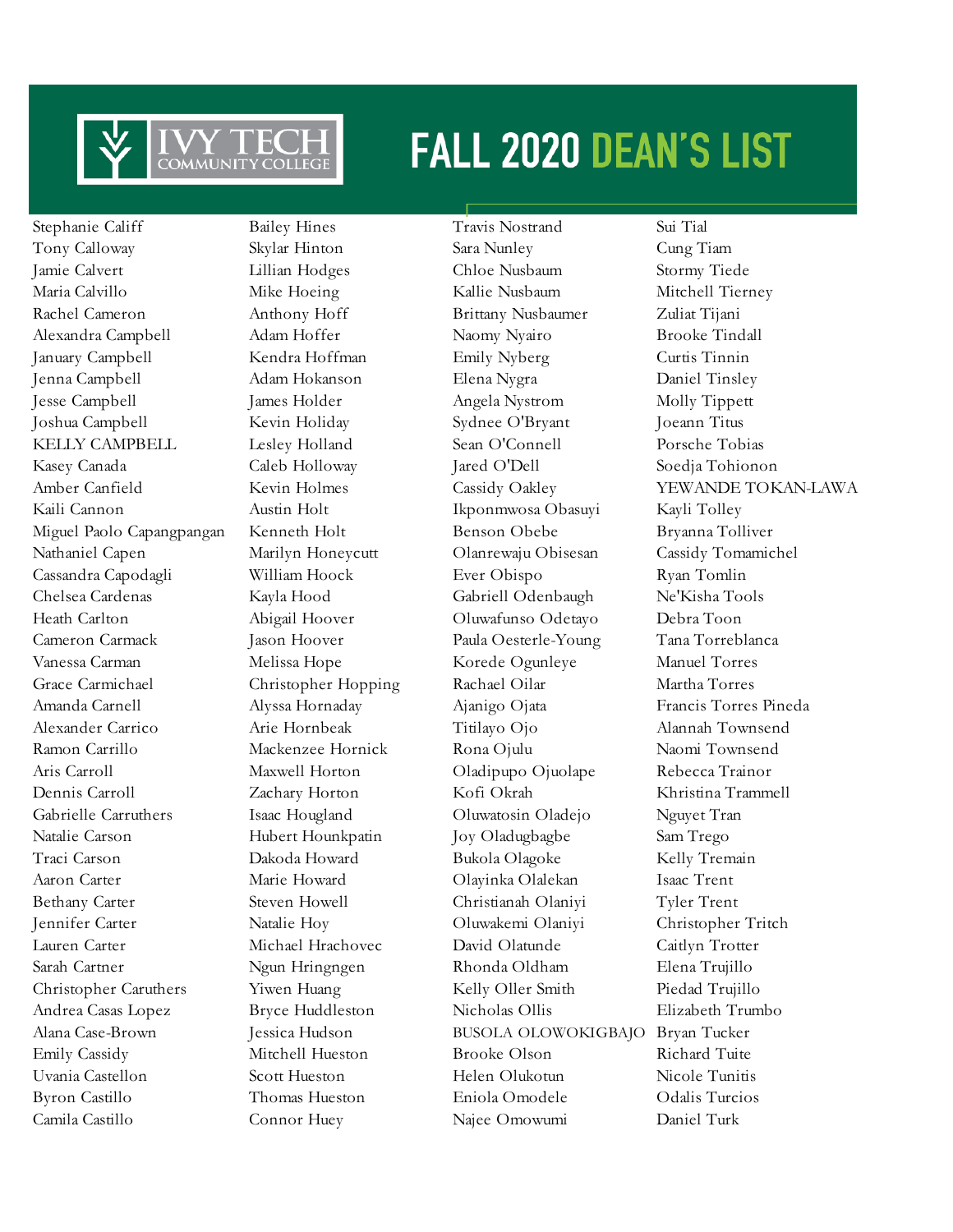

Daniel Castillo Autumn Huff Makayla Onan Andrew Turner Brandon Clem Allen Jackson Alis Patel Melissa Wachtel

Jasmine Castillo Frances Huffer ADEBAYO ONIFADE Angel Turner Theresa Castillo Connor Hughes Juanita Onochie Chanelle Turner Julia Catalan Kaylee Hughes Salvador Orozco Ramirez Emily Turner Ahronai Cathey Marina Hughes David Ortel Katherine Turner Feliciea Cathey Mikayla Hughes Luis Ortiz Nicole Turner Lyndsey Caughel Kreshana Hughley Efe Osagiobare Zoe Turner Hunter Cavazos Nadia Hull Tiffany Osborn Chelsie Twyman Juan Celestino Ismaeel Hummeid Katherine Oskar Christopher Tyler Taylor Cesnik Annie Hunt Kevin Osorio Fernando Ulloa Isaac Chaifetz Ethan Hunt Patrick Ostrum Jordan Underhill Michael Chambers Dominique Hunter Dayo Osundele Bryan Underwood Faith Chandler **Jacob Hurley** Emily Ott William Urick Derrick Chaney Kyle Hurley Eric Ott Pauline Uwimbabazi Isaac Chaney Adrian Hurst Lisa Ott Rebecca Valencia Yolonda Chatman Christopher Hurst Dylan Otto Isabella Van Alstyne Andrea Chavez Hunter Huser Jacob Otto Brandi Van Meter Yesenia Chavez Kyesha Hutson Collin Overfelt Clayton Vandervate Ely Cheikh Jack Huybers Jack Overton Erika Vanderveen Junshen Chen Bao Huynh Meredith Overton Tyler Vanderveen Nuo Chen Henry Huynh Allison Owens Seth Vang Kenneth Cheng Leong Anthony Hyser Austin Owens Brian Vanover Soukayna Cherif Suihnem Iang Jacob Owens Angelina Vargas Jacob Cherry Elijah Ibidayo Regina Owusu Jonathan Vargas Sarah Childress Nisreen Ibraheem Kathryn Pace Lance Varnell Riley Chipman Violet Ikwebe Jennifer Pack Nick Vaseloff Shelby Christian Elvis Ilor Jacqueline Page Alexandrea Vasquez Sean Christy Jacob Imbro Samaria Palacios Jalen Vaughn Veronica Chue Muhammad Imran Michael Palmer Lal Vawr Makishi Chuks Asemota Saysomboun Indra Martha Pannell Alexis Vegas Myra Church Elsa Ineza Genevieve Par Lizyamaris Velez Michelle Chuta Matthew Ingalls Hlawnkip Par Kayla Vernon Sevval Cinbat Jeremy Inlow Mai Par Jordan Vest Brittany Clark Courtney Innis Mary Par Brandon Vice Devonne Clark SHERIFAT IPADEOLA Sui Par Alvin Victoria Kayla Clark Olivia Irvin Saleen Parker Oscar Villagomez Michael Clark Thomas Isbell Tara Parker Sophia Voegele Stephanie Clark Peter Iskander Brianna Parsons Sara Vogel Toni Clark Jasmine Israel Jeovanny Partida Kristi Voltmer Tabitha Clarkston Mohamed Izadine Barry Passton Rusty Voss Eric Classen Aimee Jackson Mark Pasternak Anastasiya Voznyuk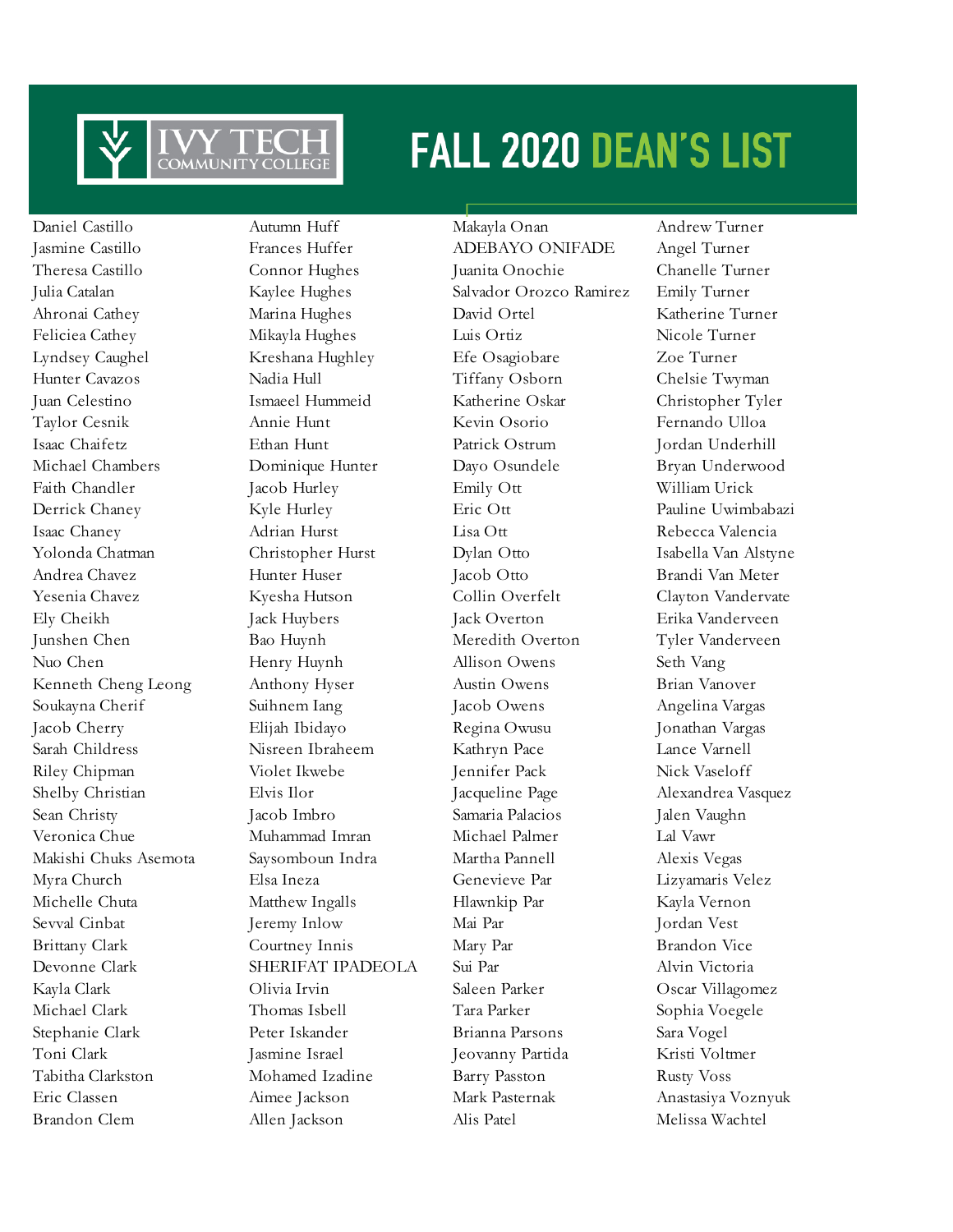

Rachel Clement Andrea Jackson JayKumar Patel Brandi Waggoner Michael Clendenen Camryn Jackson Kali Patterson Jake Wagner Tim Click Daria Jackson Keanna Patterson Jennifer Wagner Makena Clinard Dietrich Jackson Nolan Patterson Nathanial Wagner Taylor Cline Jessica Jackson Kara Paul Zachary Waldrop Brooke Clodfelter Samuel Jackson Dekoda Pavey Benson Walker Nathaniel Cloyd Brittany Jacob Eh Paw Brittany Walker Nicholas Cmehil Jill Jacobs Jerzy Pawlak Mauricea Walker Jeffrey Cochran Janet Jalles Elisabeth Payne Shayla Walker Gregory Coddington Benjamin James Jacob Payne Lisa Wall Chris Coglianese Joshua James Julian Payne Jacob Wallace Ryan Coglianese Megan James Kierra Payne Riley Wallace Mariah Cole Robert James Simone Payton Karen Waller Tabetha Coleman Victoria Jamolaya Gema Paz Barcenas Julia Walls Michelle Colglazier Michael Janson Taylor Peace Travis Walsman Christopher Collier Michelle Jaquez de Allison Justin Pebworth Laura Walter Jennifer Collins Lacey Jarvis Michael Peck Jacob Walters Mindy Collins Osamah Jawad Leslie Pell Brian Walton Seth Colson Konnor Jefferson Jose Pena-Castro Kyle Walton Kiaya Conley Travis Jefferson Kaylie Pennington Lakiesha Walton Diana Connett Brooklyn Jenkins Ryan Pennington Aaron Ward Joshua Connett Norie-Sue Jenkins Matthew Penticuff David Ward Caleb Cook Ryan Jerome Dazha Pepper Carleigh Ware Joshua Cook Babatunde Jimoh Jonathan Perdue Marcella Warford Sydney Cook Aaron Johnson John Peresie Michael Warmelink Marsha Cooley Adrienne Johnson Ana Perez Elizabeth Warner Alleigh Cooper Annabelle Johnson Cynthia Perez Quentera Washington James Cooper Bethany Johnson Dennis Perez Alaina Watkins Jeffrey Cooper Cierra Johnson Pablo Perez Abbigail Watson Ronald Cooper Desmond Johnson Donald Perkins Ariel Watson Zachary Cooper Jeremiah Johnson John Perkins Brannon Watson Lavonda Copeland Jeremy Johnson Larren Perkins Jeffrey Watson Chase Corbin Jeremy Johnson Linda Perrin Michael Watson Jackson Lucas Cordeiro Machado Krista Johnson Shane Perrin Larry Watts Robert Cordell **Lacey Johnson** Tremayne Perryman Tiffany Watts Claudia Cordova Reyes Martez Johnson Jake Peters Hannah Wayman Amanda Cordray Michael Johnson Kelli Peterson Curtis Wealing Michael Corey Nicholas Johnson Angela Petrisin Kathryn Weaver Chrystal Corliss Nikkoe Johnson Bryan Pham Robin Weaver Christopher Corsaro Paige Johnson Huy Pham Bayleigh Webb Jose Cortes Vazquez Rayna Johnson Erik Phelps James Webb Mason Corwin Stuart Johnson Laci Phelps-Carlisle Leanna Webb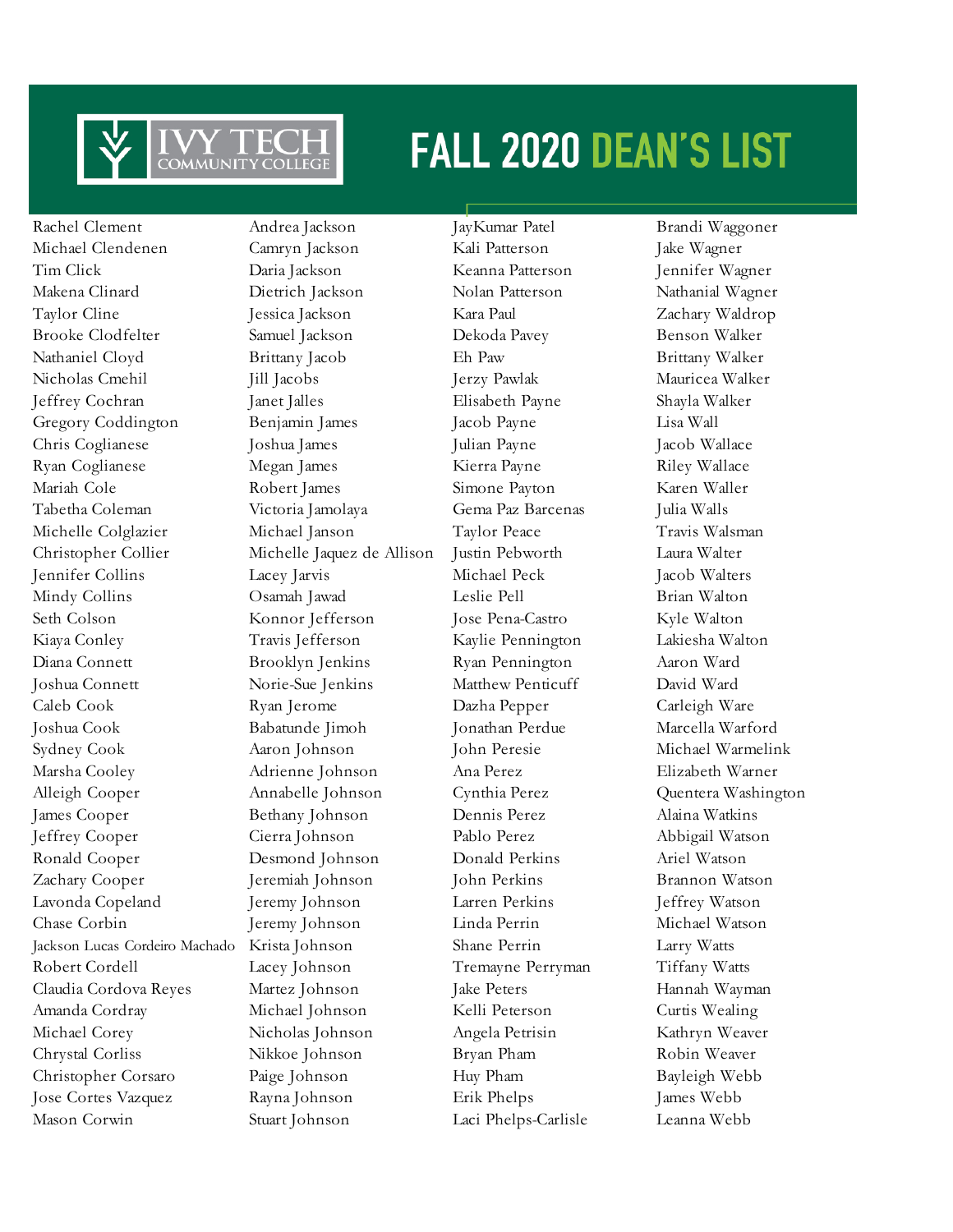

Christina Cory Timothy Johnson Danielle Phillips Shannel Webb Katrina Dalton Zahra Karimi Razakani Ashlynn Quigley Matthew Wilkinson

Ra'Heem Cottrell Tyffani Johnson Megan Piazza Andrea Weber Frank Courtney Amanda Jones Troy Pierce Justin Weber Tajah Courtwright Elana Jones Abigail Piersall Brooks Weidman Paul Couts Enzia Jones Elliora Piguet Emily Weidman Elizabeth Cowan Evan Jones Shawn Pike James Weigle Bailey Cox Fre'Daysha Jones Braden Pinegar Theresa Weinschrott Paula Cox **JEFFERY JONES** Lilliana Piovesan Kaylee Weir Danielle Cox-Eland Jessaca Jones Nicole Pirrello Margaret Weir Gena Craig Jocelyn Jones Treana Pitamber Eliza Wells Brandi Cramer Joshua Jones Emily Pizzano Parker Wells Richard Craven Keira Jones Zachary Plahitko Vanessa Wells Adria Crawford Lauren Jones Alonso Planes Caroline Whaley Angelee Crawford Lisa Jones Adam Plew Ariyana Whatley Ellen Crawford Lyndsey Jones Lily Plumlee Gavin Wheat Jersee Crewes Madison Jones Connie Pobanz Bess Wheeler Lily Crews Micah Jones Chiara Poblacion Kenyon Wheeler Michael Crist Paul Jones Logan Poe Taylor Whetstone Holly Cropper Sue Jones Lauren Pollard David White Synthia Crouch Tessie Jones Mercedes Poole Garrett White Stephanie Crowe Tina Jones Brooke Porter Grace White Jose Cruz Ashli Jones-Corlette Joshua Porterfield Heather White Nallely Cruz Tyler Jones-Vest Faith Postma Monique White Jaime Cuchcatla-telez Breanna Jordan David Posto Joshua Whitehair Christa Cullivan Kamilia Jordan Abigail Powell Dalynn Whitlow Dylan Culp Keith Jordan Ashley Powell Riley Whittle Madelynn Culp Wadkens Joseph Syreeta Powell Jeremiah Whitus Carly Cummings Jorge Juarez Hernandez Hanna Powers Krysta Wickline Cristina Cummings Jessica Julian Scott Powers Hannah Wiechec Doreen Cummins Nicholas Jurich Emily Poynter Erin Wiedling Elise Cummins Jacob Justus Joseph Pratcher Lucas Wiemer Cayce Cunningham Favour Juwe Brooke Price Kylee Wierks Jeffery Cunningham Moussa Kadir Yadsy Prisciliano Carl Wiese William Cunningham Michael Kaim Jeffrey Pritchard Delorean Wiggins Abigail Curley Amy Kaiser Fnu Priya Candace Wiggles Caleb Curtis Liliane Kalima Mark Protsman Kristina Wilcher Jonathan Cushing Nicholas Kalinin Jack Province Justin Wildey Samantha Cutsinger Ebenezar Kam Marcellino Purnama Emily Wiley Zachary Czachura Beshoy Kamal Lindsey Purvlicis Jade Wilhoite Zedee Dahn Samuel Kamar Candice Qualls Alicia Wilkerson Tara Dale Leo Kane Angela Quiett Brittni Wilkerson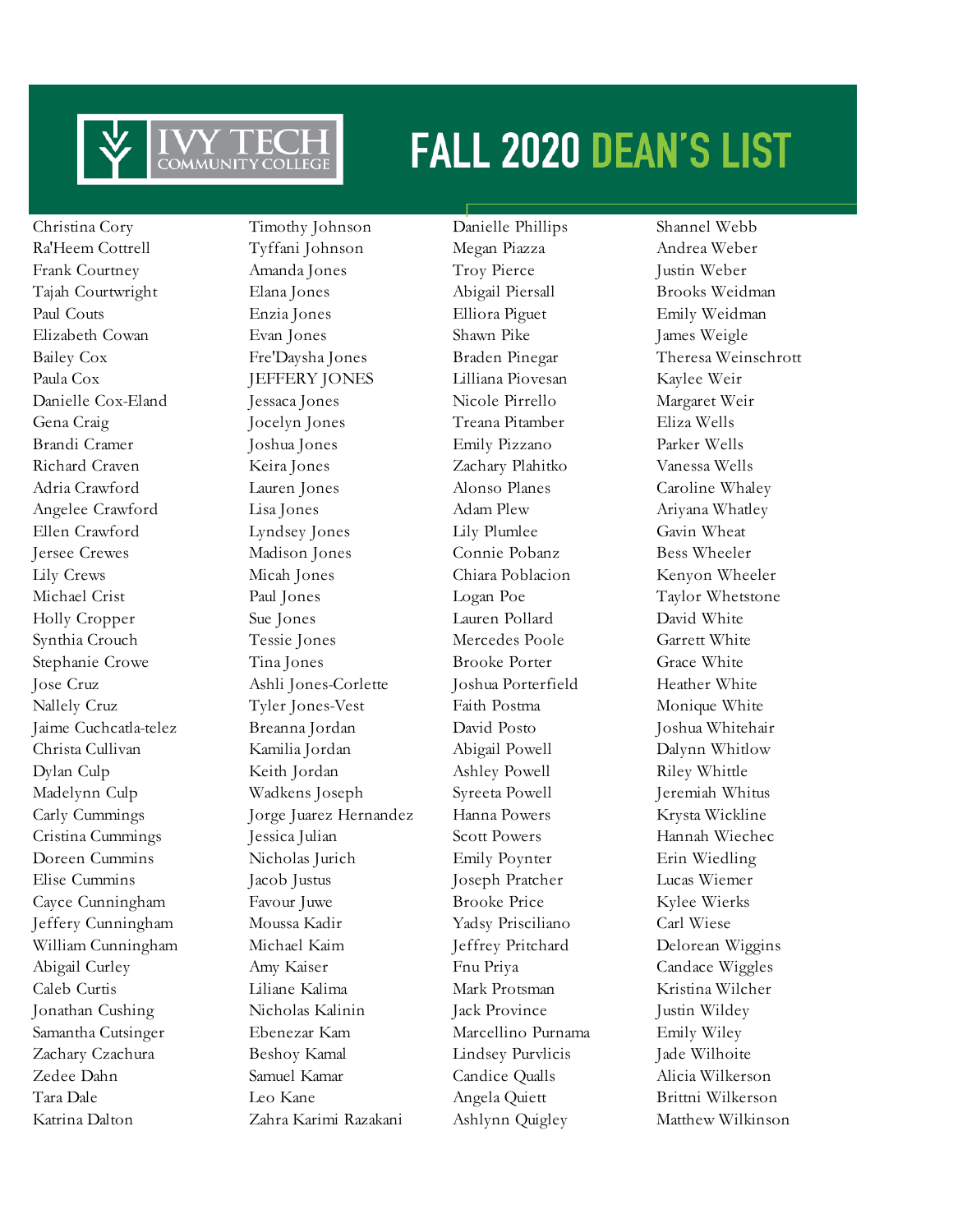

Kristen Dalton Erika Karle Patricia Quinones Meredith Willen Antonia Dangerfield Elias Kassa Oscar Quintero Michelle William Felicia Daniel Kathaleena Kaufman Matthew Rabideau Caitlyn Williams Mycah Daniel Tressie Kaufman Jason Rader Charane Williams Noah Daniels Anureet Kaur Gabriel Raffa Christopher Williams Agbesola Dare Arshpreet Kaur Christopher Ragone D'Alan Williams SMART DARE Brahampreet Kaur Ambriel Raine D'Mon Williams Deja Darling Omar Kayitana Kyle Raisor Daija Williams Lawrence Darrah Hunter Kays Mahammad Rajabi Delgadina Williams Javanda Davila Ahzita Kazemi OYINLOLA RAJI Gregory Williams Allison Davis Katelyn Keane Ivy Ramirez Hannah Williams Antoine Davis Jakob Keck Joseline Ramirez Jacob Williams Brookelyn Davis Preston Keen Hugo Ramirez Anaya Jordan Williams Caroline Davis Mary-Margaret Keesee Maxine Randolph Kristen Williams Christopher Davis Robert Keesling Charles Rapp Nicholas Williams Christopher Davis Crystal Keeton Eleni Raptis Nikolas Williams Christopher Davis Hamidreza Keivanfard Kith Rattanak Scott Williams Davion Davis Joelle Kelava Amber Ratz Taylor Williamson Ethan Davis Michael Keller Brittany Rawls Alysia Willis Ian Davis Kevin Kelley Dylan Rayel John Willis Katherine Davis Eric Kelly Lily Raymond Renae Willman Kennedi Davis Lydia Kemp Robert Reagan II Jade Wilson Steven Davis Darrell Kendall Carrie Rebholz Krystal Wilson Vivian Davis Stephanie Kendall Izel Recinos Phoenix Wilson Zachary Davis Sithabile Kennedy Austin Rednour Sabra Wilson Maryam Davis-Morris Wendy Kennedy Bryan Reed Sean Wilson Lydia Dawes Calyssa Keown Kincayd Reed Trevor Wilson Cassandra Dawkins Kaelyn Kerns Jack Reel Amy Winscott Kathleen Dawson Sadie Ketchum Darren Reese Rachelle Winslow Taiwo Dawuda Bihreikhai Khaimi Natalie Reever Anna Winzeler Benjamin Day Thangel Khaimi Kennedy Reeves Alan Wise Gabriela De Vega Rodriguez Shervin Kiani Zechariah Regalado Angie Wise Grant Deaton Eunice Kiarie Kaylee Rehmel Dean Wise Jacqueline Deck Brooke Kieser Travis Reid Elizabeth Wise Emily Deely **Jane Kim** Julia Reindl Sydney Wise Luis Dela Garza Jenny Kim Erin Reine Eric Wiseman Michael DeLaRosa Chadwick King Morgan Remlinger Alexis Withem Nathan Delk Marissa King Tina Rennie Jennifer Wittkamp Susan Deloach Nadine King Matthew Reske Joseph Witty Jacob DeLong Aaron Kingsbury Sheridan Resor Sean Wolf Ashlynd Dennis David Kinkel Mercedes Reyes Jose Wong Natasha Dennison David Kinnard Mevelyn Reyes Jordan Woodall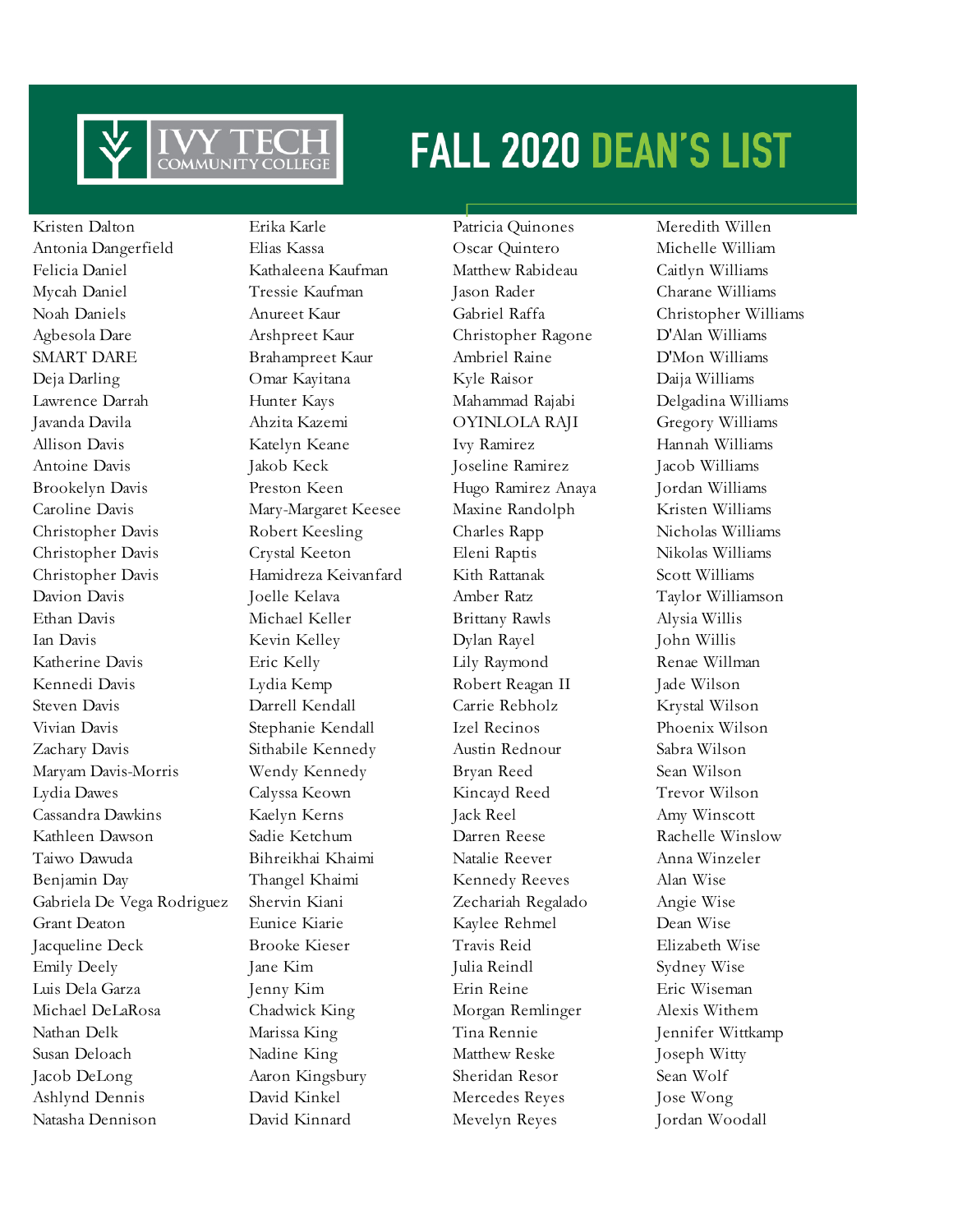

Richard Dennison Nikki Kinser Danyelle Reynolds Sarah Woodard Donovan Denny Stacie Kirby Denyse Reynolds Timothy Woodard Terrance Denson Christian Kjar Eric Reynolds JoDee Woodruff Jeasline Deras Cora Kleiber-Plymate Melissa Reynolds Amber Woods Mark Derloshon Penelope Kleinschmidt Julie Rhea April Woods Sara Devaney Brandon Kleist Nicolas Rhorer Isaie Woods Alyssa Devlin Jordan Klivansky Dane Rice Jared Woods Michael DeVries Ronald Knerr Jacob Rice Zachary Woods Emily DeWitt Jeremy Knight Sarah Rice Matthew Woodward Abdoul Diallo Andrea Knoy Anthony Richardson Carrie Woolf Boubacar Diallo Whitney Knutsen Cody Richardson Amanda Woolley Hawa Diallo Shynelle Knutson-Huddlesto Haley Richardson Amanda Worland Zanab Diallo May Ko Joshua Richardson Cheryl Wright Evan Dick Anastasia Koch Suzanne Richardson Danielle Wright William Dickey Scott Koch Shyann Riddle Emily Wright Randi Dickman Reed Koehlinger Jessica Rider Karissa Wright Jessica Dieckman Kyle Kohler Alex Riester Victoria Wright Baylee Dill Alaina Kolb Olukemi Riley Zachary Wright Summer Dirroh-Jones Vanee Kollie Rusty Riley 2achary Wright Garry Ditchley Jordan Koontz Brittany Rink Jasmine Wu Fnu Divya Kelley Kope Aneth Rios Salazar Sam Wulle Kennahdi Dixon Wesley Kotcher Linda Risch Charm Wyatt Timothy Dobson Joseph Kotter Rebecca Risch Kurtis Wyatt Gawain Doell Mary Kraeszig Andrew Ristow Latashia Wyatt Luis Dominguez Michael Krause Catherine Rittenhouse Michael Wyatt Clifton Donald Michael Kremer James Ritter Stephanie Wyatt Carl Dorvil Amritpal Kular Cailin RItz Haleh Yaghoubi Jacob Dotson Claire Lacy Ada Rivas Garcia Lanre Yakubu Audrey Douglas Lauren Laffoon Liset Rivera Alec Yancey Benjamin Dove Daniel Lakin Patience Rizzo Darrell Yates Dillon Downs Ngajo Lama Isaiah Roach Scott Yates Jametrius Drain Isabella LaMar Abigail Robbins John Yavanah Lisa Drake Jesse Lamar Micah Robbins Sakinatou Yawa C'erah Drane Elizabeth Lamb Kaela Roberts Ashden Yettaw Samantha Drum Sydney Lamb Ashley Robinson Tonya Yetter Jonathon Drumwright Brian Landaverde Zuniga Kendrick Robinson Vialli Yokhanis Ray Dudley Christy Lane Nakirra Robinson Taylor York Samantha Dugard Karen Langdon Paige Robinson Tayla Yost Sarah Dulaney Casey Lange William Robinson Alex Young Allison Duncan Lisa Lankford Dylan Robson Brazill Young

Alisha Doty Omotola Ladele Gabriel Rivera Alexander Yamamoto-Castillo Dexter Douglas Melissa Lahey Joel Rivera Colon Lesline Yvana Yapdjou Kamd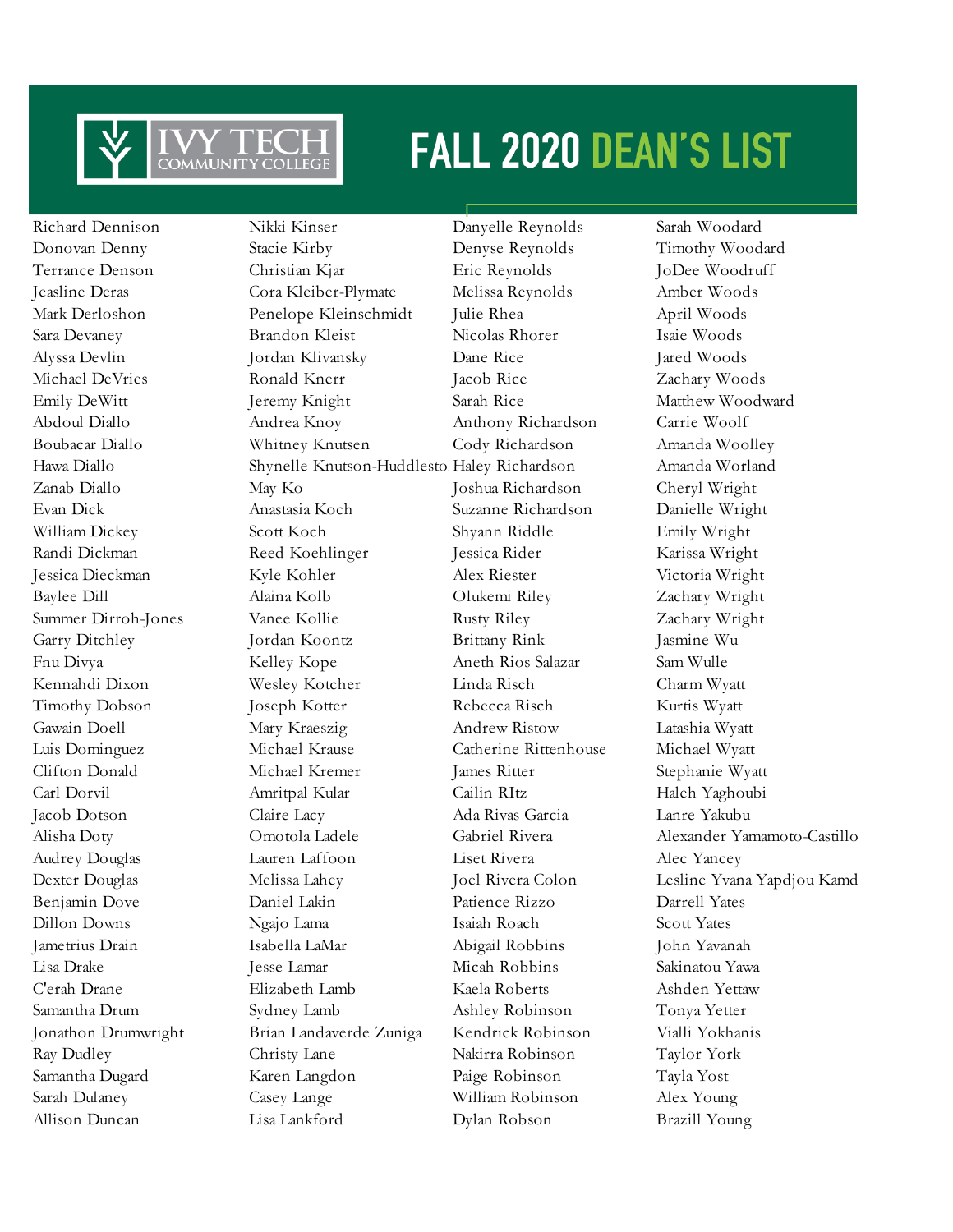

Andrew Ebeyer

Lindsay Duncan Jessica Lanning Kaylen Rodgers Jason Young Taylor Duncan Christina LaRosa David Rodriguez Joel Young Linda Duncan Davis Sydney Larrabee Emma Rodriguez Nathan Young Emily Dunkin Dana Larsen Jonathan Rodriguez Ryan Young Dana Dunn Andrew Lasniewski Nehemias Rodriguez Sephura Young Daniel Dunn Maria Laso Salazar Andy Rogers William Zahn Stephanie Dunning Nawng Lat Aviana Rogers Geeta Zakash Breone Dupree Caroline Latino Loren Rogers Biter Zaky Tyler Durbin Ashley Lattz Zachary Rogers Thang Zawna Tycen Durham Nadiath Laye Lawani Shelby Rolan Nassim Zerrouak Bethany Dusseau Christine Lawson Allison Roldan Emmanuel Zewde Jessica Dust Alyssa Lawyer Jonah Roleson Yufen Zhao Khloe Dykes Dinh Le Heather Romine Thin Zin Dailyn Eades James Le Vay Corina Romo Sarah Zipoff Michaela Eakle Jonathan Le Vay Lacey Root Ange Ziraje Arrington Earley Lauren Ledbetter Susan Rosenthal Sam Zirkelbach Danielle Eaton Abdul Lee Mercedes Ross Alejandro Zubia Matthew Eberhart Austin Lee Nicole Rosstamian Jahaziel Zuniga

Josh Durham Caroline Law Benjamin Rohrer Elisabeth Zbojniewicz Mitchell Duvall Timothy Laycock Erik Romero Andrea Zimmerman

### KOKOMO

Rachael Allen Kylee Fernung Nicole Latourrette Taylor Robison Steven Allen Heather Ferren Molly LeClerc Kirsten Rogers Jody Andrews Julia Fisher Nolan Leisure Makenzie Rogers Matthew Arnold Molly Fivecoate Tavon Lindsay Jada Row Devin Ash Derek Fontes Bryan Long Joshua Rush Alex Aspinwall Olivia Fouch Yazmin Louck Christian Russell Tami Baker Dawn Fraley Faith Marley Alex Schram Melissa Barber Courtney Frazier Kaylinn Marsh Alyxandria Scott Eliza Barkley Michaelah Freels Melody Martin Katelyn Scott Kaitlyn Barrios Chad French Lynae Mast Andrew Seagrave Keenan Bates Shannon Fuller Eric Masters Evan Servies Rachel Bates **Austin Gallion** Roger McCarthy Cole Shane Darian Batson Kathia Garcia Danielle McCune Ashley Shanks Ashley Bautista Stephanie Garland Rebecca McDonough Thomas Shaw

David Akers Jon Ferguson Michelle Landis Mackenzie Roberts Kalynn Baber Shanda Fowler Bayley Luckey Lorena Sanchez-Acosta Elizabeth Badger Tonya Frakes Joseph Mahaney Tabitha Schoenstein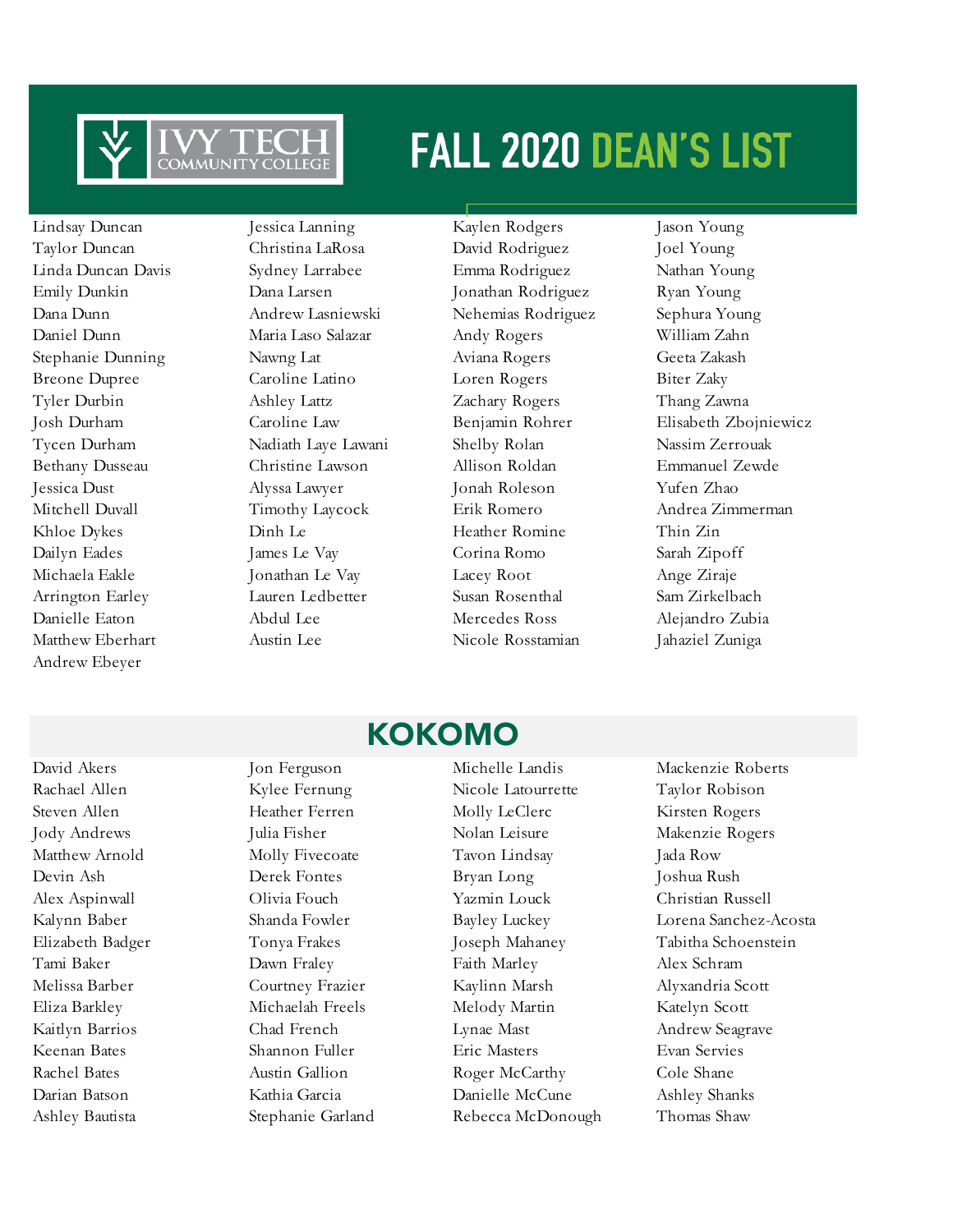

Alexandra Beatty Richard Gasaway Marcus McGee Jacob Shelden Joshua Bedilion Hanna Glendenning Ashly McGowan Alicia Shields Amy Behny Maximo Gomez Bailly McGrew Shianne Short-Bowden Freddie Bishop Marcello Gonzalez Dennis McNally Cody Shrader Caitlyn Blankenship Heather Gordon Caleb Miller Heather Sibert Ronan Blickenstaff Amy Greathouse Jessica Miller Arthur Simmons Douglas Boedeker Deanna Gualtieri Ronald Miller-Norris Sean Sisneros Kayla Boggs Emma Guldi Tamara Modglin James Slaughter Jose Bojorquez Chae Haley Bryce Moeller Monica Slonaker Amanda Boldry Jennifer Halley Anna Moore Alonzo Smith Jared Boone Dustin Hamilton Jessica Moore Tasya Smith Ashton Boring Andrea Hamilton-Miller Christopher Morgan Taylor Smith William Bornhorst Shelby Hammon Jasmine Morgan Zachary Smith Rebecca Braun Brandon Hammond Kelsey Morgan A'mya Sparger-Withers Jennifer Brock Bailey Hanna Jacob Morris Becky Spencer Erin Bromberek Matthew Harrison Stacy Moser Alexander Stevens Kassidy Browning Logan Hart Erica Mummert Dallas Stevens Olivia Browning Devin Harvey Agnes Muringi Rachel Stone Mason Buffington Makayla Harvey Samantha Myers Travis Stone Mackenzie Burke Leslie Havens Cassie Neal Faylena Stout Adrienne Bush Jasmine Hawks Jennifer Neer Gracie Stout Chastity Butcher Hunter Hays Tariro Ngorosha Mandi Stout Clinton Byers Celina Hayslett Valerie Niewinski Chloe Strong Ethan Byrum Cole Henderson Zoey Nuckols Josh Sturgell Joseph Cadwell Brooke Hendricks Richard Nussbaum David Sunday Jennifer Caley-Keesling Allison Henninger Lauren Odom Tyler Swain Jeffery Cardwell Maria Hernandez Aaron Offenberger Jewell Swygert Leslie Carson Tracy Herr Vonda Oldaker Tanner Tatman Roberta Cattin **Ryan Herrell** Kinlee Oliver Andrea Taylor Jackson Cavanaugh Karina Hershberger Brianna Orpurt Kristen Taylor Julie Clabaugh Adam Heyerly Timothy Osborn Shawn Taylor Angel Clark Kobe Hicks Joseph Outlaw Morgan Thompson Vance Clark Emma Hintz Christopher Overby Kathryn Toler Wesley Clemons Jessica Honeycutt Ethan Page Ashley Tooley Juliana Cohon Copper Hoosier Jessica Page Alyssa Torres Anthony Cooke Renanda Hoosier Madisson Parmeter Nathan Troutman Chandler Coon Shelby Hopkins Antonio Pena Adan Trujillo Ransom Cornwall Michael Horsley Miguel Perez Dustin Turnpaugh Steven Cottingham Joshua Houk Alexandra Perkins Melinda Ulz Abigale Courtney Bailey Howard Jaden Phillips John Valverde Anita Crago Patience Hudkins Miranda Pickett Stephen Vanneste Alison Cregar Chauncey Huerta William Pierce Kayla Viramontes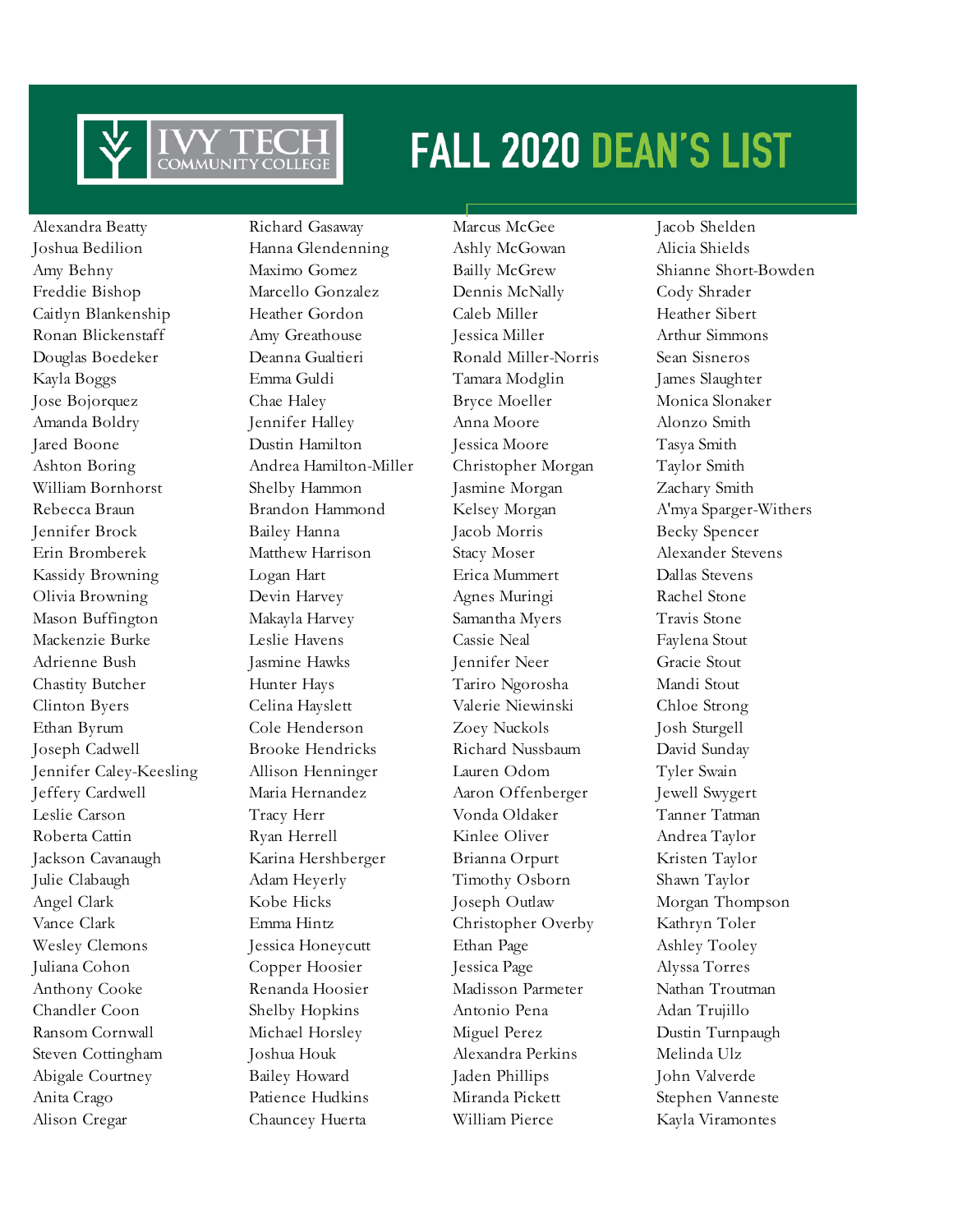

Timothy Critser Layne Huffman Colten Pitner Kasey Wall Casey Croussore Caitlin Hughes Jesse Polk Melanie Walsh Natasha Crowley Desiree Hughes Heather Prescott Anna Walters Katherine Dammeyer Kristen Huneck Rebekah Price Carly Watkins Madison Dance Tiffani Hunt Chloe Prince Stephen Watkins Breana Darlin Carolin Hunter Melissa Pruitt Austin Watson Mary Daulton Arden Hutson Sydney Querry Chanse Weaver Jamie Dausch Emily Isaac Bryce Ralston Olivia Weaver Nicholas Davis Bethany Isenberg Jason Ramer Logan Welker Molly Day Jillian Jacobs Serena Reed Shanna White Iscela De Paz Jessie James Marcy Reese Brittany Wicker Crystina Diaz Garrett Jameson Charise Remo Ashley Wilcox Tyler Donson Walter Januszkiewicz Carolyn Reyes Garrett Wiley Jennifer Dronet Garrett Johnson Lacey Rhinebarger Megan Wilkins Phillip Duff Ronny Johnson Cameron Rice John Willett Dylan Duke Tanisha Johnson Trevor Rice Alexandria Williams Thomas Duncan Kirstin Jones Jenna Richards Desmon Williams Arlene Emmert Allison Keller Jimmy Riddle Eric Wilson Elizabeth Ennis Melissa Keller Ravin Riley Janel Wilson Arica Estell Anh La Alex Ringeisen Brianna Woody Jessica Evans Mercedes Lahr Jose Rivera Monyae Young Ashley Fagel Daniel Lambert Meredith Rivers La'Tayza Zhukau

Elizabeth Edwards Gloria Keith Nabria Richardson Tabatha Williams-Janssen

### **LAFAYETTE**

Austin Adams Brandon Dunlap Taylor Kinderman Samantha Roller Corrin Adams Azaria Dunston Macy King Siddanie Rosado Colin Adey Jennifer Durlacher Robert Kinzer Tiffany Rosebrock Lauren Adu Haley Dust Thomas Kirschbaum Trace Rosen Evelia Aguilar Tobias Dvorak Angel Kizer Brandon Ross Joonyoung Ahn Madelyne Earhart Maggie Klingensmith Molly Rudisaile Koreena Alden Elijah Eddy Nolan Klutzke Jessica Ruiz Cortez Hannah Alexander Michelle Edwards John Koellisch Johana Ruiz-Sanchez Gracia Amaizo Hannah Egan Katlynd Kosnik Joshua Rush Ana Andrade Castaneda Nathan Emmert Wannetta Kressin Cameron Rutledge Brian Arias Olivia Emond Ashlee Krick Michael Saine Brianna Arneson Emily Engler David Kuhn Eric Salazar Doralicia Arteaga Joshua Enlow Calista Kyburz Elizabeth Sanchez Jamie Asher David Erla Ellen Laffoon Matthew Santos

Mir Absaar Jake Dunbar McKenzie Kimbrell Shannon Rogers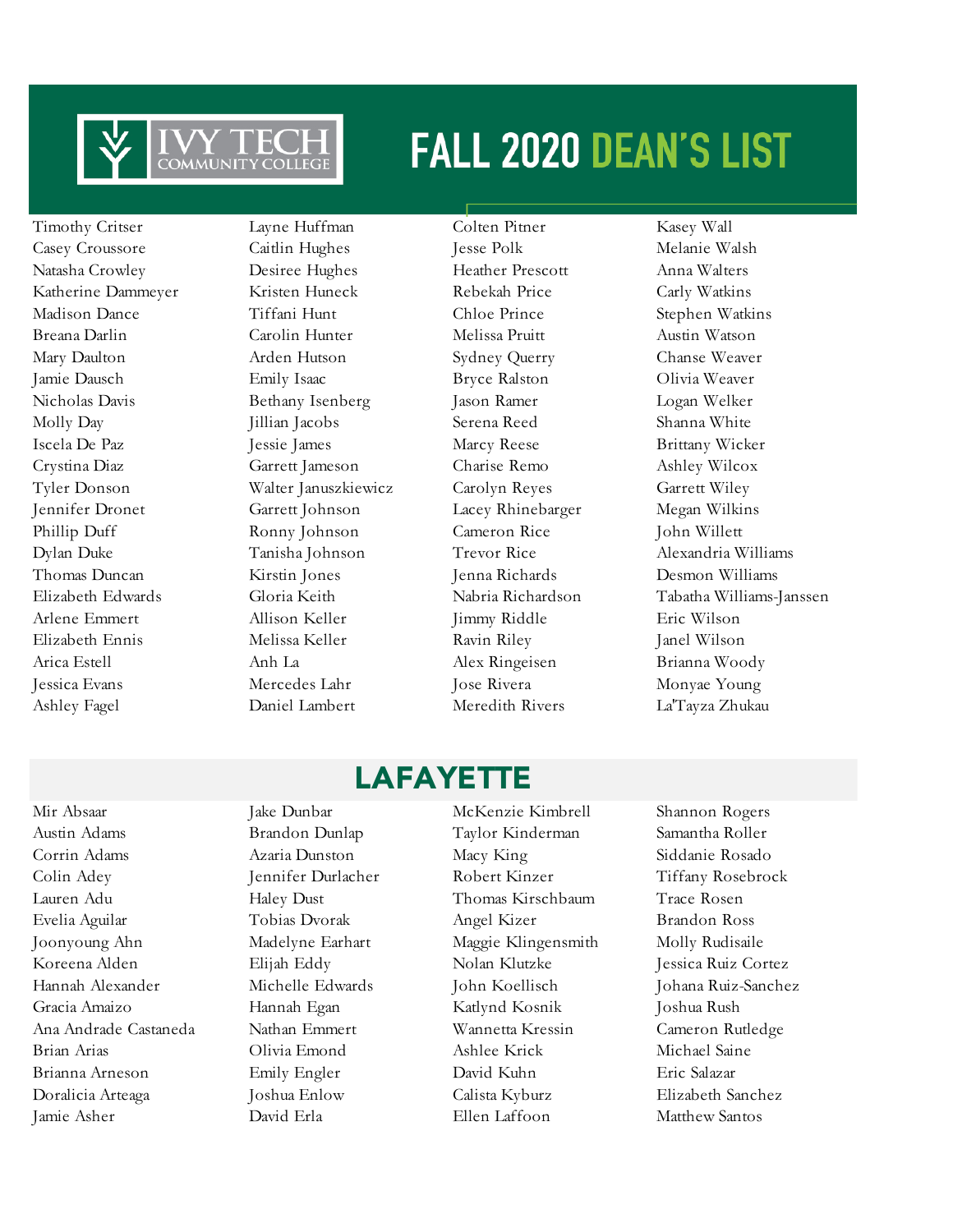

Damilola Attiko Tabitha Everson Broc Leap Steven Scherer Angela Atwell William Fairfield Shelby Ledman Elise Schieler Brooke Bailey Tyler Falls Taler Leonard Grace Schleter Joshua Bailey Austin Farnsworth Corey Letson Neil Schlichtenmyer Trevor Bailey Kelly Farren Hannah Leveridge Hannah Schneider Bernie Baker Georgia Faulkner Nanci Lezama Kate Schooler Drake Baker Wesley Faulkner Michael Little Brad Schug John Baker Connor Felkey Britani Long Nolan Schultz Maria Baldivieso de Mercado Joshua Fennell Rodeline Louis Adam Scott Brandon Baldry **Mercedez Fidler** Sean Lowe Jacob Scott Daymia Barnes Patrick Fife Oyuki Lozano Sabrina Scott Stephanie Barnett Holly Filbrun Jordan Lucas Tyler Scott Yaneli Barrera Cade Fitzwater Casey Luckado Timothy Sebald Natalia Barriuso Stepps Patricia Flores Nicole Luckey Irene Serrano Michael Baumann Jeannette Fonseca Danette Lukaszka Shari Sheets Noe Bautista Shelby Ford Candace Lytle Cigdem Sheffield Evan Beach Christian Forsythe Kathryn Mackey Kamryn Shepperd Brittany Beaver Alexus Fountain Alicia Madera Qiuyu Shi Lauren Beck Dylan Frank Josie Mahin Alisha Shidler Claire Bedel Richard Gaeta Reed Maibach Chloe Shoaf Kylie Beeler Charles Galyen Guido Manolio Joseph Shockley Richard Belange Melissa Garber Cori Marinko Jennifer Shull Cynthia Bell Aubrey Garcia Taylor Marks Gabriel Sigman Jacob Bell Daniel Garcia William Marlatt Sarah Sinzheimer Breanna Benn Gamaliel Garcia Nambo Kevin Marsh Lindsey Sisk Haleigh Bennett Chelsie Garrison Kyla Marshall Shawn Skelton Luis Berber Patrick Garver Eric Martin Carter Slickers Jasmyn Berry Angel Gass-Munoz Aisha Martinez Abbey Smit Brenda Biery Lillian Gastineau Liliana Martinez Ramirez Cameron Smith Mason Billingsley Kalli Gibson Brent Maxwell David Smith Linsey Bishop Kyleigh Gilbert Kahley Mayotte Kendra Smith Paige Blackwell Jennifer Gillock Kaylee McCandless Leslie Anne Smith Sheyann Blevins Halee Gillum John McCormick Nathaniel Smith Ethan Blount William Gish Emma McCoy Stephannie Smith Morgan Boehm Rebecca Glauner Nicholas McCoy Keegan Sorenson Kayla Bonner Joshua Glover Grace McCutcheon Michael Sorrels Chad Boone Cindy Gomez Colby McDowell Ivone Soto-Rodriguez Jeffrey Boone Esteban Gonzalez David McFarlin Chasity Spitznagle Kirsten Borchert Gabriela Gonzalez Glen McGowen Roger Spurgeon Faith Borst Tommy Graham Jennifer McKinney Stefanie Stair Oksana Borysenko Sara Gray Caleb McLochlin Kimberly Stalbaum

Nicole Askedall Emmanuel Escobar Emily Laux Travis Saxon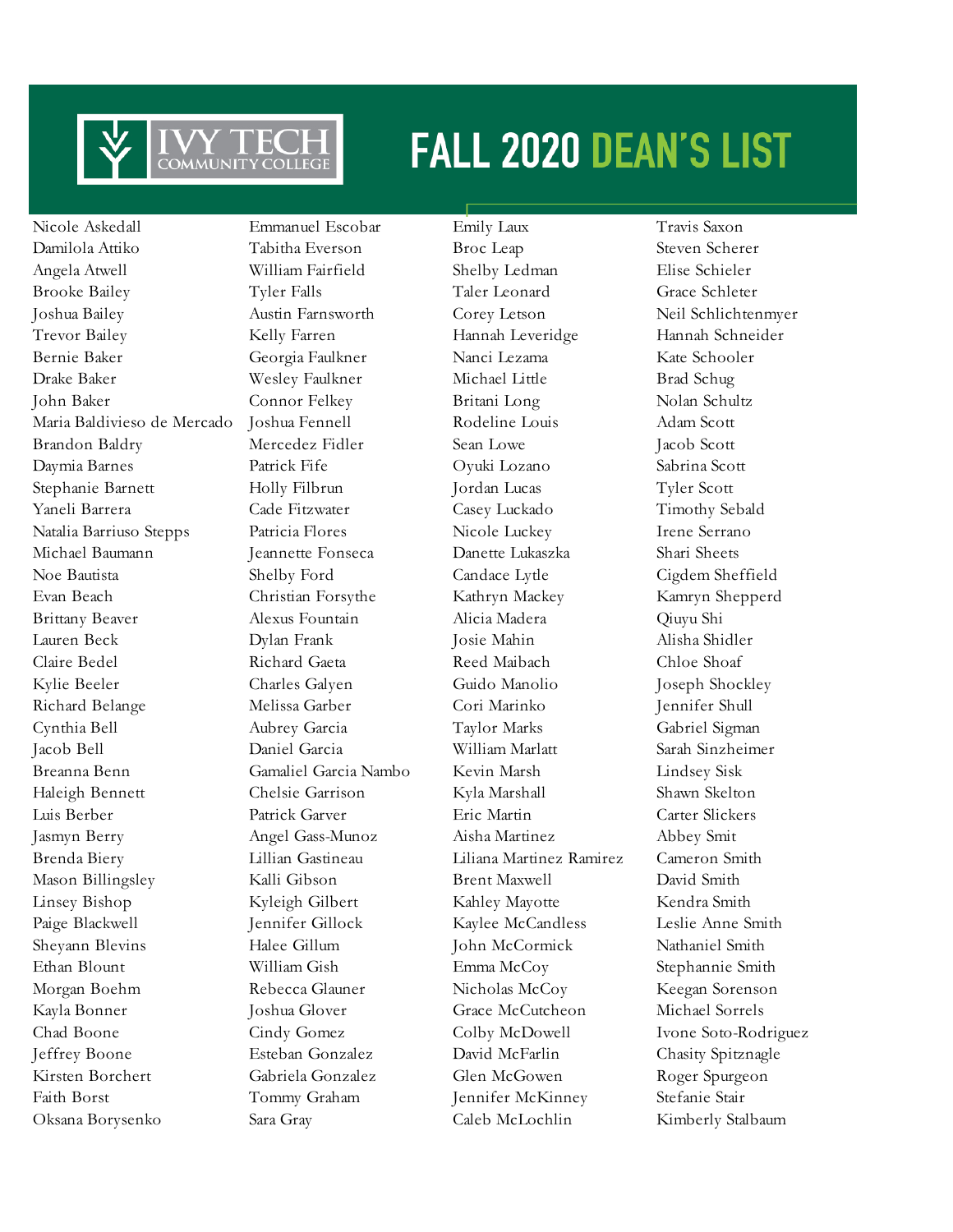

Alexander Botta Shaun Gray Walter McNair Evalyn Starkey Yun hye Choi Jesus Hernandez Vicario Abby Noerenberg Kimberly Turpin

Benjamin Bowers Maddi Greear Stephanie McNorton Natalie Stelter Braxton Bowlus Aaron Green Colten Meeks Jimmy Stephens Will Bradley Trenton Gregory Kseniia Mendez Dallan Stepps Jessie Bradley-Trietsch Mackenzie Greive Jason Mershon Jenise Sterrett Catelyn Bragg Destiney Grider Joelle Messenger Breanne Stewart Catherine Brainard Dylan Griffin Megan Messer Joseph Stewart Assal Bressan Trey Gross Grace Meyer Lauren Stewart Haley Briles Vanessa Guadalajara Brian Meyers Treven Stidham Kurtis Broadstreet Lonnie Guess Emily Meyers Katherine Stout Jennifer Brock Jared Haas Emma Michal Hunter Stover Ryan Brock Emma Hale Ashley Miller Amanda Strawser Andrew Brown Ashley Hall Nicole Miller Blake Strawsma Bryndon Brown Brandon Halstead Victoria Miller Lauren Sullivan Leevi Bruens Katelyn Hanford Cassandra Mitchell Chasity Surface Ashlee Buchanon David Hanley Morgan Mobley Shelley Swearingen Jordan Bullerdick Allen Hardebeck Caleb Mohler Blake Sweat Caitlin Bunch Mischel Hardebeck Lauren Moody Cassaundra Tackett Brian Butzen Carli Harger Dallas Moore Lixiang Tan David Caddy Michaela Haringova Alexis Mora James Taylor Melinda Caldwell Michael Harner Joshua Mormino Garret Ternet Rachel Campbell Madelyn Harnish Daryin Morris Kala-Lynn Terry Dayana Campos-Salinas Leonardo Haro Gwen Morris Taylor Terwilliger Zachariah Cannon Nelson Harpham Thomas Moss Crystal Thacker Sophia Cardwell-Smith Tora Harris Isaac Mroczkiewicz Taylor Tharp Logan Carey Thomas Harrison Jordan Mull Douglas Thomas Clarissa Carlisle Haley Hart Eduardo Munoz Emily Thompson Cherokee Carlton JanEmber Hart Pamela Murillo David Thornsbrough Kelsi Carter Lauryn Hasemann Ryan Murphy Ashley Timmons Rachel Carter Faith Hassett Mervat Murshid Tara Tison Trista Carter Natalie Hawn LauraJane Mussche Josee Torres Breanna Casada Michelle Headlee Douglas Myers Connie Tovar Steven Casada Nicole Heasley Jason Myers Carmen Trapp Heather Cash Samantha Hedden Kaitlan Nagel Matthew Tree Sandra Castilla Jonathan Hellon Megan Nagel Sindia Trenado Joshua Caudill Brianna Hemphill-King Diana Navarrete Salazar Linda Tripp Darius Celestin Joshua Herbert James Nichols Elizabeth Trumble Angela Cervantes Kyle Herget Marietta Nichols Charles Tucker Joshua Cevela Ivan Hernandez Ryland Nierman Tylyn Tull Brooke Chase Morelia Hernandez Robert Nikola Brandon Turner Eun Joo Cho Uriel Hernandez Olvera Shivansh No Last Name Erikka Turpin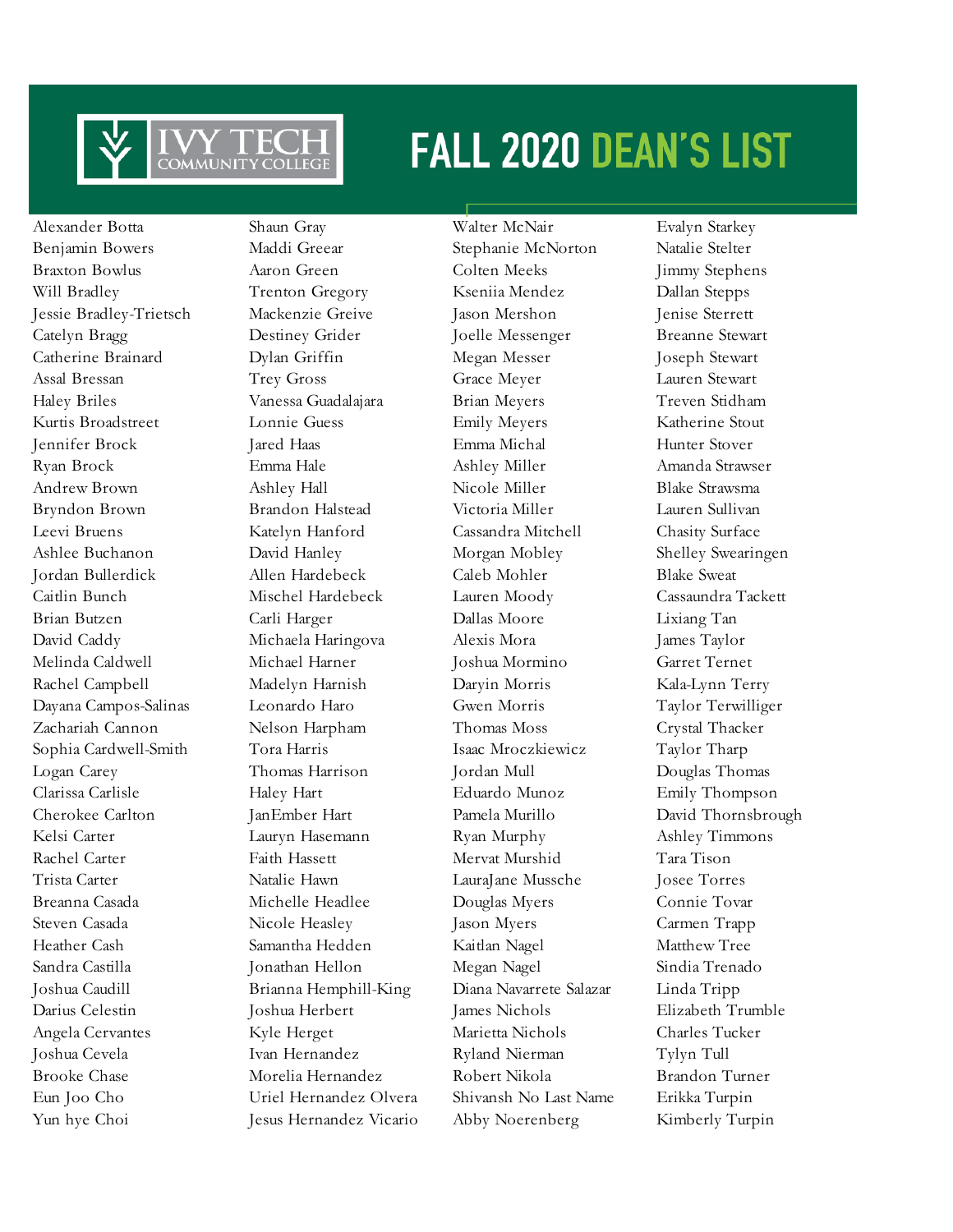

Bryce Chupp Karen Hernandez-Huesca Kevin Nolan Meredith Tyo Erica Daniels Joeseph Johnson Andrew Pyle Kevin Willey

Cory Cinowski Megan Herre Kelly Nufer William Uglow Henry Clark Dominique Herreweyers Isai Ogarrio Ethan Underwood Legacy Claussen Kaitlynn Hess Ashley Oliver Adrianna Valle Asslie Clemente Titus Hess Kyle Oliver Arabel Valle Stacey Clinton Rose Hewitt Victoria Oliver Tucker Van Meter Ethan Clouser Melissa Hiesmayr Kristen Osburn Kelsey VanHook Patrick Cobb **Easton Hinkle** Trevor Osgood Catherine Vasquez Lacey Cobbs Rachel Hirt Macy Ostler Jennifer Vaught Cindy Coffman Barbara Hislope Jinfeng Ouyang Jennifer Vazquez Amanda Cohee Holly Hoagland Destinee Owens Selena Vela Kailin Colbert Catherine Hogan Allison Pace Benjamin Velten Aleigh Colgrove Katherine Hogan Byung Chan Park Cristian Viveros Caleb Collins Mary Hollandbeck Kailyn Parker Allison Voils Chandler Constant Abigail Hooley Matthew Parker Timothy Wagenbach Julissa Contreras Lillian Hoover Chloe Parsons Sarah Walder Megan Cook Margaret Hoover Hetvi Patel Kirby Walker Cheyenne Cooksey Jesse Hortin Ashley Pavese Asia Wallace-Barthell Nicholas Cooksey Britt Houghton Luke Pavone Benjamin Wallpe Laura Cooper Ashley Houser Daasch Pearson Sarah Walter Michaela Cooper Justin Howard Olivia Pell Tara Walters Wesley Corbin Grace Huckstep Clayton Pelsy Jinyuan Wan Jenna Cords Andrew Huddle Jacqueline Pena Yunxia Wang Nayelli Corona Lezama Seager Hudson Marvin Perez Jeffery Ward Inmart Correa Gonzalez Antonio Huizar Zachary Peters Ashlee Warrick Nichole Courtney Lauryn Hunter Nathaniel Pettifor Jacob Wash Kaycee Cox **Peter Hurd** Ariel Phillips Vilma Watt-White Vidalia Cox Adekemi Idowu Jeffrey Pickard Caleb Wayman Kellie Cozad Calista Irons Kyle Pickett Hailey Webb Caleb Crawl Lauren Isaacson Cassidy Pierce Eduardo Wedekind Jeremy Crick Matthew Jackman Josy Pinnick Crystal Weigle Trista Crone Parker Jackson Caleb Polston Jacob Weldon D Cross Tangi Jacob Virmiklos Pomart Joshua Wells Katie Crowley Janas Janabel Alexis Poznanski Jessica Werner Alexa Cruz Mejia Breanna Jenkins Marcos Pozos Samantha Wetli Michel Culross David Jenkins Annette Preston Tod Whetstone Autumn Cummings Levi Jenkins Drake Prestridge Evan Whitford Jacob Cummings James Jeon Andrew Pucka Kristin Whitworth Molly Cunningham Hannah Johnson Samuel Pucka Kaylie Wienrank

Steven Cloncs Tyler Hewitt Rebecca Ortiz Candice Van Waardenburg Thomas Conrad Stevenee Hood Korin Parker Annie Lou Von Mizener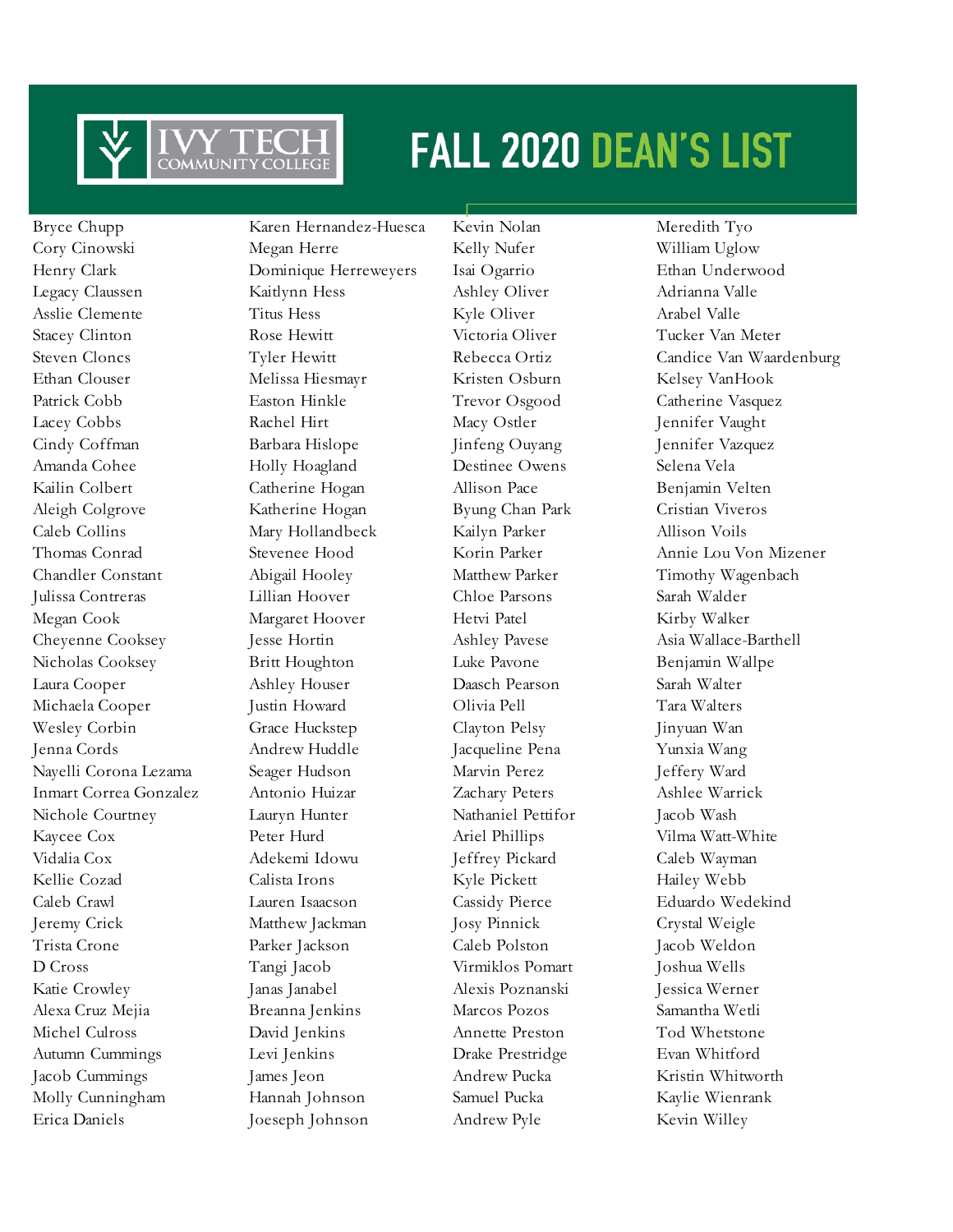

Saige Darlin Katherine Johnson Yiran Qiu Alexander Williams Scott Dause Kelsey Johnson Jacob Qualkenbush Breanna Williams Jenna Dave Payton Johnson Jessica Quinton Cherise Williams Colby Davis Peyton Johnson Natalee Ramage Macy Williams Darell Davis Sharon Johnson Marques Rayford Montana Wolfe Justin Davis Leon Jones Kaitlyn Rednour Sarah Wolfe Meagan Davis Macy Jones Cameron Reed Kirsten Wooden Erica Dean Tiffany Jones Chelsea Reppert Tamra Woodruff Nicole Dean Gentry Jordan Carly Resler Cora Woods Connor Deignan William Kane Trey Reynolds Natalie Workman Shawn Deignan Jessica Karafin Chelsea Richard Caleb Wortman Jaime Del Real Bryan Keefe Kassidy Richardson Iresha Wright Celina Del Real Robles Jordan Keen Ian Rider Dustin Wrightsman Kimberly Delp Zachary Keesling Jacob Rieckens Hailey Yeager Philip Demoret Bryan Kehlenbrink Misty Riley Kamee Yoxtheimer Rebekah DeMoss Edward Keister Tanner Ritchie Astrit Zamarripa Alexis Denham Amy Keller Clint Robertson Blanca Zermeno Holden Devine Elijah Keller Lee Robin Benton Zink Alison DeWitt Melissa Kendall Hailie Robinson Cierra Zootman Donald DeWitt Teresa Kennelly Betsy Rodenbeck Elizabeth Zuk Charles Dodd Jordan Kenyon Ana Rodriguez Gabriel Zull Timothy Drury

### LAKE COUNTY(GARY/ E CHICAGO /CROWN POINT)

Beathriz Acevedo Amanda Edge Brittany Kohler Tracy Reese Cornelius Adams Melissa Elbaor Aspen Koi Jamar Renfro Joie Adams Ethan Erickson Eric Koi Kyle Ritenour Kristen Adams Miguel Espitia Hannah Kosinski Jack Roberson Renee Adams Teretha Evans Kellie Kramer Wayne Robertson Adesanya Ademokunwa Daniel Fabrici Nicholas Krieger Tiffany Robledo Tiamira Adkisson Chase Farmer Corrina Kurcz Phillip Rodgers Aurora Aguilar Jacqueline Farris Jessica Lamb Samantha Roggenkamp Juan Aguilar Kathleen Ferlus Maribel Landeros Jose Roman Christina Ahlquist Wynecta Fisher Monica Lane Lisandra Roman Laura Alamo Heather Floutsis Christopher Lappo Cathy Romero Kevin Albro Aliah Ford Jacob Laski Daniella Roppolo John Alfaro Shawna Foreman Melanie Latiak Arielis Rosado

Saly Abulail Casandra Echavarria Morgan Kobisch Amaya Reese Gina Almaraz Tiarah Freeman Kimberly Lawson Angela Rousis

Kathleen Allen Mariah Fowler Kiyah Lawrence Santeonia Roseborough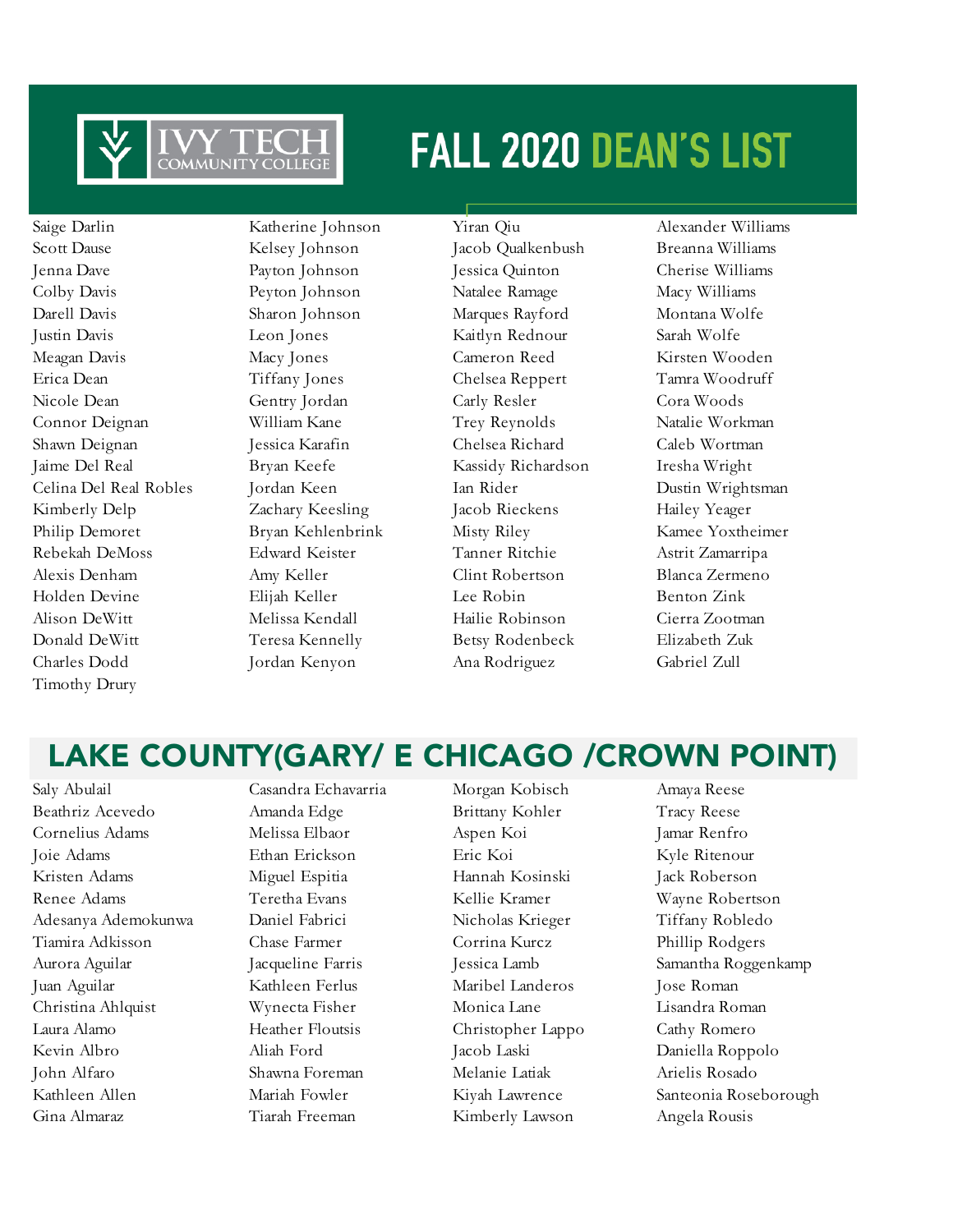

Sandra Britton ChanteleXeres Gubatanga Martin Meraz Jr Biljana Stojcheska

Jose Alvarado Shareeka Freeney William Leavy Brittany Royster Stephany Alvarez Rebecca Fritz Marin Leman Bruno Ruiz Madison Anaszewicz Sandra Gaeta Daniel Lewis Patricia Ruiz Erika Anderson Bani Galindo Jetta Lewis Courtney Runk Nakea Anderson Adrian Gallegos Katherine Light Yasmeen Sabbah Gavina Arce Heather Gamble Tacara Lindsay Alyssa Sagel Taylor Asztalos Amanda Gamino-Rodriguez Katherine Lineburg Alexandro Sandoval Sasha Atkinson Ramon Gandarilla James Livengood Marcello Sansone Luis Avila Juanita Gant David Long Leah Scartozzi Mayra Avila Samuel Ganz Ariel Lopez Jennifer Schmelzer Jose Ayala Sanchez Alicia Garcia Gabriela Lopez Tanya Scott Oluwadamilola Ayela Audriana Garcia Evica Lovin Tiffany Scott Ammar Azzam Brandon Garcia Jesus Lozano Austen Segura Cristina Bader Clarissa Garcia Phyllis Lumpkin Kayla Serna Miya Bailey Evangelina Garcia Ana Luna Jameel Shabazz Autum Bainbridge Sebastian Garcia Eirion Luque Brandon Sharp Miranda Ballesteros Jhonae Garmon Evony Mabone Faith Shelton Zachary Banaszak Melissa Gates Killian MacFeely Ashley Shepard Paradise Banks Prentciss Gates Maci Mackiewicz Phillip Shikany Yeny Barnabas Jacklyn Gaul Daniela Madriz Annalee Skimehorn Abdullahi Bashir Elizabeth Geruska Alyssa Madsen Amanda Slavich Arisella Bass Aaron Ginther Aleydis Maldonado Lisa Slavo Elizabeth Bates Brooke Glover Kathryn Maldonado Abigail Sluis Christy Bautista Jason Goins Raul Maldonado Alicia Sluis Nickolas Bernal Jessica Gomes de Moura Almeid Rufino Maldonado Jennifer Smart Samantha Bernal Christian Gomez Eboni Malone Richard Smart Dominic Bethel Peter Gonzales Ryan Manning Janie Smee Erica Biddings German Gonzalez Adamm Martinez Christopher Smith Lillian Blanchard Jacob Gonzalez Carolina Martinez Danielle Smith Halle Bloom Jessika Gonzalez Julia Martinez Laura Smith Sandra Bohlman Julyssa Gonzalez Patricia Martinez Leticia Smith Elizabeth Booth Robert Gonzalez Amy Matlock Raysheena Smith Nicole Bostic Vanessa Gonzalez Joshua Matyasovich TyShawn Smith Kyle Botts **Paris Christian Goodlow** Mikella McCoy John Snoreck Veronica Boutros Mackenzie Goodman Matthew McCraw Makenna Sons lonye Bowman Paul Goodman Lexus Mcdaniel Mariana Soriano Dana Bozeman Katie Goodpaster Ikima McNutt Ralph Soto Anija Brame Megan Gray Matthew McPartlan LuvJoy Spencer Shamar Branigan Kera Griswold Peter Medema Shawnquil Spencer Jabari Brewster Jamie Grogan Steven Medina Deanna Spoor Andrew Bright Rebecca Gruhlke Eric Mender Mia Steen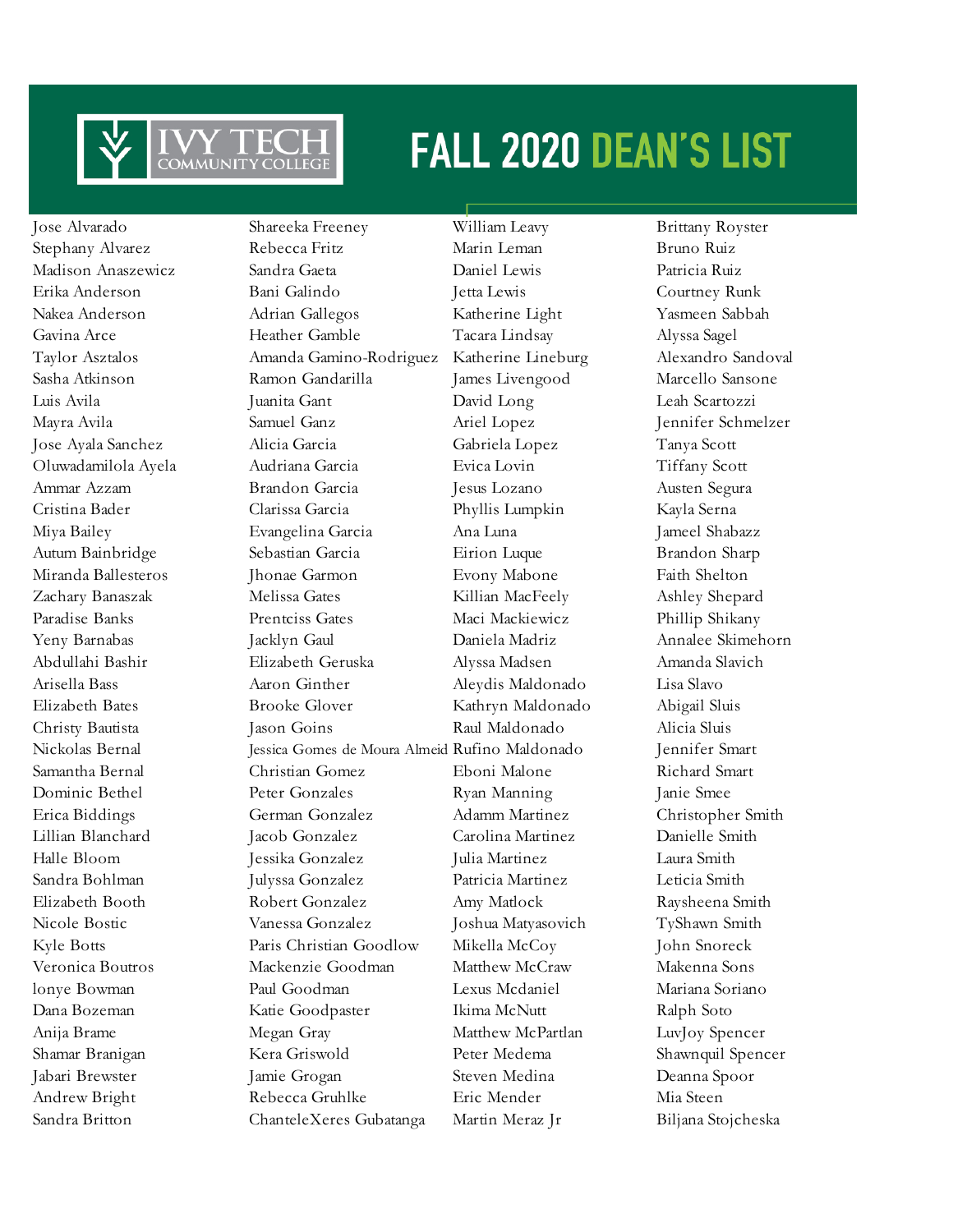

Kaitlyn Brownewell Angel Guerrero Victoria Metcalf Bailey Stultz Anthony Bruno Hunter Gulias Herman Miller Natalia Suazo Dontaya Buckner Ashley Gunter Michelle Miller Sarah Sulek Jennifer Bufano Molly Hailey Julia Mimis Chuck Swanson Charles Buie Amy Hallenius Grant Minich Maciah Swope Vanessa Bullion James Ham Tatiana Mireles Delilah Swopes Clamae Bullock Lisa Hamelin Jaquelyn Mojica Dimche Taneski Carrie Burditt Britanie Haney Leslie Montoya Jakiese Taylor Erick Bush Jordan Hans Luis Moreno Kenesha Tennell Ann Butler Kenya Hardwick Brittany Mosca Sarah Thibodeaux Kelly Cadore Mia Harper Nicole Mott Jennifer Thomas Angelina Calinski Andrew Hartmann Cristopher Mryszuk Ryan Thompson Angelica Calzada Anne Hatch Khalissa Muhammad Ashley Timmons Eddie Campbell Tianna Haymon Tamika Muhammad Esteban Tinoco Julie Campbell Melinda Henderson Damion Muniz Kasey Tinsley Robyn Campbell Jordyn Hepler K'Mari Murphy Jennifer Tomaszewski Gina Cardinale Stephanie Herbert iram muzafar Amaris Tovar Monica Carrillo-Klein Araceli Hernandez Amy Myers Donyetta Townsend Ashley Casillas Emilia Hernandez Ethan Myszak Jessica Trejo Julie Castillo Audrey Hickey Marijana Nacovski Margarita Trevino Linda Castillo Alyssa Hightower Ronesha Nailon Christina Trombley Wesley Cavinder Mackenzie Hoffman Brittiny Nell Calvin Tukes Matthew Certa Franketta Hogan Charity Nelson Delores Tukes Jessica Chavarria Kasey Hokenson Alexis Newton Jenna Turner John Chazaro Audrey Holden Prabha Niroula Alexandria Tyler Michael Chism Monique Holder Amy Nohejl Rachel Updyke Jasmine Christy Darci Holmes Carmelita Nourse-Garland Gabrielle Uzubell Jasmine Clark Hannah Homoky Tyler O'Masta Amanda Valtierra Jerilynn Clayton Sheila Hon Sanmi Obe Cristina Valtierra Caitlin Cloud Megan Honn Phyllis Odom Jacob Van Woert Ella Cole Faith Hood Matthew Oldenburg David Vargas Christinna Coleman-Smith Angela Horton Zoe Origel Julio Vargas Joseph Collins Henry Horton Anissa Ortiz Diana Vega Ariyanna Colon Grace Horvath Jaqueline Ortiz Aracely Velasco Jennifer Constant Ashley Howard Kayla Ortiz Deneirio Velez Sandra Cook Dana Huard Melanie Ortiz Alejandra Velez Reyes La'Meisha Copeland Rebekah Hughes Nancy Palmer Mayra Vera Duran Billie Corning Mckiah Hunter Jacob Papach Rachel Vigil Matthew Corsey Leslie Inglada Jose Paradise Tetyana Vjestica Natalija Cosovic Courtney Iqbal Salena Pena Asha Walker Enedina Covarrubias Abigail Ispas Vanessa Pena Sean Walsh Molly Cox Kerence Jackson Amber Perez Angelina Warner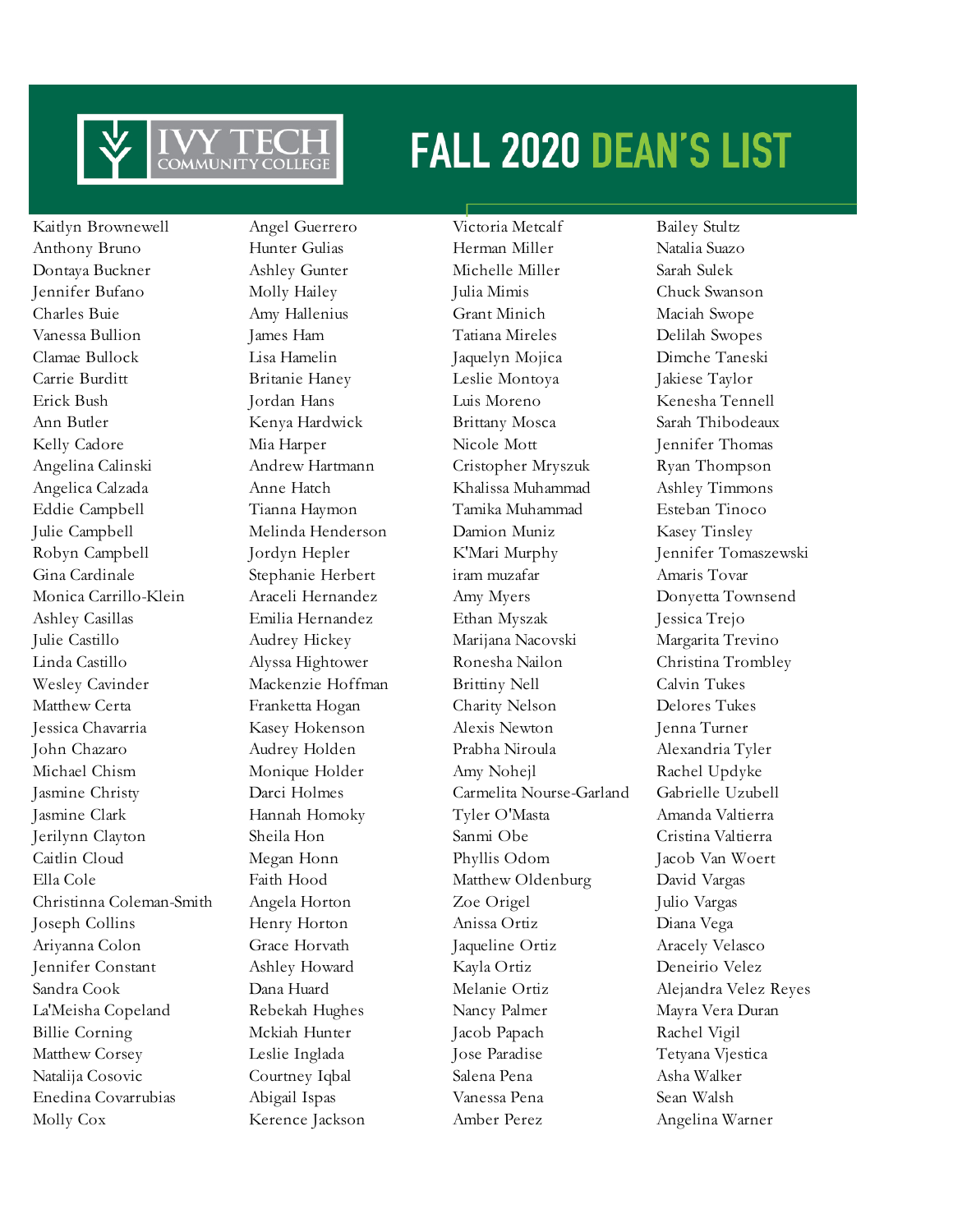

Serina Cox Sheena Jackson David Perez Sepia Washington Sean Dykstra Alaina Knowles Diamond Ray

Tiara Creal Autumn Jalageas Elizabeth Perez Dustin Welton Amy Cuevas Jesse James Jennifer Peterson Dashay West Hannah Culver Megan Jaworski Jamie Phan James White Makayla Cunningham Shannan Jerome Heaven Phillips Karina White William Curry Sonja Jevdosic Khalilah Phillips Simone White Fairouz Dager-Zeter Maria Jimenez James Pierson Alexis Whitescarver Jessica Darnell Allison John Victoria Pieters Bobbie Wilkerson Jessica Davis Alexes Johnson Sarah Plant Aneia Williams Linda De Angelo Edwina Johnson Athziry Ponce de leon Angel Williams Andrew De Jong Hilary Johnson Ashley Pool Briana Williams Tiffany Deaton Jalissa Johnson Amber Poortenga Tia Williams Melody Deering Jasmine Johnson Mark Poplawski Lindsey Wilson Maria Dejesus Jasnique Johnson Frances Portillo Frank Wing Nicole DeLoera Vivian Johnson Nya Powell Shenna Winston Matthew Demko Davida Jones Sable Prater Heather Witvoet Kimberly Derr Nicole Jones Chantel Prince Peter Wong Laney Detert Tatiana Jones Jazlynn Proctor Colbie Word Melissa Di Capua Noah Katterman Michael Prodanic Rachel Wright Jennifer Diaz Nicole Kerr Luisana Pulido Christina Yost Petar Djuric Mohamed Khalat alyssa quintanilla Joal Young Natalie Doell **Reema Khan** Kenyanna Raggs Adam Younkin Tabitha Dolton Kaysea King James Ramirez Olawale Yusuff Mya Dominguez Kristen King Rafael Ramirez Michael Zajac EDWINA DONEGAN Martina Kloc Philene Genesis Ramos Laura Zendejas Leann Dorabialski Brian Knight Morgan Ramsey Elizabeth Zimmer Madison Drajer Jeremiah Knol Emily Randall Anthony Zoppetti

### LAWRENCEBURG

Brock Abdon Toby Day Kenneth Kincart Debbie Poling Cheryl Abplanalp Grace Dickerson Emily King Katie Poole Carrie Ankenman Matthew Dickson Maria King Crystal Quicksall Steven Antrobus Jennifer Dieckmann Blake Kirk Bobbi Ray Karley Asche Nolan Dieselberg Hailey Knippenberg Emma Redfern Gary Ashton Dillon Drees Faith Knueven Emily Reiter Alexis Bagby Skylar Durham Zachary Kuehling Hannah Reynolds Terri Baker Jessica Duvall Rachel Kuntz Richard Richardson Jessica Bales Meghan Earls Samantha Lackner Bethany Roberts James Balting Rebecca Eckel Faith Lafary Vickie Romans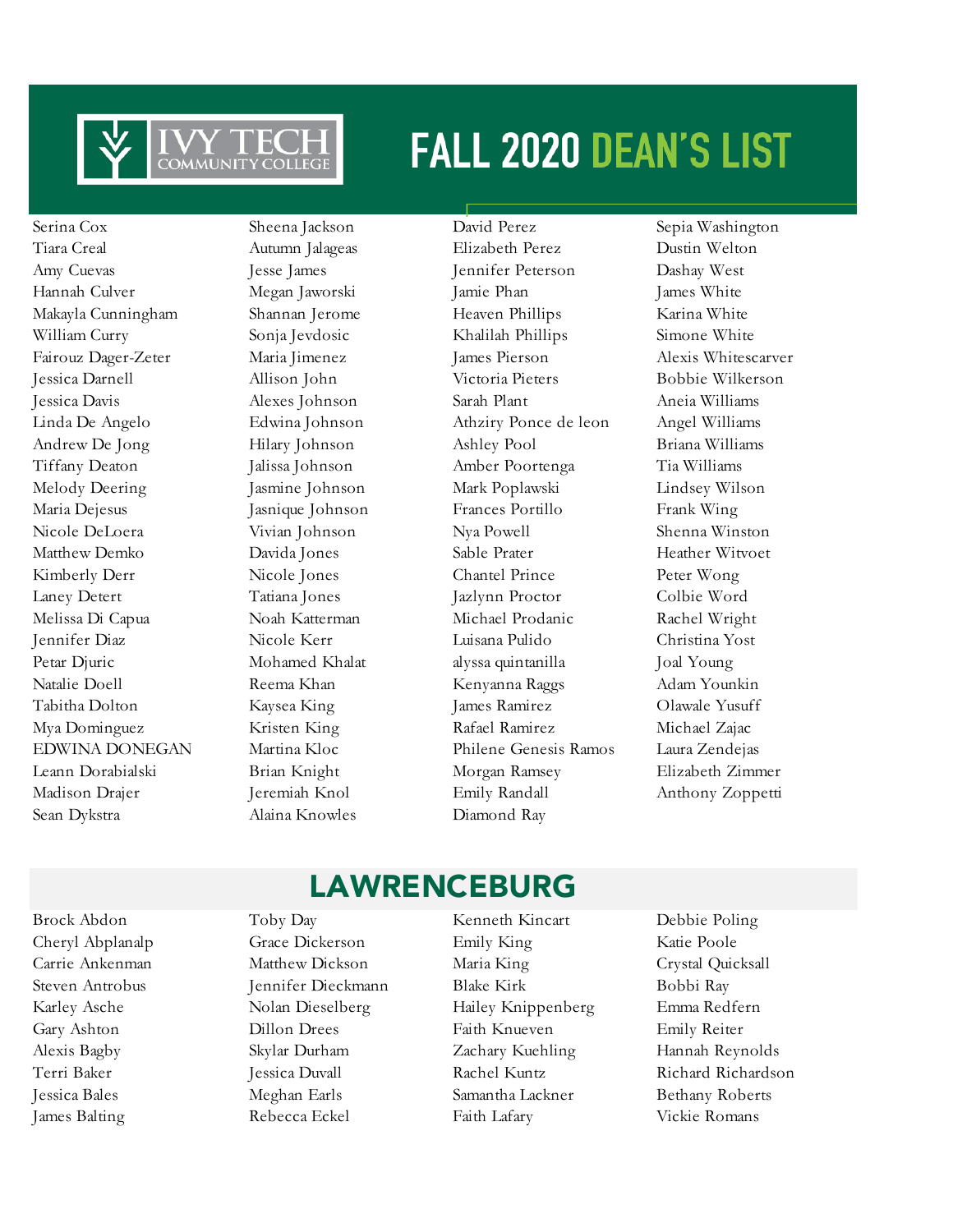

Douglas Craven Carla Jones Clarice Peters Isabelle Wiehe

Rebecca Barga Joshua Eckstein Kyle Land Cheyenne Rowland

Daniel Barkdoll Zachary Eisenmenger Ryan Lawrence Savanna Rummel Lillian Bates Scott Engle Jonathan Lemasters Kayla Rupe Mollie Baxter Colin English Kari Lemons Michelle Rupe Thomas Beam Riley Erickson Lisa Lloyd Hannah Russell Johnathan Becker Simon Estanislao Hannah Lopez Anna Schmidl Marcus Begley Erin Estep Ashley Love Renee Schneider Melissa Betancourt Amy Fede Amanda Mangold Hannah Schwering Olivia Beverly Halle Fischer Deann Martin Sarah Seals Charli Bolton Shawn Fisher Faith Martin Matthew Sedler Michelle Bonner Maria Franks Thomas Mathis Olivia Shaut Krista Bowman Madison Freson Kyla Mattingly Alisha Short Alexa Brehm Hayley Friedhoff Hailey McAdams Elizabeth Sigmon Sydney Brennen Abby Galle Michelle McAdams Tommy Slone Casey Brice Erica Geiser Adam McAfee Michael Spears Brandon Britton Anna Gerth Katie McCartney Darrin Speers Megan Brockman Cambrey Gilbert Nicole McClary Leah Steiner Caden Browndyke Maria Gonzalez Tia McConnell Matthew Steinmetz Kristin Buckingham Corey Gray Corey Kelly McGill Amy Stenger Blake Buddenberg Hunter Gray Evan McMillin Samuel Strom Michael Bunten Kylie Grote Britt Mcwilliams Carrie Struckman John Busha Mariah Gullion Pamela Meneses Sean Stuart Alexander Campbell Jacob Gutapfel Bailey Meyer Brody Taylor Daniel Carbaugh William Halbig Elizabeth Miller Emily Taylor Deborah Carter Tatum Hanson Dillon Mock Jared Teaney Casey Castle Cassandra Haring Tiffany Moore Amanda Thompson Allyson Catching Madeline Harris Paula Mueller Jessica Tinch Lauren Caudill Jessica Harrison Andrew Muenchen Taylor Townsley Ashley Clapp Lisa Hartman Ashley Munt Felisha Tschaenn Christa Clark Melissa Hayes Claire Nagel Bradley Turner Jennifer Clark Christian Herring Olivia Nagele Dennis Vinup Jessica Cochran Kayla Hess Teagan Nearn Christina Vorbroker Joshua Collins Sarah Hettesheimer Amber New Morgan Wachter Zachary Combes Cassie Hooten Dru Niedenthal Courtney Wanstrath Emily Combs Ashli Hornberger Sydney O'Neal Corrie Weaver Megan Conley Amanda House Adedolapo Obawomiye Angelica Webster Leah Cook Jeff Hunter Hima Patel Abigail Weil-Getz Steve Cox Nicole Huskey Jessica Pavy David Weiss Haley Craft Sarah Hussung Lori Pence Christian Wheelden Payton Craig Sealey Hyatt Shylynn Perkins Jessica Whiteford

Travis Bender Katelyn Faulkner Chelsea Lovins Zachary Schoenberger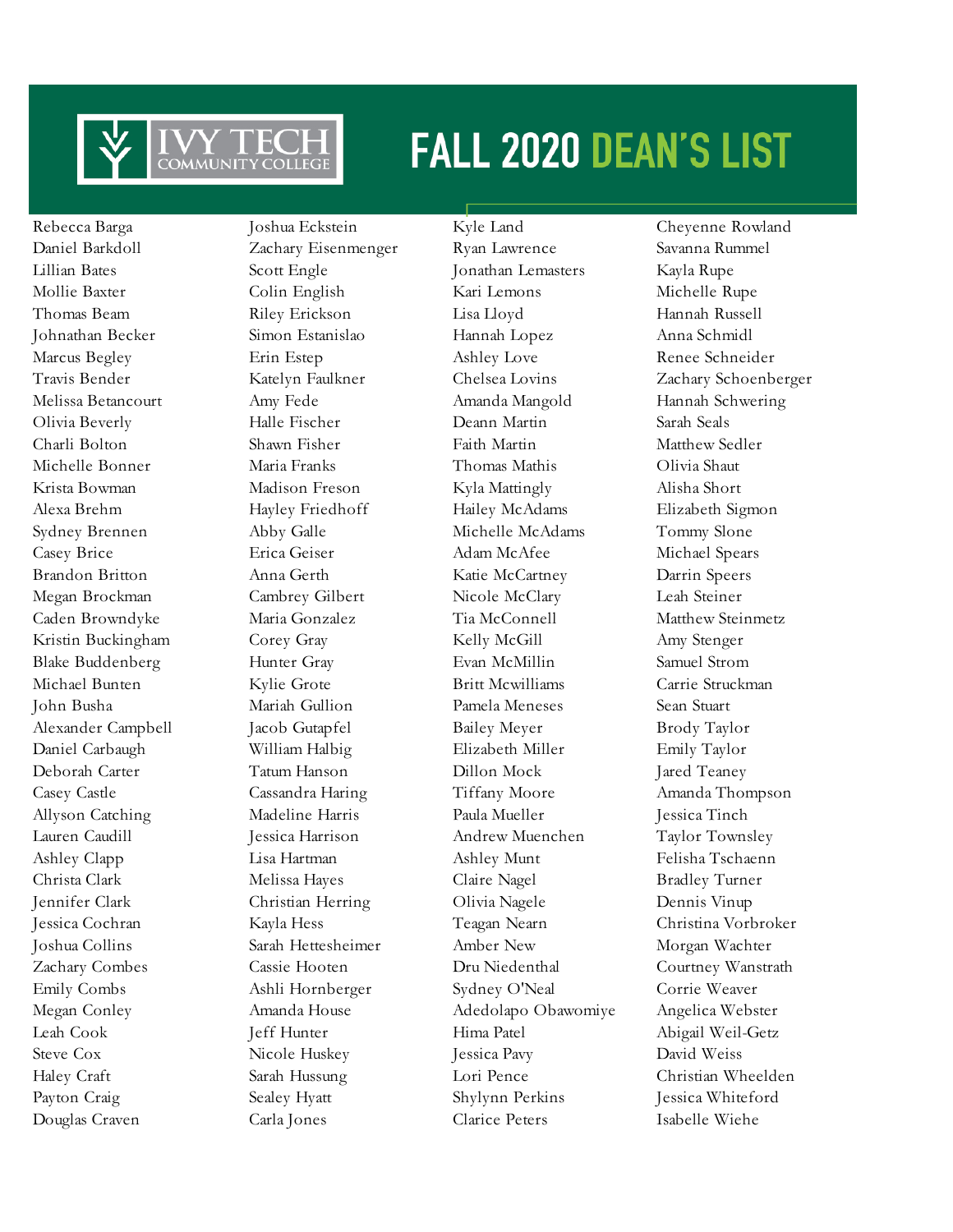

Joshua Cummins Nile Jones Toni Peterson Brayden Wieser Emerson D'Agostino Katherine Kahles Wyatt Pettit Matthew Wilkening Cole Davidson Kuljeet Kaur Ariel Pevlor Kyle Willoughby Ashley Davis Tanner Kendall Kylie Phillips Justin Wolter Grant Davis Michael Kilby Nicolas Pickett Aimee Wyatt Seth Davis

LOGANSPORT

### McKenzie Baldwin Katelyn Deeds Jami Jenkins Jocelyn Reyes Sarah Bauder Selena DeVault Kelly Jones Lizbeth Reyes Mark Bender Darlene Drummond Christian Kasten Alynna Richard Hannah Bennett Makayla Felda Tyler Keeler Haley Roberts Kristie Biehl Mllison Foerg Ashlee Keller Christina Robertson Elizabeth Bilvin Kayla Foster Nicolle Krpan Mitchelle Rodriguez Angela Boer Rachel Foster Abby Larrison Savanah Rottet Kolton Boring Thomas Garner Jason Lloyd Teresa Shilling David Boucher Sara Garnica David Makin Eric Smith Kim Bowyer Dawn Gatliff David Marks Vanessa Smith Diana Brehmer Jeffrey Good Kristofer Mill Vikie Sorrell Timothy Bullock Denise Gordon Alisha Morgan Angella Sparks Joseph Cattin Nathan Gundrum Misty Nesbitt Hannah Stanley Hollie Chambers Katie Hanley Timothy Nikitaras Emily Townsend Jordan Clem Caitlyn Hare Gisel Ortiz Gabriela Vega Jennifer Corcoran Jennifer Hayes Hunter Packard Hanna Weldon Cheyenne Crider Braxton Howard Cassidee Perry Jessa Wilhelm Austin D'Agostino Rick Howe Eric Regan Dresden Wright

Cecylia Austin Samantha Davis Keaton James Ryan Repass

Hannah Davidson Jennifer Ireland John Michael Remitar Jennifer

Michelle Anderson Emily Desonia Barbara Huff Jennifer Randall Brittany Babbitt Dylan Dumond Morgan Huttsell Caitlynn Rees Jeremey Bailey Peggy Eaglin James Jackson Jeffery Rose Malini Balasubramaniyam Alexandria Edwards Montana Jenkins Stephen Schlatterer Anissa Banet John Fairbrother Savannah Jones Ethan Schmitt Crystal Bayne April Farris Ashley King Lance Sever Morgan Beavers Tori Feltner Tina Kinirsky Shelby Short Sebastian Biallas Susannah Figueroa Joseph Lamar Kristen Sizemore Joseph Binford Jamie Floyd Dobs Laymon Ashley Smith

### MADISON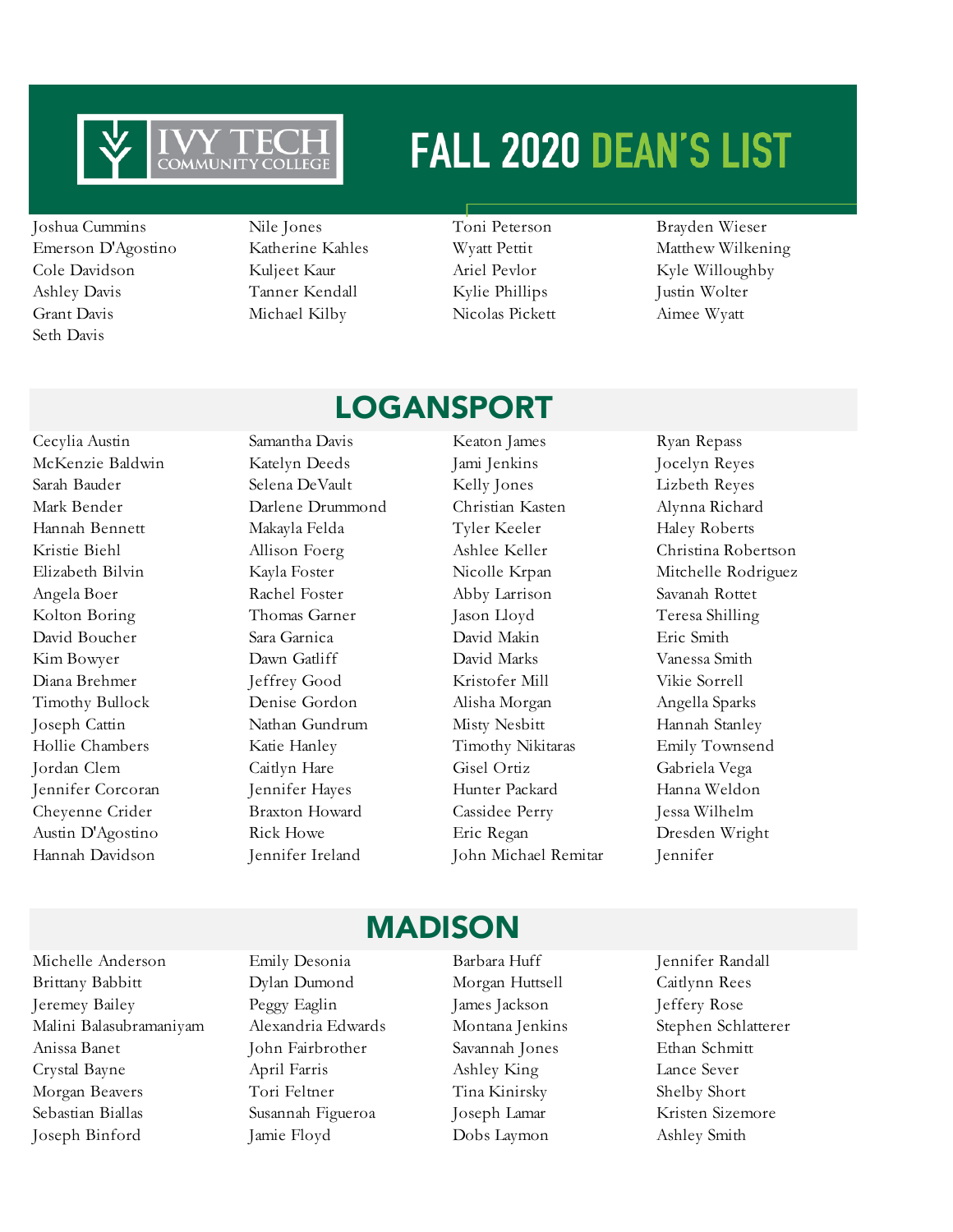

Matthew Binzer Zachary Forner Lillian Leach Samantha Smith Jamie Boldery Tristan Fox Joshua Limbach-Feaster Katie Sowers Jason Boldery Joseph French Troy Marion Kevin Sparks Jody Breeck Jessica Gatliff Justin McCall Anthony Statzer Hunter Browning Dylan George Jessica McCollum Joseph Stewart Tristan Bullock Lindsay Gibson Anastasia McDaniel Josie Stogsdill Alyssa Bush Adam Gilmore Luke Miller Martina Stokes Jenna Callis Anjelica Gorrell Hannah Miracle Steven Stokes Kalin Campbell Amanda Griffin Amanda Moeller Emily Studebaker Shelby Carlton **Emily Grozan** Lynsi Monroe Kyla Tipton Leila Cassidy Daniel Guzman Michael Neace Tim Tullis Michael Castro Louise Harpole Lorri Nicholson Lori Turner Abinadi Champ Claussen Christina Harris Lynn Nutley Lauryn Tuttle Edward Cleary Kacie Harris Oluwaseun Onifade Chance Uebel Savannah Coffey Brooklynn Henry Blake Owens Logan Vineyard Melissa Cole John Higgins Josh Patrick Heather Vogel Jessica Collyer Kristine Hoffman Samantha Pierce Christopher Wade Rochelle Copeland William Holland Robin Prather Ashlyn White Joanne Curran Michelle Holman Dana Proffet Claudia Williams Ashley Cutshall Alyssa Hornsby Cameron Rampy Elizabeth Williams

### MARION (GRANT COUNTY)

Alvaro Aguillon Beltran Arial Duke Teela Johnson Victoria Riggs Alana Aguirre Jackqueline Eib-Nelson Steven Keene Jack Robker Christine Ailes Stephanie Ellison John Kelley Michael Rominger Autumn Alter Brandon Evans Tristin Kerschner Elizabeth Root Riley Apple Alyse Fred Alyssa Konazeski Kennedy Ross Tanner Ballinger Angela Fuller Avianna Kucinskas Kendall Samsel Katie Banter Roger Gallaway Emma Landrum James Sandmel Janelle Barkdull Le Garrett Madison Landrum Kristine Seitz Olivia Barnaby Jamie Garza Ashley Lightfoot Jessica Sellers Kelsy Barrett Jessica Goff Maddison Louck Isaac Shelby Dakota Bastin Penny Goodley Latoya Love Alyson Shelton Sara Bates Jocelyn Grace Kaitlyn Loyd Daniel Shrout Teri Beachler Harley Greenwood Julie Lusher Zachary Skeens Jesse Beal Shelby Grumpp Merissa Lynch Jessica Smithley Lisa Bennett Megan Guy Tyler Mackessy Suzanne Smolek Shemmisa Bledsoe Holly Hale Kristin Miles Whitney Stipp Katlyn Bradford Andrea Hall Margaret Miles Kaylee Strean Kourtney Bragg Katelyn Hamilton Alex Miller Jason Suman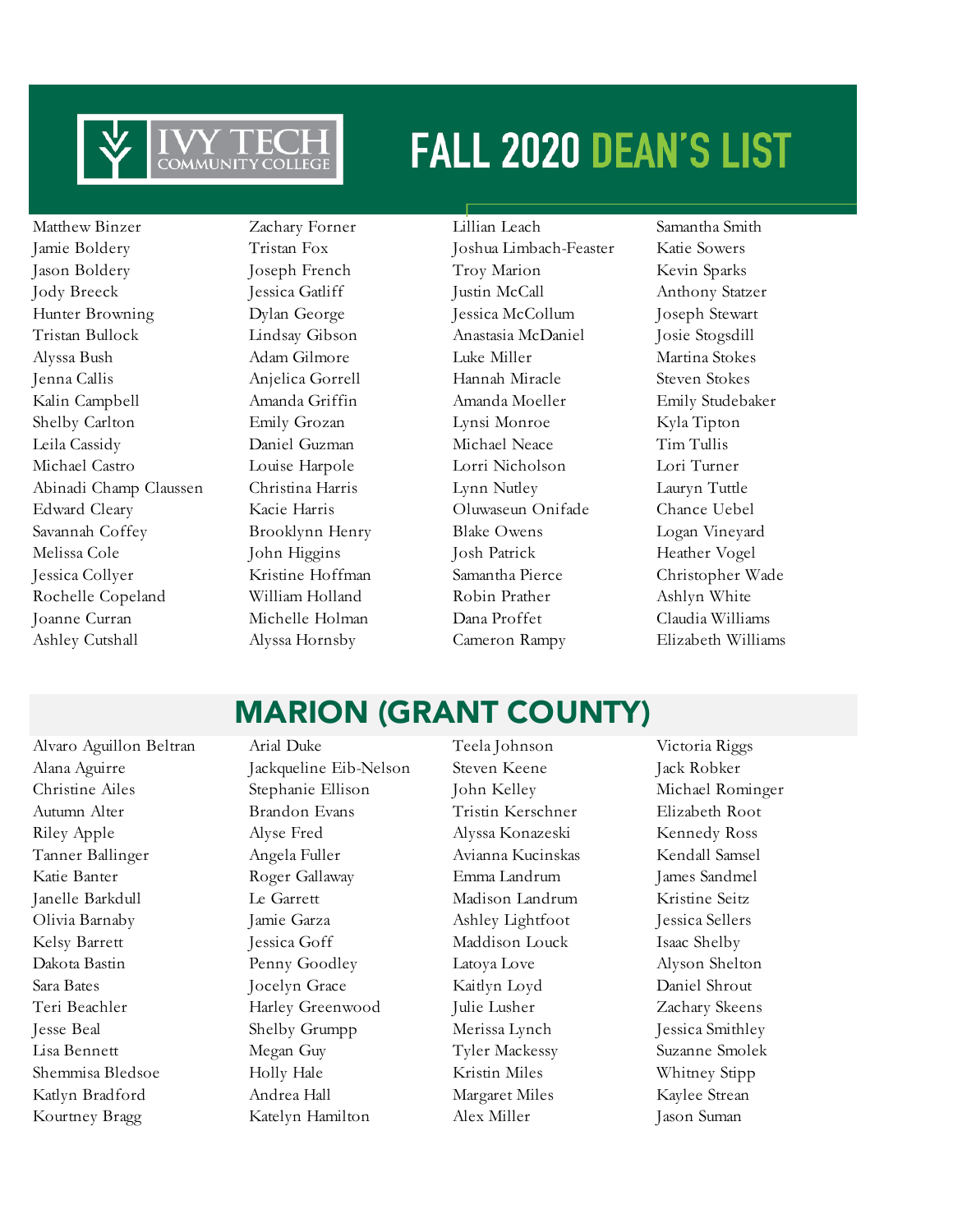

Elizabeth Browning Madison Hancock Madison Miller Taylor Suman Breanna Burcroff Gabrielle Harpham Josiah Mitchell Morgan Taylor Shawna Butcher Samantha Harrell Zoe Mitchell Heather Teegarden Tabitha Byer April Harris Chelsea Mitchener Jenna Thurman Will Canada Tawni Harvey Matthew Monroe Andrea Trader Kyle Carnes Kelly Hawkins Chelsea Moorer Jacob Trader Nicholas Childers Desiree Heath Charles Morris Lindsey Treadwell Alexandria Christman Madison Hecox Hailey Morris Sarah Tucci Jared Clark Kaleigh Hollars Eli Murphy Bethany Vanerman Ashley Clem Jennifer Hoover Megan Musgrave Raina Villegas Cara Cline Arthur Hornback Rose Nevil Melissa Warmath Marc(o) Clupper Heather Houlihan Evan Phillippe Bethany Warren Jared Collins Abby Hubbard Michelle Pitman Parys Weaver Sean Conklin Mason Huffman Jera Plank Sean Wert Maria Contreras Katelyn Hughes Carmen Poling I'Jeanna Westbrook Michaela Cook Courtney Huizinga Logan Poore Brock White Mindy Crawmer Danyelle Hutson Ann Pryor Michael Wohlford Cathy Cruz Cynthia Inman Bibiana Puckett Rhonda Wood Joshua Dickensheet Amy Jenkins Aubrey Richards Angie Young Nancy Donathan Alicia Johnson Sara Richey

Deena Clark Kristina Henderson TaKera Morrow Dannyelle Vanderpool Katelyn Cruzan Spencer Jarrell Whitney Ragon Ruyobjon Xushnazarov

### MICHIGAN CITY

Elizabeth Goddard Kylie Myers

Tamara Ansell Ashli Hale Konstantin Negrebetskiy Keisha Smith Brandi Baird **Renee Hale Renee Hale** Heidi Nelson **Crystal Sobus** Serena Birmingham Destiny Harvey Onjay Nelson Simona Stantcheva Analyse Boyd Sheri Horton Christina Oliver Kellie Sturgeon Justin Chadwick Toni Lee-Davis Judit Ortega Michael Thomas Chasiti Covert Brock Lewis Justice Reed Ona Torres Tiffany Cummings Holly Lindborg Lisa Rudnick Isabella Troxell Brittany Domogola Katie Maple Stephen Rudnick Estefana Valle Carina Eichelberger Ioanna Molina Velarie Ruiz Ethan Willis Paul Gazarkiewicz Megan Murphy Ashley Samford Jessica Zarobinski

### MUNCIE

Christine Abercrombie Lexah Dornick Taylor Kuhn Chandler Sells Julianne Ackerman Elizabeth Dowden Mark Lada Andrea Serf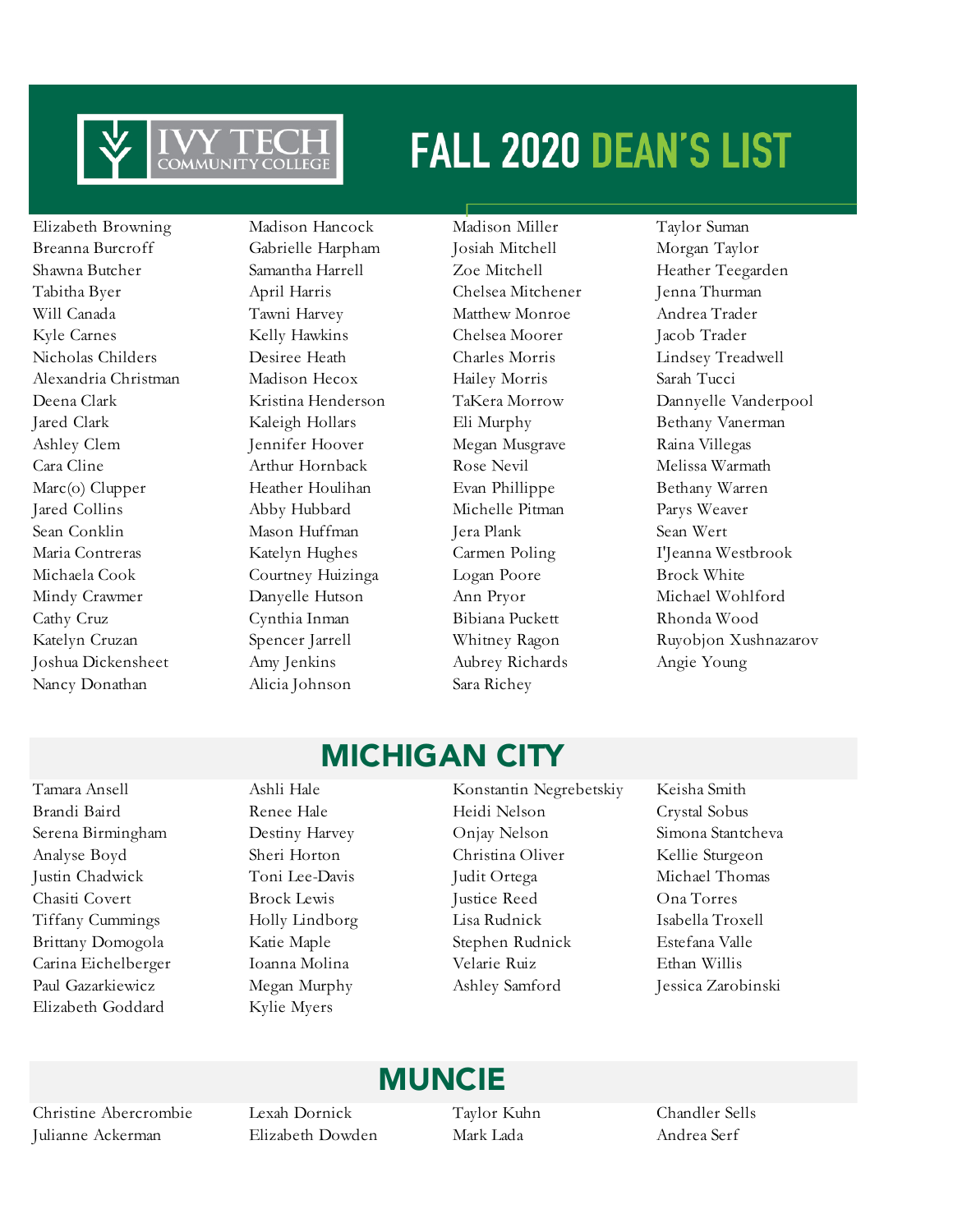

Kyler Bragg Gabrielle Helton Ashley Miller Brianna Thompson

Dakota Adams Jessica Dudley Jeannie Larkin Christine Servan

Dillan Addington Macy Dunn Hailey Leatherman Christina Severino Amber Akam Joshua Eaks Kyley Lees Shaena Shaner Sulaf Al-Khatib Kurt Echelbarger Allyson Lehman Kerra Sharpe Brett Allison Stephanie Elfrink Carolyne Lehman William Shockley Taylor Alsip Aysia Farley Baily Lester Jenna Short Anna Alvarez Duvessa Faulkenberg Emily Lewis Lilly Simmons Janson Anderson Michael Flanigan Peggy Lewis Olivia Slover Sara Anderson Tori Folkner Kaitlyn Lindsay Erika Smith Stephen Anderson Samuel Forrest David Lines Ethan Smith Stacey Archey Lyndsey Forster Lindsey Little Charley Kiley Smith Maria Arteta Lindsley Gaskill Alexis Litton Megan Smith Samuel Atchade Kelsey Gaskins Elizabeth Lovett Suzanne Smith Sarah Bailey Krista Geesaman Reece Lynn Shelby Spencer Julia Baker Cory Gibbs Payton Maher Ashlyn Standfest Cameron Ball Johnathon Gierhart Jonathan Malott Molly Steed Keirsten Bankson Kalyn Gilliam Isabela Manor Kennecia Steele Darian Barnard Luther Gilmore Sophia Manor Stephen Steinhall Jalah Barnes Angela Glaub Derek Marcum Amanda Stephens Jonathan Basey Mason Goss Breanna Maritime-Ehmer Alison Stewart Suzanne Batdorff Patrick Grady Monica Markley Cassie Stewart Christina Bates Tori Grady Seth Markley Gabrielle Stewart Emily Beasley Alexandria Green Sydney Marlow Jonathan Stine Shellie Beeson Jessica Gropp Katrina Marshall Martina Stoops Jaden Bell Austin Grubbs Eva Martin Brittney Story Jill Belser Kylee Gunter Jennifer Martin Samantha Strout Jacob Bemis Abigail Gunther Mindy Martin Amber Stull Richard Benavides Sarah Hahn Margaret Martinez Teresa Sweatt Maddi Besser Jared Hall Ashlyn Matney Felicia Swinney Austin Black Jacob Hamby Hannah Mauro Rachel Tague Emily Blackford Brian Hamilton Austin May Ashley Takvorian Adrian Blackwell **Maria Hancock** Jared May Kara Tapp Brenda Blanton Lakeia Hargraves Kristin May Ashley Taylor Briana Blanton Amy Hartwell Angela McCowan Karen Taylor Haley Blanton Eden Hathaway Kari McCreery Suzanne Teghtmeyer Kayley Blevins Joshua Hatton Scotty McDowell Alisa Tennant Katerina Blondet Mary Hawkins Misty McElfresh Emma Terrell Lindsey Bond Brooke Hay-Roe Misty Mcgee Jessica Tevalan Courtney Bord Caitlin Hayden Caitlin McIntyre Carter Tharp Taylor Bounin Heather Hays Devin McKinley Constance Thomas Taylor Bowlin Helena Heintzelman Wendy Meek Griffin Thomas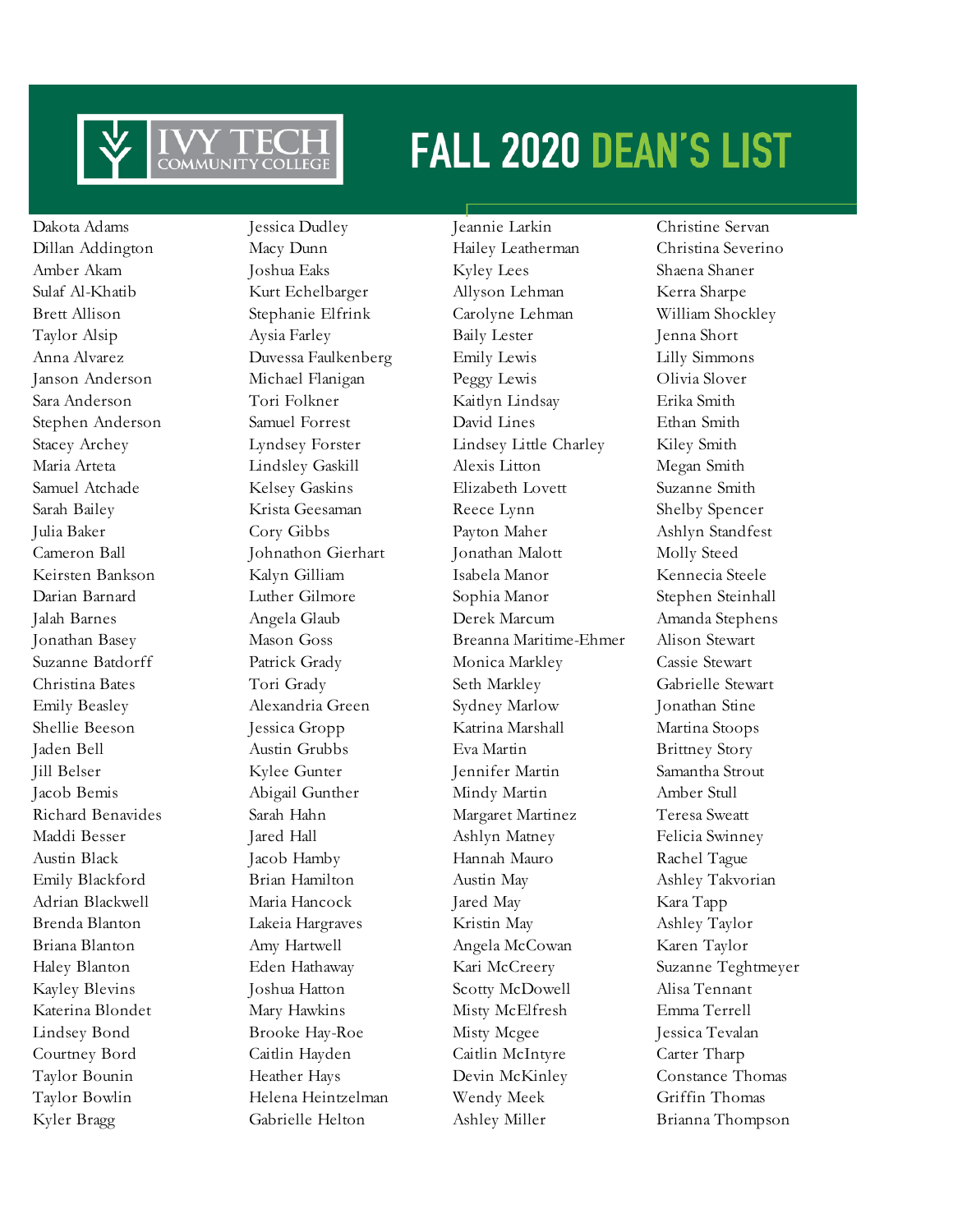

Shanell Davidson Holly Kerr Kristy Robbins Brandon Wright

Sidni Breese Rakeshia Hernandez Keith Miller Jacob Thornburg Holly Briggs jacob hiatt Jon Molland Brandon Thrasher Kimberly Brogan Jacob Hicks Quinton Moore Jeffrey Tingler Teresa Brown John Hicks Randy Moore Lillian Tingler Jessica Bryan Kayla Hicks Tristan Moore McKenzie Todd Megan Bryson Nicole Higdon Charity Morrow Andrea Tondu Miranda Buck Kevin Hitchell Molly Murphy Charlie Tortorello James Burgess Tyler Hodson Paige Neal Kiefer Trentacosti Hannah Burke William Hofer Zachary Neal Amanda Turvey Jacob Busko Alison Hoff Nicholas Nguyen Jeana Twitchell Jiao Butcher Corey Holt Diana Nickol Zoe Unger William Campbell Deanna Horn Ansonia O'Neil Joshua Vance Haleigh Canan Ashley Howard Brooke Oliver Beverly Vaught Trey Castillo Mickenzie Huffman David Ostrowski Austin Vorndran Chelsea Castro Jessica Hughes Kari Parker Elizabeth Wagley Kaleigh Catron Mason Huser James Patton Brent Walburn Cierra Cecil Megan Hutton Danielle Perlich Jessica Walden Samantha Charlton Jordan Irelan Katherine Perry Tanya Walden Terrence Cheeseman Christina Irvin Andrew Pheffer Amanda Wallace Feng-Miao Chen Mikaelyn Irving Christopher Pitts Mackenzie Wallace Kaitlin Church Louis Jackson Gabriel Price Apryl Warner James Clark Yolanda Jackson Emma Priest John Waters Zebediah Clark Katelynn James Sean Printke Tayler Watson Bryan Clem Isaac Jameson Shawna Puckett Farrah Webb Maria Clough Youngmin Jang Clayton Puetzer Collin Weddell Jasmine Collier McKenzie Jeffris Cassidi Qualls Hannah Wegman Alexus Condon Elizabeth Jennings Holly Ragan Shana Welling Kaitlin Conner Lillian Jewell Scott Raines Wendy Werner Ashley Cook Anthony Jones Kierra Rainey Aubrey Whitesell Brandon Cook Chelsea Jones Annalynn Ramirez Elizabeth Wilcox Grady Cox Diamond Jones Matt Rasmussen Sara Wilkinson Stacia Craft Jasmine Jones Dionne Ray Winter Willauer Joseph Current Jayla Jones Jacob Regala Kelsey Williams Hannah Curtis Kailyn Jones Miranda Remy Matthew Wilson David Dale Landon Jones Laura Reno Rodney Winkle Janette Dalton Abigail Jordan Katrina Reynolds Audrey Winter Scott Dance Colin Kear Joseph Riester Haelynn Withers Sara Darlington Kiona Kellams McKenzie Riggins Brittany Wolfal

Randy Brenner Crystal Hess Lindsey Moland Brittany Thornburgh Maggie Brodie Devlin Hicks Katie Monroe Jacqueline Thurston Cade Carpenter Levi Huddleson Alexander Osborn Danette Von Gunten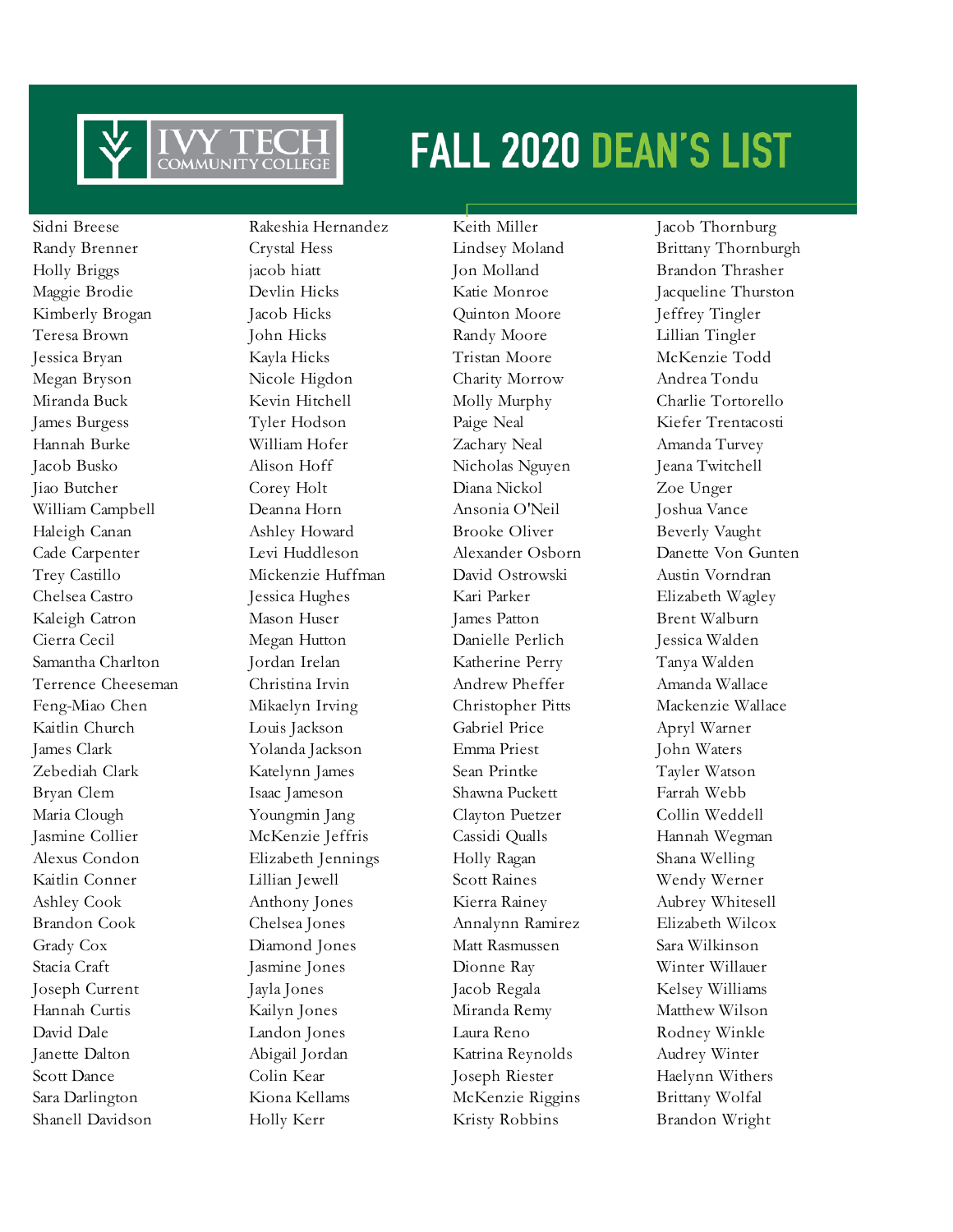

Gwen Donnelly

- Jason Donati Mallory Koons Brayden Scott Amber Zitani
- Ethan Day Molly Kimble Nohemi Romero Dustin Wright Monte Detro Jamie King Karlee Rumfelt Stacy Wright Dayci Devoe Mazlin Kirby Katie Sanchez Jason Yingst David Dickerson Dillan Knopp Allyssa Saylor Bradley Yohler Destynee Dilts Kassidy Koch Joanne Scaife Rhea Zachary Hailey Dodson Samantha Kolb Meghan Schmitter Alta Zimmerman

Taylor De Tar Kayla Kimmerly Devin Root Ruby-Kathleen Wright

Hannah Baker Dustin Davies Donna Lee-Adams Robyn Sturgeon Brittney Bisel Lyndsi Foster Chelsey Marlow Alyvia Thompson Tyler Catron Samantha Hendrix Brett Matney Joseph Thompson Cheyanne Chilton Ashton Holaday Hannah McCubbins Tracy Weidner Nicholas Clark Chelsi Jackson Derek Orr Jenna Whittenburg Chelsey Curnutt Christian Jenkins Samantha Poe

### NEW CASTLE

- 
- 

Justin Aguayo Oliver Dorn Kelsey Krause Zachary Ruh Elijah Ahmed Hudson Ellis Colin Kreider Courtni Schmeichel Jared Alexander Devin Frame Nicholas Lawrence Navdeep Sembhi Lylia Arnold Mary Frederick Ryan Lee Camden Shaw Dakota Ashby Kara Froemming Cort Lenon Kelsi Shaw Kacey Ashby Jacob Froetschner Jack Leonardi Dustin Short Joseph Aviles Mourin Gayed Matthew Lilek Kelly Smith Nicholas Baird Tayler Giannini Brianna Lindeman Natasha Spiech Micah Beck Dana Ginter Emma Longo Toby Stockton Alexandria Bevins Aubrie Ginther Hannah Manning Peyton Strawser Timothy Birdsell DeAuni Gipson Jenna Maudlin Conner Tesler Emma Birkbeck Eden Godby Pixie McCullough Lyndzi Thomas Jahi Bowen Jacob Grillo Chloe Meeks Stormy Thornburgh Joshua Bowen Mikel Hall Beau Meuris Victoria Tiedema Alexis Bradburn Jaden Halloran Jack Mitchell Gagik Tonoyan Martin Burdett Morgan Hamm Stephanie Morton Ava Tramm Ruby Burris Aubrey Hammes Lukeman Musa Alana Tucker

### Zachary Abel Ashley Dickey Emma Kistler Eli Ross Cameron Adams Minh Dinh Dekan Klein Brandon Ruble Motunrayo Adeniyan Jordan Domino Rachel Knight Zachary Rudolf NOBLESVILLE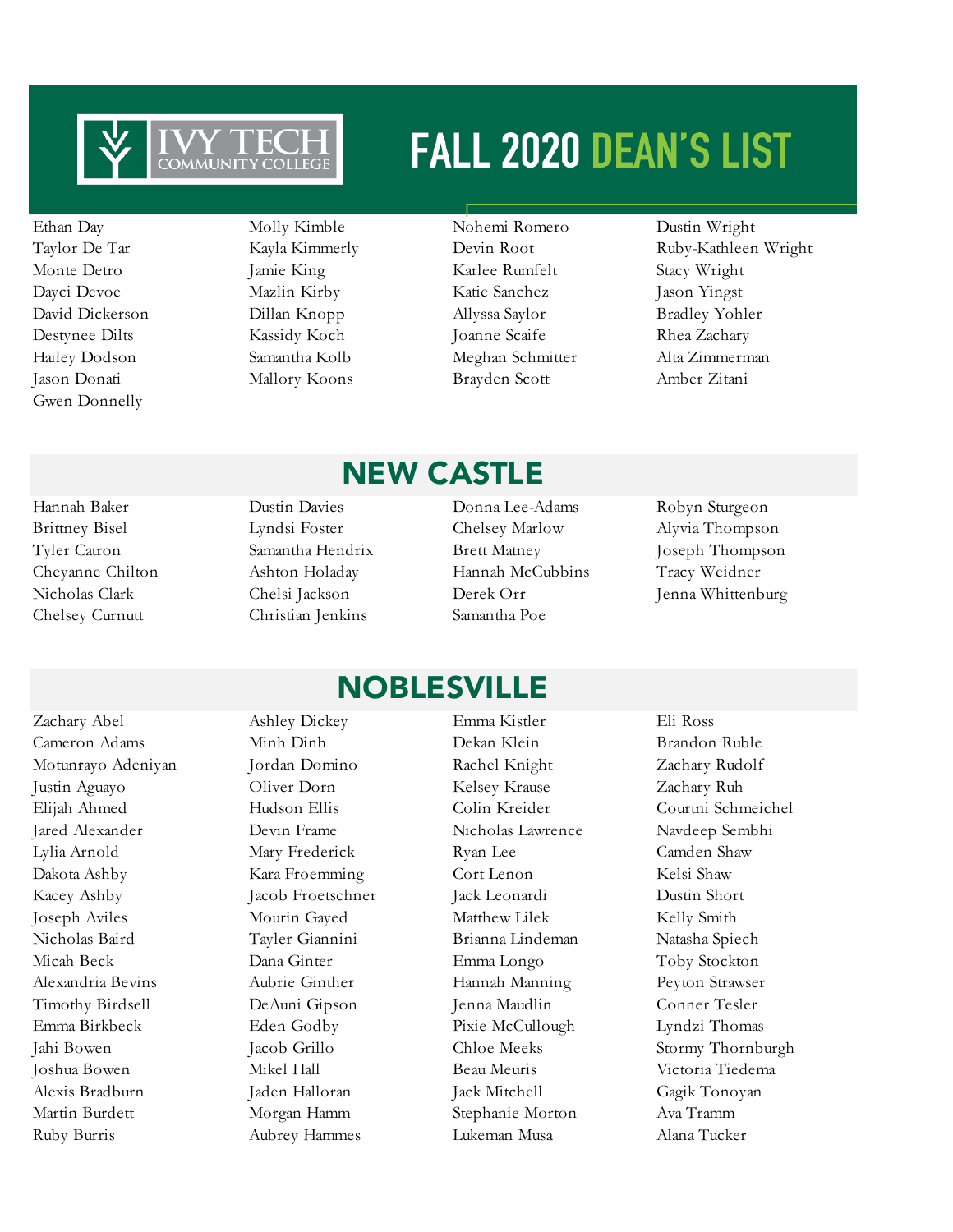

Amanda Busboom Bobbi Harris Bryce Nelson David Tulkop Ravneet Dhillon Lisa Kemp Kristin Romano

Anais Bwiza Lilia Helsloot Isabel Nicholson Maria Valdez Shawna Carper David Hipes Johnson Olusegun Zaria VanGoethem Alyssa Castagna Ethan Horn Quinn Pellerin Natalie Walters Hannah Celaschi Kaleigh Humphrey Kirstey Pembleton Hunter Ward Collin Chizumila Michelle Hurdle Brianna Perrine Kamen Waters Charles Clayton Cameron Jones Jessica Phalen Ben Webb Briton Condellone Tanner Jones Sophia Pliquett Grace Welch Clay Cook Trevor Joy Brian Poteat Lilli Wiley Amelia Cowsert Dhwani Juthani Emerson Rensink Kennedy Williams Luke Crawford Patricia Kadosh Katelyn Richardson Sullivan Williams Patricia Curles Olga Kelmanson Morgan Riddle Claire Ziegler

### PERU

Nicholas Brooks Joseph Hiles Andrea Vancuren

Alexis Abernathy Sandra Fields Devona Lemley Matthew Sams

RICHMOND

Danny Adams Ashley Filby Michael Lephew Brian Sandlin Grant Adams Brad Fisher Brionnah Lewis Peter Sangster Tyler Allen Paije Flannery Dana Lindsey Ashtynn Saul Amelia Amrhein Nathaniel Flowers Natasha Long Megan Saylor Torrey Amrhein Lauren Ford Kimberley Lovins Andrew Schroeder Crissie Ashline Ethan Fowler Michael Lowe Stephen Schubert Joshua Austin Joseph Frech Makenzy Lynch Autumn Sharp Austin Bainter Josiah Free Ciera Mackie Alexander Shaver Alexandria Baker Ashley Freeman Jevin Malkey Lawrence Shaw Gregory Baker Jerry French Charles Marshall Cassy Shives Christopher Ball Juan Sebastian Gaona Niki Marshall Kara Sizemore Jeremy Basford Takoyama Gibbs Trisha Mastin Matthew Sloan Kelbee Bates Shaylene Gibson Tierney Mathews Allie Smith Lisa Bates Helen Gleason Victoria Maxwell Craig Smith Tracy Beare Diana Gonzales Jonice Mayberry Jocelyn Smith Crystal Bell Dezirae Goodwin Nadia Mayberry Jamie Sparks Vanessa Bellar Kelly Green Breana McClanahan Jessica Sparks Alexis Bercaw Wendy Gross Rhonda McEachern Robert Sparks Crystal Black Katie Guenther Josh McFarland Amanda Starkey

Kyle Blackford Zaine Gutierrez-Valenzuela Rebecca Mcintosh Garrett Steele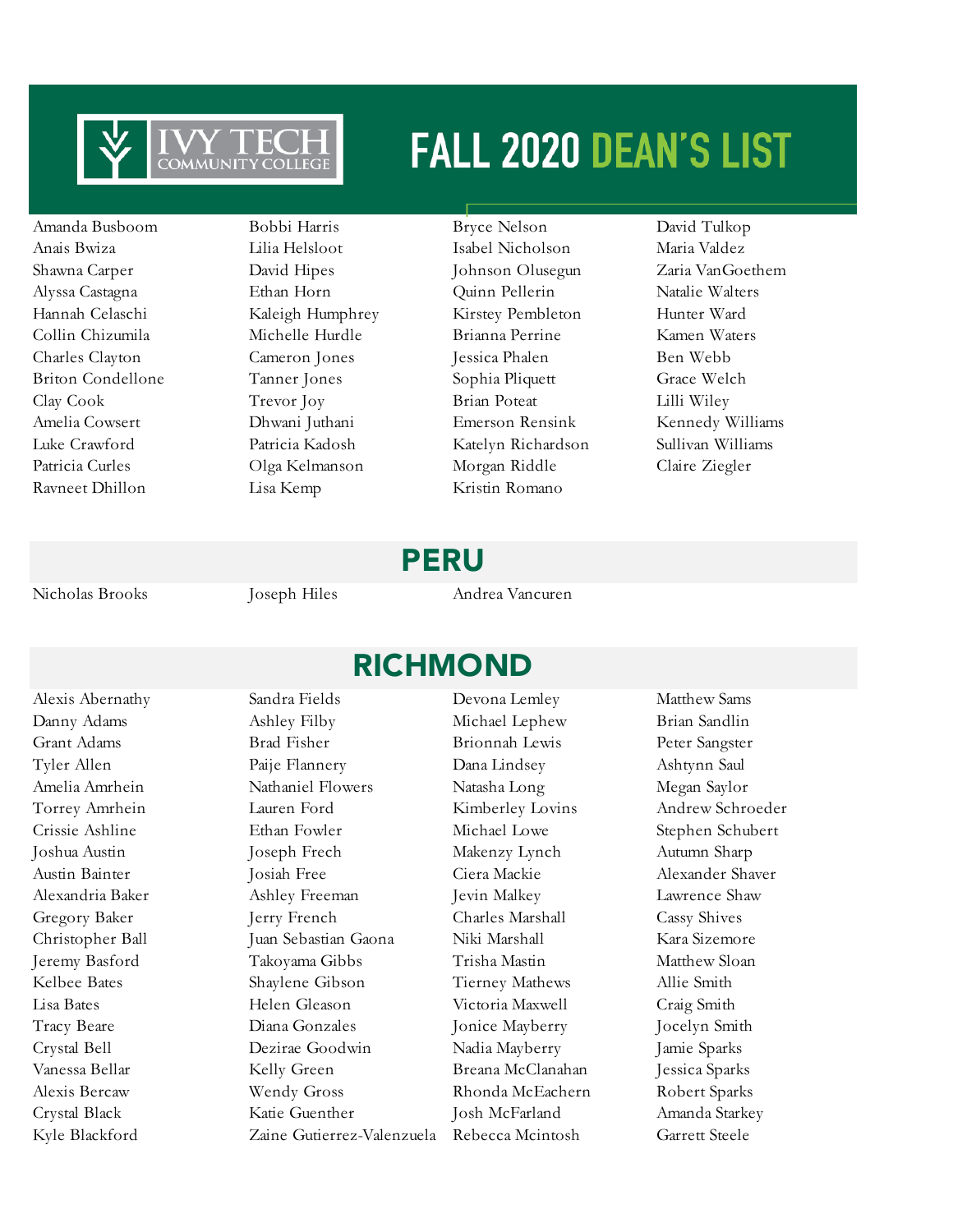

Bailey Blades Adam Hackler Jennifer McNabb Marissa Steele Heather Eliason Zack Lakes Josh Ralls Hayley Wright

Brittany Bowden Dakota Harger Brooklyn McQueen Morgan Steele Angelica Boyatt Glen Harpring Taylor McVey Jacob Stinson Brian Bradburn Katrina Harris Michaela Meece Michael Stone Destinee Bray Kimberly Harrison Russell Mengedoht Lauren Stranger Eric Brown William Hatton Jamie Miller Heather Tague Nicholas Buck Charles Haworth Kamille Mills Mercedes Tanner Debra Burdette Cameran Helms Tyler Minier Ashley Taper Charles Burress Joshua Herrell Erick Minor Daniel Taylor Angellia Calico Kimberly Herrmann Destini Mitchell Erica Taylor Mandy Carmichael Kala Hibbard Hocine Mockbel Brenden Thompson Tyler Case Natalee Hobbs Laura Moran Tanner Todd Brooke Cassidy Steven Hoerig Tammy Morgan Brittany Tonkli David Castillo Kirk Hoey Chelsie Mull Robert Tran Jaidlyn Coffman Jennifer Horning Dillon Murphy Ashley Vance Kyle Collyer **Haylee Huffman** Shelby Muse Valerie Vaughn Abigail Cooper Simeon James Joshua Myers Monica Via Katie Coyle Zackary Jaykoski Courtney Nunez Chandler Walker Maranda Coyle Whitney Jester Lexi Nutty Holly Wallace Sarah Coyle April Jones Ashley Offutt Christopher Waller Tosha Crawford Derek Jones Damien Oglesby Nicholas Walsh Chance Creech Hunter Jones Jalen Oliver Jacob Walton Ashley Crownover Dieudonne Kalisa James Orick Savannah Wassom Cassandra Cruz Jared Keener Angela Owens Dion Watts Robin Curry Tyson Keever Shyanna Pasay Brooklyn Webb Michelle Dafler Jacob Kehlenbrink Krystal Patmore Jamie Weigel Logan Daley Loretta Kelley Mindy Patrick Mallory Wells Janelle Davidson Masen Kemp Megan Payne Catherine Wetzel Gracie Davis Conner Kidwell John Pequignot Kristin Williams Megan Davis Renae Kiser Jordan Peters Amy Willis Bryan Deck Ashlee Kozlowitz Terry Pierson Martel Winburn Haley Dickson Annalee Kranz Laurie Pitcher Christina Winters John Doolin Michael Krause Courtney Pollard Jeannine Winters Joston Duncil Sherri Kuhn Michael Pollitt Chase Wisner Jennifer Dunn Brittney Kundtz Joshua Powell Michael Witters Shandys Dupree Annah Kuykendoll Traci Price James Wolfe Gwendolyn Durham Jaymeson Lakes Karen Querin Josh Woodward Jacob Durham Taylor Lakes Courtney Railsback Dawn Woolley

Donovan Brown Bill Harvey Aimee Meyer Michaela Sunderhaus Theresa Carter **The Internal Hill Carter Sundance Thompson** Janelle Hill Heather Moore Sundance Thompson Leschon Clark Joe Hoffman Brian Mullalley Marie Solange Uwamariya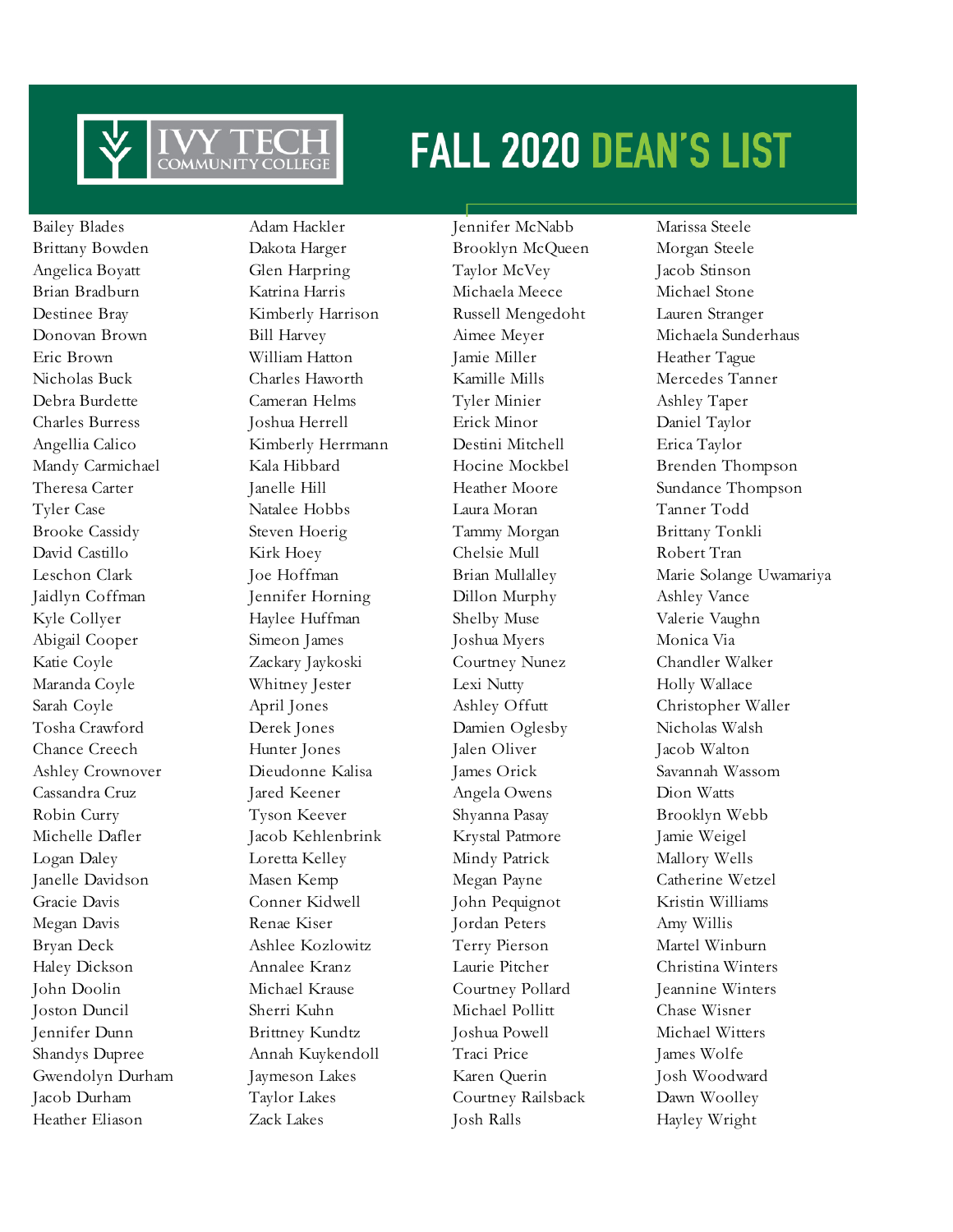

Michelle Ferman Mitchel Legg Brittany Ryan

- 
- Danielle Ely Cheltsi Lambert Shane Reagan Stacy Wright Dylan Elza Aiza Lane Jason Reynolds Ashley York Craig English Ashley Lanum Edwin Roberts Thomas Young Dustiny English Robert Larkin Meaghan Robinson Kathleen Yuellig Eric Ervin Kendra Lawley Amanda Rockhill Kelly Zeiser Damon Ewry Andrew Lee Brittney Rohrer Jessica Ziglar Noah Federico Jordan Lee Suzanne Runkle Jennifer Zurwell

### SELLERBURG

Shawn Akemon Joshua Forbes Kristina Mann Karen Saunders Chloe Akers Kacey Ford Elizabeth Marker Gabriella Sawicki David Alexander Devin Foreman Stacee Marshall Elma Say Ruiz Hadley Alexander Kylee Fox-Walag Alexis Martin Logan Saydera Lukas Allen Jenna Fraley Amanda Martin Brandon Saylor Oceana Allen Alexander Franklin-Collier Heather Martin Denim Schellenberger Lionitza Alsina Allison French Isaac Martin Connie Schickel Griffin Anderson Richard Frey Kayla Martin Angela Schindler Theresa Aniceto Daniel Friedrich Brian Massingale Presleigh Schlechty Jessica Appel Amanda Frye Morgan Matthews Logan Schmoetzer Tyler Apple **Hailey Fuchs** Kaitlyn Mattingly Stephanie Schroeder Robert Armpriester Emily Fulkerson Kimberly May Chad Schweitzer Adrienne Asher Alyson Gallagher Benjamin Maynard Ashley Scott Janice Bagby Mary Garrett Caleb McCracken Jessica Scott William Baird Trena Gates Tracy McElroy La'Tavia Scott Bryan Baker Shelena Gaus Reagan McIntosh Savanna Selwitz Charlotte Baker Jesse Gearheart Robert McIntosh Megan Serneels Michaela Baker Cassandra Gentry Evan McKinley Kayliee Sharp Robin Baker Leslie Gibson Hannah McKinley Conner Shaw Jackson Balmer Corrina Gilbert Mackenzie McNames Clint Shawler Briana Barger Hunter Giles Madelyn McRae Garrett Sheely Joseph Barnes Kimberly Golden Juan Medina Emily Sheffield Janis Barnett Christopher Goldsmith Jennifer Mewmaw Amber Shelton Lisa Batchelor Jennifer Gonzalez Courtney Miller Linnie Shelton Eddy Baxter Lucia Gonzalez Jastifah Miller Renee Shelton Olivia Bays Hunter Goodpaster Kelly Miller Kaylan Sherrard Justine Beaman-Hogan Macy Goodson Rylee Miller Kristi Shipp Raymond Beauchamp Amy Gordon Jose Miranda-Luevano Marleach Shirley Levi Beck Laina Goss Miguel Miranda-Luevano Shawneen Simmons

Daniella Adams Bailey Forbes Nasreldin Mahdi Cristiane Santos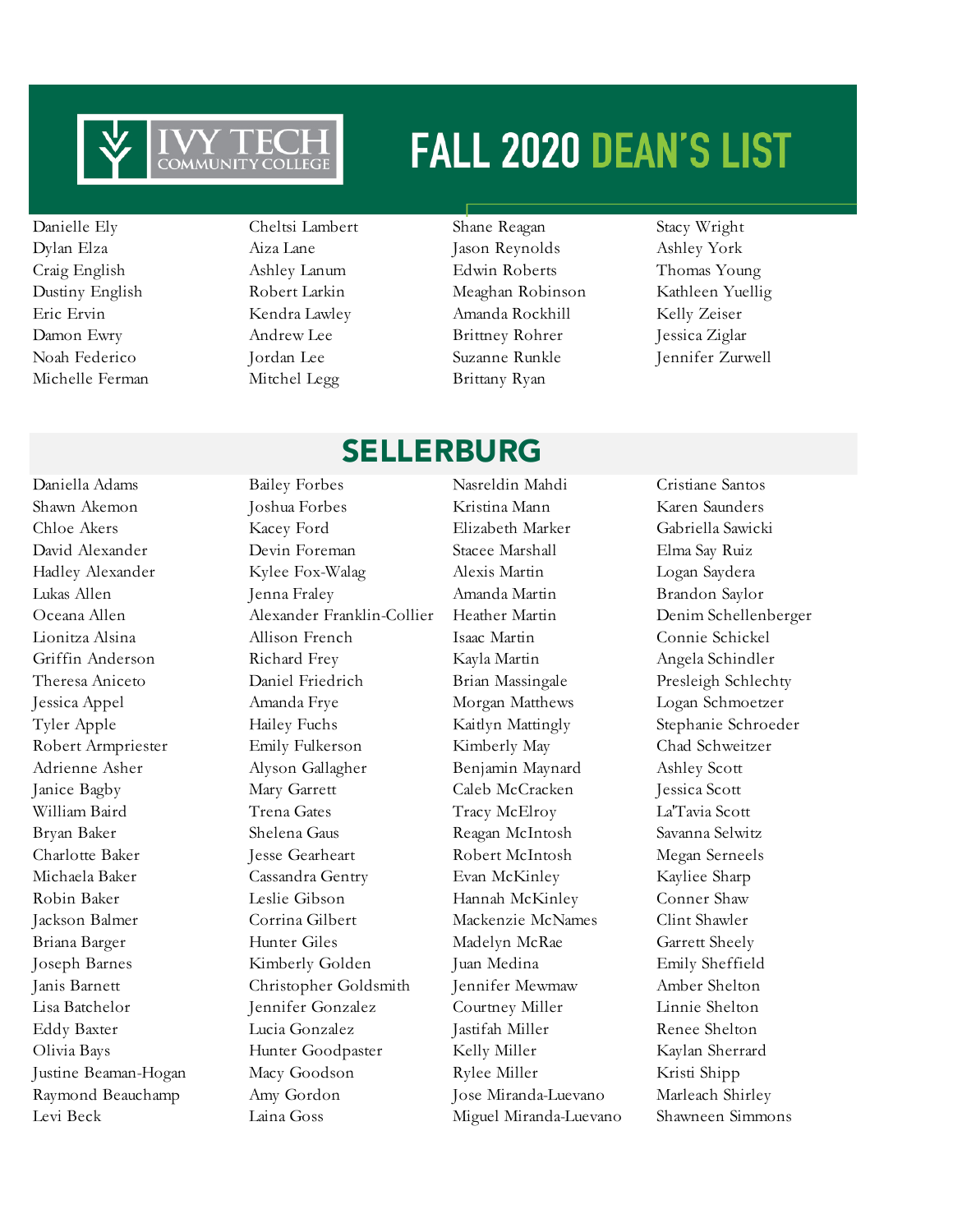

Sydney Beickman Erica Graeter Nicholas Mitchell Jacob Sims Elio Bell Caleb Green Shelbie Mitchell Yue Sipes Erica Bell Alysha Greer Kaito Mitmesser Lawrence Slavik Talia Bias James Griffin Hannah Money Aaron Smith Holly Bickel Sveindis Guernsey Matthew Monroe Ashleigh Smith Steven Biesel Angela Gunther Katrina Montgomery Danny Smith Johnathan Bishop Alyssa Gutierrez April Monyhan David Smith Todd Bishop Shari Hall Kevin Morris Kallee Smith Ethan Bowen Parker Handiboe Hannah Morrison Marrisha Smith Hannah Bowling-Bruner McKenna Harbin Brandan Morrow Savannah Smith Isaac Bowman Addison Harden Cynta Mudd Ti Smith Robert Brainard Jacey Harding Nesrine Mullah Robert Snelling Sheron Bratcher Eliana Harmes Stacey Mullins Ceaira Sorrell Ariel Brazell Aimee Harmon Quentin Mulloy Franklin Sosa Jessica Brewer Jodi Harper Jeffrey Mundhentz Kelley Sosa Larry Brewer Holly Harris Micah Muneoka Tara South Michael Bricker Kaylee Harris Jordan Munk Kathleen Speak Bradley Briles Mark Harris Edward Munn Sayde Spence Meranda Brock Mariah Hastings Veronica Munn Cameron Spencer Maria Brodfehrer Christopher Hauge Jayson Murphy Kandace Spencer Matthew Brown Jerry Haymaker Chelsea Myers Chealsea Stapleton Nathan Bruner Michael Haynes Ellen Nail Gabrielle Stark Cameron Brunnemer Phone Hein Dayton Nale Jamie Steele Caitlin Burns William Helms Natasha Nankwenya Deborah Stemmle Katelin Burton Danielle Hembree Jon Neace Kaleb Stephens Jaylin Busick Sarah Hendrick Shalana Nelson Emily Stephenson Hannah Bussey Jamey Henson Celeste Nevil Sydney Stepp Preslei Butt Lisa Herald Mickey Newman Samuel Stermer Melvin Cabrera Ortega Mary Hicks Sydney Newton Alexiana Stewart Michael Caffrey Hung Hoang Emma Niemann Shellie Stewart Cassie Campbell Thinh Hoang Ulises Nieto Hernandez Alexander Stinson Daniel Carlton Regina Hobson Lauren Norris Ian Stith Miriam Castillo Wyatt Hoehn Melissa Noseworthy Alana Stivers Alexis Castro Christina Holcomb Charles Nowell Emma Stone Neil Chapman Henry Hollkamp Elijah Nutter james stotridge Chastity Chester Nicholas Horn Matt O'Connell Jeffrey Stotridge Glenda Clark Jeffrey Horton Angela O'Neil Markki Stotridge Africa Claros Villalon Matthew Hoskins Michael Ohlman Emma Strotman Keila Cleveland Katie Houglan Elizabeth Olin Noah Stumler Elizabeth Coats Jada Howard Aung Oo Zachary Sullivan Renee Cochran Joshua Howard Rubi Ortuno Irish Sumner Caitlin Coker Erin Hubbart Yajaira Osorio Kiley Swain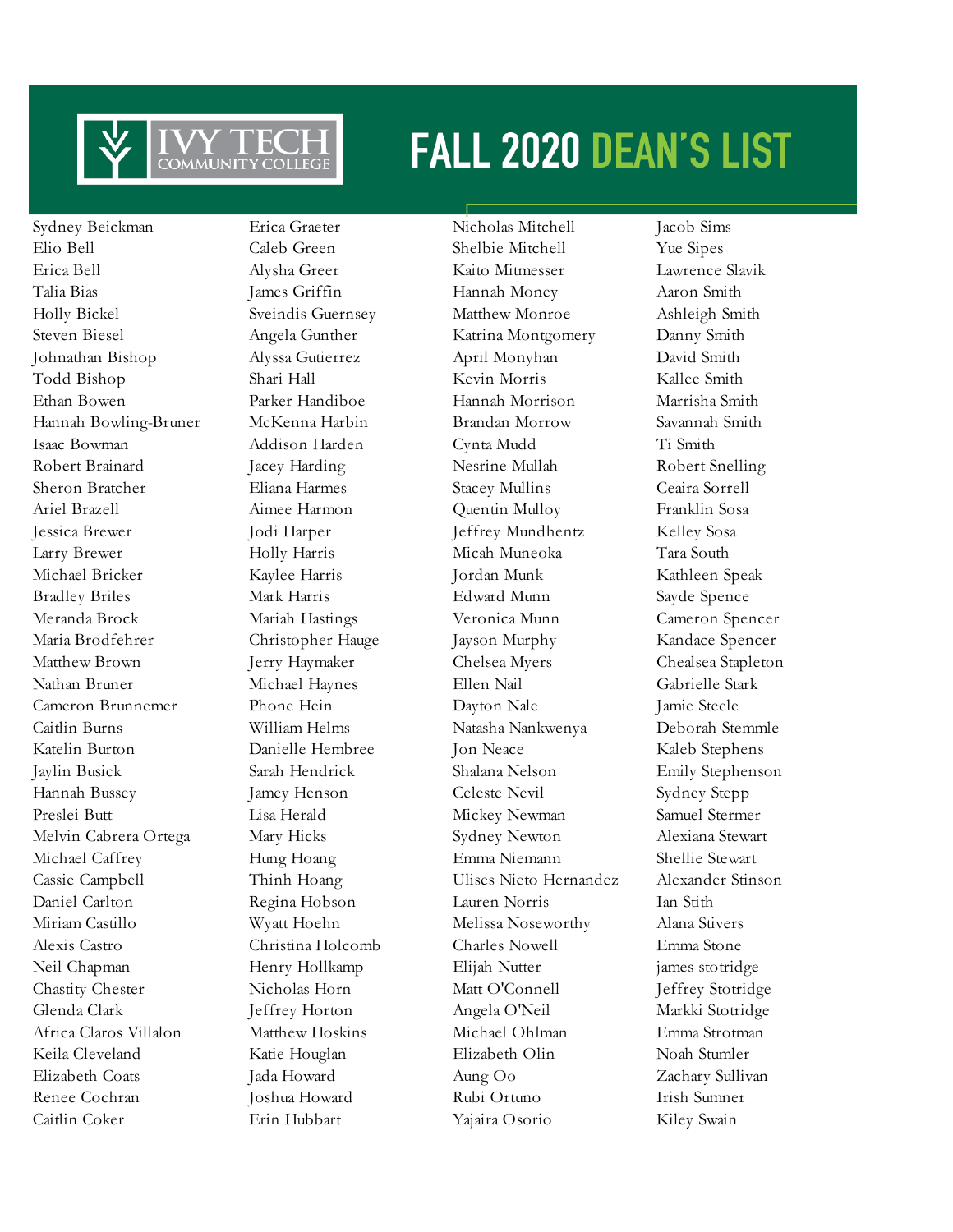

Rachel Cole Michelle Hubert Amanda Owens Megan Swartz

Seth Drew Isaac Lang Kodi Righthouse Rachel Whisman

Brit Coleman **Ashley Hughes** Casey Owens Chloe Tackett Christopher Collins Chatonna Hunt Tabitha Owens Tongtong Tang Laynie Collins Kelsi Hunt Monica Palencia Ocampo Caylie Taylor Cortney Cook Victoria Hunter Vanessa Pamplin Daniel Taylor Marta Cook Sara Isom Samantha Park Tracy Taylor Skylar Coomer Lily Jackey Nicholas Parker Barry Terrell Brent Coomes Sarah Jackson Courtney Parks TiJah Terry Brandi Corbett Sarah Jackson Kate Patterson Stephen Tharp Jennifer Cortie Taylor James Abigail Peacock Joseph Thomas Alyssa Cosens Jason Jent Brian Pearson Katrina Thomas Lacie Cox Meah Jessup Isaiah Pearson Raymond Thomas Marissa Craft Clarence Johnson Virginia Peck Alana Thompson Colton Crawford Laroylyn Johnson Joy Pedro Allison Thompson Javier Cuebas Laurel Johnson Caitlin Pennington Michael Thompson April Cullum Cora Jones Chasity Perry Lauren Timberlake Sunshine Cunningham Courtney Jones Grant Petty Alexis Tobias Tyler Cupo Stephanie Jones James Phelps Matthew Trader Reshel Dahms David Joslin Marc Phillips Kylie Tran-Low Derrick Daniels Shelby Kaestner Ethan Pickerill Margaret Tribbey Brittany Davis Bythyah Kalonji Samantha Pollard Wade Trierweiler Christopher Davis George Kamenetski Tyler Polly Kristin Trowbridge Christopher Davis Mikayla Kampschaefer Lisa Ponton Tyler Tscheulin Daniel Davis Isaiah Kay Monica Posada Toledo Abigail Turner Oliver Davis Amber Keith Shelby Potter Ashlee Ullrich Breanna Davison Dustin Keith Matthew Powell Kristen Ulrich Marilyn Davison Geraldine Keith Joseph Proctor Chloe VanHorn Spencer Day Samuel Keller Jonathan Provines Rachel Verkuilen Abigale Dean Kara Kelton Deborah Pryle Randi Vester Jessica Deckard Julie Kemp Rebecca Ragsdale Ryan Walden Brandon Delgado Cynthia Kendall Gabriela Ramirez Jill Walker Elizabeth Demyan Haley Kidd Dustin Ratliff Shane Wallen Gage Denham Michael Killey Katelyn Raymer Brianna Wallot Yolanda Diaz Ellis Kinser Erika Reeves Rachel Warren Ciera Diggs Hailey Klink Christopher Reising Andrew Watson Jessica Dixon Monica Kruer Leah Renn Sarah Waynescott Shelby Dobson **Eric Kruse** Rachel Rhodes Meghan Webb Brianna Dooley Kaelynn Lakes Amy Richards Mercer Mary Werner Rhiley Dowell Laiken Lancaster Brian Rider Jared Whelan

Nathan Davis Madison Kay Kara Potter Roselyn Tyree-Broadus Michael Dearborn Autumn Kemp Chelcie Ragsdale Benjamen VonBehren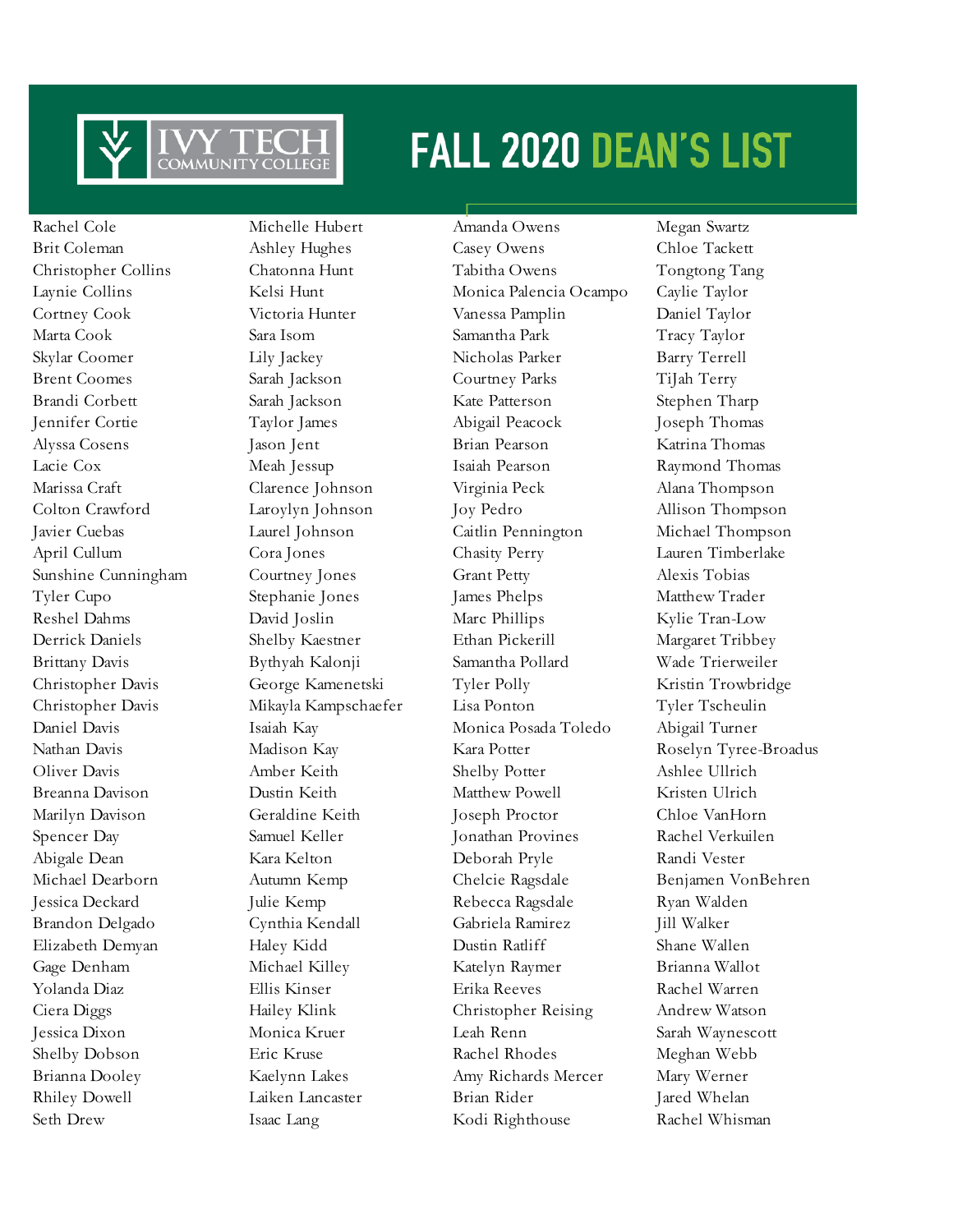

Sydney Foley

Cecile Dreyer James Lang Charles Rigsby Lilly Whitaker Grace Dudley Autumn Langley Monica Ritenour Sharayah White Jessie Durham Megan Law Chloe Roadcap Mekenzie Wiers Justin Durham Joanna Leadingham Jeannine Roberts Amanda Wigge Eric Duvall Nikki Leavell Joseph Roberts Meg Wike Zachary Dyer Da'Sheralle Ledford Justice Robey Blake Wilkerson Audrey Easler James Lee James Robinson Nate Wilkerson Tyler Edwards Edward Lewis Daniel Rodriguez Taylon Wilkinson Madison Eger Joyce Lewis Ilse Rodriguez Dawson Williams Amanda Elliott Tessa Lewis Mallory Rogers Alexis Williamson Hannah Elliott Kristin Lewter Elizabeth Roig-Martinez Christina Williamson Kelsey Elmore Hui Li Jose Rojo Lazaro Treven Wilmoth Keira Elston Danielle Licerio Lydia Rolfs Brittney Wilson Dustin Eltz Charles Lind Danielle Royal Cassie Wilson Kerrie Embrey Tawanda Lindsay Jillian Rudd Maria Wilson Perla Epps Allyson Lockhart Kearstin Ruddick Taylor Wisniewski Makayla Eskridge Ashley Loew Patricia Rush Amber Woods Angel Evans Ann Lopez Dakota Russell Phuong Woods Madison Ewing **Jessica Loy** Noureddin Salehi Ashley Wright Kelly Faith Julie Lucas Melissa Sallee Emilea Wright Lance Faith Cleneth Lumenario Tabatha Sample Stephanie Wright Sakyia Farris William Mackle Amanda Sanchez Ronele Yates Olivia Fauber Marsha Madden Isai Sanchez Svetoslava Yordanova Shannon Fields Astrid Magana Krystin Sanders Gabrielle Young

Matthew Flispart Mark Mahan Danya Sandoval Kelsey Zurschmiede

### SOUTH BEND - ELKHART

Flor Acevedo Stephanie Efigenio Martinez Halyna Kucher Anthony Rincon Alexis Achterberg Carl Elliott Rachel Kulish Katelin Rios Jesus Acosta Patricia Elliott Daniel Kurtz Billie Rippey Ben Addis Sha'Lyia Ellis Jared Kuyper Diego Rivas Steven Adjei Ophelia Emmons Aimee Lands Aaron Roberts Daniela Aguirre Burgundy Enders Sarah Lane Thelma Robles Sanchez Nathan Ahlers Tiffanie Englebrecht Mark Lantz Sidney Roda Victoria Alalade Alexis Ennis Joshua LaPlace Brittny Rodkey Naba Alammarei Alexis Eslinger Savanna Larson Alfonso Rodriguez Andre Alburitel Jacob Espinosa Elizabeth Layman Rosa Rodriguez Ghadir Alfadhl Ashley Evans Joseph Leal Hope Rogers Sarah Alfadhl Linae Ewing Jonathan LeBlanc Jessica Romo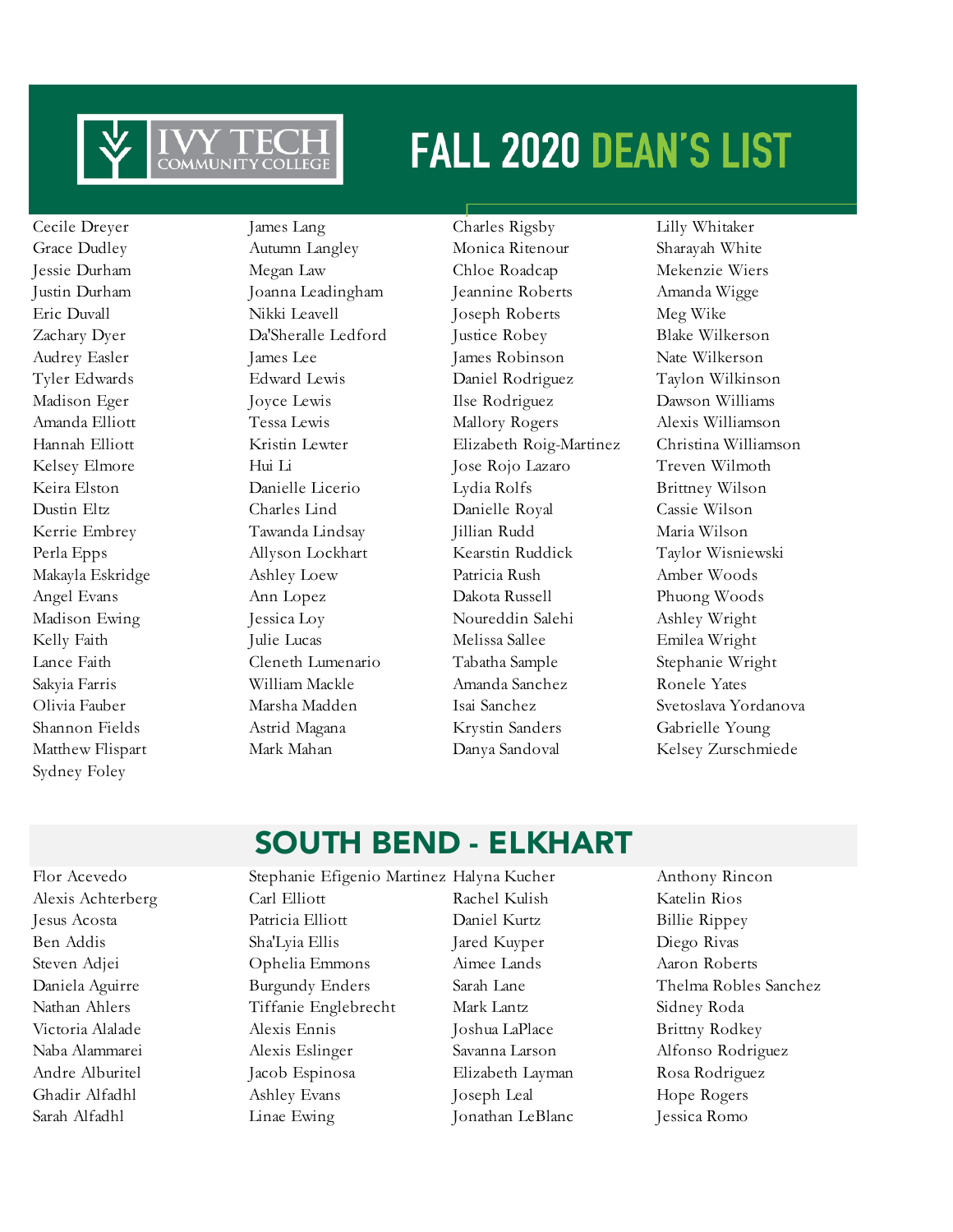

Yousef Algaradi Chidi-ebere Ezekiel Jarod Leckrone Joshua Roth Mai Alkahder Madison Fadely Jamie LeMasters Devin Rounds Ameen Alkotob William Farkas Drenda Lengacher Maizie Roupp Charles Alleshouse Melinda Farrell Bobby Lengerich Cordelia Roybal Julie Alleshouse Kena Feaman Whitney Leonard Chloee Rozwarski Catherine Allman Kaitlyn Fechalos Patricia Lepe Alfredo Rubio Marcie Alpers-Fett Cassandra Feece Dayna Letcher Kayleigh Rucker Afrah Alsaaidi Angela Feitz Karla Levy Aylin Ruiz Alejandra Amador Corona Nicole Ferlazzo Angelica Lewis Alex Rush Nyricia Anderson Stephanie Ferro Joey Lewis Kathleen Rutledge Stephany Anicua Rebecca Filley Zhiguo LI Tyler Ryder Pamela Arenas Regan Fisher Andreana Liew-Spilger Ryan Ryker Todd Armstrong Matthew Fisk Daniel Lim Moses Saidi Cherub Augustine Kalena Flora Daniel Lindenlaub Alejandra Salazar Taylor Axsom Angela Flores Amanda Lindke Heather Salazar Kimberly Baca Myranda Forsgren Markus Liubicevas Anabel Sanchez James Bagarus Jessica Fraling Matt Locker Idalia Sanchez Catrina Baker Leslie Frank Scott Longacre Baylie SanGabriel Kyndra Baker Kyran Franks Alexis Lopez Tomas Santos Sarah Ballinger Matthew Fraser Bryan Lord Samantha Sargent Jaclyn Banks Andrew Freehan Lindsay Lowman Amanda Sarver Zoe Barker Desiree Freeman Kayla Lucas Brianne Sauers Chelse Barney Heather Freet Molly Luckenbach Lisa Schaefer Allison Bartalone Jaclyn Freyenberger Gabriela Luna Carrillo Mark Scher Brenna Basinger Nicole Frye Ainsley Lyvers James Schmucker Eben Batz Christa Gabrielson Amy Macias Ashley Scott Jorge Bautista Dominguez Francisco Galicia Keaton Maenhout Christopher Scott Keana Baylis David Galindo Roger Manga Jacquelin Segundo Sanchez Chad Bell Amanda Gannon Morgan Mann Kennedy Selman Leah Bender Iveth Gaona Martel March Mark Selner Joshua Beneker Ashley Garberick Kellene Marchand Hannah Sergio Kandina Bernhard Angel Garcia Destiny Margison Caleb Serwatka Madison Betts Angeline Garcia Starla Martin Mariia Shapovalova Ethan Bibby Carlos Garcia Janina Martin-Russell Chimmy Sharp Carissa Bickel Erin Garcia Levi Martinez Nathan Shedrow-Ortiz Kourtney Bitting **Jessica Garcia** Miguel Martinez Holden Shelley Elizabeth Black Michele Garcia Eden Mast Krystal Shock Kyla Blackburn Andrea Garcilazo Century McCarthy Madelyne Shroff William Blackburn Guadalupe Garcilazo Brooke McCray Jennifer Shumaker Riley Blanford Madison Gayer Gregory McDowell-Dresden Meredith Siade Zachary Blankenship Michael Germann Shalonda McGee Joshua Siekman Hailey Boal Jonathan Gill Emily McIlroy Susan Sikorski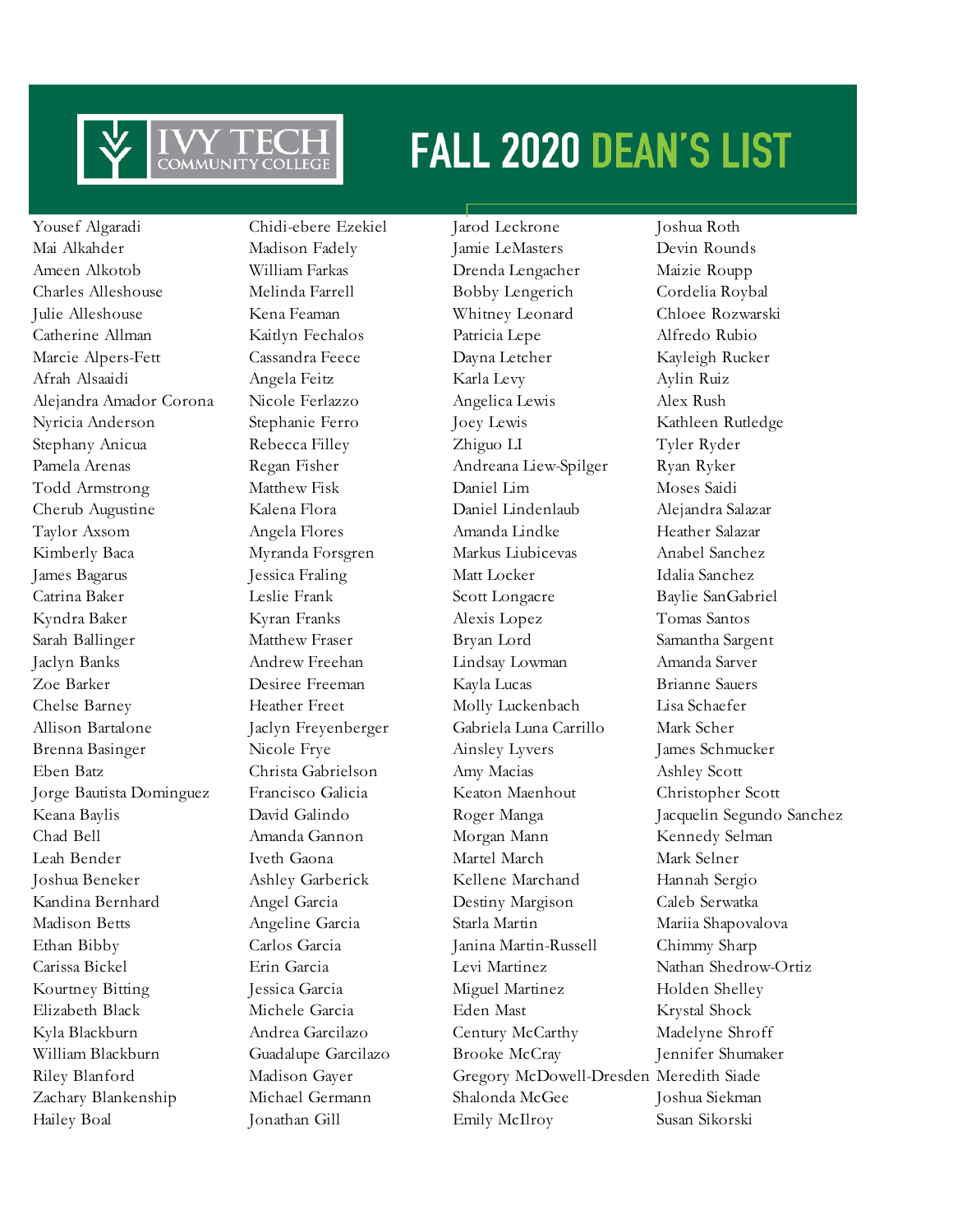

Haley Bodle Sheila Gingerich Anita McIntyre Chana Silver Heydi Bonilla Daysi Glass Sara McKay Tikva Silver Sarrah Bonner Lakreasha Glass Amy McKinney Lorie Simmons Jacob Bonney Brenda Goebel Abigail McLinden Autumn Smith Earl Bontrager Maramjit Gojra Joel McLinden Haley Smith Zachary Bontrager Alicia Gonzales Tristan McNeal LeShae Smith Clinton Boots Arianna Gonzalez Sarah Mendoza Anastasia Solache Leighton Borkholder Joshua Good Paul Mertz Cynthia Soto Juan Botello Noah Gotha Kevin Metcalf Marceline Sparks Taylor Bowdish Kathy Gow Alecia Michael Kristin Speed Andrew Boyd Kathleen Grabill MaKenna Mikel Naomi Speicher Heather Braniff Jacquelyn Grabowski Fonda Miller Calie Speth Becky Branson Abigail Graham Haley Miller Jacob Stafford Chelsea Branson Christian Granados Jason Miller Madisyn Staub David Bravo Larry Grant Kenneth Miller Jennefer Stephens Scot Brayton Patrick Green Kristin Miller Charles Stewart John Brewer Savanna Greene Tatum Miller Gavin Stewart Jade Brom Nicole Greener Ashley Milligan Magical Stickler Jennifer Brooks Dustin Greer David Mills Molly Stoltzfus Josiah Brooks Nicholas Griffin Audrey Minix Nicholas Stone Keonshay Brown Tamara Griffin Jocelyn Minix Carly Storms Marvin Brown Damion Grimes Olivia Minnes Jennifer Strukel Sarah Brugh Seth Grimm Carrie Minnick Matthew Stump Lucas Brumbaugh Bailey Grise Max Mishler Wendy Stump Randi Buchanan Austin Groves Nicholas Missos Daniel Suarez Melean Jennifer Buckley Shane Groves Maria Mitchell Sadie Sullenger Broderick Budzinski Kendon Gudeman Nicole Molter Justin Swift Olivia Bull Daniel Guevara Francisco Monte Michael Szczerba Olivia Bunn Robert Gundeck Nataly Moreno Travis Taber Angela Bunton Isaac Gunter Madison Moretti Aaron Taberski Theresa Burroughs Baltazar Guzman-Arellano Eric Morin Brooke Talos Bridjette Burton Bradley Haines Johnathon Mow Shakisha Talton Claude Butnaru Bryan Hamilton Mekenna Mrozinski Darin Tate James Buzas Inger Hamilton Russell Mueller Darius Taylor Kenneth Calabro Theresa Hammond Natalie Mullen Erin Taylor Derrick Campana Sarah Hanje Lorei Munoz Kierstan Taylor Christopher Campbell Gabrielle Hanks Andrew Murray Rebecca Taylor Giselle Campos Andrea Hans Jonathan Murray Alexander Teifert Tashanette Candelaria Reeves Heather Hapner Jill Myers Brenda Tellez Hernandez Maria Carmona Michele Harman April Nadolny Abigail Temple Alexis Carnegie Jena Harrington Racheal Nansikombi Heather Templeton Scott Carnell Camry Harris Eric Napper Vida Thao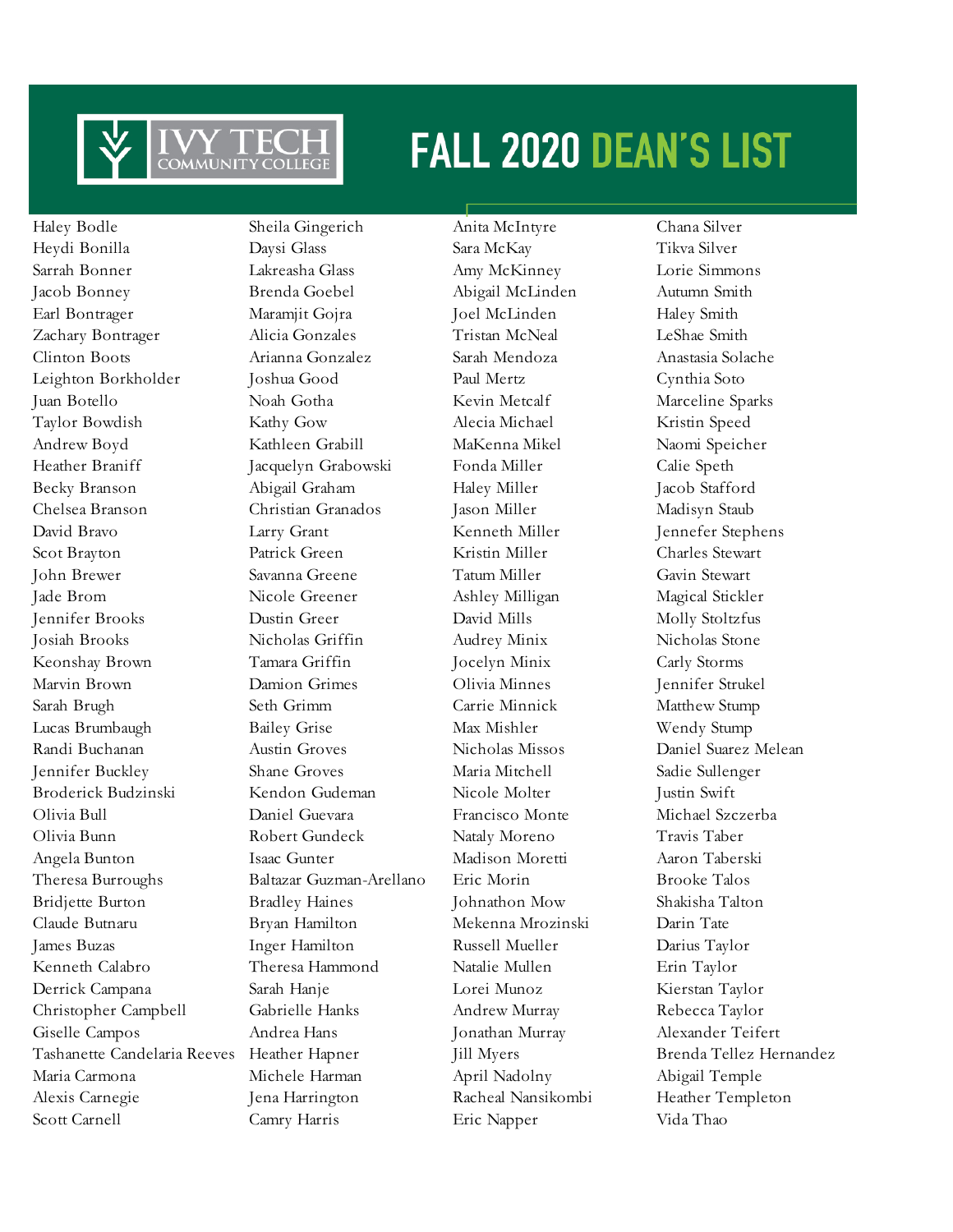

Heather Carter Zachary Harris Delanny Navarrete-Colina Lisa Thayer Skylor Daisy Brandon Jones Michelle Perez Aguirre James Weldy

Omar Castro **Aaron Hartung** Armelle Shelsa Ndemanou I dacob Theodorovich Mercedes Cazares Kristine Hayes Victoria Ndovie Kyle Theodorovich Mechelle Celie Chaztine Hays Mary Ndungu Ariel Thomas Daniele Charriere Christina Heise Amanda Neal Katherine Thompson Christina Chavarria Judith Herdklotz Alyvia Nelson Zach Thompson Jenny Chmiel Kimberly Hesla Nicole Nelson Kathleen Tinsley Aaron Chupp Jim Heying Kathleen Nemec Loredana Tirri Spano Austin Chupp Brian Hibbs Priscilla Nerio Hannah Toole Bridget Chupp Autumn Higbee Anjelica Neumann Kylie Tranter Courtney Ciupinski Timethia Hill Mitchell Newman Leigha Tribble Kelsey Clark Laura Hochstetler Nelly Ngoroi Kyah Troyer Wendy Clark Savannah Holdcroft Lucy Ngugi Nhanh Try Willard Clark Madeline Hoover Robert Nichols Ysabela Tyson Shaun Clarke Heather Hoste Jennifer Niedosik Cynthia Ujeneza Lauren Cleaves Dallas Houck Mitchell Nihart Viliami Vaenuku Jessica Clements Heidi Howard Garret Nisley Miriam Valdes Huerta Andrew Clemons Makeda Howard Jessica Noffsinger Sabrina Valdez Kendra Clingenpeel Jessie Hubble Margaret Norris Sheyla Valencia Judy Clippinger Jerrica Hudson Serena Novick Morgan Van Overberghe Brian Coddington Brittany Huffman Leslie Nungaray-Mondragon Olivia VanBuskirk Janelle Coffel Melinda Hughes Kiona Nusbaum Catherine Vance Joanne Cogdell Myrian Huicochea Lindsay O'Brien Laurie VanderVelden Grace Coman Sarah Hunter Alexander Oatman Erika Vanlandingham Aaron Conatser Gretchen Hurtle Kayla Obanion Immacolata Varacalli Thomas Conley Haneen Hussein Daniella Ocampo Carmen Vaughn Terence Conroy Sabrina Ibarra Connor Olds Kaelynn Veich Julio Contreras Brune Imfurayacu Amy Olmstead Sabrina Veich Connor Copley Bruce Iradukunda Dinah Omondi Genesis Villegas Britney Copp Tara Jackson Kimberly Ortiz Mark Voors Christine Corbett Citlali Jacobo Katharine Owsianowski Amy Wagner Santiago Corral Gonzalez Mitchell Jacobs Nicholas Pabon Rebecca Waiya Elaina Cox Cole Jacobson Maria Pacheco Jesse Waldo Byron Craft Karissa Jaeckel Danielle Parker Nicole Walker Natasha Craft Kayla Jaeckel Maria Pasternak Heather Wallace Shanna Craft Christopher Jaroch Mansi Patel Larry Walter James Cross Caitlyn Jarvis Shriya Patel Shao yu Wang Emily Crowell **Kayla Jenkins** Alan Patino Adam Weaver Ashley Cuacuamoxtla Joe Jimenez Tammy Payette Kris Webster Noemi Cuenca Ashley Johar Cheyenne Pelis Wesley Weir Alex Cunningham Brittany Johnston Jasmine Perez Jessica Weisser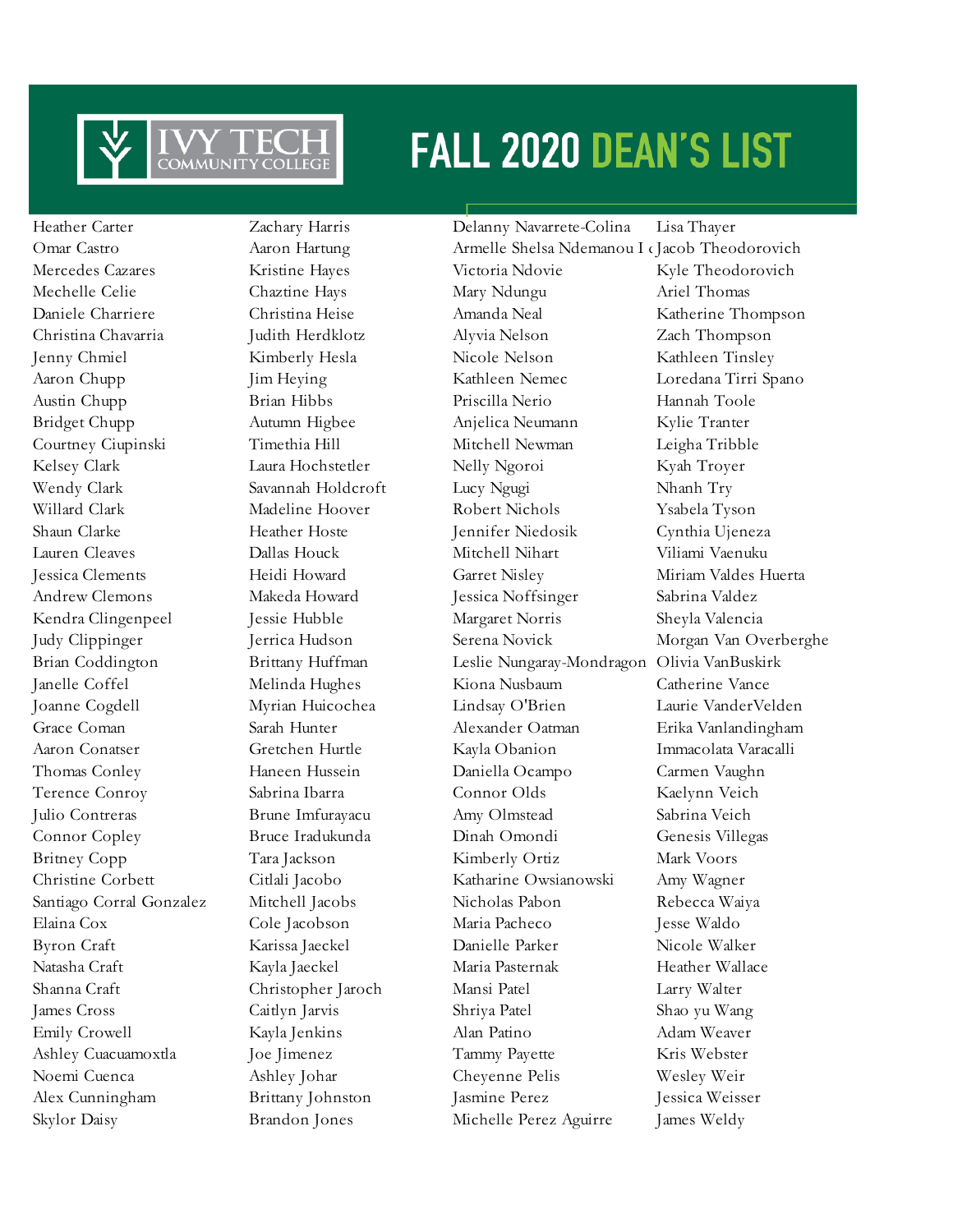

Jack Dalton Jennifer Jones Shanae Perkins Daniel Welling Anna East Theresa Kubiak Sharyl Riley

Amber Davies **Juleika Jones** Sidney Perkins Brandon Westphal Ben Davis Tonisha Jones Correy Perrigo Jesse White Brandon Davis Cole Jordan Brenna Perry Shalonda White Brittany Davis Stanley Joseph Kayla Perry Marcus Wicker Ashley Dean Mike Juday SunnShyne Pierce Evan Wigley Teresa DeBoe Justin Jurgenson Mary Pittman Hanna Wilbur Sydney DeMeyer Makenna Kanous Joseph Plummer Tandra Williams Ashley Dempster Steven Kasuboski Torianna Plump Zachary Williams Daniel Denno Rebecca Kauffman Erica Poley Hailee Williamson Courtney Deon Tamika Kelly Kendra Pratt Vera Williamson Timothy Dewitt Richard Kelsheimer Jennifer Presler Blake Winfrey Michael Dhuivetter Liliana Khailo Rebeccah Price Darlene Wirth Aaliyah Dial Aditi Khanorkar Lisa Pryor Angelica Wise Jessica Diaz Dean Kilmer Justice Pummill Nick Wittendorf Abigail Doorn Shawn Kiss Leslie Ramm Martha Wolf Betsy Doroteo Aaron Kleckner Mason Ransberger Cassidy Woodall Rena Doss Christie Knapp Joscilyn Ream Jiana Woods Andrew Doty Alexandra Knudson Amber Redinger Johnny Wootten Johnathen Dowell Emma Koch Selena Reeves Jacob Wozniak Briana Downing Brock Kocielko Ian Richards Melinda Wright Christian Drake Heather Koehl Jazlyn Richards Corban Yoder Joplin Druck Taylor Koselak Nathaniel Richards Cesar Zamora Gina Dunn John Kramer William Richards Leslie Zamudio Madeline Durbin Teresa Kreske Timothy Riddle Saite Zhang Kevin Durham Michael Kring Kristen Riegsecker Celeste Zielinski Elleigh Dylewski Sky Kruger Dalisia Riley Philip Zuehlke

Samantha Davis Jorge Juarez Vicki Phillips Christopher Wiesinger Charles DeGeeter Liam Kane Avery Plank Gabriel Willamowski Kimberley Diaz Bryant King Hannah Puryear David Wojciechowski Trashawn Dockery Wilfred Kinyanjui Ericka Ramirez Tracy Wojtas-Marsh John Dyczko Laura Kroetz Brian Riggs Mckenzey Zollinger

### TELL CITY

Jody Howard

Patrick Burch Marshall Jones Derick Saint Derrick Stiles Stacey Crazymule Johnnie Keener Tommy Sebastian Lester Thimling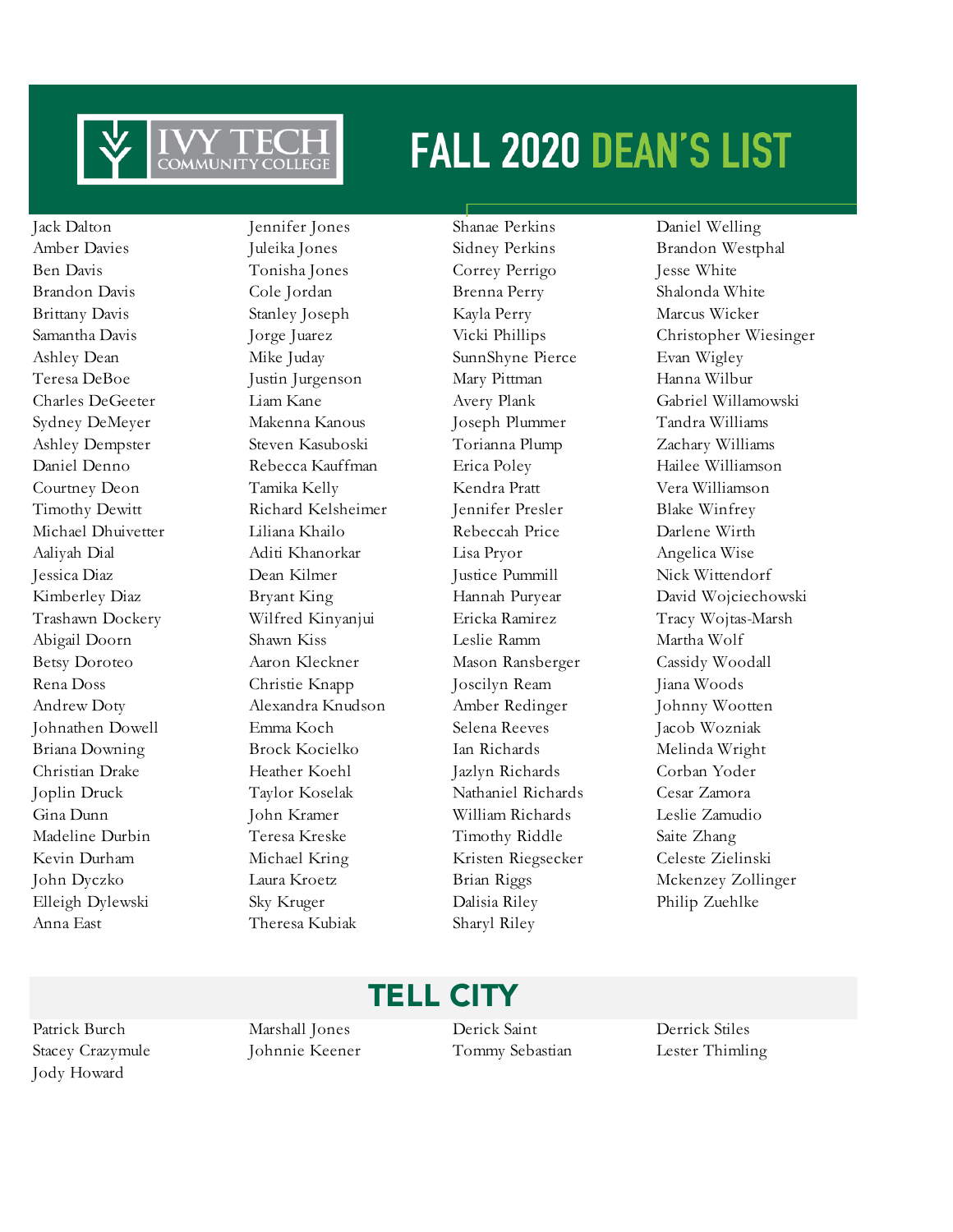

### TERRE HAUTE

Eli Bline Holly Gilbert Kelsey Livvix Charles Savio

Bailey Adams Kyndall Fields Heather King Kendall Reimer Killian Adams Teddie Fields Kayla King Leylei Rendon Parker Akers Shannon Finley Presley King Robert Reynolds Jillian Alderson Karen Firestine Robert Kirchoff Derek Rice David Aldridge Cotton Fisher Michael Kirk Abigail Richards Sarah Ali Wendy Fitzgerald Michael Kirk Karsen Rider Lynsey Allee Morgan Floyd Caleb Klapko Bryar Ridge Mark Allen Samantha Floyd Donald Knott Jennifer Ridgway Casey Anders Tara Foley Chaise Kohl Megan Riffe Caleb Anderson Michael Fontaine Paige Kosinski Gary Ring Christina Anderson Brayden Fore Nikolai Kovalenko Shawn Rissler Levi Anderson Elizabeth Franklin Payten Kubelsky Colby Roach Rebekah Anderson Charla Freeman Timothy Kuehn Garrick Robbins Jacob Angle Gabrielle Fritz Jacob Kuhn Nita Roberts Keetin Arnold Kara Frye Christopher Lance Bailey Robinson Tammy Asbury Katlyn Fulk Marceline Land Maxwell Robinson Christopher Austin Aaron Fulkerson Lara Landis Kaeli Rodriguez Zachary Avary Zachary Fuller Nathanial Lane Miguel Rodriguez Sarah Avenatti Morgan Fulmer Tori Lane Amy Roever Nick Bagley Hannah Furnas David Large Aaron Rogers Joseph Ballard Christopher Gadberry Sloan Laurie Deborah Rogers Michelle Barnaby Karlie Gahimer Brandon Lautenschlager Mallory Rogers Lisa Barnhill Joseph Gallo Jerad Lawson Jamie Rolison Dakota Bartley James Galloway Kaden Lawson Jessica Root Cathy Batchelor Dawne Gammie Sara Leap Jonathan Rosas Alexandra Baugh Makayla Gammie Jeffery Lee Matthew Rosenbaum Kyle Bays **Aaron Gant** Nolan Lee Joe Roundtree Charles Bedecki Todd Garden Rachel Leek Joshua Ruark Lisa Bedwell-Sheese Yazmine Gardner Arial Lehman William Rusher Alison Benefiel Alyssa Garo Chenille Lehman Andrea Ruth Sulaiman BenSaeed Wilde Garowski Dillon Leininger Angellea Salyer James Benson Brandon Garvin Krislin Lemont Nickolas Samet Dalton Berry Jade Gaskins Briana Lester Monica Sanchez Audra Bex Lisa Gatewood Megan Lewellen Samantha Sanchez Dillon Bickett Cortney Gaudard Hannah Lewis Brandon Sanders Tanner Bickett Brittany Gaylor Nathaniel Lichtenberger Jason Sanders Blake Binder Klaire Gebhart Joshua Little Michayla Sanders Taylor Bird Matthew George Annalise Littleton Philisha Sanders Peyton Bledsoe Megan Gibson Zachary Livesay Alia Sarris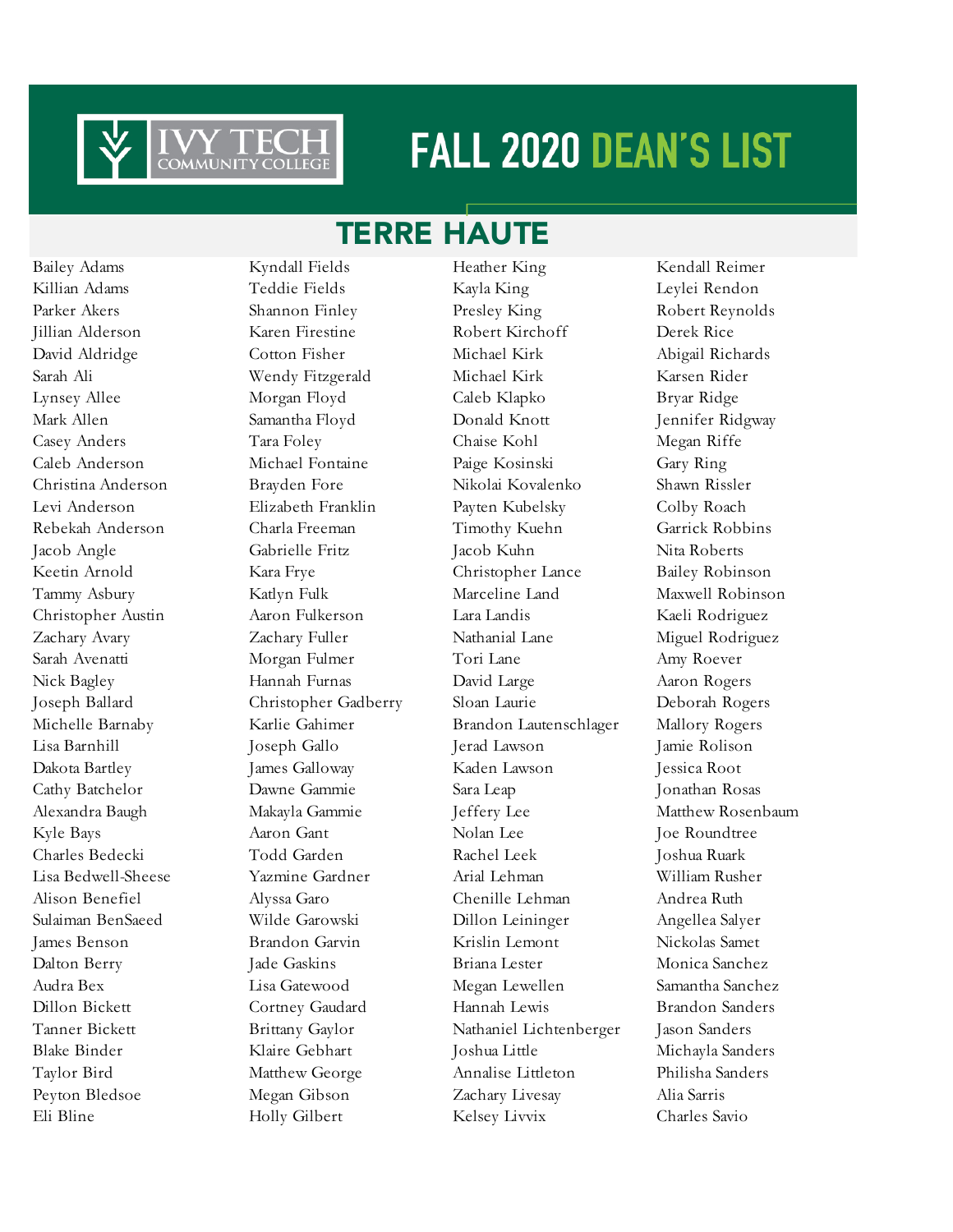

Amanda Blue Kirsten Gilbert David Long Jordan Schernekau

Kirsten Board Nicholas Glasser Dylan Long Benjamin Schmitz James Bolden Lindsay Glover Jordan Loredo Russell Schnurpel Jared Bolinger Nicole Godley Grace Lowe Elaine Schultz Erika Bonilla Daisy Goffinet Tracy Lubbehusen Kendra Schurz Levi Bowers Patrick Gofourth Chelsea Lucas Alexa Scott Ruby Bowlin Jeffery Goldner Madison Lucas Brandon Scott Alexander Bowman Kimberly Goldner Tim Lunsford Logan Searing Skyler Boyll Shelby Gorrell Jennifer Lusby Breanna Shake Bailey Bradish Abigail Graham Ze'Caleb Lyle Samantha Shelton Hollie Branham Brandon Grant Devon Malone Chance Shorter Michael Branson Katelyn Greaves Lynnea Maloney Amy Shuler-Dowell Brittnee Brashier Douglas Greninger Denise Mandabach Nicholas Siefert Jacob Bray Hannah Grider Hannah Mantooth Darrin Silvers Sadie Brewer Michael Grider Adam Marrs Wendy Silverstein Aaron Bridge Kaitlyn Griffie Tyler Marrs Keith Sims Christopher Bridges Tyler Griffin Jessica Martin Lacey Sisson Debra Bridgewater Erika Grimes Katelyn Martin Jacob Slankard Angela Brocksmith Allyssa Guglielmo Yahaira Martinez Loren Slinkard Jaedan Brown Noah Gwin Devin Mason Bailey Sluder Tammy Brown Kayla Haase Michelle Matheney James Smith Martie Brummett Ashlyn Hadley John Mattox Jonathan Smith Melissa Brush Evan Hakman Angela May Katelynn Smith Monica Bryant Jessica Hakman Madelynne Maynard Maranda Smith Sarah Bryant Jessica Hall Matthew Mazer Sandra Smith Brianna Buckallew Shelby Hall Matthew McAdow Carrie Smithson Nicole Buff **Austin Hamilton** David McConnaughey Jake Smolinski courtney Bullard Marina Hamke Madeline Mccoy Melissa Snead Kensie Bumgardner Amber Harden Morgan McCumber Ellen Snodgrass John Burk Cody Harden Candace McDaniel Jay Snyder Bethany Burns Erin Hardesty Stephanie McFaddin Lucas Snyder Nick Burris Amanda Harkness Kathryn McGill Shelli Snyder Rebecca Burris Tyler Harmon Emma McIntyre Veronica Snyder Kyrstin Busenbark Ashley Harris Joshua McKee Reese Sollars Anthony Butler Abdulla Hashi Caleb McNary Andrea Sons Charles Butrum Ashley Hasler Aubyn Medsker James Sorlie Ryan Buttrey Falisha Hauck Andrew Melin Jade Spangler Christian Byrd Morgan Hauk Branson Mellon Hayley Spaulding Ashley Camp Logan Hawkins Kit Mesarosh Nicholas Spencer Ashley Campbell Brandon Hayden Hannah Michael Alston Spires Kyle Cantrell **Anthony Hedden** Adeline Miller Samantha Squires

Donald Butcher Christopher Hart Gage McKimmy Michelle Soltermann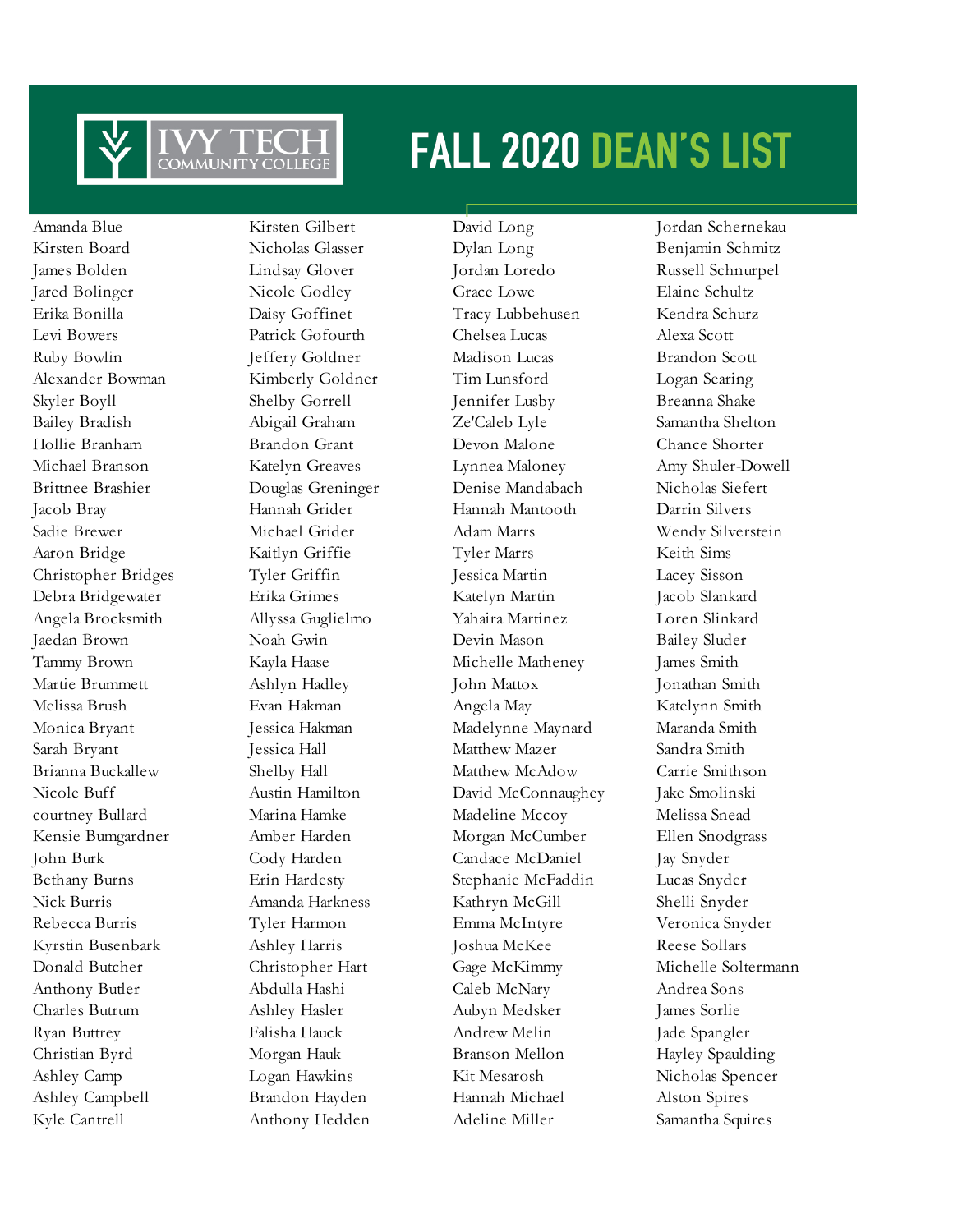

Sydnee Carey Christine Hedden Alisa Miller Ryan Stanley Jason Carlson Lindsay Hedges Jenna Miller Kenda Stansil Mary Carlton Craig Helman William Miller MaCaulen Starns Sarah Carnes Peyton Henderson Taylor Monroe Tessa Stearley Chelsea Carnine Taylor Henderson Crystal Montgomery Ian Steiner James Carson Tristen Hendrickson Elizabeth Moody Cameron Stephens Teresa Carson Hailey Henke Alexis Moore Heather Stephens Carlie Cates Jennifer Herman Anthony Moore Sarah Sterling Trenton Cates **Rebecca Hernandez** Avery Moore April Stevens Nicole Chatman Angela Herrick Cody Moore Darian Stevens Kevin Cheesman Philip Herrick Caitlin Moppins Drake Stevenson Nicole Childress Christa Hertaus Tabitha Morecraft Ashton Stewart Jeremy Clark Caleb Hetzler Mason Morgan Sadie Stewart Katie Clifford Zach Hetzler Tierra Mosier Shaylynn Stratton Joshua Clinkenbeard Kyle Heuerman Sean Moss Anthony Suggs Hannah Close Jamie Hickey Matthew Musall Kyle Suggs Blake Cobb Gabrielle Hill Faith Musgrave Lindsey Swan Timothy Cockrell Billy Hillyard Sarah Myers Christian Swinford Miles Coffin Samuel Hines Cody Myles Sarah Switzer Christopher Cole Rachel Hively Sarah Nation Ethan Tanner Payton Coleman Olivia Hoagland Klida Neufville Christopher Tapy Madison Conklin Jena Hochstetler Jonna Newbold Ashley Thompson Julie Conkright Alexander Hofmann Whitnee Newby William Thompson Caitlin Corbin Larisa Hofmann Kaleb Newkirk Brady Tickle Kelsie Crampton Lexie Holder Kathy Newman Chad Tipton Christina Crews Cole Hollingsworth Shadrak Nichols Stacey Totten Christina Crider Terrence Hollis Jordan Niece Olivia Trausch Corbin Crosby Cassandra Horseman Abby Noblitt Barry Twigg Zoe Cunningham Ashlee Horton Landen Noggle Caitlyn Utz Kylie Cupp Cory Horutz Emily Norris Vivian Valle Amy Curtis Eli Hostetler George Novosel Jacob Vandevender Ildanne Dalina Britanee House Adriana O'Neal Braxton Vincent Rachel Dalton Wesley Houser Katie O'Rourke Eric Von Letkemann Johnson Dang Ethan Howard Kayleigh Oberheim Hailey Walden Ace Danko Haley Howard Eric Ocasio Dylan Walker Evgenia Daugherty Rebecka Howard Sarah Ofsansky Tori Walker Michael Davern Bradley Howell Esohe Oghagbon Jason Wallace Briana Davis Shameah Hubbell Stephanie Oliver Brandon Ward Shelley DeLisle Rebecca Hull Ariana Opuszenski Heather Warren Michael Delp Jasmine Humphrey Terra Orndorff Cassandra Wasnidge Megan Denney Dickson Hunley Aliyah Orten Jennifer Weaver Sade Denton Kyle Hunter Janet Otte Mikayla Weir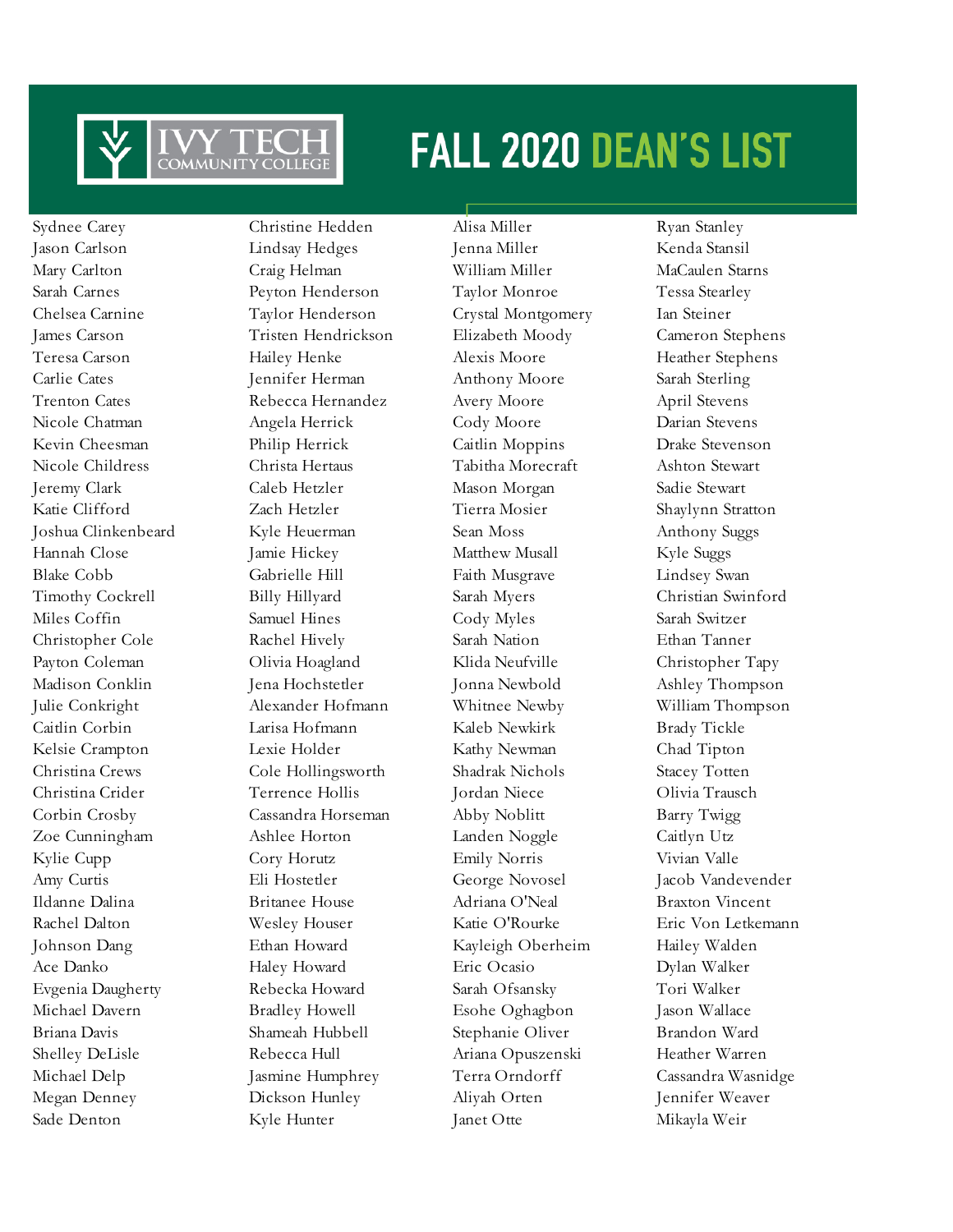

Kraig Dierdorf Stephanie Idle Larry Owens Michael Wells Riley Dieterlen Santiago Imeroni Rufus Pace Winie Wernz Jenna Dinkel Tucker Inboden Noah Parr Brendan Wertman Mary-Kate Doffin Morgan Jackson Tiffany Peacock David Whitaker Brittni Doll Paul Jackson Melissa Pearman Lexi White Nicholas Dossett Rachel Jedynak Bob Peck Brent Whitesell Kathryn Douglas Lauryn Jeffers Shawn Pendergraf Megan Whitlock Terry Dressler Arica Jenkins Kalen Pennington Rachel Wible Shelby Drury Bradley Jewett Caleb Perry Samuel Wickliffe Savannah Dunn Adam Johnson James Perry Allysan Wiggington Ryan Dyer Anthony Johnson Kristen Pfaff Jacqueline Wilburn Heather Earle Chelsie Johnson Damen Phillips Bryce Wilcox Destiney Edgington Judy Johnson Tiffany Pieper Kristin Wilkins Chinua Edumanichukwu Megan Johnson Evan Pierce Otis Williams Anthony Edwards Peyton Johnson Miranda Pierce Sally Jean Williams Jean Ehrmann Ryan Johnson David Pino Shannon Williams Christina Eitelberg Ashley Jones Madelyn Pirtle Zane Willis Dominic Eldred Jessica Jones Justan Pollard Chyenne Wilson Kristine Elkins **Justin Jones** Heather Potter Patrick Wilson Hannah Elliott Reilly Jones Amy Powell Skylar Wilson Madalynn Elliott Cole Joseph Zoe Prather Tristan Wilson Cassidy Ellis Dennis Joseph Mary Prindable David Wimsett Amanda Emmons Dalton Kastigar Wyoming Pruitt Michael Wineinger John Engel Dillon Kastigar Mary Quinn Rhyan Winkler Cole England Jenae Kauffman Shawn Rahm Brandon Wolfe Teresa English Holly Kearschner David Ramazani Allison Wood Alyssa Enlow Madison Keith Albina Ramic Jessee Wood Patrick Esker Tiffany Kelly Troy Ramsey Shania Wood Austin Eslinger Cody Kemmerling Gina Rawls William Wood Daniel Evans Kyle Kendall Michael Ray Daniel Woods Sieiarra Eyre Craig Kennedy Nicole Ray Zachary Word Stephanie Farkas Jeeana Kerns Jamie Reading Cheyenne Wycoff Abby Farrell **Lesa Key** Beth Reed Emily Yocom Melinda Feese Cody Kiefling Shelby Reed John Youngblood Patrick Feild Chelse Kile Krista Reeves Renee Zigler Jacob Ferguson

Nicholas Dickerson Melissa Hutchens Arthur Owen Sara Weir

Taylor Dodson Jackson Irwin Dawson Payton Quinn Westerhouse

### VALPARAISO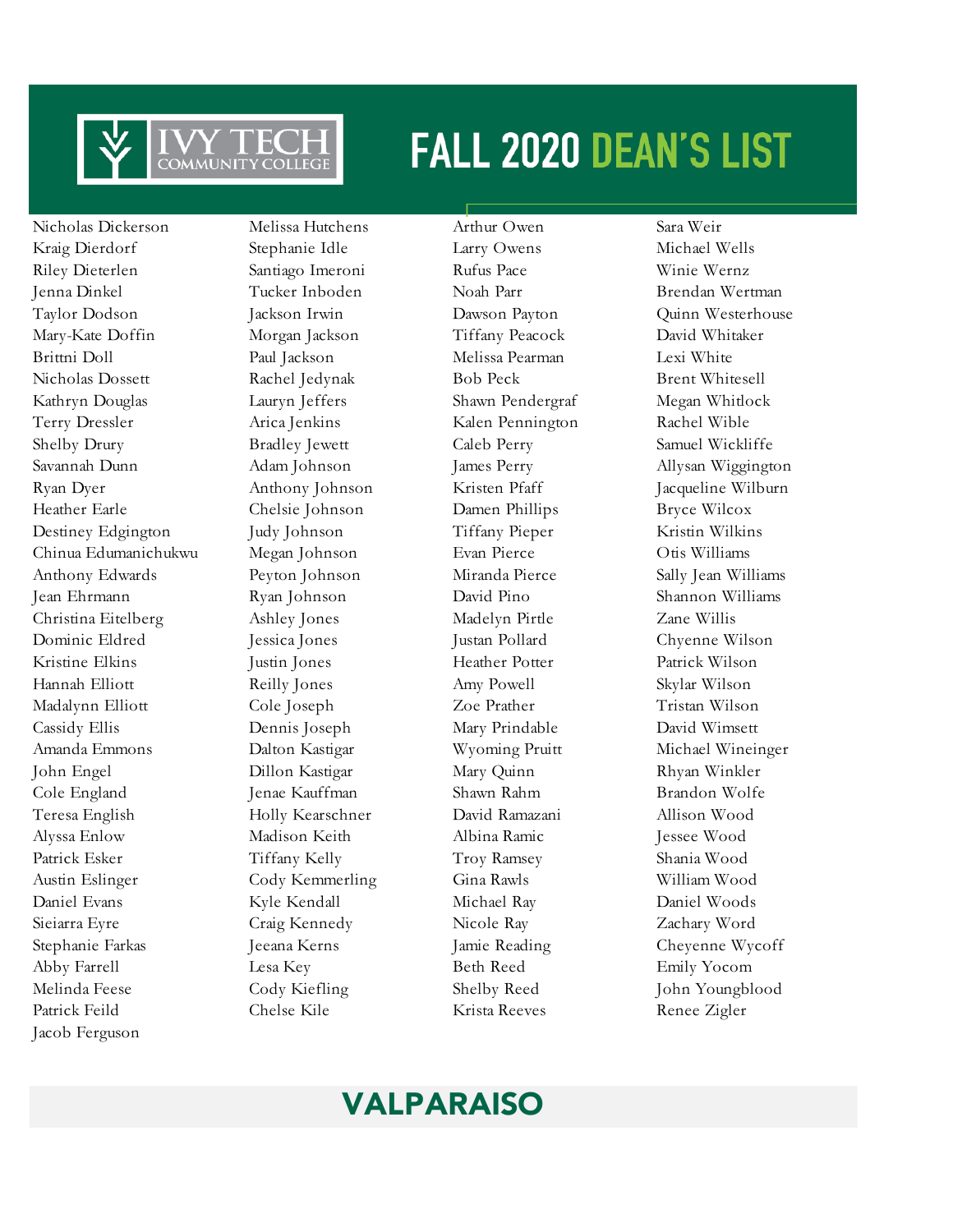

Mary Brazzale Stephanie Henderson Raya Mohseni Kyra Stater

Jon Aaron Timothy Fredenrich Corrine Martin Elizabeth Rosentrater

Nathaniel Ader Jodie Friday Jessica Martin Jordan Rosenwinkel Charessa Alanis Jack Friedrich Jetta Martinez Ruthie Rossman Nicole Albers Koren Furman Alexis Mast Katlyne Ruehl James Alger Caitlin Furrow Matthew Mattingly Hailey Ruesch Stephen Allen Samantha Garlach Stephanie Mattson Brandi Rush Tala Almahaini Jesse Gates Kenneth Mauer Renee Rushing Mohammad Alrashed Daniel Gesmond Quade Maximoff Christopher Sabie Kenneth Amadio Lisa Gidley Karen Mazur Zachary Salakar Daniel Amidon Lyndsey Gilbert Heather McConville Monica Salazar Patrick Andrews Ema Gilliana Elizabeth McFalls Dustin Samano Brandi Arcuri Alina Gonzalez Brent McFarland Rachel San Miguel Marianne Austin Emily Gonzalez Marlene McGing Lesly Sanchez Carrasco Taylor Backe Julia Goodenow Cecilia McGinley Tania Santos Claire Bailey Corissa Graves Khenlee McHargue Casey Sausman Carson Bakker Jessica Green Cortni Mckinney Madeline Scheri Davonte Ballantine Sierra Green Brandi McSwain Jacob Schmitt Kennedy Baltus Justice Greenleaf Benjamin Meadows Aubrey Schnick Johnnie Banks Dana Griffey Jeremiah Melendez Robert Schulte Marine Bauwens Joseph Groen Krista Melvin Cortney Schurle Madison Baxter David Gruia Agnes Dominique Mentor Jul Miriam Shelton Jeremiah Bear Avigail Guerrero Kyle Mergenthaler Brandi Shultz Stefanie Belsha Antonio Gutierrez David Metzger Tina Sills Sharon Bennington Job Gutierrez Drew Meyer Erma Simmons Breanne Berkshire Haylee Haas Morgan Midkiff Tonya Simon Jesse Bernal Sandra Haligarda Ethan Mikowski Henry Skinner Zackary Bernhardt Jessica Hall Kylee Mildice Albert Slavik Aleah Beschinski Katherine Hall Michelle Miles Courtney Sluis Samantha Bess Robert Hall Timothy Millender Corey Smith Allan Best Tamira Hall Ashly Miller Denise Smith Christopher Best Michael Hallmen Caitlin Miller Jordan Smith John Binkowski Naomi Hamstra Jacob Miller Rachel Smith Jennifer Birch Kathryn Hardy Mark Miller Robert Smith Jasmine Blando **Matthew Hart** Megan Miller Tori Smith Amanda Blaylock Matthew Hart Michael Miller Ethan Snowdin Jennifer Bodnar Joshua Hartman Alexander Minix Yesenia Soto Jacob Boissy Daniel Hatch Owen Misch Zachary Spiehler Michael Bonilla Erin Haverstock Daniel Mitchell Sydney Stablein Bry'lee Borrmann Christine Hawrot Steven Modory Clinton Stacy Shayne Bowen Mary Heinig Daniel Mohamed Justin Stamper Branden Bramson Kevin Henderson Pershia Mohseni Katelyn Stark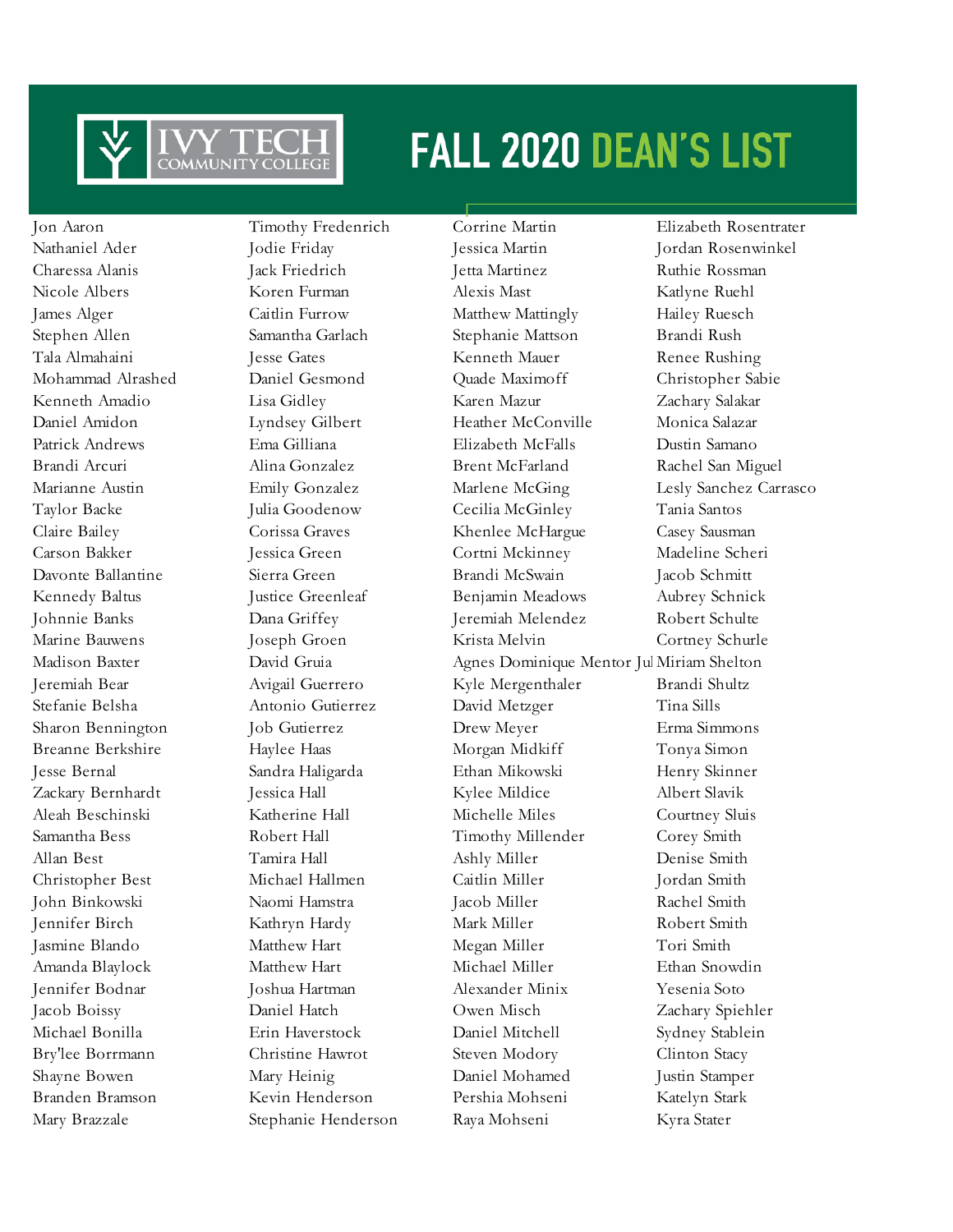

Meredith Covington Lenche Kajmakoska Jay Patz Jaclyn Vanwitzenberg

Jacob Breault Maegan Hernandez Brooke Molden Aubrey Stegall Sydney Briel Pedro Hernandez Jared Molenda Trevor Stephan Connor Brinson Josephine Herrera Marla Moore Madison Stephens Matthew Brito Whitney Herrold David Morales Andrew Stevenson Sunnie Brookbank Kaitlyn Higgins Ronald Morey Matthew Stewart Alphonso Brown Alexandra Hill Kaci Morris Stephanie Stewart Bianca Brown Annika Hines Mallory Morris Timothy Stewart Joshua Brown Jaime Hite Rebecca Morris Taesa Stock Lauren Brubaker Jada Hoernig Michael Morrow Annamarie Stokum Kaitlyn Brueggert Samantha Holmes Claire Mueller Miranda Stone Christian Bryan Daniel Holmquest Andrew Muller Gianna Stovall Aaron Buechley Brendyn Houldson Leanne Murphy Sarah Stroh Daniel Bultema Alyssa Housty Joshua Myers Brittney Sutton Suzanne Burge Edward Howe Danielle Nannenga Madelynn Swanson Krystle Burmylo Samuel Huddleston Damian Navarro Christine Swartz Corrine Burton Monique Hughes Robert Neiswinger Michael Sweeney Yasmin Cabrera Eustolia Huizar Jessica Nelson Paula Sweitzer Destiny Carlisle Alicia Hull Rachel Nelson Christie Swick Jamysha Carter Amber Humes Zachary Neumann Ivan Tannus Chase Casteel Edward Humphris Francisco Nevarez Drew Taylor Gillian Casto Melissa Ibarra Nicholas Newcomb Erik Taylor Cory Castor Kyrylo Iesypenko Marcus Niemann Paula Taylor Jessica Castro Melanie Isakson Joshua Noble Anastasia Thomas Christopher Chaplin Kevin Isek Candace Northcutt Brianna Thomas John Childers Alessandro Italiano Virginia Novak Jacklyn Thompson Derick Cioni Ariana Itczak MacKenzie O'Brien Holly Todd Leah Clemens Miranda Jacobsen Virginia Olazo Ellie Toole Hannah Cloud Melissa Jaeger Alyssa Ontiveros Luis Torres Aaron Coen Edward Jayjack Kristen Orshonsky Nia Trevino Elizabeth Coffin Thomas Jimenez Caitlyn Ortega John Trimble Jeramie Colby Bobby Johnson Maureen Ortiz Seth Trimble Agatha Cole Cassie Johnson Erika Oscar Elizabeth Troyer Stacy Collazo Kayley Johnson Joshua Palmer Nicole Truchon Dominique Colunga Laquita Johnson Justin Palmer Brittany Tumbleson Amie Combs Josie Joiner Luis Pantoja Schyler Utpatel Dakota Comstock Jonathan Jonkman Anthony Parker Brittney Uzelac Dylan Connelly Zachary Jortner Austin Parker Daisy Valdez James Conroy Kayli Joseph Katie Parker Stacie Vallo Emma Cortelyou Brooke Juday Lindsay Parpart Dakota Vandall Michelle Cottingham Jennifer Jungels Kacey Patrick Caleb VanderMeer Daniel Courtaney Jessica Kain James Patton Stephan Vantwoud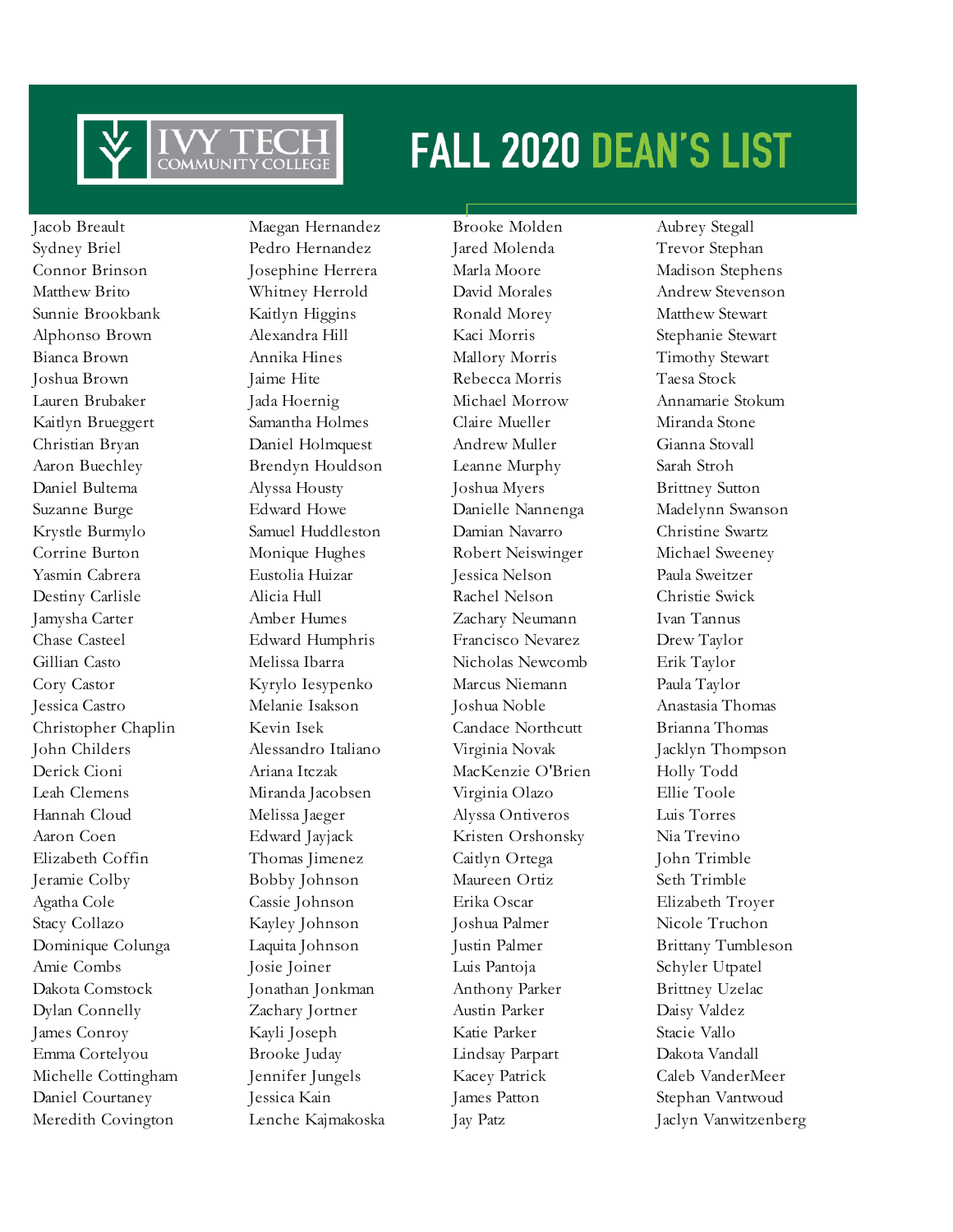

Erik Ettel Jenaya Mack Jaime Rivera Jesse Xidis

Spencer Cox Teresa Kane Katlynn Pavich-Alvarez Celeste Vera

Malik Crane Taylor Kapella Kelli Pelinovich Emily Vera Brittany Crawford Ashley Kaplan Savanah Pellegrini Brittney Vickery Brett Creighbaum Kailee Kappler Hannah Pender Mark Virkler Benjamin Crozier Kevin Karagory Kaitlyn Pentecost Destiny Vlach Pamela Cunningham Dustin Kelley Stephanie Perez Jonas Wald Ariel Dahlin **Randy Kelley Kyle Perkins** juanita Walker Jonathan Daly John Kick Melanie Perzo Cody Walter Tara Dancer Kevin Kiel Brice Petre Penny Walters Alan Darwactor Branden Kien Preston Phillips Terry Wampler Josue Darwish Destiny Kiest Faith Pineda Timothy Warrick Caitlynn Day Tyler Kinney Lauren Platt Courtney Watson Steven Day **Ryan Klespies** Jessica Plinovich Kevin Watterson Adrian Dearmond Olivia Klinger Molly Pointon Jessica Webb Hope Deem Ronald Kooima Jack Porter Laura Webb Mallory DeFrancis Sara Koselke Alexis Potts Ryan Webb Rachel DeLaurentis Andrew Kremmidas Jacob Potts Melody Weisberg Stephanie Demkowicz Samantha Krsak Corrie Povlock Daniel Welch Sabrina Dennie Brenna Kurker Matthew Preuss Daryl Welch Karen Diaz Nathan Kwiatkowski Rianna Priest Alexandra West Dylan Dick Alyssa Laing Anne Pruitt JaMel Westbrook Patrick Dixon Alyssa Lant Spencer Pruitt Ashlyn Wheeler Stacy Dollahan Katrina Larson Aurelia Pulido Aaron White Casey Donovan Kyle Larue Megan Purcell-Herrold Nicholas Wilcox Lola Doolittle John Lattuada Alexis Putman Emmanuel Williams Rickey Dotson  $XUAN LE$  Esther Qualkenbush Justice Williams Jacobia Doyle Roger Leady Elizabeth Rabe Susannah Williams Joseph Draus Jaya Lee Derek Radosevich Hannah Williamson Brandon Dudley Natasha Lewis Dillon Radosevich Jerrean Williamson Tasha Duhamell Autumn Lolkema Tracey Rambo Lucas Wilson Darius Dunivan Jarred Lopez Suzanne Randall Jessica Winebrenner Madelyn Dyman Kourtney Lopez Aaron Rector Mason Wireman Brandon Elea Danielle Lottie Joseph Redemske Adam Wisniewski Amanda Elkins Emma Lovett Kirstyn Rentschler Connor Wolfe Logan Enos Christi Lozano John Reynolds Alyssia Wolford Eliana Erazo Noemi Lozano Morgan Rhoda Kathleen Woodbury Aubrey Eriks Charbel Lupus Shakayla Rhymes Derrin Woodson Tammy Erwin Lynn MacFeely Lana Richardson Bailey Woodward Itati Esparza Fernando Macias Villarruel Sydney Rippe-Ellman Joann Wright

Daniel DiSanto Sarah Lane Caleb Pruitt Michelle Westerfield Daniel Dunevant Brittany Lopez Chad Ramirez Katherine Winchester